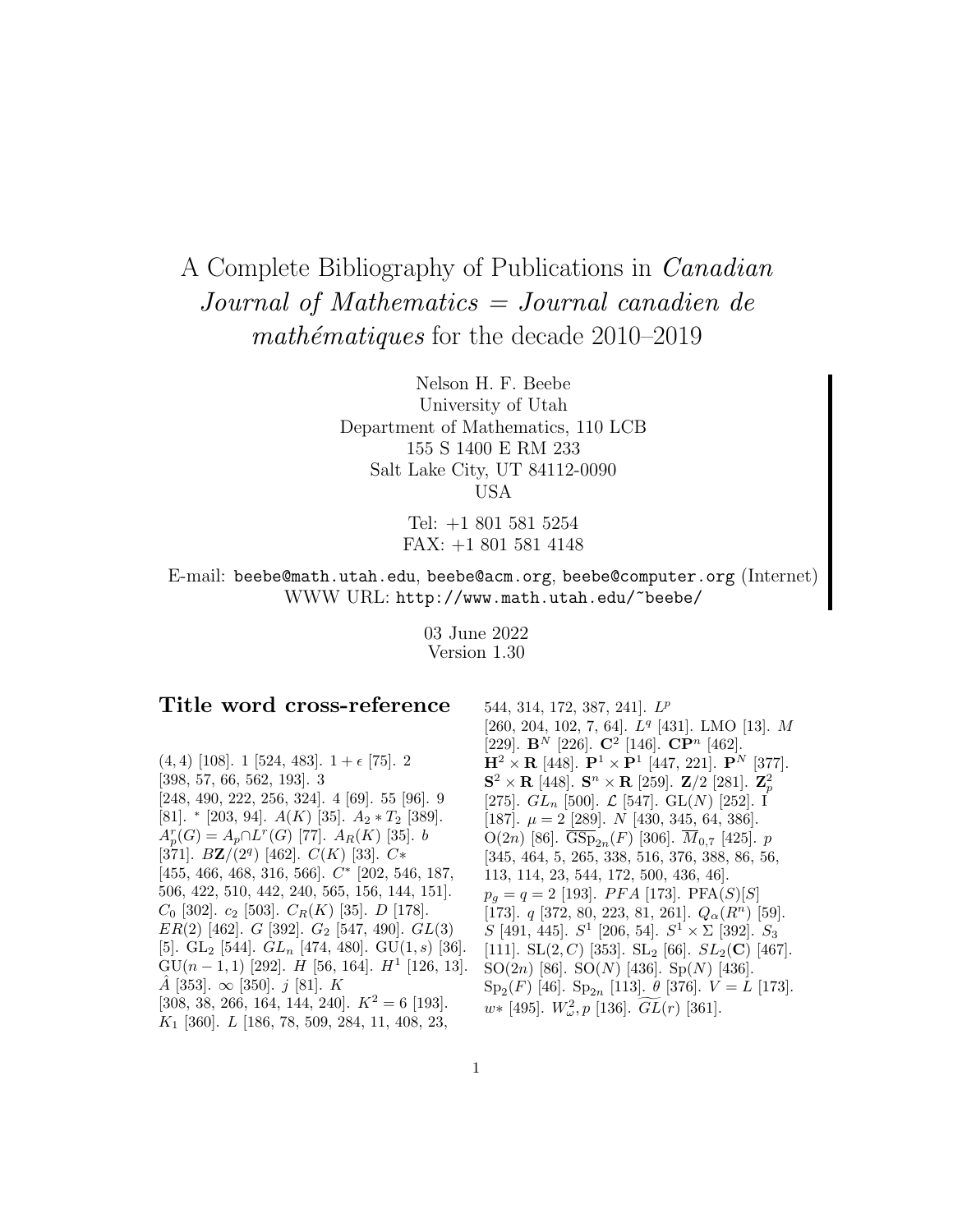$x + y = z^2$  [526].  $Z$  [2, 138].  $\zeta'(s)^2$  [560].  $\zeta'(s)\zeta''(s)$  [560, 560].

**-Adic** [113, 345, 5, 265, 338, 376, 388, 86, 114, 544, 172, 500, 436, 23, 46]. **-adiques** [376]. **-algebra** [156]. **-algebras** [202, 565, 94, 566, 203, 144, 308, 455, 546, 187, 506, 466, 422, 510, 151, 442, 468, 240, 316]. **-analogue** [372, 81]. **-body** [430]. **-cohomology** [462]. **-colourable** [178]. **-connectedness** [524]. **-covers** [111]. **-Dimensional** [66, 386, 64]. **-extension** [275]. **-folds** [324]. **-function** [64, 547]. **-functionals** [38]. **-functions** [186, 78, 509, 284, 11, 544, 172, 241]. **-Functoriality** [408]. **-functors** [360]. **-ideal** [491]. **-invariant** [445]. **-Laplacian** [56]. **-manifolds** [206, 69, 54]. **-Modules** [2, 138]. **-Monopoles** [392]. **-motives** [483]. **-polynomial** [353]. **-principle** [371]. **-r´egulateurs** [376]. **-representations** [562]. **-row** [398]. **-Schur** [261]. **-semicircular** [223]. **-Semicrossed** [495]. **-Solvability** [136]. **-space** [256]. **-spaces** [204]. **-spheres** [248]. **-Split** [108]. **-stacks** [345]. **-Summable** [516]. **-Theory** [144, 266, 240]. **-torsion** [222]. **-transportation** [350]. **-Type** [56]. **-ultraspherical** [80]. **-values** [23, 314, 387]. **-Weakly** [229].

**3-manifolds** [49]. **3D** [184]. **3D-Regularized** [184].

#### **Abelian**

[354, 514, 218, 414, 249, 378, 322, 305]. **ab´eliennes** [514]. **Absolute** [385, 441]. **Absorption** [566, 468]. **Abstract** [458]. **Action** [395, 525]. **Actions** [330, 342, 427]. **Addendum** [206, 272]. **Additive** [411, 459, 82]. **Adic** [113, 345, 5, 265, 338, 376, 388, 86, 114, 23, 544, 172, 500, 436, 46]. **adiques** [376]. **adjoint** [218]. **Admitting** [386]. **AF** [328]. **Affine** [545, 480, 27]. **AH** [154]. **AH-Algebra** [154]. **AI** [87]. **aide**

[68]. **Albanese** [193]. **Alexandrov** [441]. **Algebra** [289, 156, 102, 403, 385, 329, 88, 537, 154, 261]. **Algebraic** [2, 138, 489, 321, 475, 520, 477, 28, 6, 376]. **Algebraically** [536]. **Algebras** [299, 185, 203, 319, 228, 92, 398, 490, 328, 458, 402, 77, 388, 404, 207, 313, 251, 415, 536, 66, 417, 278, 277, 150, 22, 418, 550, 125, 144, 114, 147, 531, 261, 202, 308, 455, 546, 565, 187, 506, 466, 94, 422, 87, 510, 10, 151, 442, 468, 240, 43, 463, 316, 566]. **alg´ebrique** [376]. **Algebroids** [106]. **Almost** [447, 420, 426]. **Along** [492, 220]. **Amenability** [440, 43]. **Amenable** [229]. **Amp`ere** [20, 399, 14]. **Ample** [91]. **ampleness** [60]. **Analogue** [556, 372, 81]. **Analogues** [406]. **Analysis** [155, 168]. **Analytic** [215, 410, 179, 497]. **Anderson** [548]. **Angelesco** [394]. **Anisotropic** [446, 435]. **Annihilators** [557]. **Anticyclotomic** [152]. **aposyndetic** [12]. **Application** [236, 454, 21]. **Applications** [439, 74, 412, 419, 285, 451, 196, 455, 320, 40, 10, 58]. **Approach** [504, 538, 6]. **Approximants** [394]. **Approximate** [270, 560, 517]. **Approximating** [318]. **Approximation** [38, 19, 358]. **approximations** [71]. **Arbitrary** [349, 488]. **Archimedean** [406, 116]. **Area** [481]. **Arens** [531]. **Arising** [202, 364, 461]. **Arithmetic** [108, 535, 406, 538, 364]. **Arrangements** [110, 520]. **Arthur** [68, 436]. **Artin** [345, 236]. **Aspects** [365]. **Associated** [289, 422, 292, 98, 511, 520, 295, 343, 83, 79, 567]. **associative** [228]. **Asymptotic** [73, 432, 550, 3]. **Asymptotical** [255]. **Asymptotically** [449]. **Asymptotics** [79, 98, 394]. **Attaining** [506]. **Attraction** [346]. **Automatic** [228]. **Automorphic** [284, 361]. **Automorphism** [354]. **Automorphismes** [128]. **Automorphisms** [308]. **AV** [106]. **averages** [38]. **Axiom** [519].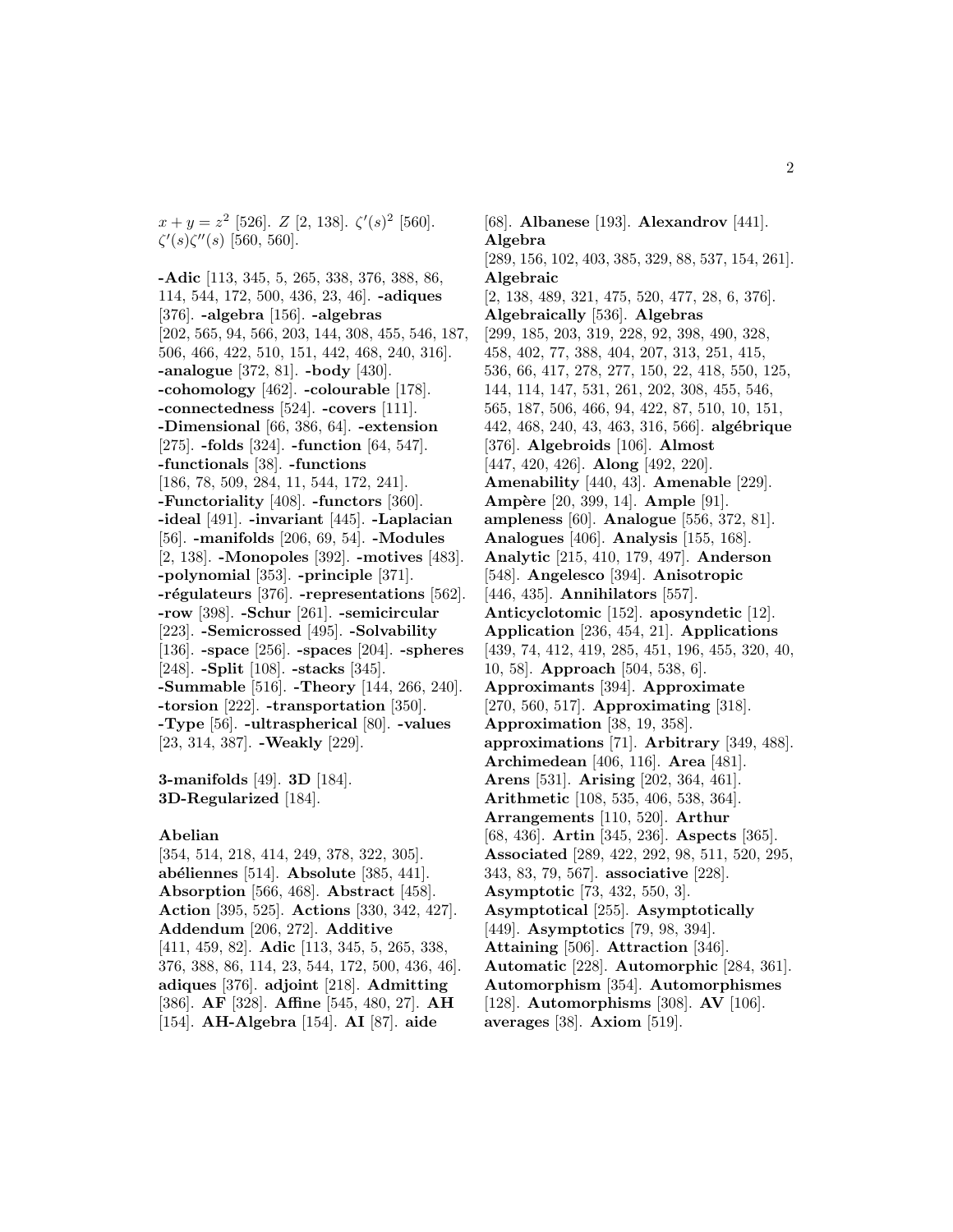**Back** [513, 522, 533, 542, 552, 564]. **Balayage** [161]. **ball** [64]. **Banach** [228, 93, 77, 329, 386]. **Barriers** [117]. **Barycenters** [441]. **Bases** [264, 480]. **Basis** [545, 119, 555]. **Batalin** [537]. **Baumslag** [137]. **Be** [420]. **behavior** [3]. **behaviour** [255]. **Bellman** [451]. **Beltrami** [237]. **Bending** [341]. **Bergman** [397, 24]. **Besov** [237]. **Bessel** [72]. **Best** [93]. **Betti** [281]. **Between** [402, 265, 146]. **Beurling** [472, 402]. **Bicommutant** [495]. **bidisk** [24]. **Biflatness** [43]. **Bilinear** [368]. **Billiards** [242]. **Binary** [101, 241]. **Bipositive** [402]. **Bishop** [456, 558, 257]. **Blanchfield** [488]. **Bloch** [253, 104, 432]. **Bloch-type** [253]. **BMO** [42, 136, 71]. **BMO-estimates** [71]. **BMW** [261]. **Bochner** [329]. **Bodies** [297, 481, 169, 70]. **body** [252, 430]. **Bollob´as** [456, 558, 257]. **Boltzmann** [504]. **Bombieri** [167]. **Borel** [122]. **Bott** [122]. **Bound** [356]. **Boundary** [510, 226, 465, 63, 64]. **Bounded** [298, 222]. **Boundedness** [162]. **Bounding** [420]. **Bounds** [377, 499, 49]. **Boussinesq** [184]. **Bowen** [180]. **Brackets** [166]. **Bragg** [213]. **Branch** [279]. **Branched** [263]. **Branching** [5]. **Brascamp** [44]. **Bratteli** [336, 246]. **Brauer** [545]. **Brownian** [158]. **Bruhat** [119]. **Brunn** [439]. **Brylinski** [155]. **Bulk** [209]. **Bundles** [335, 281, 373, 530, 60].

**C** [203, 94]. **Calabi** [505, 96]. **Calculus** [562, 27]. **Calderón** [162]. **Can** [420]. **Cancellation** [543]. **Canonical** [479, 480, 65, 50]. **Cantor** [310]. **Capacity** [435]. **caractère** [252]. **Cardinal** [147]. **Carleman** [357]. **Carleson** [42, 295]. **carpet** [79]. **Cartan** [369]. **Case** [503, 85, 25]. **Cases** [535, 444]. **Casimirs** [166]. **Casselman** [119, 555]. **Cassels** [338]. **Casson** [353]. **Categorical** [365]. **Categories** [298, 427]. **Categorification** [261]. **Category** [336, 366]. **Cauchy** [136]. **central** [23, 174]. **Centre** [390].

**Centre-valued** [390]. **Certain** [377, 356, 329, 442]. **Cesàro** [523]. **Character** [55, 252, 467]. **Characterisation** [21]. **Characteristic** [356]. **Characterization** [445, 270]. **Characterizations** [80, 70, 343]. **Characterizing** [385]. **Characters** [186, 88]. **Chern** [344, 409]. **Chiral** [120]. **Chowla** [123, 26]. **Christoffel** [209]. **Circulant** [517]. **CJM** [512, 513, 521, 522, 532, 533, 541, 542, 551, 552, 563, 564]. **Class** [478, 299, 557, 236, 302, 458, 231, 538, 486, 460, 11, 24]. **Classes** [288, 344, 357, 352, 491, 379]. **Classic** [171]. **Classical** [430, 385]. **Classification** [438, 156, 19, 24, 466, 87]. **Classifying** [267, 537]. **Claw** [507]. **Claw-free** [507]. **Clifford** [545]. **Closed** [129, 450, 536, 442, 286]. **Closures** [175]. **CM** [471, 85, 322, 11]. **CM-case** [85]. **Co** [497]. **Co-analytic** [497]. **Coarse** [340]. **Cobordism** [321]. **Cocompact** [256]. **Cocycle** [132]. **Coefficient** [237, 252]. **Coefficients** [559, 97, 183, 136, 13]. **Coherent** [549]. **Cohomological** [388, 538]. **Cohomology** [17, 34, 530, 201, 477, 62, 462, 433]. **Colmez** [26]. **color** [562]. **colourable** [178]. **Coloured** [199]. **Colouring** [507]. **colourings** [21]. **Combinations** [104, 314]. **Combings** [303]. **Commensurability** [304]. **Commutative** [102, 264, 28, 348]. **Commutativity** [39, 45]. **Commutators** [139, 384]. **Compact** [440, 458, 231, 417, 391, 486, 316, 456, 457, 14]. **Compactifications** [340]. **Compactness** [139]. **Comparison** [455, 415, 243]. **complement** [465]. **Complementarity** [286]. **Complemented** [116]. **Complete** [447, 3, 87]. **Completely** [531]. **Completeness** [508, 212]. **Completion** [503]. **Complex** [215, 100, 245, 189, 224, 305, 14]. **Complex-valued** [100]. **Complexes**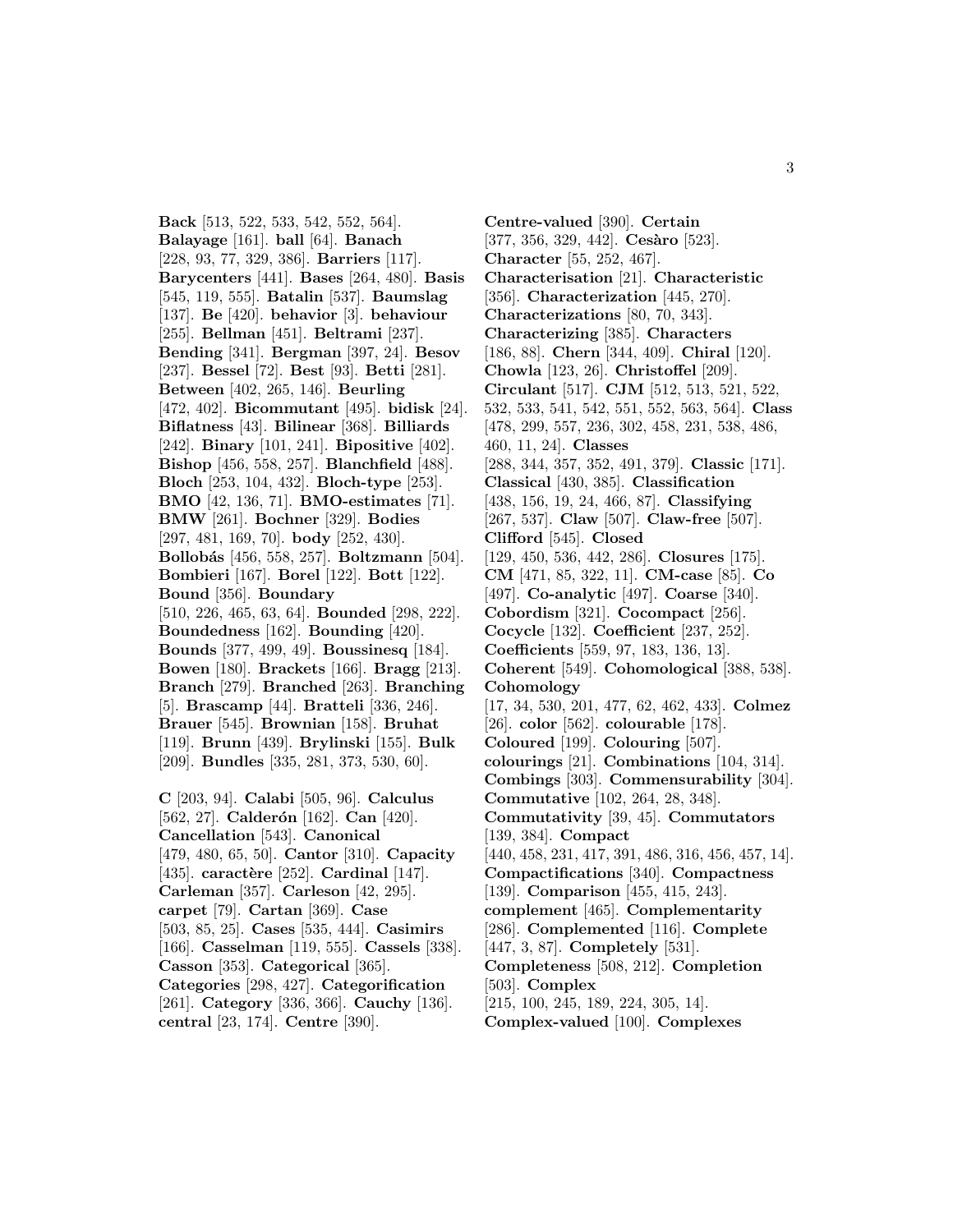[528, 222, 475, 89]. **Component** [400]. **Components** [553, 406]. **Composition** [490, 104, 179, 258]. **Compositional** [159]. **Computable** [450]. **Computation** [488]. **Computer** [227]. **Computing** [29]. **concave** [419]. **Concentration** [439]. **Condition** [339]. **conditionally** [82]. **Conductor** [405]. **Cone** [91]. **Conformal** [196]. **Conformal-harmonic** [196]. **conforme** [196]. **conforme-harmoniques** [196]. **Congruence** [185, 292]. **Congruences** [121, 491]. **Conjecture** [186, 535, 556, 52, 236, 123, 159, 327, 371, 501, 75, 85, 26]. **Conjectures** [376, 200]. **Conjugacy** [288]. **Connected** [472, 331]. **Connectedness** [238, 524]. **connections** [51]. **Connectivity** [293]. **Consequences** [173, 62]. **Consistent** [254, 173]. **Constant** [437, 130, 141, 469]. **constituents** [8]. **Constrained** [358]. **Constructions** [202, 120, 67]. **Contact** [210]. **Contained** [187]. **containing** [486]. **Context** [430]. **continua** [12]. **Continuity** [247, 228, 385, 441]. **Continuous** [487, 92, 229, 550, 80]. **Contraction** [473]. **Contractions** [302]. **contragrédientes** [291]. **contragredients** [291]. **Controlled** [90]. **Convergence** [559, 184, 350, 540]. **Convex** [238, 481, 274, 442, 169, 300, 42, 70]. **convexe** [300]. **Convexity** [297, 257, 48]. **Convolution** [412, 458, 384, 385, 231, 417, 364, 247, 82]. **Corona** [156]. **corps** [252]. **Corrádi** [325]. **Corr´adi-Hajnal** [325]. **Correction** [202]. **Correspondence** [546, 565, 388, 95, 405, 408, 171, 8]. **Corrigendum** [138, 565, 278, 567]. **Costs** [311]. **Countable** [272, 271]. **Counted** [554]. **Coupled** [177]. **Courant** [106]. **Covariant** [440]. **Covariants** [244]. **Cover** [512, 513, 521, 522, 532, 533, 541, 542, 551, 552, 563, 564]. **Covers** [263, 111]. **Coxeter** [515, 255, 256]. **CR** [556, 106]. **Creation** [403]. **Cremona** [333]. **Criteria** [60].

**Critical** [110, 285, 4, 58]. **critically** [377]. **Crossed** [546, 565, 154]. **Cubature** [181]. **Cubic** [554, 142, 125, 241, 73, 21, 40]. **Cumulants** [223]. **Cuntz** [455]. **Curvature** [437, 49, 130, 301, 188, 378, 226, 3, 67, 469]. **Curve** [281, 381, 323, 23]. **Curved** [217, 430]. **Curves** [129, 318, 108, 131, 103, 367, 190, 375, 528, 356, 483, 369, 406, 475, 134, 287, 393, 280, 494, 58]. **Cusp** [97, 387]. **Cuspforms** [396]. **Cuspidal** [370]. **Cycles** [142, 305, 172, 234]. **Cyclic** [263, 557]. **Cyclotomic** [432]. **cylindrical** [260].

**D** [398]. **Darboux** [212]. **Darmon** [176, 172]. **d'Arthur** [68]. **Daugavet** [198]. **Deciding** [519]. **Decomposable** [19, 502]. **Decomposition** [112, 12]. **Defining** [289]. **Definiteness** [391]. **definition** [14]. **Deformations** [549, 417, 29]. **Degenerate** [545, 290, 283, 56, 343, 51]. **Degenerating** [364]. **Degenerations** [383, 323]. **Degree** [222, 193, 225]. **Degrees** [479, 411, 525]. **del** [133]. **Delaunay** [443]. **Delone** [191]. **Dem'janenko** [494]. **Dendriform** [403]. **Dendrites** [379]. **Denjoy** [357]. **Dense** [396, 272, 271]. **Densities** [165]. **Density** [325]. **d'entrelacement** [68]. **Derivations** [219]. **Derivative** [274]. **Derived** [298]. **Designs** [181]. **Determinacy** [410]. **determinant** [10]. **d'exponentielles** [320]. **Diagonal** [122, 561, 73]. **Diagonals** [208]. **Diagram** [398]. **Diagrams** [336, 246]. **Diffeology** [239]. **Difference** [347, 450, 170]. **Different** [420, 295]. **Differentiability** [270]. **Differential** [518, 235, 7]. **Differentials** [422]. **Differing** [411]. **Diffraction** [213]. **diffusion** [359]. **Digits** [424]. **Digraphs** [178]. **Dihedral** [200]. **dilated** [38]. **Dimension** [215, 312, 150, 452, 242]. **Dimensional** [189, 168, 66, 210, 331, 443, 242, 157, 311, 506, 64, 508, 536, 407, 98, 386]. **Dimensions** [553, 94, 482, 334]. **Dimensonal** [125]. **Dirac** [125, 233]. **Direction** [130].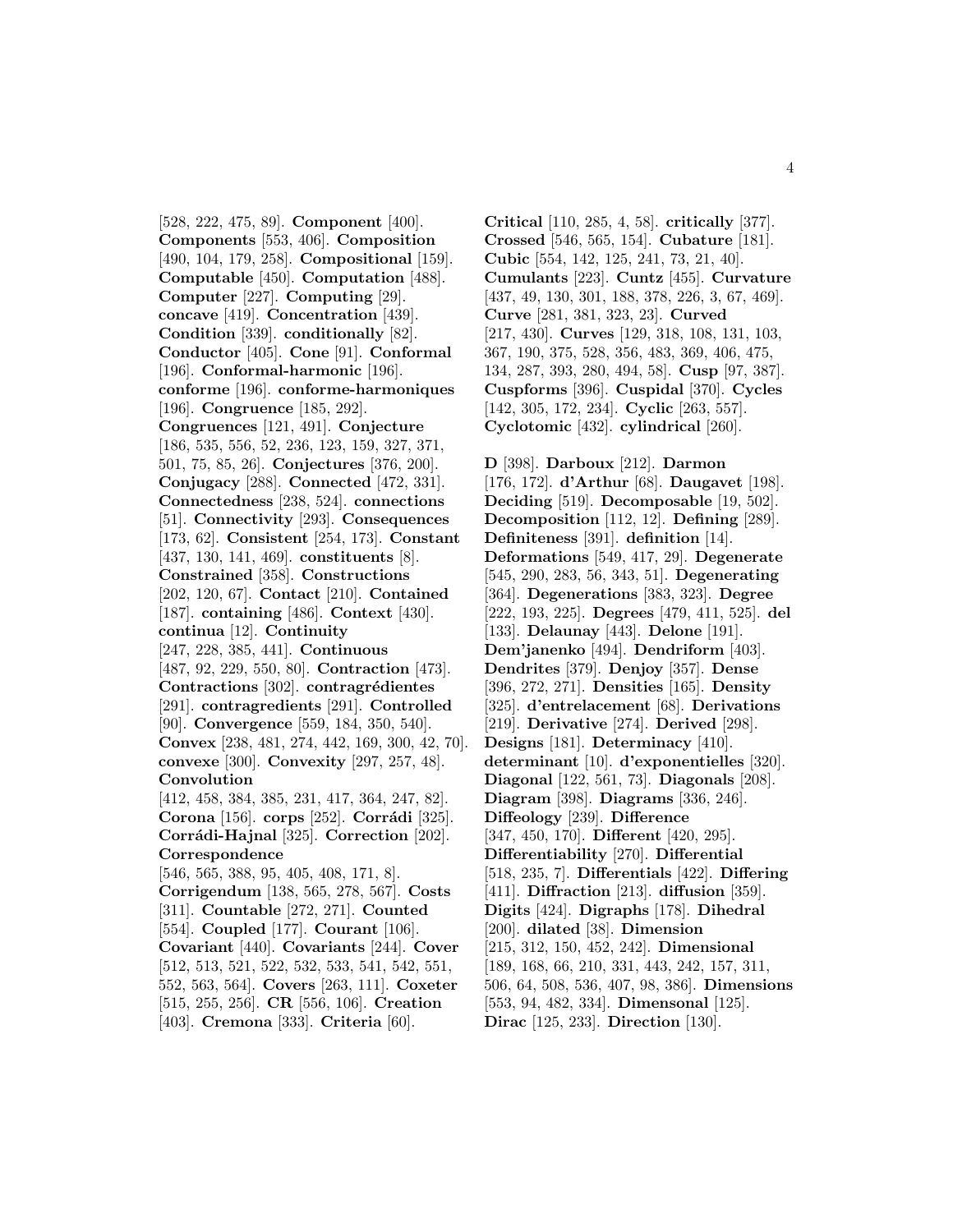**Directions** [220]. **Dirichlet** [478, 421, 161, 41, 285, 260, 183, 136]. **Discrete** [216, 129, 546, 565, 86, 378, 115, 500, 252, 80, 252]. **Disjointness** [420, 426]. **Disk** [317, 41]. **disks** [63]. **Dispersive** [285]. **Distance** [217, 194, 350]. **Distinction** [476]. **distortion** [386]. **Distribution** [1, 349, 367, 509, 32, 114, 16]. **Distributive** [185]. **Ditkin** [77]. **Divergence** [107, 539]. **Divergence-free** [539]. **Divisible** [548]. **Division** [393]. **Divisor** [349]. **Divisors** [425, 47]. **Domain** [472]. **Domains** [37, 250, 260, 146, 214]. **domination** [300]. **d'op´erateurs** [233]. **Douady** [128]. **Doubled** [493]. **doubling** [71]. **Drifts** [539]. **Drinfeld** [278, 349, 277]. **Drops** [150]. **Dual** [402, 403, 153]. **Duality** [298]. **d'un** [282, 376]. **Dyadic** [451]. **Dyck** [159]. **Dynamical** [535, 339, 191, 331]. **Dynamics** [437, 310].

**Eberlein** [329]. **Edge** [485, 21]. **edge-colourings** [21]. **Edge-Maximal** [485]. **Edges** [370]. **Eigenforms** [200]. **eigenspaces** [7]. **eigenvalues** [41, 9]. **Eigenvarieties** [309, 396]. **Einstein** [274, 296]. **Ekedahl** [470]. **Elasticity** [498]. **Elementary** [349]. **Elements** [28, 506, 490, 415]. **Elliptic** [381, 131, 134, 393, 494, 486, 343, 454, 4, 23, 58]. **Embedding** [338, 293]. **Embeddings** [450, 386]. **Empirical** [350]. **Endomorphism** [154]. **Endomorphisms** [377]. **Ends** [250]. **Energy** [129, 285, 499, 296]. **Enriques** [511, 567]. **entries** [454]. **Entropy** [94]. **Environments** [283]. **epsilon** [282]. **Equation** [237, 459, 170, 334, 540, 461]. **Equations** [411, 140, 560, 177, 399, 211, 539, 260, 434, 136, 486, 73, 7, 13]. **Equicontinuous** [191]. **equilibria** [469]. **Equilibrium** [347]. **Equivalence** [362, 302, 550]. **equivalences** [69]. **Equivariant** [346, 363, 17]. **Erdos** [327].

**Ergodic** [199]. **Erratum** [16, 206, 566, 433]. **Escape** [359]. **espace** [128]. **essential** [45]. **Estimate** [285]. **Estimates** [107, 397, 276, 539, 242, 13, 71]. **Etale ´** [126]. **Euclidean** [175, 105]. **Euler** [356, 469]. **Euler-type** [469]. **Example** [278]. **Examples** [364]. **Exel** [313]. **Existence** [248, 121, 183, 387]. **Explicit** [488, 338, 393, 225, 494, 40, 67, 81]. **Exponent** [367, 4]. **Exponential** [339, 499]. **Exponents** [446]. **Expression** [282, 81, 282]. **Extended** [328]. **Extension** [557, 266, 275]. **Extensions** [53, 432, 51]. **Extrema** [41]. **Extremal** [451]. **extremals** [70]. **Extreme** [207]. **Extremely** [77]. **faced** [348]. **facteur** [282]. **Factor** [487, 282]. **Factorization** [37]. **Factors** [476, 460]. **Failures** [279]. **Faithfulness** [330]. **Families** [186, 348, 190, 388, 164, 332, 182, 127, 380, 58]. **Family** [423]. **Fano** [65, 323]. **Fast** [117]. **Fat** [447, 208]. **Fekete** [431]. **Fermat** [140, 367]. **Few** [406]. **Fiber** [395]. **Fibered** [248]. **Fibers** [37]. **Fibred** [225]. **Fibres** [398]. **Field** [5, 130, 557, 450, 536, 275, 538, 46]. **Fields** [381, 92, 338, 421, 249, 450, 141, 168, 276, 284, 66, 423, 499, 287, 460, 40, 11]. **Filters** [203]. **Filtrated** [144]. **Filtrations** [160]. **Finite** [410, 288, 246, 439, 381, 506, 339, 189, 482, 377, 168, 499, 466, 10]. **Finite-dimensional** [506]. **Finite-time** [339]. **Finitely** [185, 19]. **Finsler** [6, 67, 243]. **First** [349]. **Fixed** [534, 473]. **Flag** [188, 290, 67, 27]. **Flags** [407, 171]. **Flatness** [410]. **Fleming** [76]. **Floer** [201]. **Flow** [326, 74, 516, 561, 409, 79]. **Fluctuation** [454]. **folds** [505, 324].

**Foliations** [245, 248]. **fondamental** [149].

- **Forcing** [519]. **Forest** [553]. **Form**
- [554, 107, 338]. **Formal** [37, 366]. **Forms**
- [265, 474, 419, 121, 368, 388, 161, 518, 284,
- 432, 97, 491, 332, 152, 314, 387, 241, 502, 25].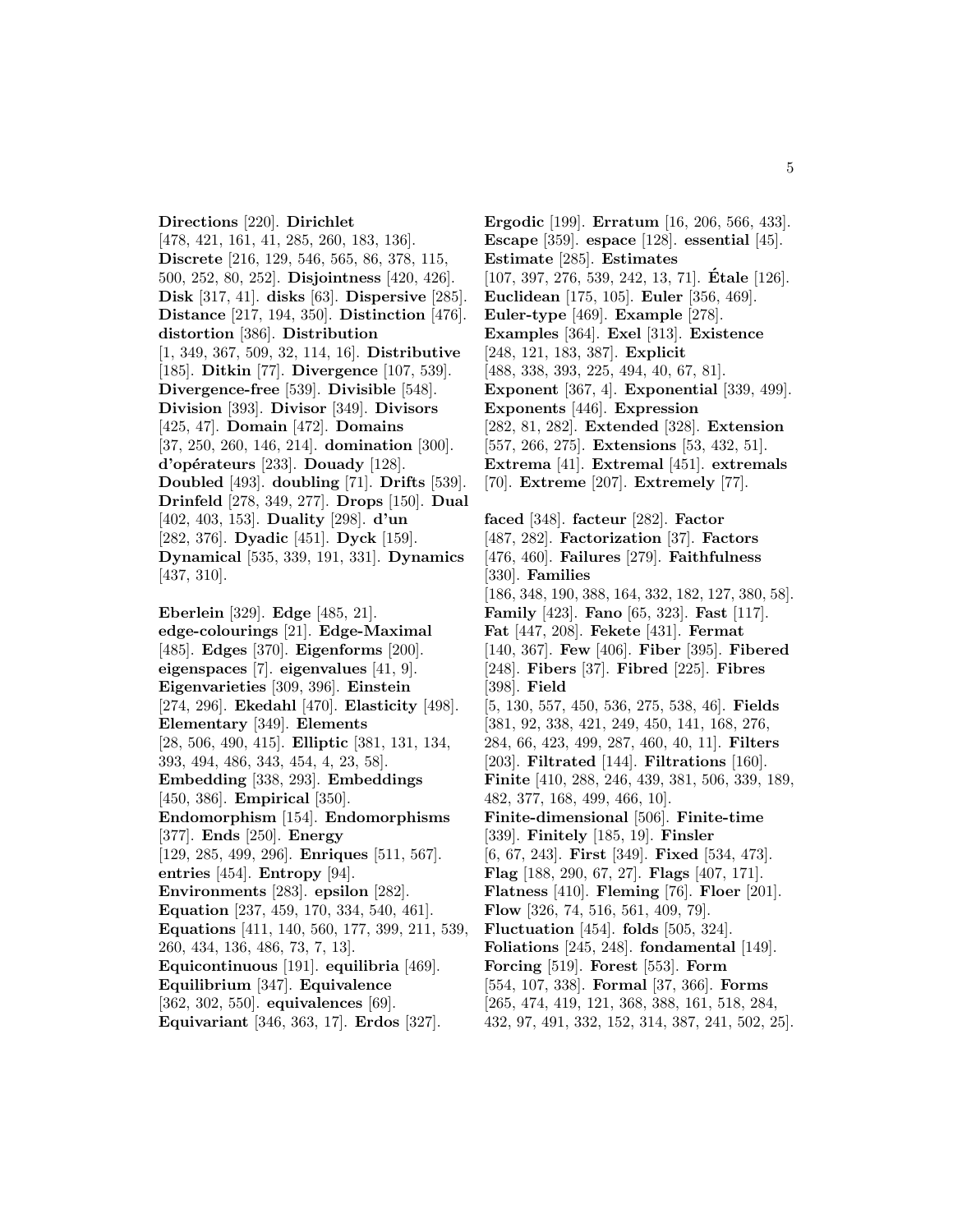**Formula** [516, 312, 313, 282, 83, 26]. **Formulae** [181, 212, 73]. **formulars** [252]. **Formulas** [480]. **formule** [282, 401]. **formules** [252]. **Four** [157, 505, 121]. **Four-dimensional** [157]. **Four-folds** [505]. **Fourier** [102, 197, 417, 97, 115, 294, 531]. **fractal** [59]. **Fractional** [434, 435, 50]. **Free** [202, 337, 72, 495, 447, 312, 94, 422, 269, 416, 51, 467, 69, 539, 82, 502, 507]. **Freeness** [529]. **French** [196, 282, 128, 514, 300, 252, 376, 291, 68, 233]. **Frequency** [107, 381]. **friables** [320]. **Friedlander** [167]. **Frobenius** [367, 251]. **Front** [512, 521, 532, 541, 551, 563]. **Full** [266, 94, 482]. **Fully** [486]. **Function** [458, 421, 141, 352, 416, 276, 423, 98, 451, 343, 64, 547, 40, 59]. **Function-theoretic** [352]. **Functional** [148, 560, 274, 7]. **Functionals** [238, 229, 296, 38, 70]. **Functions** [307, 471, 264, 535, 556, 1, 253, 489, 351, 268, 403, 88, 209, 258, 164, 306, 247, 186, 16, 83, 78, 79, 31, 20, 509, 284, 11, 42, 544, 172, 241]. **Functor** [298]. **Functoriality** [50, 408]. **functors** [360]. **Fundamental** [54, 206, 208, 484, 151, 69]. **Furstenberg** [240]. **Galois** [565, 50, 546, 84, 287]. **Gamma**

[476]. **Gauss** [301, 352]. **Gaussian** [439]. **General** [39, 559, 221, 356, 14]. **Generalised** [219]. **Generalized** [245, 472, 251, 519, 106, 296, 7, 64]. **Generating** [88]. **Generators** [289, 147]. **Generic** [310, 349, 8]. **Genericity** [113]. **Genuine** [153, 306]. **Genus** [108, 230]. **Geography** [324]. **Geometric** [466, 405, 370, 304]. **Geometry** [362, 543, 553, 157, 101, 105, 208, 28, 467]. **Ginzburg** [383]. **Girth** [178]. **given** [9]. **Givental** [383]. **Global** [307, 434, 184, 234, 48]. **Goldman** [341]. **good** [470]. **Gorenstein** [324]. **Goresky** [27]. **Gosset** [133]. **Gradient** [220, 486].

**Graph** [503, 466]. **Graphs** [422, 132, 222, 485, 293, 507, 466, 21]. **Green** [268]. **Gromov** [323]. **Grothendieck** [298]. **Group** [557, 366, 525, 54, 206, 269, 208, 151, 115, 181, 342, 153, 240, 467, 11, 69]. **groupe** [149]. **groupes** [401]. **Groupoids** [34, 433]. **Groups** [288, 137, 543, 546, 148, 381, 524, 440, 365, 515, 458, 189, 229, 368, 508, 18, 527, 95, 231, 56, 232, 112, 256, 275, 378, 133, 417, 432, 484, 114, 152, 400, 170, 391, 360, 316, 247, 28, 122, 460, 255, 31, 322, 565]. **Growth** [148, 556, 253, 267, 256, 432, 322].

**Haar** [254]. **Hadamard** [262]. **Hajnal** [325]. **Hall** [264]. **Hamilton** [177]. **Hamiltonian** [335, 347, 235]. **Handlebodies** [132]. **Hankel** [25]. **Hansen** [501]. **Hardy** [446, 4, 397, 472, 56, 451, 24, 25, 343]. **Harmonic** [253, 224, 168, 196]. **Harmonics** [561]. **harmoniques** [196]. **Hasse** [479]. **Hausdorff** [242]. **Heaps** [223]. **Heat** [268, 434, 79]. **Hecke** [278, 186, 88, 66, 277]. **Heegner** [53, 369]. **Height** [377]. **Heisenberg** [527]. **help** [68]. **Hermite** [141, 394]. **Hermitian** [158, 9, 486]. **Hessian** [220, 511, 567]. **Heteroclinic** [180]. **Higgs** [373]. **High** [553]. **Higher** [238, 205, 97, 99, 334, 242, 25]. **Hilbert** [244, 227, 274, 418, 332, 152, 286, 387, 200]. **Hodge** [263, 470, 364]. **Holomorphic** [307, 63, 97, 146]. **Holomorphie** [68]. **Holomorphism** [68]. **Homogeneities** [295]. **Homogeneous** [157, 188, 458, 272, 271, 168, 62, 162, 12]. **Homology** [248, 222, 493]. **Homomorphisms** [228, 219, 543]. **Homotopy** [156, 189, 303, 69]. **Hopf** [195, 262, 251]. **Hulls** [442]. **Hurwitz** [230]. **Hyperbolic** [301, 256, 315, 49]. **Hyperbolicity** [250]. **Hyperelliptic** [356]. **Hypergeometric** [471]. **Hyperkähler** [505]. **Hyperplane** [110]. **Hyperplanes** [263]. **Hyperrigidity** [496]. **Hyperspace** [310]. **Hypothesis** [519, 279].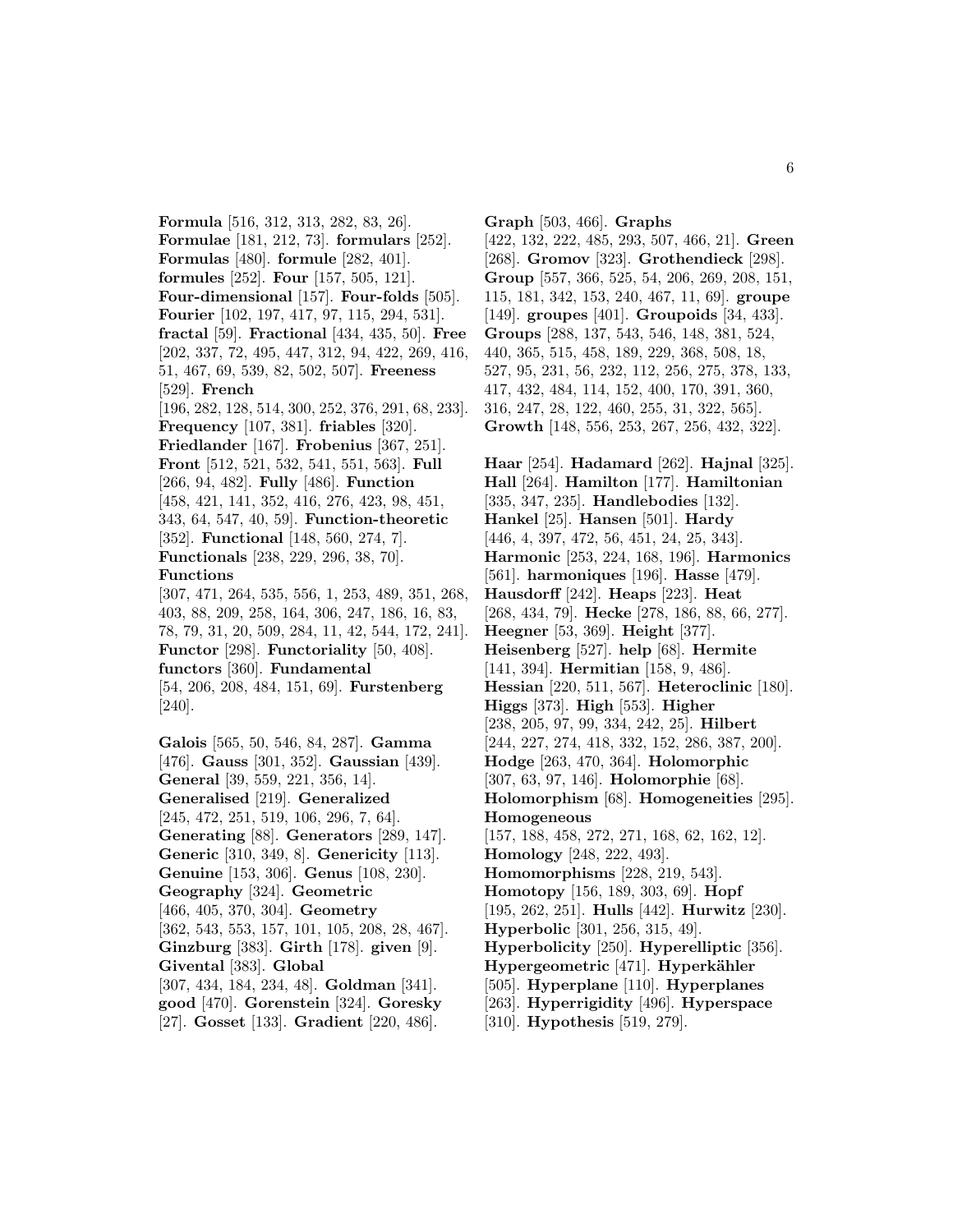**Ideal** [289, 557, 452, 50, 87, 491]. **Ideals** [372, 221]. **Idempotents** [490]. **identity** [71]. **II** [429, 440, 92, 85, 482]. **III** [62, 151]. **Ilyashenko** [463]. **Images** [428]. **Imaginary** [557, 275, 284]. **Implicit** [177]. **Inclusions** [566, 468]. **Incompressible** [375]. **Ind-groups** [122]. **Indecomposable** [372, 84]. **Indefinite** [388, 461]. **Index** [198, 390]. **Induced** [179]. **Inductive** [150]. **Inequalities** [439, 148, 419, 481, 351, 56, 294]. **Inequality** [382, 59]. **inertia** [9]. **Infinite** [202, 298, 339, 508, 423, 125, 255]. **Infinite-dimensional** [508]. **Infinite-Dimensonal** [125]. **Infinitely** [543, 226]. **Infiniteness** [154]. **Infinitesimal** [274]. **infinitésimale** [401]. **Initial** [260]. **Injectivity** [440]. **Inner** [265, 474, 258]. **Integers** [2, 138]. **Integrable** [373]. **Integral** [516, 384, 393, 282, 45]. **intégrale** [282]. **Integrals** [139, 474, 205, 239]. **interacting** [76]. **Interior** [13]. **Interlacing** [143, 68]. **Intersection** [297, 318]. **Intersections** [344, 447]. **Intertwining** [444]. **Interval** [150]. **Intrinsic** [365]. **Invariance** [503]. **Invariant** [353, 198, 503, 445, 460]. **Invariants** [479, 205, 132, 112, 416, 303, 370, 323, 145, 147]. **Inversion** [269]. **Invertible** [380]. **Irrational** [328]. **Irreducibility** [501]. **Irreducible** [19, 8]. **Irregular** [324]. **Isobaric** [309]. **Isometric** [531, 47]. **isometries** [47]. **Isomorphic** [523]. **Isomorphism** [404]. **Isomorphisms** [402, 418, 128]. **Isoperimetry** [439]. **Isoresonant** [100]. **Issue** [512, 513, 521, 522, 532, 533, 541, 542, 551, 552, 563, 564]. **Iterated** [308, 205, 98]. **Iwahori** [119, 555, 66]. **Iwaniec** [167]. **Iwasawa** [200].

**Jacobi** [177, 358]. **Jacobians** [108, 400]. **Jacquet** [388, 401]. **Jiang** [566, 468]. **John** [59]. **Jonquières** [333]. **Jordan** [302].

**Jump** [359]. **Jump-diffusion** [359].

**K3** [91, 414, 225]. **Kähler** [3, 14, 296]. **KAM** [216]. **Kampen** [126]. **Kantor** [428]. **Kato** [432]. **Kazhdan** [555]. **Kepler** [437, 461, 273]. **kernel** [464]. **Kernels** [366, 268, 384]. **Khovanov** [398, 493]. **Kirchberg** [92]. **Kirchhoff** [374]. **Knots** [353]. **Knotted** [132]. **Knuth** [171]. **Kostant** [155]. **Kottwitz** [252]. **Kummer** [53].

**Lagrange** [195]. **Lagrangian** [63]. **Laguerre** [135]. **Landau** [383]. **Lang** [535]. **Langlands** [388, 405, 8, 113]. **Laplace** [211]. **Laplacian** [56, 41]. **Laplacians** [98]. **Large** [178, 117]. **Lattices** [118]. **Laumon** [483]. **Laurent** [383]. **Law** [223]. **Laws** [72, 366, 422]. **Lech** [308]. **Lefschetz** [211]. **Left** [508]. **Lehmer** [85]. **Leindler** [382]. **Lemma** [484]. **lemme** [149]. **Lengths** [498]. **Level** [140, 121, 96, 152]. **LF** [89]. **LF-spaces** [89]. **Lie** [299, 247, 363, 148, 319, 524, 64, 508, 18, 385, 269, 31, 22, 125, 114]. **Lieb** [44]. **Lift** [264, 547]. **Lifting** [288, 145]. **Limit** [174, 220, 528, 475, 82]. **Limited** [197]. **Limits** [150]. **Line** [520]. **Linear** [534, 382, 458, 528, 104, 356, 475, 183, 314, 83, 539]. **Links** [445, 488]. **Lipschitz** [524, 527, 214]. **Littlewood** [264, 317]. **Local** [297, 534, 473, 482, 548, 405, 66, 113, 408, 48, 252, 439, 376]. **Localized** [294]. **Locally** [440, 217, 84, 231, 417, 391, 457, 33]. **locaux** [376]. **locus** [396, 36]. **Loewner** [334]. **Log** [419, 351]. **Log-concave** [419]. **Log-Subharmonic** [351]. **Logarithmes** [514]. **Logarithmic** [351]. **Logarithms** [514]. **Long** [107, 498]. **Loop** [418]. **Loops** [422]. **Lorentz** [446, 539]. **Low** [107, 18, 509, 386, 41]. **Low-distortion** [386]. **Low-lying** [509]. **Lower** [129, 356, 359]. **Lowering** [140]. **Lushness** [198]. **Lusztig** [555]. **Lyapunov** [346]. **lying** [509].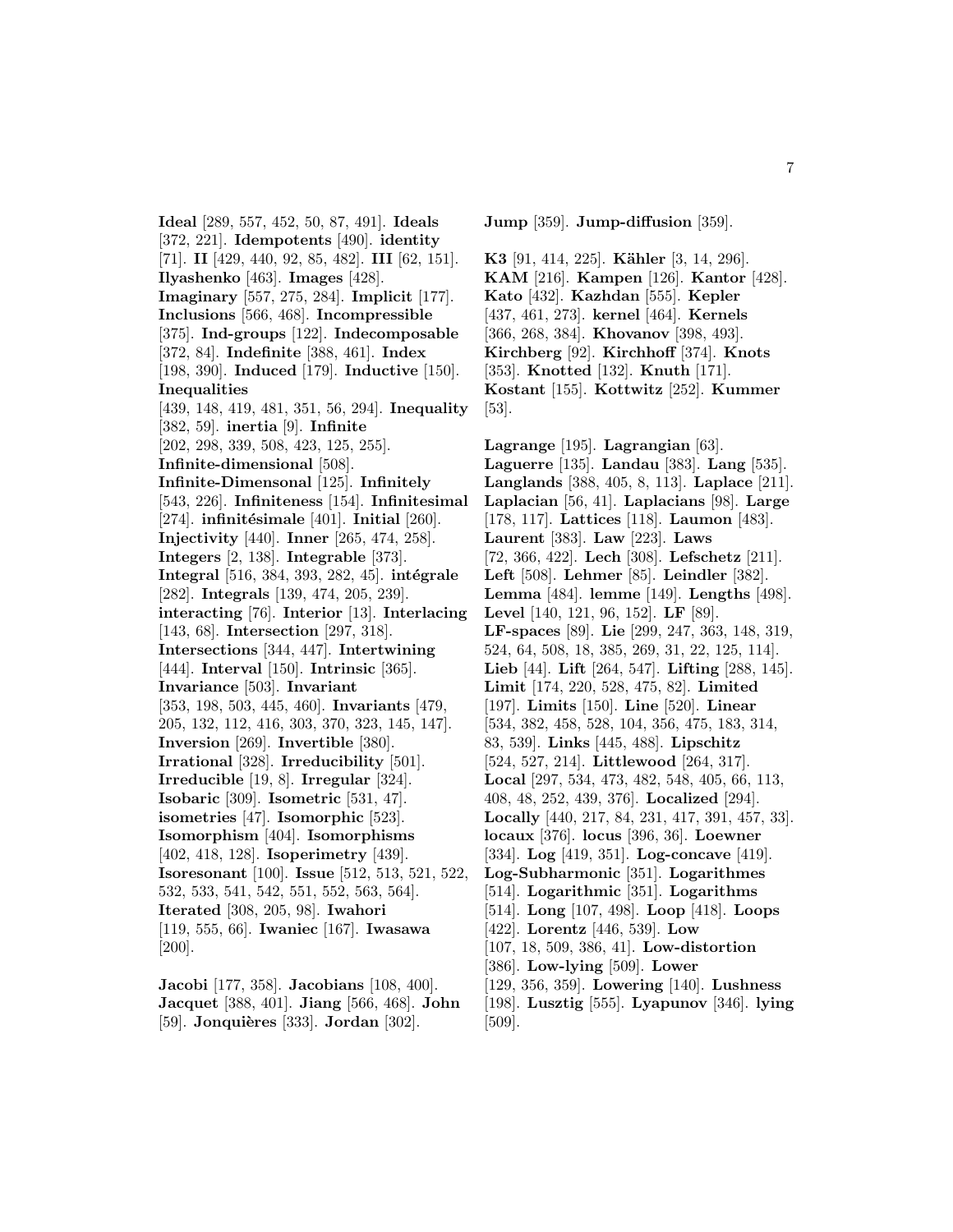**MacPherson** [27]. **MAD** [127]. **magnetic** [233]. **magnétiques** [233]. **Mahler** [308, 314]. **Main** [200]. **Manifold** [549, 465]. **Manifolds** [210, 323, 540, 486, 243, 409, 15, 49, 54, 206, 303, 69, 14]. **Manin** [494]. **Many** [226]. **Map** [363, 193]. **Mappings** [410, 90, 145, 146]. **Maps** [346, 310, 534, 473, 311, 18, 179, 224, 352, 333, 286, 453, 380, 48]. **Marcinkiewicz** [527]. **Matrices** [335, 534, 517, 529, 454, 9]. **Matrix** [416, 454]. **Matroid** [61]. **matter** [512, 513, 521, 522, 532, 533, 541, 542, 551, 552, 563, 564]. **Maximal** [299, 175, 498, 485, 451, 343, 71]. **Maximum** [334]. **meagreness** [254]. **Mean** [130, 226]. **Measure** [345, 270, 268, 162, 180, 295]. **Measures** [412, 265, 419, 385, 482, 314, 350, 42, 71]. **Metaplectic** [95, 484, 153, 361]. **m´etaplectique** [149]. **Method** [560]. **Metric** [270, 93, 268, 162, 340, 386, 194]. **Metrics** [296, 3, 67]. **Metrized** [528, 475]. **Meyer** [213]. **Mice** [279]. **Middle** [364]. **Milnor** [123]. **Minimal** [155, 289, 129, 447, 267, 256, 331, 63]. **Minkowski** [439]. **Minors** [158]. **minuscule** [62]. **Mirabolic** [171]. **Mirror** [364]. **Mixed** [397]. **Mixed-norm** [397]. **Mock** [164]. **Mod** [530, 464, 491]. **Model** [155]. **Models** [302, 383, 225, 465]. **Modular** [554, 121, 388, 249, 96, 432, 491, 332, 152, 314, 200]. **Module** [349]. **Modules** [2, 368, 548, 207, 22, 138, 29]. **Moduli** [281, 373, 101, 103, 55, 57, 287, 530]. **Modulo** [140]. **Modulus** [483]. **Moeglin** [436]. **Moments** [97, 134, 58]. **Monge** [20, 399, 14]. **Monochromatic** [526]. **Monodromy** [395, 160]. **Monoids** [195, 262]. **Monopoles** [392]. **Monotone** [559, 230, 379]. **Monotonically** [90]. **Mordell** [535]. **Mori** [425]. **Morrey** [139]. **Motion** [158, 315]. **Motives** [483]. **Motivic** [345]. **Mullen** [501]. **Multidimensional** [276]. **Multilinear** [197]. **Multiloop** [360].

**Multimarginal** [311]. **Multiple** [83, 314, 9]. **Multiplication** [354, 480, 305, 24]. **Multiplicative** [47, 499]. **Multiplier** [404, 142, 415]. **Multipliers** [102, 365, 197, 527, 115, 294, 204]. **Multiply** [472]. **Multivariate** [495, 209]. **Mumford** [371]. **mutation** [76]. **Mutually** [12, 173]. **Nakajima** [48]. **Natural** [128]. **nature** [78]. **naturels** [128]. **Near** [185, 233]. **Nearly** [187, 517, 271, 272]. **Negative** [135]. **Neumann** [41, 487, 399, 10, 147]. **neutral** [7]. **Nevanlinna** [404]. **Nilpotent** [269]. **Nilradical** [444]. **Nirenberg** [59]. **NLS** [285]. **Noise** [170]. **nombre** [376]. **Non** [264, 186, 156, 157, 439, 348, 228, 102, 121, 254, 482, 162, 369, 406, 260, 279, 116, 360, 387, 242, 343, 89, 434, 71]. **Non-Archimedean** [406, 116]. **Non-associative** [228]. **Non-Commutative** [102, 264, 348]. **Non-cylindrical** [260]. **non-doubling** [71]. **Non-Existence** [121]. **Non-homogeneous** [162]. **Non-local** [439]. **Non-meagreness** [254]. **Non-reductive** [157]. **Non-regular** [482]. **non-separable** [89]. **Non-simple** [156]. **Non-split** [369]. **Non-stable** [360]. **Non-tame** [279]. **Non-tangential** [343]. **Non-vanishing** [186, 387]. **Non-wandering** [242]. **Nonabelian** [126]. **noncommutative** [29]. **Noncommuting** [307, 390]. **Nondivergence** [136]. **Nonlinear** [486]. **Nonlinearity** [434]. **Nonlocal** [374]. **Nonnegative** [301]. **Nonself** [218]. **Nonself-adjoint** [218]. **Nonunital** [326]. **Nori** [483]. **Norm** [397, 506]. **Normal** [130, 492]. **normalisés** [68]. **Normality** [175, 457]. **normalized** [68]. **Normed** [413, 207]. **Norms** [431]. **Note** [181]. **Notion** [405]. **Nuclear** [94]. **Null** [254]. **Number** [174, 372, 317, 236, 338, 249, 376, 460]. **Numbers** [281, 230, 476, 143]. **Numerical** [198].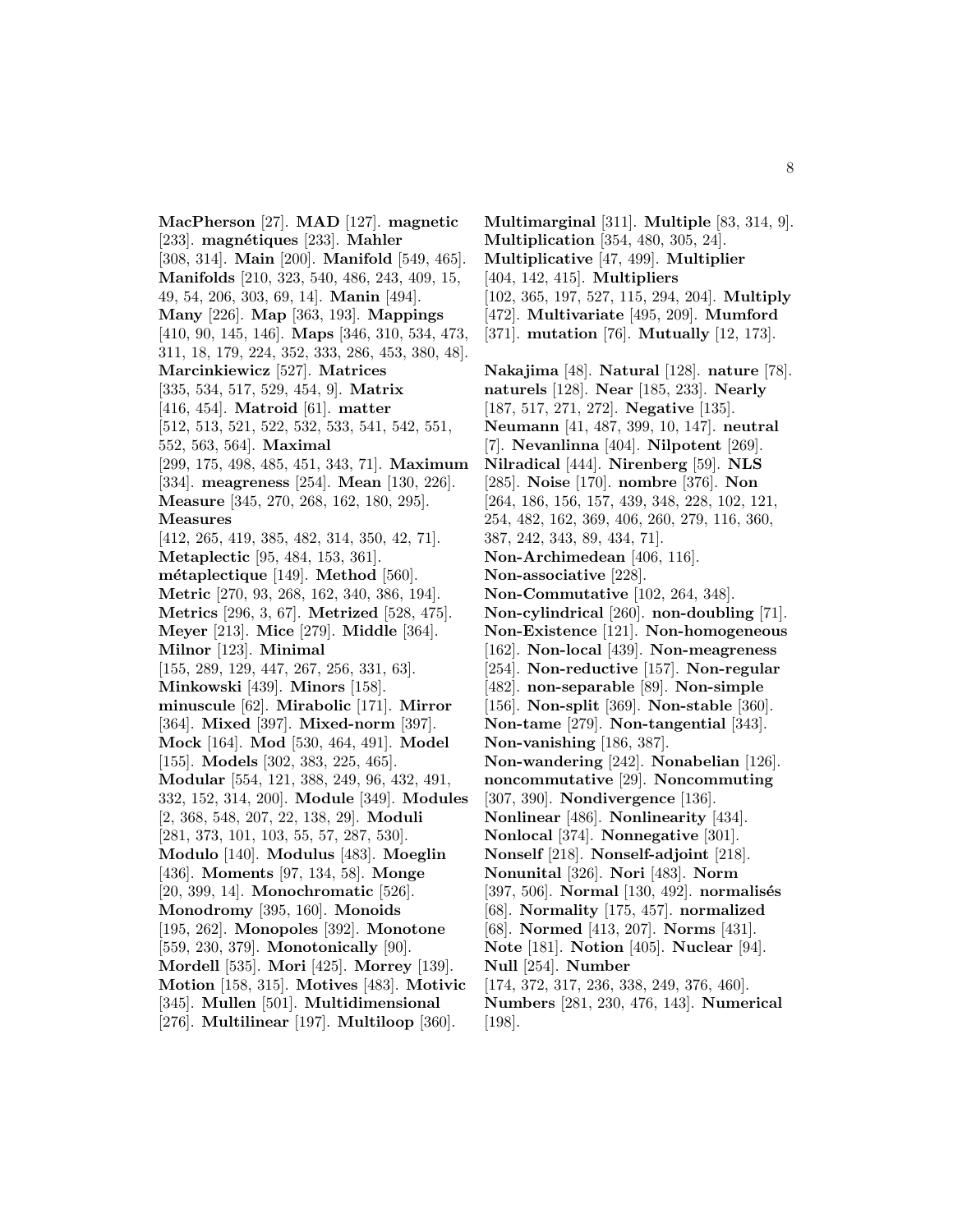**Obstacles** [177]. **Obstructions** [318, 293]. **Obtained** [181]. **Octics** [101]. **Odd** [18, 331]. **ODEs** [16, 1]. **Odometers** [510]. **Oeljeklaus** [409]. **Omega** [153]. **Omega-regular** [153]. **Omitting** [406]. **One** [438, 311, 92, 95, 407, 475, 98]. **One-dimensional** [311, 407, 98]. **One-Parameter** [92]. **One-relation** [438]. **Oort** [470]. **Open** [242, 89]. **Operads** [438]. **op´erateurs** [68]. **Operations** [429]. **Operator** [397, 496, 125, 451, 14]. **Operators** [319, 558, 497, 516, 403, 384, 19, 104, 231, 162, 179, 56, 135, 390, 453, 444, 343, 464, 456, 68, 233, 24, 45, 71]. **Optimal** [311, 192, 163, 400, 169]. **Optimization** [374]. **Orbifold** [34, 433]. **Orbit** [175, 550]. **Orbital** [474, 385, 241]. **orbites** [300]. **Orbits** [535, 442, 181, 300]. **Order** [129, 119, 1, 205, 515, 490, 453, 212, 435, 15, 16]. **Ordered** [266]. **Orderings** [246]. **Ordinary** [396]. **Oriented** [545]. **Orthogonal** [335, 1, 209, 16]. **Orthonormal** [449]. **Osculating** [407]. **Outer** [342, 467]. **outliers** [454]. **Overconvergent** [332]. **Overlaps** [98].

**Packets** [436]. **Padé** [394]. **pair** [282]. **pair-epsilon** [282]. **paire** [282]. **Pairing** [488]. **Pairs** [428, 496, 549, 73]. **Paper** [202]. **Parabolic** [373, 539, 260, 136, 13]. **paracompactness** [457]. **Parameter** [92]. **Parameters** [113, 68]. **paramètres** [68]. **Parametrization** [289, 436]. **Parametrized** [438]. **Partial** [479, 529, 342, 171, 235]. **partially** [28]. **Path** [159]. **Pathological** [357]. **Pauli** [233]. **PEL** [396]. **Pencil** [356]. **Percolation** [504]. **Perfect** [246, 443]. **Periodic** [1, 461, 142, 16]. **Periods** [471]. **Permutation** [208]. **Permutations** [372]. **Perturbation** [260, 10]. **Perturbations** [107]. **Pezzo** [133]. **Phelps** [456, 558, 257]. **Phenomena** [357]. **Picard** [133]. **Pick** [404]. **Pisot** [143]. **Planar** [118, 347].

**Plancherel** [265]. **Plane** [289, 315]. **Plans** [163]. **Player** [127]. **Poincaré** [356]. **Point** [473, 199]. **Pointed** [124]. **Points** [309, 110, 53, 238, 93, 176, 221, 159, 180, 369, 287, 393, 128, 514]. **Pointwise** [473, 558, 540]. **Poisson** [166, 64]. **Poles** [547]. **Polydisk** [179]. **Polygons** [105]. **Polyhedra** [274]. **polyhedron** [44]. **Polynomial** [148, 556, 267, 459, 192, 353, 81]. **Polynomials** [337, 554, 317, 555, 1, 383, 431, 142, 223, 209, 530, 393, 16, 80]. **Polytope** [61]. **Polytopes** [120, 133, 561, 443]. **pond´er´e** [149]. **Pontryagin** [334]. **Posedness** [184]. **Positive** [445, 415, 391, 453, 3, 28]. **Positively** [217]. **Post** [377]. **Post-critically** [377]. **Potential** [117, 315, 4]. **Potentials** [100]. **pour** [300, 252, 149, 401]. **Power** [337, 434, 116]. **Powers** [535, 412, 140, 221, 135]. **Prehomogeneous** [444]. **Prékopa** [382]. **près** [233]. **Prescribed** [317, 166, 226]. **Presented** [543]. **Preservers** [39, 426]. **Preserving** [534, 286, 453]. **presheaves** [29]. **Prime** [554, 381, 140, 367]. **Primes** [18]. **Principal** [5, 364, 8, 46]. **Principle** [334, 15, 371]. **Probabilistic** [174]. **Probabilities** [482]. **Problem** [437, 301, 236, 430, 404, 273, 399, 518, 136, 226, 461]. **Problems** [374, 407, 260, 183, 380]. **Processes** [359, 76]. **Product** [262, 202, 312, 422, 531, 154]. **Products** [495, 546, 565, 218, 94, 208, 329, 510, 361]. **Program** [425]. **Projections** [156, 481]. **Projective** [224]. **Projectivity** [321, 207]. **Projectors** [7]. **Proof** [212, 501]. **Proofs** [202]. **Propagator** [285]. **Properties** [455, 473, 238, 352, 199, 23]. **Property** [495, 355, 558, 198, 329, 257, 211, 452, 300, 456, 87]. **propriété** [300]. **Proximity** [93]. **pseudo** [252, 43]. **pseudo-amenability** [43]. **pseudo-coefficient** [252]. **Pseudocompact** [528]. **Pseudoconvex** [250]. **Pseudoharmonic** [556]. **Pseudolocality**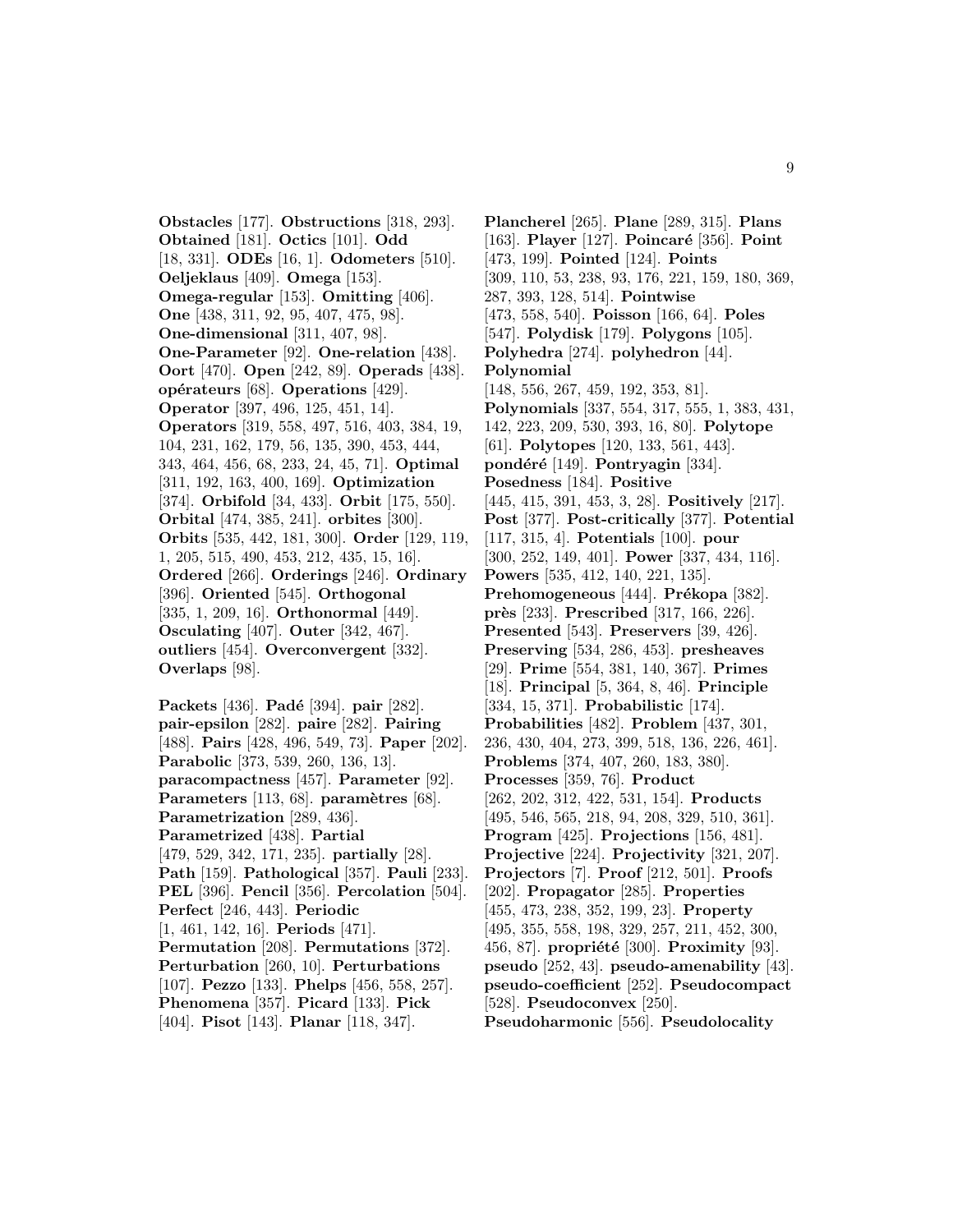[74]. **Pseudopowers** [32]. **Pseudoprime** [131]. **Pure** [434, 154]. **Purely** [202].

**Quadratic** [557, 368, 275, 284, 23]. **Quandle** [132]. **Quantitative** [419]. **Quantum** [158, 62, 440, 365, 480, 231, 232, 278, 277, 22, 391, 380]. **Quartic** [423, 511, 567]. **Quasi** [543, 39, 539]. **Quasi-Commutativity** [39]. **Quasi-homomorphisms** [543]. **Quasi-linear** [539]. **Quasianalytic** [145, 463]. **Quasimap** [201]. **Quasisplit** [436]. **Quasisymmetric** [403]. **Quaternion** [388]. **Quaternionic** [354, 176, 491]. **Queer** [363]. **Quintic** [96]. **Quite** [420]. **Quivers** [298, 175]. **Quotient** [510]. **Quotients** [505, 367, 414, 389, 400, 500, 201]. **Radius** [534]. **Radon** [269]. **Raising** [152]. **Rallis** [547, 401]. **Ramanujan** [186, 121]. **Ramified** [5]. **Randers** [130, 188]. **Random** [504, 165, 158, 348, 253, 283, 529]. **Randomly** [199]. **Range** [107, 439, 497]. **Rank** [246, 349, 120, 18, 95, 475, 134, 442, 99, 530, 60, 31, 57, 9]. **Ranks** [189]. **Rate** [256, 359, 350]. **Rational** [362, 289, 465, 535, 190, 368, 287, 514]. **Rationality** [172]. **rationnels** [514]. **Real** [215, 281, 101, 489, 112, 442, 31]. **Rearrangement** [439, 198]. **recombination** [76]. **Rectifiability** [163]. **Recurrence** [192, 83]. **Reduced** [546, 565]. **Reducibility** [95, 35, 46]. **reducing** [24]. **Reduction** [408, 400]. **Reductions** [349, 131, 470]. **Reductive** [288, 368, 157]. **Rees** [289]. **Refinement** [382]. **Reflection** [298, 254]. **reflexive** [57]. **Reflexivity** [495]. **Regular** [438, 525, 221, 482, 153]. **Regularity** [214]. **Regularization** [437, 216, 273]. **Regularized** [184]. **r´egulateurs** [376]. **Regulators** [471, 423, 376]. **Related** [185, 383, 374, 431, 168, 380, 243, 20, 59]. **relation** [438]. **Relations** [292]. **Relative**

[500, 469]. **Remark** [261]. **renormings** [33]. **Repeated** [411]. **Representation** [337, 506, 361, 477]. **Representations** [155, 288, 5, 265, 474, 458, 84, 113, 408, 287, 500, 531, 86, 562]. **Representing** [102]. **Repulsive** [311]. **Residues** [444]. **Resolution** [447]. **Resonance** [110]. **Resonances** [233, 233]. **Resonant** [117]. **Respect** [407]. **restrictions** [86]. **Results** [184, 243, 20, 21]. **Reversibility** [76]. **Revisiting** [48]. **Revolution** [297]. **Rham** [477]. **Ricci** [3, 157, 51, 74, 409]. **Riemann** [51, 109, 330]. **Riemannian** [15, 217]. **Riesz** [129, 439]. **Right** [372]. **Rigidity** [377, 274, 20]. **Ring** [17]. **Rings** [342]. **Robinson** [171]. **Roch** [330]. **Root** [476]. **roots** [255]. **Rotation** [130, 328, 313]. **rotund** [33]. **Rough** [384, 183]. **Roughening** [169]. **row** [398]. **Rudin** [492]. **Ruelle** [550]. **ruled** [60]. **Rules** [5]. **S.** [52]. **Salem** [412, 143]. **SANE** [127]. **Saturated** [475, 127]. **scalar** [67]. **Scheme** [227]. **Schemes** [111]. **Schensted** [171].

**Schiffmann** [547]. **Schoenberg** [329]. **Schrödinger** [285, 540]. **Schubert** [407]. **Schur** [264, 115, 530, 261]. **Schwartz** [489]. **Second** [1, 402, 274, 15, 16]. **Segal** [43]. **Seifert** [248]. **Selberg** [26]. **selection** [76]. **Self** [18, 69]. **self-equivalences** [69]. **Self-Maps** [18]. **Selmer** [275, 322, 152]. **Semi** [161, 62]. **Semi-Dirichlet** [161]. **Semi-simplicity** [62]. **semicircular** [223]. **Semicrossed** [495, 218]. **Semigroup** [427, 455]. **Semigroups** [218]. **semilinear** [4]. **Semisimple** [288, 31]. **separable** [89]. **Sequence** [207, 492]. **Sequences** [449, 525, 492, 451, 83]. **s´erie** [252]. **Series** [5, 109, 559, 528, 475, 116, 500, 252, 86, 8, 46]. **Set** [215, 213]. **Sets** [337, 238, 254, 498, 199, 194, 242, 77]. **seuils** [233]. **seven** [443]. **Several** [307]. **Shafarevich** [432]. **Shapiro** [492]. **Sharp** [397, 294]. **Sheaf** [549]. **sheaves** [29, 57].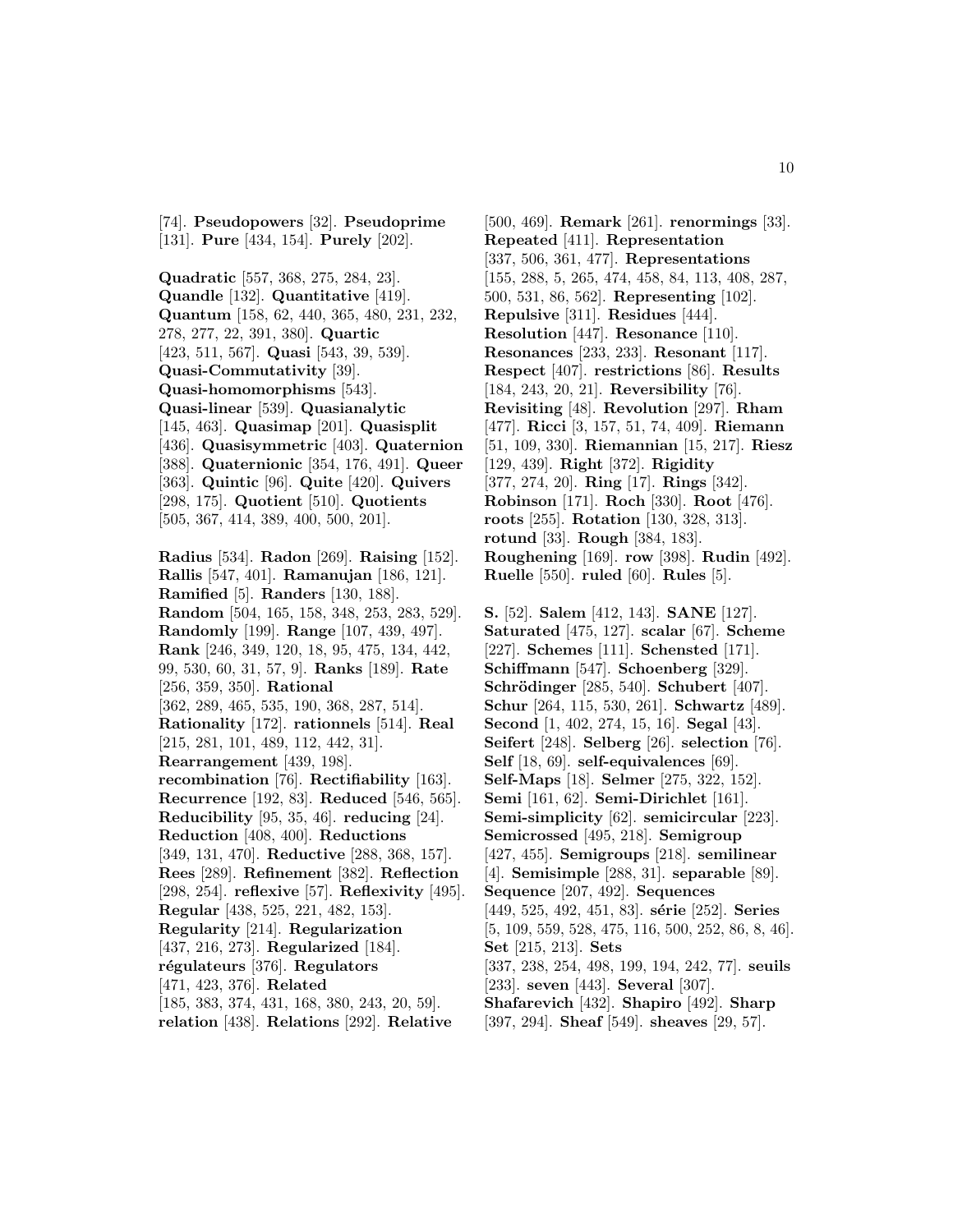**Shifted** [499]. **Shilov** [64]. **Shimura** [396, 103, 176, 292, 287, 280, 234, 36, 470]. **Short** [165]. **Shtukas** [548]. **Shuffle** [159]. **Siegel** [332]. **Sierpinski** [79, 30]. **sieve** [30]. **Signed** [275]. **Signed-Selmer** [275]. **Similar** [118, 492]. **Similarity** [302, 19]. **Simple** [202, 546, 565, 150, 562, 151, 442, 156]. **Simplest** [423]. **Simplices** [443]. **Simplicial** [89]. **simplicity** [62]. **Simultaneous** [411]. **Singular** [139, 103, 384, 539, 392, 45, 461]. **Skew** [335, 342, 530]. **Skew-Hamiltonian** [335]. **Skolem** [308]. **Smale** [550]. **Small** [543, 120, 55]. **Smooth** [129, 55, 459, 15]. **Smoothing** [528, 475]. **Smoothness** [197]. **Sobolev** [4, 237, 351, 435]. **Soergel** [562]. **Sofic** [312]. **Solitar** [137]. **Solitons** [157, 117]. **Solutions** [4, 347, 526, 459, 539, 183, 434, 226, 540, 461]. **Solvability** [260, 136]. **Solvable** [524]. **Some** [148, 524, 374, 20, 10, 434, 67, 70]. **Sommes** [320]. **Souslin** [519]. **Space** [310, 130, 301, 101, 430, 105, 224, 561, 286, 530, 241, 128, 256, 467, 24]. **Spaces** [446, 523, 281, 478, 373, 157, 397, 139, 472, 496, 237, 102, 413, 217, 188, 270, 253, 93, 458, 497, 268, 527, 404, 104, 271, 162, 441, 198, 330, 168, 537, 331, 550, 144, 386, 194, 116, 531, 295, 343, 62, 6, 457, 7, 57, 33, 89, 42, 469, 25, 204, 272]. **Spanning** [553]. **Spatial** [132]. **Special** [1, 11, 234, 503, 16, 78]. **Species** [195]. **Specified** [142]. **Specifying** [159]. **Spectra** [304, 213]. **Spectral** [534, 326, 516, 329, 98]. **Spectrum** [17, 453]. **Sphere** [224, 461, 273, 45]. **spheres** [248]. **Spherical** [155, 484, 306]. **Splayed** [344]. **Split** [108, 368, 112, 369]. **Splitting** [420, 112, 150]. **Springer** [398]. **Square** [337, 502]. **Square-free** [502]. **Squared** [217]. **Squares** [492, 507]. **Stability** [410, 337, 346, 347, 439, 469]. **Stable** [530, 360]. **Stably** [19]. **stacks** [345]. **Stahl** [52]. **Standard** [547]. **Standing** [214].

**Stationary** [170]. **Steiner** [21]. **Steklov** [518]. **Step** [269]. **Stochastic** [170]. **strata** [470]. **Strict** [415]. **Strictly** [250]. **String** [537]. **Strong** [236, 351, 77, 394]. **Strongly** [355, 375, 19]. **Structure** [523, 403, 234, 364]. **Structures** [245, 106, 340]. **Sturmian** [300]. **sturmiennes** [300]. **Subdivisions** [61]. **Subelliptic** [183]. **Subgroup** [479]. **Subgroups** [499]. **Subharmonic** [351]. **Sublattices** [118]. **Submanifolds** [259]. **subpolyhedron** [465]. **Subsequences** [174]. **Subsequent** [202]. **subsets** [89]. **Subsolutions** [216]. **Subspaces** [286, 116, 24]. **Sum** [9, 83]. **Summable** [355, 516]. **Sums** [355, 55, 499]. **Sumset** [327]. **Sumsets** [424, 115]. **Superalgebras** [363]. **Supercategory** [545]. **Supercuspidal** [265, 408]. **Superharmonic** [478]. **supersingular** [36]. **Support** [238, 482]. **Surface** [91, 109, 414, 481, 530, 511, 128, 63, 567]. **Surfaces** [437, 395, 354, 318, 130, 448, 414, 356, 352, 133, 210, 485, 193, 225, 520, 60, 49]. **Symbolic** [221]. **Symbols** [390, 81]. **Symmetric** [264, 217, 490, 525, 425, 315, 359, 306, 6]. **Symmetries** [100, 429]. **Symmetry** [364]. **Symplectic** [245, 290, 201]. **Synthesis** [329]. **System** [184]. **Systems** [373, 347, 496, 339, 177, 191, 331, 98, 341, 235, 394, 4, 21]. **tame** [279]. **Tameness** [215]. **Tandori** [523]. **tangential** [343]. **Tannakian** [427]. **Tate** [432, 305]. **Taut** [248]. **Tensor** [284, 361, 51]. **Terms** [185, 129, 486]. **Ternary** [459]. **test** [247]. **Their** [508, 506, 402, 21, 406, 469]. **Theorem** [195, 174, 325, 308, 545, 472, 122, 338, 167, 421, 494, 243, 126]. **Theorems** [373, 473, 82]. **theoretic** [352]. **Theory** [174, 263, 216, 318, 1, 416, 144, 538, 200, 28, 16, 266, 240]. **Theta** [95, 164, 408, 464]. **Three** [273, 168, 210, 303]. **Three-manifolds** [303]. **Three-sphere**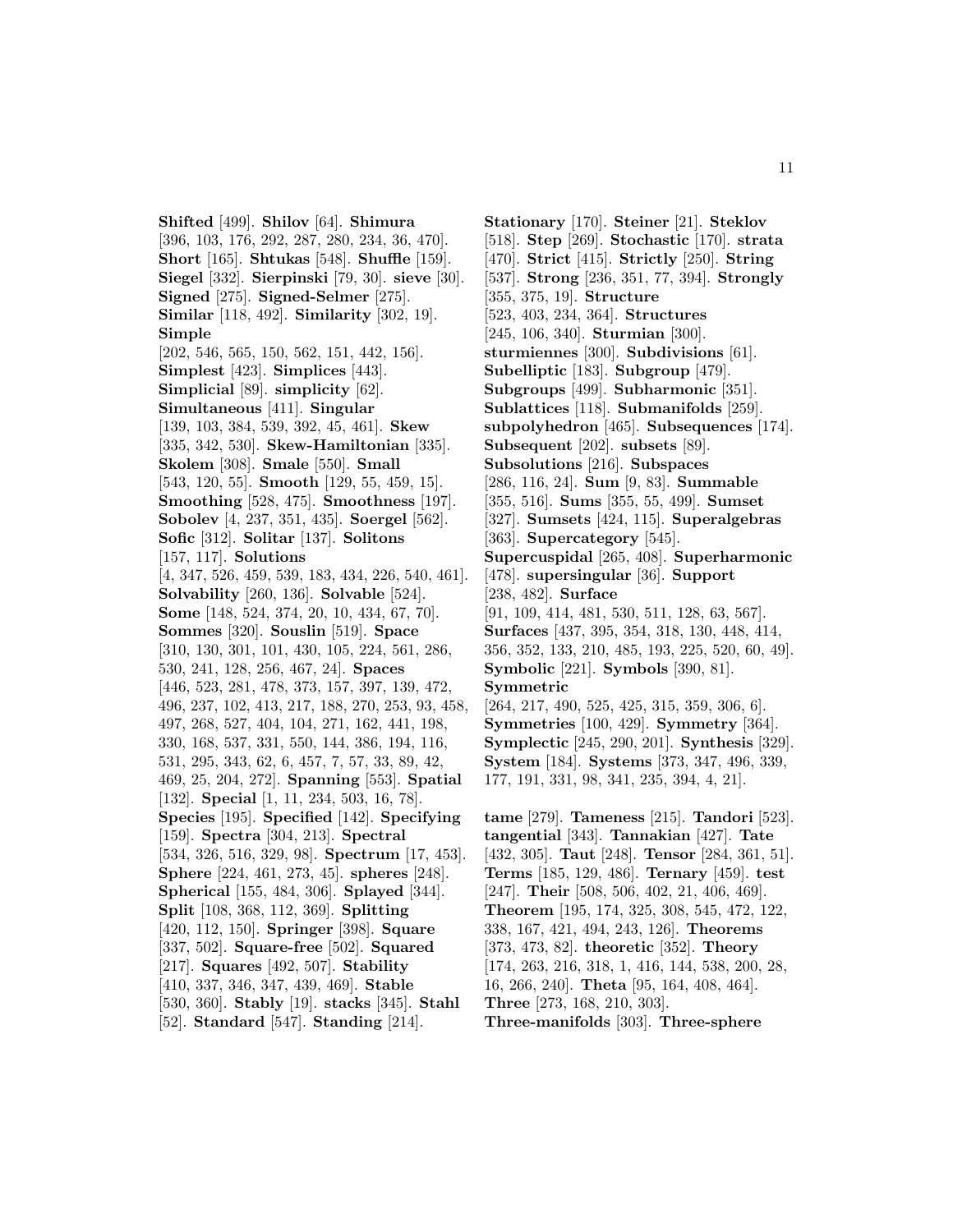[273]. **Threefold** [96]. **Threefolds** [65, 225]. **thresholds** [233]. **Tietze** [48]. **Tight** [182]. **Tilings** [413]. **time** [339]. **Titchmarsh** [560]. **Toeplitz** [497, 390]. **Toma** [409]. **Topological** [94, 144, 452, 173]. **Topology** [160, 537, 538]. **Torelli** [373]. **Toric** [383, 105, 65, 467, 323, 400]. **torsion** [51, 222]. **torsion-free** [51]. **Torsors** [124]. **Torus** [429, 22, 293]. **Touch** [159]. **towers** [460, 53]. **Trace** [231, 313, 151]. **traces** [401]. **Trajectories** [220]. **Transcendental** [78]. **Transfer** [265, 474, 115, 252]. **Transference** [204]. **Transfert** [252]. **Transform** [269, 64]. **Transformation** [240, 316]. **Transitive** [562]. **Transitivity** [517]. **Translation** [34, 433]. **Transport** [311, 419]. **Transportation** [163, 350]. **Transposes** [529]. **treatment** [40]. **Triangles** [137]. **Triangulated** [105]. **Triangulations** [504]. **Trichotomy** [339]. **Trigonometric** [559]. **Trinomials** [499]. **Triple** [219, 21]. **Triples** [326]. **Trivial** [355]. **Tropical** [362, 318, 190, 160, 323]. **Tunneling** [117]. **Tunnels** [395]. **Tutte** [223]. **Twin** [554]. **Twisted** [319, 140, 284, 418]. **Twists** [280, 23]. **Two** [108, 348, 269, 536, 562, 293, 152, 530, 212, 500, 225, 60, 31]. **Two-color** [562]. **Two-dimensional** [536]. **Two-faced** [348]. **Type** [396, 187, 398, 374, 448, 482, 528, 356, 399, 56, 333, 270, 253, 276, 469, 470]. **Types** [291, 291].

**Ultrafilters** [355]. **ultraspherical** [80]. **Umbilical** [259]. **Unanimity** [185]. **Uniform** [553, 165, 559, 257]. **Uniformity** [508]. **Uniformly** [229, 33, 42]. **Union** [263, 355]. **Unipotent** [408]. **Unique** [37, 151, 279]. **Uniquely** [178]. **Uniqueness** [487]. **Unit** [317]. **unitaires** [401]. **Unital** [94, 566, 468]. **Unitary** [309, 130, 319, 265, 302, 442, 153, 234]. **Universal** [109, 190, 243]. **Universality** [209]. **Unknotting** [395]. **Unperforated**

[496]. **Urysohn** [194].

**Valuations** [61, 393]. **Value** [1, 16]. **valued** [100, 390, 204]. **Values** [284, 502, 78, 11, 42, 23, 314, 387, 58]. **vanishing** [186, 387]. **Variable** [446]. **Variables** [307, 348]. **variant** [85]. **variante** [401]. **variational** [15]. **Variations** [239, 364, 63, 30]. **variétés** [514]. **Varieties** [299, 185, 396, 489, 290, 176, 267, 249, 160, 168, 292, 305, 234, 477, 322, 467, 27, 470]. **Variety** [536, 36]. **Various** [352]. **Varying** [201]. **Vector** [281, 534, 130, 168, 60, 204]. **vector-valued** [204]. **vectorial** [83]. **Vectors** [119, 555]. **Verma** [22]. **Version** [207]. **Versus** [221, 457]. **Vertex** [319]. **very** [60]. **Via** [318, 95, 143, 24, 71]. **Vilkovisky** [537]. **Vinogradov** [276]. **Vinogradov-type** [276]. **Viot** [76]. **Vision** [227]. **Vojta** [75]. **Volume** [148, 243, 512, 513, 521, 522, 532, 533, 541, 542, 551, 552, 563, 564].

**Walks** [165, 158, 283]. **wandering** [242]. **Wasserstein** [441]. **Wavelets** [99]. **Waves** [214]. **Weak** [216, 302, 515, 211, 452, 539, 183, 371]. **Weakly** [229, 177, 182, 6]. **Wedge** [429]. **Weight** [152]. **Weighted** [397, 509, 295, 204]. **Weights** [478, 464, 358, 25]. **Weil** [122]. **Weingarten** [448]. **Well** [184]. **Well-Posedness** [184]. **Weyl** [428, 301]. **Whitney** [270]. **Whitney-type** [270]. **Whittaker** [31, 306]. **Wishart** [529]. **without** [482]. **Witten** [323]. **Wronskian** [212].

**Yau** [505, 556, 96].

**Zero** [534, 230, 442, 452, 47]. **zero-divisors** [47]. **Zeros** [317, 509]. **zeta** [83]. **zetafunctions** [83]. **Zygmund** [162].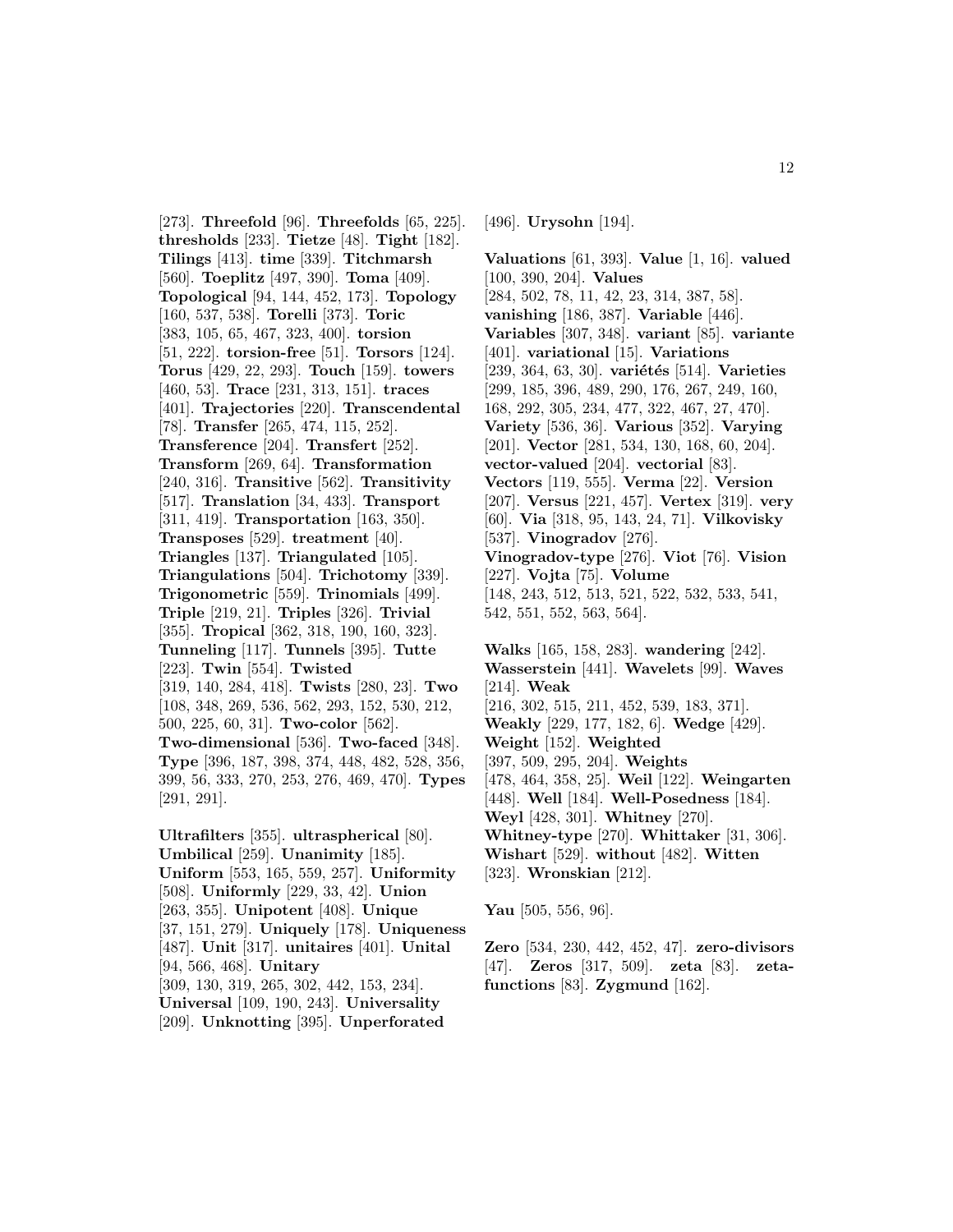# **References**

**Chiang:2006:VDT**

[1] Yik-Man Chiang and Mourad E. H. Ismail. On value distribution theory of second order periodic ODEs, special functions and orthogonal polynomials. *Canadian Journal of Mathematics*  $=$ Journal canadien de mathématiques, 58 (4):726–767, August 2006. CODEN CJ-MAAB. ISSN 0008-414X (print), 1496- 4279 (electronic). See [16].

# **Bell:2009:MAI**

[2] J. P. Bell and K. G. Hare. On **Z**-modules of algebraic integers. Canadian Journal of Mathematics = Journal canadien de mathématiques,  $61(??):264-281, ????$ 2009. CODEN CJMAAB. ISSN 0008- 414X (print), 1496-4279 (electronic). See corrigendum [138].

#### **Anchouche:2010:ABC**

[3] Boudjemâa Anchouche. On the asymptotic behavior of complete Kähler metrics of positive Ricci curvature. Canadian Journal of Mathematics = Journal canadien de mathématiques,  $62(1)$ : 3–18, February 2010. CODEN CJ-MAAB. ISSN 0008-414X (print), 1496- 4279 (electronic).

# **Bouchekif:2010:SSE**

[4] Mohammed Bouchekif and Yasmina Nasri. Solutions for semilinear elliptic systems with critical Sobolev exponent and Hardy potential. Canadian Journal of Mathematics = Journal canadien de mathématiques,  $62(1):19-33$ , February 2010. CODEN CJMAAB. ISSN 0008- 414X (print), 1496-4279 (electronic).

# **Campbell:2010:BRR**

[5] Peter S. Campbell and Monica Nevins. Branching rules for ramified principal series representations of GL(3) over a p-adic field. Canadian Journal of Mathematics = Journal canadien de mathématiques,  $62(1):34-51$ , February 2010. CODEN CJMAAB. ISSN 0008- 414X (print), 1496-4279 (electronic).

# **Deng:2010:AAW**

[6] Shaoqiang Deng. An algebraic approach to weakly symmetric Finsler spaces.  $Canadian$  Journal of Mathematics  $=$ Journal canadien de mathématiques, 62 (1):52–73, February 2010. CODEN CJ-MAAB. ISSN 0008-414X (print), 1496- 4279 (electronic).

# **Ducrot:2010:PGE**

[7] Arnaud Ducrot, Zhihua Liu, and Pierre Magal. Projectors on the generalized eigenspaces for neutral functional differential equations in  $L^p$  spaces. Canadian Journal of Mathematics = Journal canadien de mathématiques,  $62(1)$ : 74–93, February 2010. CODEN CJ-MAAB. ISSN 0008-414X (print), 1496- 4279 (electronic).

# **Kuo:2010:LCG**

[8] Wentang Kuo. The Langlands correspondence on the generic irreducible constituents of principal series. Canadian Journal of Mathematics = Journal canadien de mathématiques,  $62(1)$ : 94–108, February 2010. CODEN CJ-MAAB. ISSN 0008-414X (print), 1496- 4279 (electronic).

# **Li:2010:SHM**

[9] Chi-Kwong Li and Yiu-Tung Poon. Sum of Hermitian matrices with given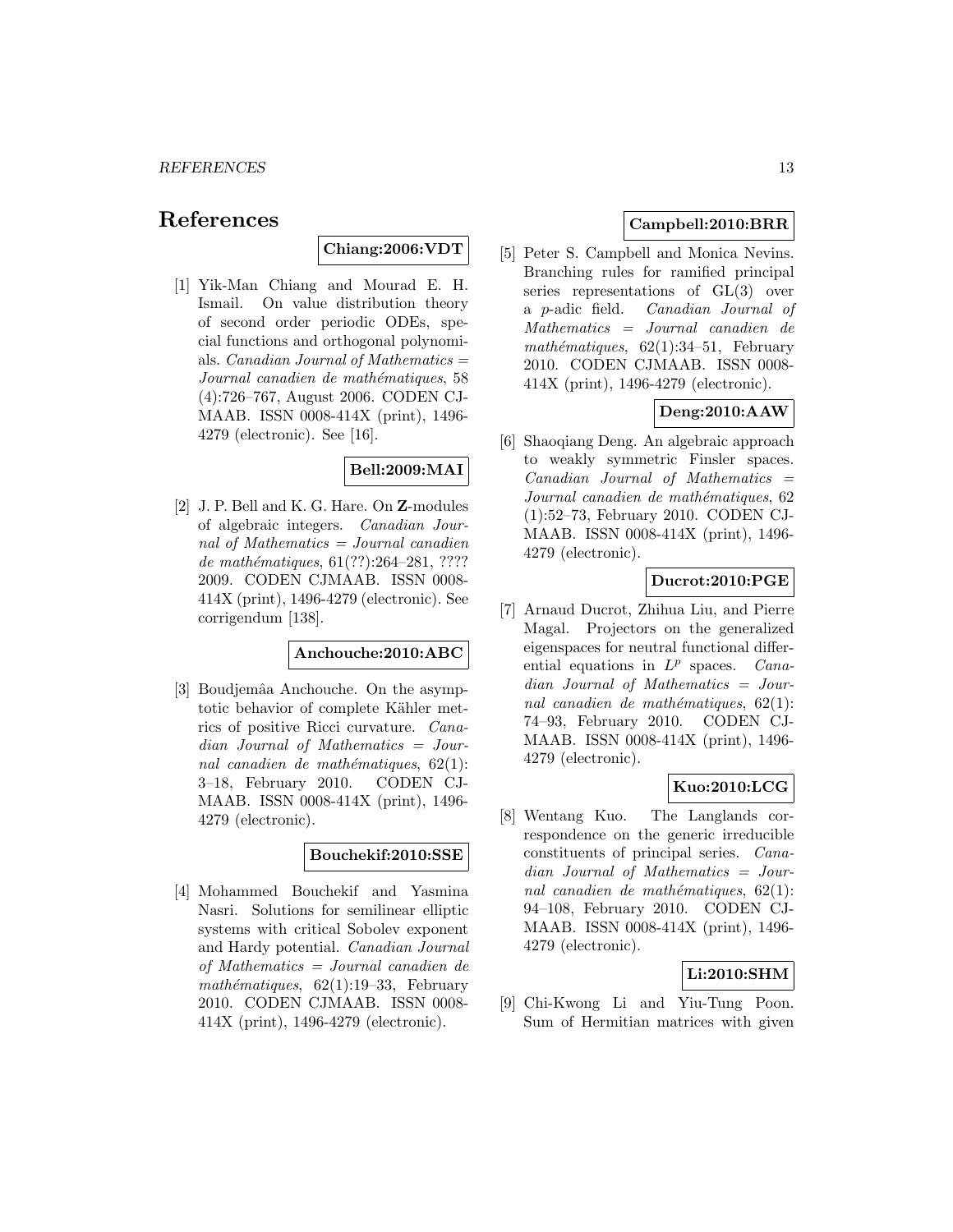eigenvalues: inertia, rank, and multiple eigenvalues. Canadian Journal of Mathematics = Journal canadien de mathématiques,  $62(1):109-132$ , February 2010. CODEN CJMAAB. ISSN 0008-414X (print), 1496-4279 (electronic).

# **Makarov:2010:SAP**

[10] Konstantin A. Makarov and Anna Skripka. Some applications of the perturbation determinant in finite von Neumann algebras. Canadian Journal of Mathematics = Journal canadien de mathématiques,  $62(1):133-156$ , February 2010. CODEN CJMAAB. ISSN 0008-414X (print), 1496-4279 (electronic).

# **Masri:2010:SVC**

[11] Riad Masri. Special values of class group L-functions for CM fields. Canadian Journal of Mathematics = Journal canadien de mathématiques,  $62(1)$ : 157–181, February 2010. CODEN CJ-MAAB. ISSN 0008-414X (print), 1496- 4279 (electronic).

### **Prajs:2010:MAD**

[12] Janusz R. Prajs. Mutually aposyndetic decomposition of homogeneous continua. Canadian Journal of Mathematics  $=$  Journal canadien de mathématiques, 62(1):182–201, February 2010. CODEN CJMAAB. ISSN 0008-414X (print), 1496-4279 (electronic).

## **Tang:2010:IEP**

[13] Lin Tang. Interior  $h^1$  estimates for parabolic equations with LMO coefficients. Canadian Journal of Mathematics = Journal canadien de  $mathématiques, 62(1):202-217, Febru$ ary 2010. CODEN CJMAAB. ISSN 0008-414X (print), 1496-4279 (electronic).

# **Xing:2010:GDC**

[14] Yang Xing. The general definition of the complex Monge–Ampère operator on compact Kähler manifolds. Canadian Journal of Mathematics = Journal canadien de mathématiques,  $62(1)$ : 218–239, February 2010. CODEN CJ-MAAB. ISSN 0008-414X (print), 1496- 4279 (electronic).

### **Azagra:2010:SOS**

[15] Daniel Azagra and Robb Fry. A second order smooth variational principle on Riemannian manifolds. Canadian Journal of Mathematics = Journal canadien de mathématiques,  $62(2):241-260$ , April 2010. CODEN CJMAAB. ISSN 0008- 414X (print), 1496-4279 (electronic).

# **Chiang:2010:EVD**

[16] Yik-Man Chiang and Mourad E. H. Ismail. Erratum to: On value distribution theory of second order periodic ODEs, special functions and orthogonal polynomials [Cno. 2245272]. Canadian Journal of Mathematics = Journal canadien de mathématiques,  $62(2):261$ , April 2010. CODEN CJMAAB. ISSN 0008-414X (print), 1496-4279 (electronic). See [1].

# **Goresky:2010:SEC**

[17] Mark Goresky and Robert MacPherson. On the spectrum of the equivariant cohomology ring. Canadian Journal of Mathematics  $=$  Journal canadien de mathématiques,  $62(2):262-283$ , April 2010. CODEN CJMAAB. ISSN 0008- 414X (print), 1496-4279 (electronic).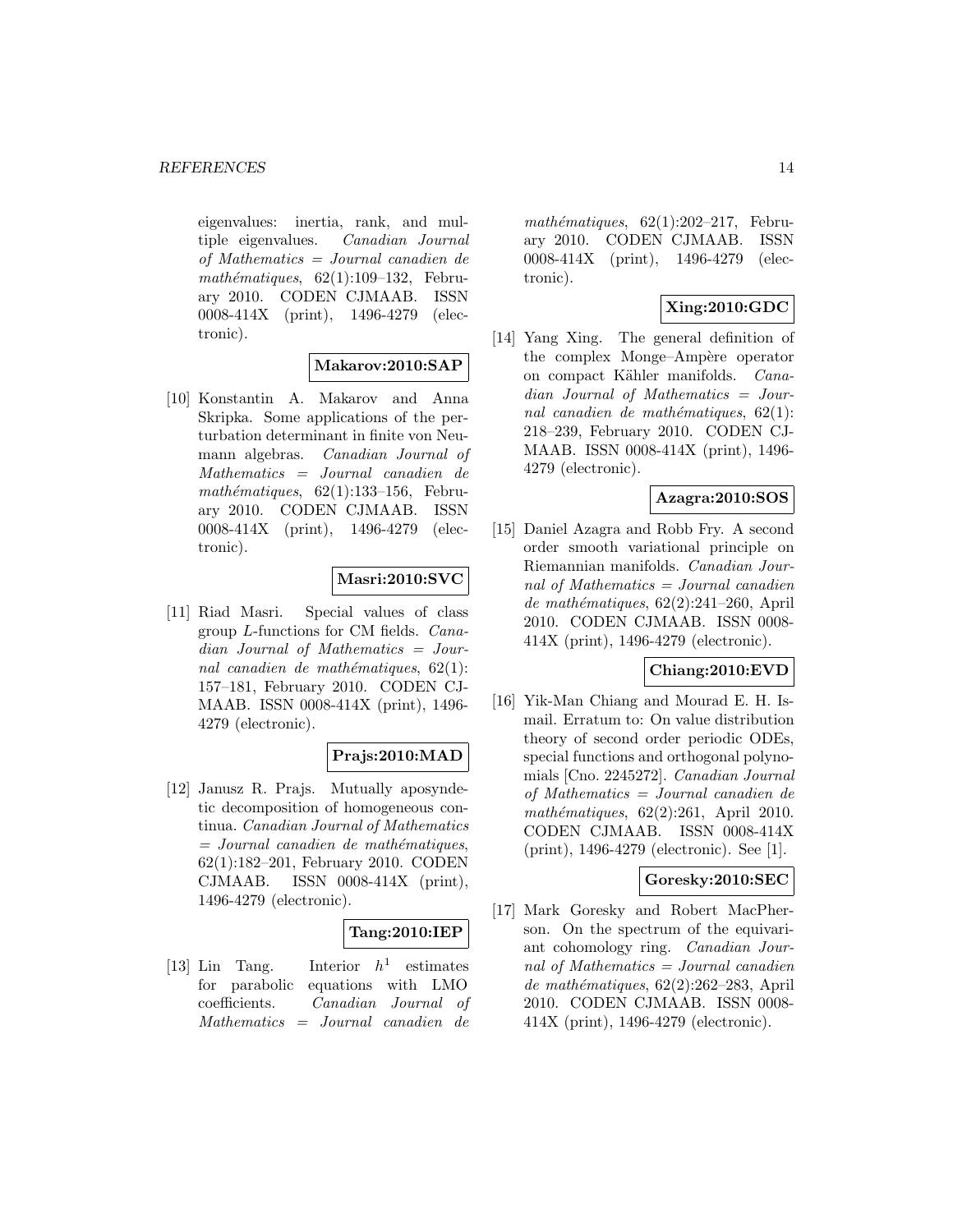# **Grbic:2010:SML**

[18] Jelena Grbić and Stephen Theriault. Self-maps of low rank Lie groups at odd primes. Canadian Journal of Mathematics = Journal canadien de mathématiques,  $62(2):284-304$ , April 2010. CODEN CJMAAB. ISSN 0008- 414X (print), 1496-4279 (electronic).

# **He:2010:ASC**

[19] Hua He, Yunbai Dong, and Xianzhou Guo. Approximation and similarity classification of stably finitely strongly irreducible decomposable operators. Canadian Journal of Mathematics = Journal canadien de mathématiques,  $62(2)$ : 305–319, April 2010. CODEN CJ-MAAB. ISSN 0008-414X (print), 1496- 4279 (electronic).

### **Jerrard:2010:SRR**

[20] Robert L. Jerrard. Some rigidity results related to Monge–Ampère functions. Canadian Journal of Mathematics  $=$  Journal canadien de mathématiques, 62(2):320–354, April 2010. CODEN CJ-MAAB. ISSN 0008-414X (print), 1496- 4279 (electronic).

### **Kral:2010:CRS**

[21] Daniel Král, Edita Máčajová, Attila Pór, and Jean-Sébastien Sereni. Characterisation results for Steiner triple systems and their application to edgecolourings of cubic graphs. Canadian Journal of Mathematics = Journal canadien de mathématiques,  $62(2)$ : 355–381, April 2010. CODEN CJ-MAAB. ISSN 0008-414X (print), 1496- 4279 (electronic).

# **Lu:2010:VMQ**

[22] Rencai Lü and Kaiming Zhao. Verma modules over quantum torus Lie algebras. Canadian Journal of Mathematics  $=$  Journal canadien de mathématiques, 62(2):382–399, April 2010. CODEN CJ-MAAB. ISSN 0008-414X (print), 1496- 4279 (electronic).

### **Prasanna:2010:APC**

[23] Kartik Prasanna. On p-adic properties of central L-values of quadratic twists of an elliptic curve. Canadian Journal of Mathematics = Journal canadien de mathématiques,  $62(2):400-414$ , April 2010. CODEN CJMAAB. ISSN 0008- 414X (print), 1496-4279 (electronic).

# **Sun:2010:CRS**

[24] Shunhua Sun, Dechao Zheng, and Changyong Zhong. Classification of reducing subspaces of a class of multiplication operators on the Bergman space via the Hardy space of the bidisk. Canadian Journal of Mathematics = Journal canadien de mathématiques,  $62(2)$ : 415–438, April 2010. CODEN CJ-MAAB. ISSN 0008-414X (print), 1496- 4279 (electronic).

### **Sundhall:2010:HFH**

[25] Marcus Sundhäll and Edgar Tchoundja. On Hankel forms of higher weights: the case of Hardy spaces. Canadian Journal of Mathematics = Journal canadien  $de mathématiques, 62(2):439-455, April$ 2010. CODEN CJMAAB. ISSN 0008- 414X (print), 1496-4279 (electronic).

### **Yang:2010:CSF**

[26] Tonghai Yang. The Chowla–Selberg formula and the Colmez conjecture. Cana-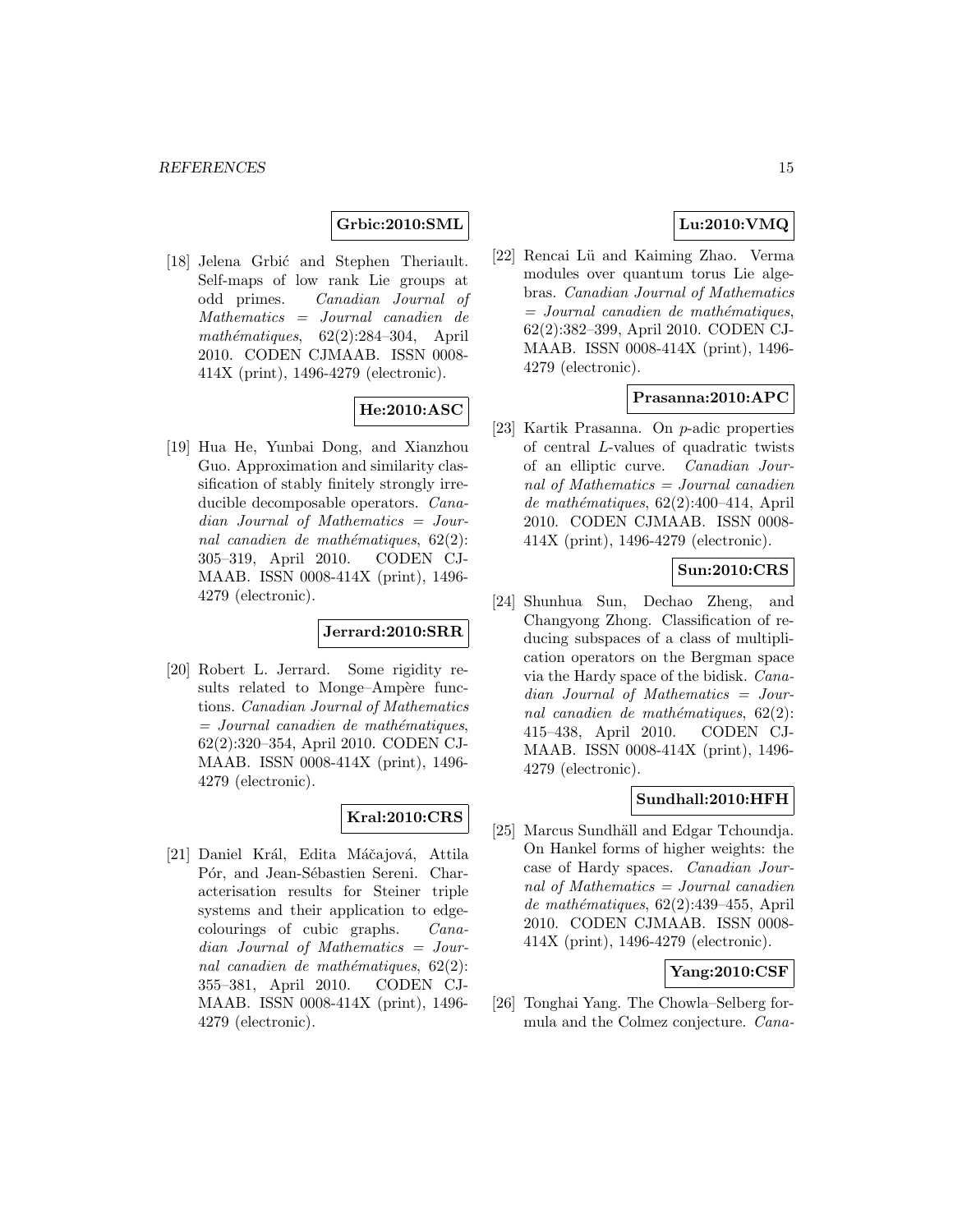dian Journal of Mathematics = Journal canadien de mathématiques,  $62(2)$ : 456–472, April 2010. CODEN CJ-MAAB. ISSN 0008-414X (print), 1496- 4279 (electronic).

# **Yun:2010:GMC**

[27] Zhiwei Yun. Goresky–MacPherson calculus for the affine flag varieties. Canadian Journal of Mathematics = Journal canadien de mathématiques,  $62(2)$ : 473–480, April 2010. CODEN CJ-MAAB. ISSN 0008-414X (print), 1496- 4279 (electronic).

# **Casals-Ruiz:2010:EAG**

[28] Montserrat Casals-Ruiz and Ilya V. Kazachkov. Elements of algebraic geometry and the positive theory of partially commutative groups. Canadian Journal of Mathematics = Journal canadien de mathématiques,  $62(3):481-519$ , June 2010. CODEN CJMAAB. ISSN 0008- 414X (print), 1496-4279 (electronic).

### **Eriksen:2010:CND**

[29] Eivind Eriksen. Computing noncommutative deformations of presheaves and sheaves of modules. Canadian Journal of Mathematics = Journal canadien de mathématiques,  $62(3):520-542$ , June 2010. CODEN CJMAAB. ISSN 0008- 414X (print), 1496-4279 (electronic).

### **Hare:2010:MVS**

[30] Kevin G. Hare. More variations on the Sierpiński sieve. Canadian Journal of Mathematics = Journal canadien de mathématiques,  $62(3):543-562$ , June 2010. CODEN CJMAAB. ISSN 0008- 414X (print), 1496-4279 (electronic).

# **Ishii:2010:WFR**

[31] Taku Ishii. Whittaker functions on real semisimple Lie groups of rank two.  $Canadian$  Journal of Mathematics  $=$ Journal canadien de mathématiques, 62 (3):563–581, June 2010. CODEN CJ-MAAB. ISSN 0008-414X (print), 1496- 4279 (electronic).

# **Konyagin:2010:DP**

[32] Sergei V. Konyagin, Carl Pomerance, and Igor E. Shparlinski. On the distribution of pseudopowers. Canadian Journal of Mathematics = Journal canadien de mathématiques,  $62(3):582-594$ , June 2010. CODEN CJMAAB. ISSN 0008- 414X (print), 1496-4279 (electronic).

### **Martinez:2010:LUR**

[33] J. F. Martínez, A. Moltó, J. Orihuela, and S. Troyanski. On locally uniformly rotund renormings in  $C(K)$  spaces.  $Canadian$  Journal of Mathematics  $=$ Journal canadien de mathématiques, 62 (3):595–613, June 2010. CODEN CJ-MAAB. ISSN 0008-414X (print), 1496- 4279 (electronic).

## **Pronk:2010:TGO**

[34] Dorette Pronk and Laura Scull. Translation groupoids and orbifold cohomology. Canadian Journal of Mathematics  $=$  Journal canadien de mathématiques, 62(3):614–645, June 2010. CODEN CJ-MAAB. ISSN 0008-414X (print), 1496- 4279 (electronic). See erratum [433].

## **Rupp:2010:R**

[35] R. Rupp and A. Sasane. Reducibility in  $A_{\mathbf{R}}(K)$ ,  $C_{\mathbf{R}}(K)$ , and  $A(K)$ . Canadian Journal of Mathematics = Journal canadien de mathématiques,  $62(3)$ :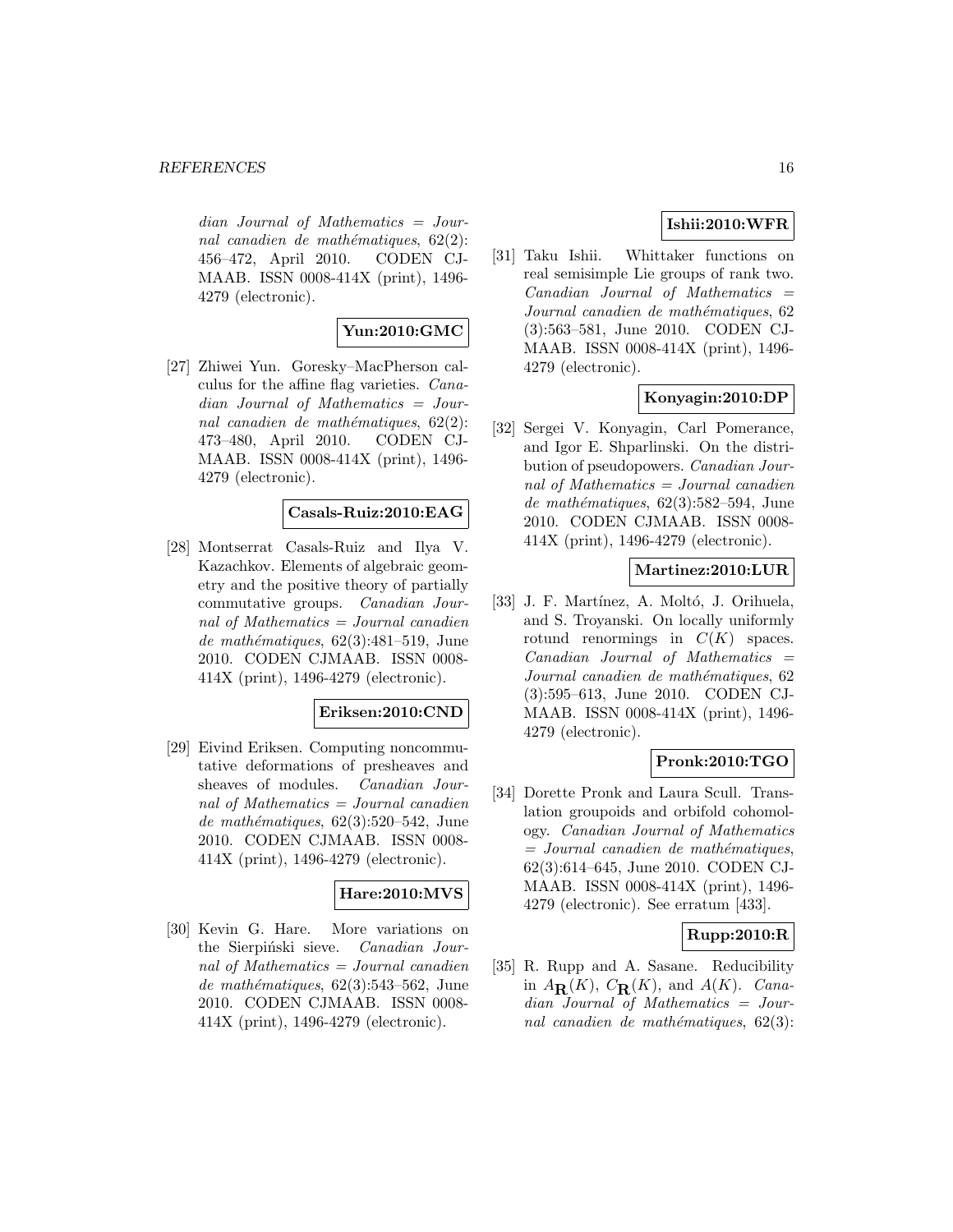646–667, June 2010. CODEN CJ-MAAB. ISSN 0008-414X (print), 1496- 4279 (electronic).

#### **Vollaard:2010:SLS**

[36] Inken Vollaard. The supersingular locus of the Shimura variety for  $GU(1, s)$ .  $Canadian$  Journal of Mathematics  $=$ Journal canadien de mathématiques, 62 (3):668–720, June 2010. CODEN CJ-MAAB. ISSN 0008-414X (print), 1496- 4279 (electronic).

### **Boocher:2010:FFU**

[37] Adam Boocher, Michael Daub, Ryan K. Johnson, H. Lindo, S. Loepp, and Paul A. Woodard. Formal fibers of unique factorization domains. Canadian Journal of Mathematics = Journal canadien de mathématiques,  $62(4)$ : 721–736, August 2010. CODEN CJ-MAAB. ISSN 0008-414X (print), 1496- 4279 (electronic).

# **Ditzian:2010:ADA**

[38] Z. Ditzian and A. Prymak. Approximation by dilated averages and K-functionals. Canadian Journal of Mathematics = Journal canadien de  $mathématiques, 62(4):737-757, August$ 2010. CODEN CJMAAB. ISSN 0008- 414X (print), 1496-4279 (electronic).

#### **Dolinar:2010:GPQ**

[39] Gregor Dolinar and Bojan Kuzma. General preservers of quasi-commutativity.  $Canadian$  Journal of Mathematics  $=$ Journal canadien de mathématiques, 62 (4):758–786, August 2010. CODEN CJ-MAAB. ISSN 0008-414X (print), 1496- 4279 (electronic).

# **Landquist:2010:ETC**

[40] E. Landquist, P. Rozenhart, R. Scheidler, J. Webster, and Q. Wu. An explicit treatment of cubic function fields with applications. *Canadian Journal* of Mathematics = Journal canadien de mathématiques,  $62(4)$ :787–807, August 2010. CODEN CJMAAB. ISSN 0008- 414X (print), 1496-4279 (electronic).

# **Legendre:2010:ELE**

[41] Eveline Legendre. Extrema of low eigenvalues of the Dirichlet–Neumann Laplacian on a disk. Canadian Journal of Mathematics = Journal canadien de mathématiques,  $62(4):808-826$ , August 2010. CODEN CJMAAB. ISSN 0008- 414X (print), 1496-4279 (electronic).

# **Ouyang:2010:BFC**

[42] Caiheng Ouyang and Quanhua Xu. BMO functions and Carleson measures with values in uniformly convex spaces.  $Canadian$  Journal of Mathematics  $=$ Journal canadien de mathématiques, 62 (4):827–844, August 2010. CODEN CJ-MAAB. ISSN 0008-414X (print), 1496- 4279 (electronic).

### **Samei:2010:BPA**

[43] Ebrahim Samei, Nico Spronk, and Ross Stokke. Biflatness and pseudoamenability of Segal algebras. Canadian Journal of Mathematics = Journal canadien de mathématiques,  $62(4)$ : 845–869, August 2010. CODEN CJ-MAAB. ISSN 0008-414X (print), 1496- 4279 (electronic).

### **Valdimarsson:2010:BLP**

[44] Stefán Ingi Valdimarsson. The Brascamp–Lieb polyhedron. Cana-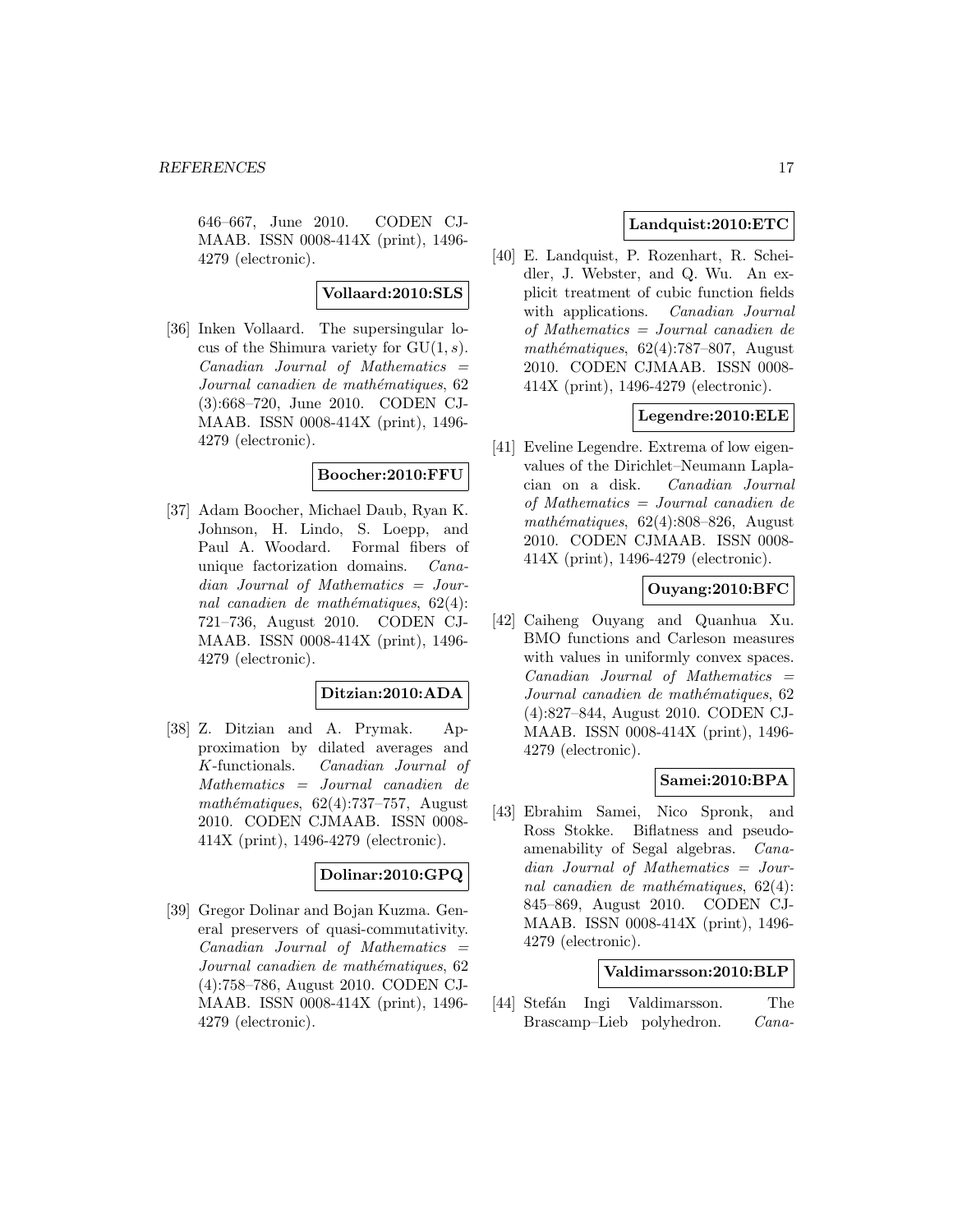dian Journal of Mathematics = Journal canadien de mathématiques,  $62(4)$ : 870–888, August 2010. CODEN CJ-MAAB. ISSN 0008-414X (print), 1496- 4279 (electronic).

# **Xia:2010:SIO**

[45] Jingbo Xia. Singular integral operators and essential commutativity on the sphere. Canadian Journal of Mathematics = Journal canadien de mathématiques,  $62(4):889-913$ , August 2010. CODEN CJMAAB. ISSN 0008- 414X (print), 1496-4279 (electronic).

# **Zorn:2010:RPS**

[46] Christian Zorn. Reducibility of the principal series for  $Sp_2(F)$  over a p-adic field. Canadian Journal of Mathematics  $=$  Journal canadien de mathématiques, 62(4):914–960, August 2010. CODEN CJMAAB. ISSN 0008-414X (print), 1496-4279 (electronic).

### **Aleman:2010:MII**

[47] Alexandru Aleman, Peter Duren, María J. Martín, and Dragan Vukotić. Multiplicative isometries and isometric zero-divisors. Canadian Journal of Mathematics = Journal canadien de mathématiques,  $62(5):961-974$ , October 2010. CODEN CJMAAB. ISSN 0008- 414X (print), 1496-4279 (electronic).

### **Bjorndahl:2010:RTN**

[48] Christina Bjorndahl and Yael Karshon. Revisiting Tietze–Nakajima: local and global convexity for maps. Canadian Journal of Mathematics = Journal canadien de mathématiques,  $62(5)$ : 975–993, October 2010. CODEN CJ-MAAB. ISSN 0008-414X (print), 1496- 4279 (electronic).

# **Breslin:2010:CBS**

[49] William Breslin. Curvature bounds for surfaces in hyperbolic 3-manifolds.  $Canadian$  Journal of Mathematics  $=$ Journal canadien de mathématiques, 62 (5):994–1010, October 2010. CODEN CJMAAB. ISSN 0008-414X (print), 1496-4279 (electronic).

# **Buckingham:2010:FCF**

[50] Paul Buckingham and Victor Snaith. Functoriality of the canonical fractional Galois ideal. Canadian Journal of Mathematics = Journal canadien de  $mathématiques, 62(5):1011–1036, Octo$ ber 2010. CODEN CJMAAB. ISSN 0008-414X (print), 1496-4279 (electronic).

### **Calvino-Louzao:2010:RET**

[51] E. Calviño-Louzao, E. García-Río, and R. Vázquez-Lorenzo. Riemann extensions of torsion-free connections with degenerate Ricci tensor. Canadian Journal of Mathematics = Journal canadien de mathématiques,  $62(5):1037-$ 1057, October 2010. CODEN CJ-MAAB. ISSN 0008-414X (print), 1496- 4279 (electronic).

### **Chen:2010:CS**

[52] Yichao Chen and Yanpei Liu. On a conjecture of S. Stahl. Canadian Journal of Mathematics = Journal canadien de mathématiques,  $62(5)$ : 1058–1059, October 2010. CODEN CJ-MAAB. ISSN 0008-414X (print), 1496- 4279 (electronic).

# **Darmon:2010:HPT**

[53] Henri Darmon and Ye Tian. Heegner points over Towers of Kummer extensions. Canadian Journal of Mathematics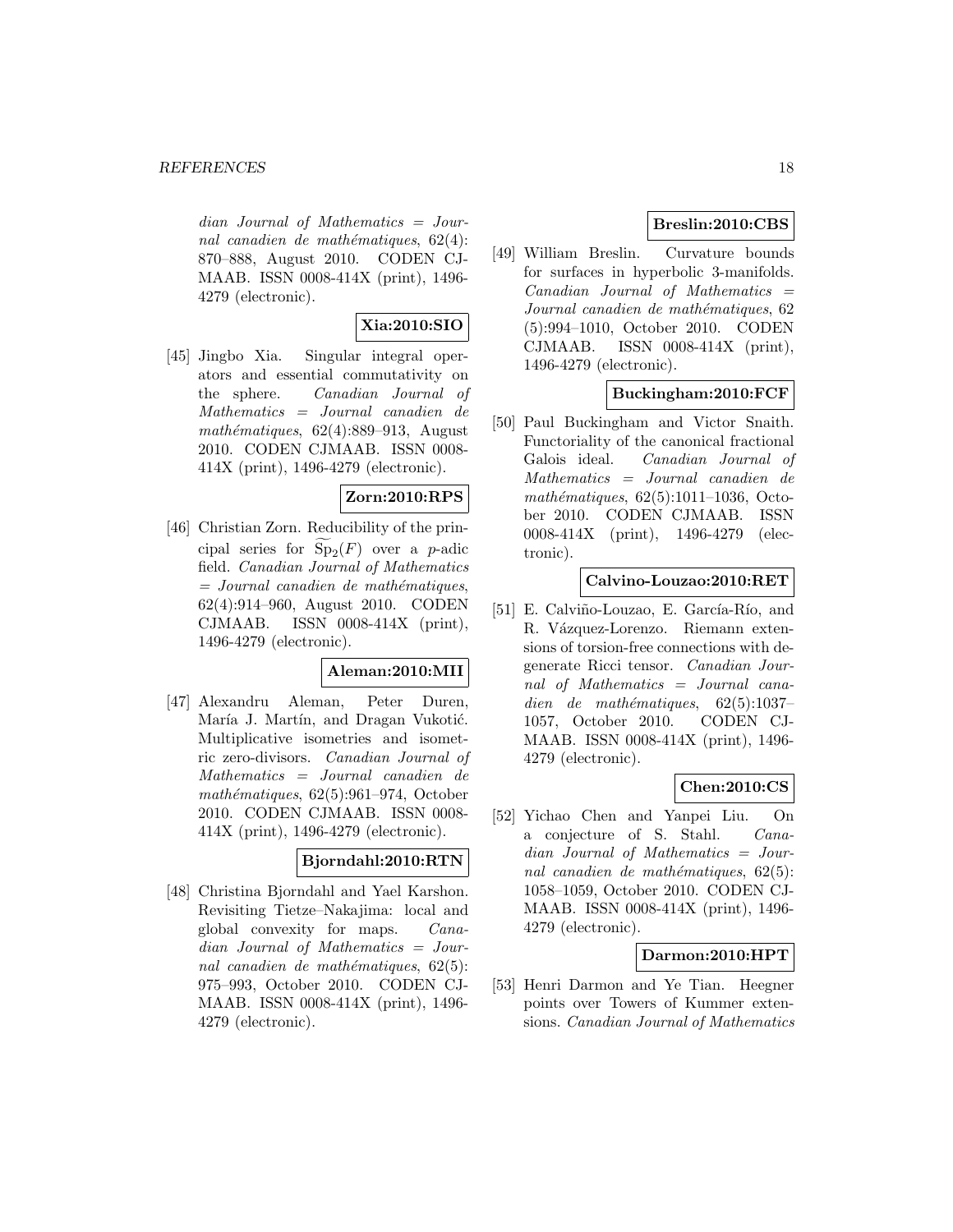#### *REFERENCES* 19

 $=$  Journal canadien de mathématiques, 62(5):1060–1081, October 2010. CO-DEN CJMAAB. ISSN 0008-414X (print), 1496-4279 (electronic).

# **Godinho:2010:FGM**

[54] Leonor Godinho and M. E. Sousa-Dias. The fundamental group of  $S^1$ -manifolds.  $Canadian$  Journal of Mathematics  $=$ Journal canadien de mathématiques, 62 (5):1082–1098, October 2010. CODEN CJMAAB. ISSN 0008-414X (print), 1496-4279 (electronic).

# **Goldmakher:2010:CSS**

[55] Leo Goldmakher. Character sums to smooth moduli are small. Canadian Journal of Mathematics = Journal canadien de mathématiques,  $62(5)$ : 1099–1115, October 2010. CODEN CJ-MAAB. ISSN 0008-414X (print), 1496- 4279 (electronic).

# **Jin:2010:DLO**

[56] Yongyang Jin and Genkai Zhang. Degenerate p-Laplacian operators and Hardy type inequalities on  $H$ -type groups. Canadian Journal of Mathemat $ics = Journal\,c$  canadien de mathématiques, 62(5):1116–1130, October 2010. CO-DEN CJMAAB. ISSN 0008-414X (print), 1496-4279 (electronic).

#### **Kleppe:2010:MSR**

[57] Jan O. Kleppe. Moduli spaces of reflexive sheaves of rank 2. Canadian Journal of Mathematics = Journal canadien de mathématiques,  $62(5)$ : 1131–1154, October 2010. CODEN CJ-MAAB. ISSN 0008-414X (print), 1496- 4279 (electronic).

# **Young:2010:MCV**

[58] Matthew P. Young. Moments of the critical values of families of elliptic curves, with applications. Canadian Journal of Mathematics = Journal canadien de mathématiques,  $62(5)$ : 1155–1181, October 2010. CODEN CJ-MAAB. ISSN 0008-414X (print), 1496- 4279 (electronic).

# **Yue:2010:FFR**

[59] Hong Yue. A fractal function related to the John–Nirenberg inequality for  $Q_{\alpha}(\mathbf{R}^n)$ . *Canadian Journal* of Mathematics = Journal canadien de  $mathématiques, 62(5):1182–1200, Octo$ ber 2010. CODEN CJMAAB. ISSN 0008-414X (print), 1496-4279 (electronic).

### **Alzati:2010:CVA**

[60] Alberto Alzati and Gian Mario Besana. Criteria for very ampleness of rank two vector bundles over ruled surfaces.  $Canadian$  Journal of Mathematics  $=$ Journal canadien de mathématiques, 62 (6):1201–1227, December 2010. CODEN CJMAAB. ISSN 0008-414X (print), 1496-4279 (electronic).

### **Ardila:2010:VMP**

[61] Federico Ardila, Alex Fink, and Felipe Rincón. Valuations for matroid polytope subdivisions. Canadian Journal of Mathematics = Journal canadien de mathématiques,  $62(6):1228-$ 1245, December 2010. CODEN CJ-MAAB. ISSN 0008-414X (print), 1496- 4279 (electronic).

# **Chaput:2010:QCM**

[62] P. E. Chaput, L. Manivel, and N. Perrin. Quantum cohomology of mi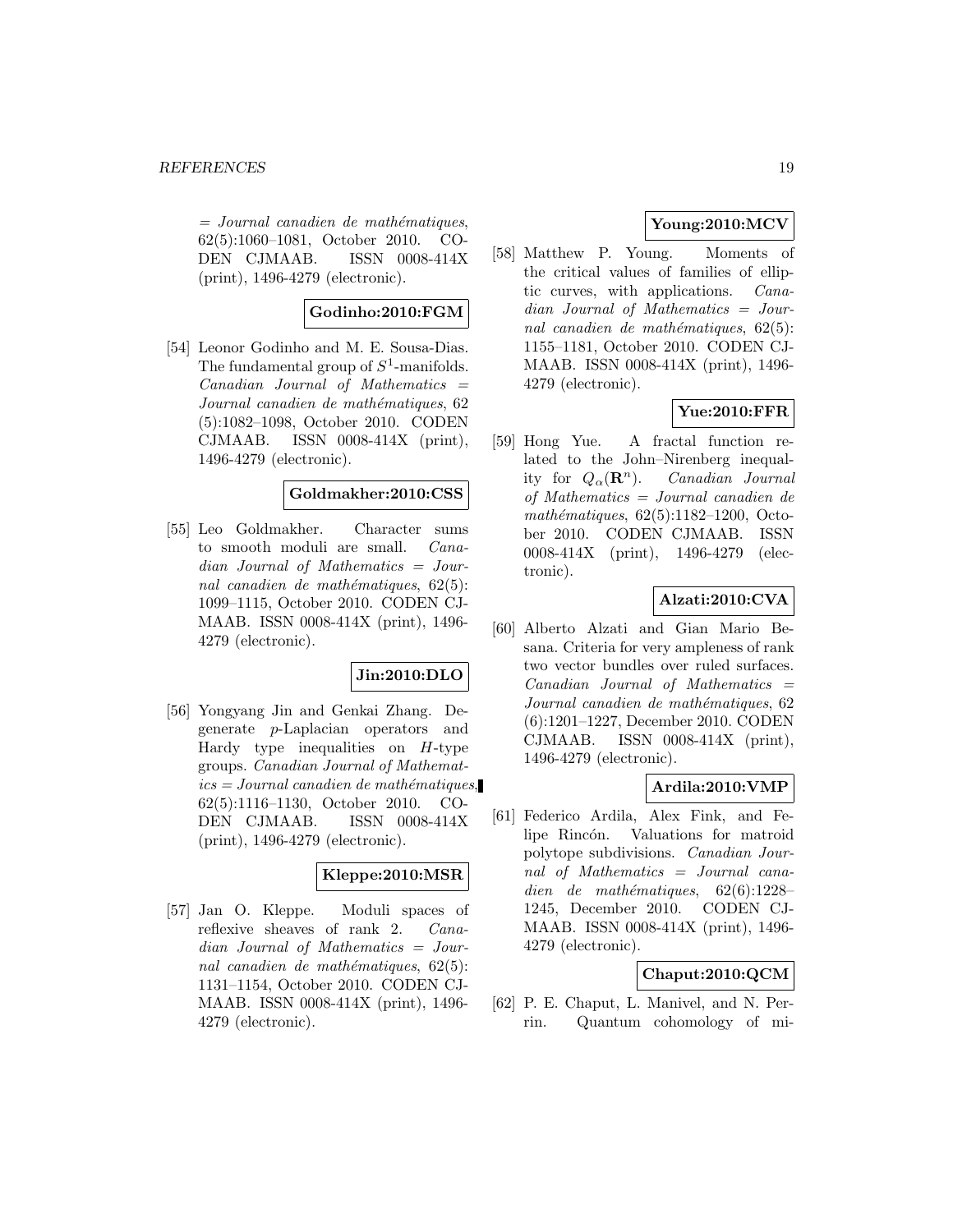nuscule homogeneous spaces III. Semisimplicity and consequences. *Cana*dian Journal of Mathematics = Journal  $cana dien de mathématiques, 62(6):1246-$ 1263, December 2010. CODEN CJ-MAAB. ISSN 0008-414X (print), 1496- 4279 (electronic).

# **Chen:2010:HVM**

[63] Jingyi Chen and Ailana Fraser. Holomorphic variations of minimal disks with boundary on a Lagrangian surface.  $Canadian$  Journal of Mathematics  $=$ Journal canadien de mathématiques, 62 (6):1264–1275, December 2010. CODEN CJMAAB. ISSN 0008-414X (print), 1496-4279 (electronic).

# **ElWassouli:2010:GPT**

[64] Fouzia El Wassouli. A generalized Poisson transform of an  $L^p$ -function over the Shilov boundary of the ndimensional Lie ball. Canadian Journal of Mathematics = Journal canadien de mathématiques,  $62(6):1276-$ 1292, December 2010. CODEN CJ-MAAB. ISSN 0008-414X (print), 1496- 4279 (electronic).

# **Kasprzyk:2010:CTF**

[65] Alexander M. Kasprzyk. Canonical toric Fano threefolds. Canadian Journal of Mathematics = Journal canadien de mathématiques,  $62(6):1293-$ 1309, December 2010. CODEN CJ-MAAB. ISSN 0008-414X (print), 1496- 4279 (electronic).

### **Lee:2010:IHA**

[66] Kyu-Hwan Lee. Iwahori–Hecke algebras of SL<sup>2</sup> over 2-dimensional local fields.  $Canadian$  Journal of Mathematics  $=$ Journal canadien de mathématiques, 62 (6):1310–1324, December 2010. CODEN CJMAAB. ISSN 0008-414X (print), 1496-4279 (electronic).

# **Mo:2010:SEC**

[67] Xiaohuan Mo and Changtao Yu. On some explicit constructions of Finsler metrics with scalar flag curvature. Canadian Journal of Mathematics = Journal canadien de mathématiques,  $62(6):1325-$ 1339, December 2010. CODEN CJ-MAAB. ISSN 0008-414X (print), 1496- 4279 (electronic).

# **Moeglin:2010:HOE**

[68] C. Mœglin. Holomorphie des opérateurs d'entrelacement normalisés à l'aide des paramètres d'Arthur. (French) [Holomorphism of normalized interlacing operators with the help of Arthur parameters]. Canadian Journal of Mathematics  $=$  Journal canadien de mathématiques, 62(6):1340–1386, December 2010. CO-DEN CJMAAB. ISSN 0008-414X (print), 1496-4279 (electronic).

# **Pamuk:2010:HSE**

[69] Mehmetcik Pamuk. Homotopy selfequivalences of 4-manifolds with free fundamental group. Canadian Journal of Mathematics = Journal canadien de mathématiques,  $62(6):1387-$ 1403, December 2010. CODEN CJ-MAAB. ISSN 0008-414X (print), 1496- 4279 (electronic).

### **Saroglou:2010:CES**

[70] Christos Saroglou. Characterizations of extremals for some functionals on convex bodies. Canadian Journal of Mathematics = Journal canadien de mathématiques,  $62(6):1404-1418$ , December 2010. CODEN CJMAAB. ISSN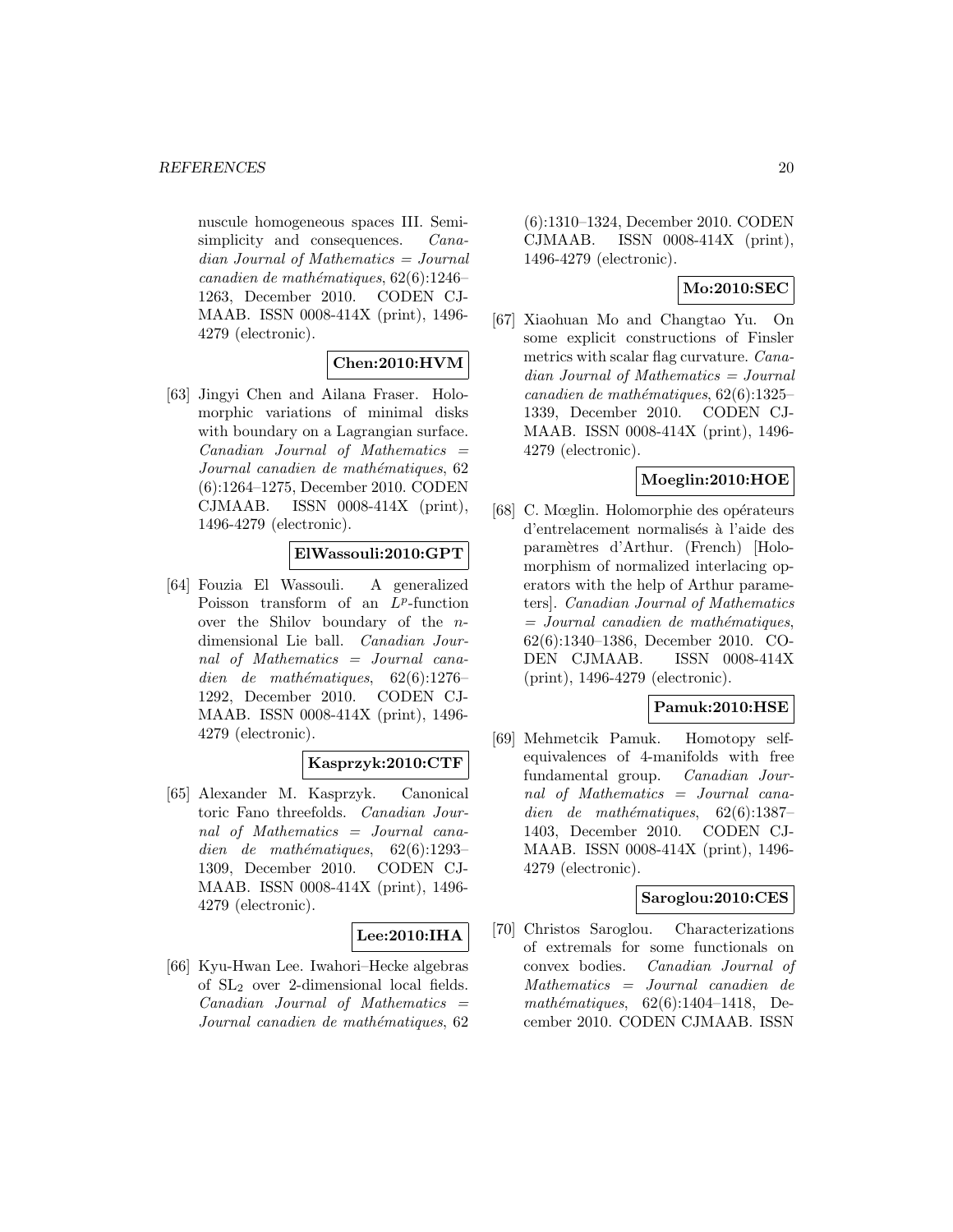0008-414X (print), 1496-4279 (electronic).

# **Yang:2010:BEM**

[71] Dachun Yang and Dongyong Yang. BMO-estimates for maximal operators via approximations of the identity with non-doubling measures. Canadian Journal of Mathematics = Journal canadien de mathématiques,  $62(6):1419-$ 1434, December 2010. CODEN CJ-MAAB. ISSN 0008-414X (print), 1496- 4279 (electronic).

# **Banica:2011:FBL**

[72] T. Banica, S. T. Belinschi, M. Capitaine, and B. Collins. Free Bessel laws. Canadian Journal of Mathematics = Journal canadien de mathématiques,  $63(1)$ : 3–37, February 2011. CODEN CJ-MAAB. ISSN 0008-414X (print), 1496- 4279 (electronic).

### **Brudern:2011:AFP**

[73] Jörg Brüdern and Trevor D. Wooley. Asymptotic formulae for pairs of diagonal cubic equations. Canadian Journal of Mathematics = Journal canadien de mathématiques,  $63(1):38-54$ , February 2011. CODEN CJMAAB. ISSN 0008- 414X (print), 1496-4279 (electronic).

# **Chau:2011:PRF**

[74] Albert Chau, Luen-Fai Tam, and Chengjie Yu. Pseudolocality for the Ricci flow and applications. Canadian Journal of Mathematics = Journal canadien de mathématiques,  $63(1)$ : 55–85, February 2011. CODEN CJ-MAAB. ISSN 0008-414X (print), 1496- 4279 (electronic).

# **Chen:2011:VC**

[75] Xi Chen. On Vojta's  $1 + \epsilon$  conjecture. Canadian Journal of Mathematics  $=$  Journal canadien de mathématiques, 63(1):86–103, February 2011. CODEN CJMAAB. ISSN 0008-414X (print), 1496-4279 (electronic).

# **Feng:2011:RIF**

[76] Shui Feng, Byron Schmuland, Jean Vaillancourt, and Xiaowen Zhou. Reversibility of interacting Fleming–Viot processes with mutation, selection, and recombination. Canadian Journal of Mathematics = Journal canadien de mathématiques,  $63(1):104-122$ , February 2011. CODEN CJMAAB. ISSN 0008-414X (print), 1496-4279 (electronic).

# **Granirer:2011:SES**

[77] Edmond E. Granirer. Strong and extremely strong Ditkin sets for the Banach algebras  $A_p^r(G) = A_p \cap L^r(G)$ .  $Canadian$  Journal of Mathematics  $=$ Journal canadien de mathématiques, 63 (1):123–135, February 2011. CODEN CJMAAB. ISSN 0008-414X (print), 1496-4279 (electronic).

### **Gun:2011:TNS**

[78] Sanoli Gun, M. Ram Murty, and Purusottam Rath. Transcendental nature of special values of L-functions. Canadian Journal of Mathematics = Journal canadien de mathématiques,  $63(1)$ : 136–152, February 2011. CODEN CJ-MAAB. ISSN 0008-414X (print), 1496- 4279 (electronic).

# **Hambly:2011:AFA**

[79] B. M. Hambly. Asymptotics for functions associated with heat flow on the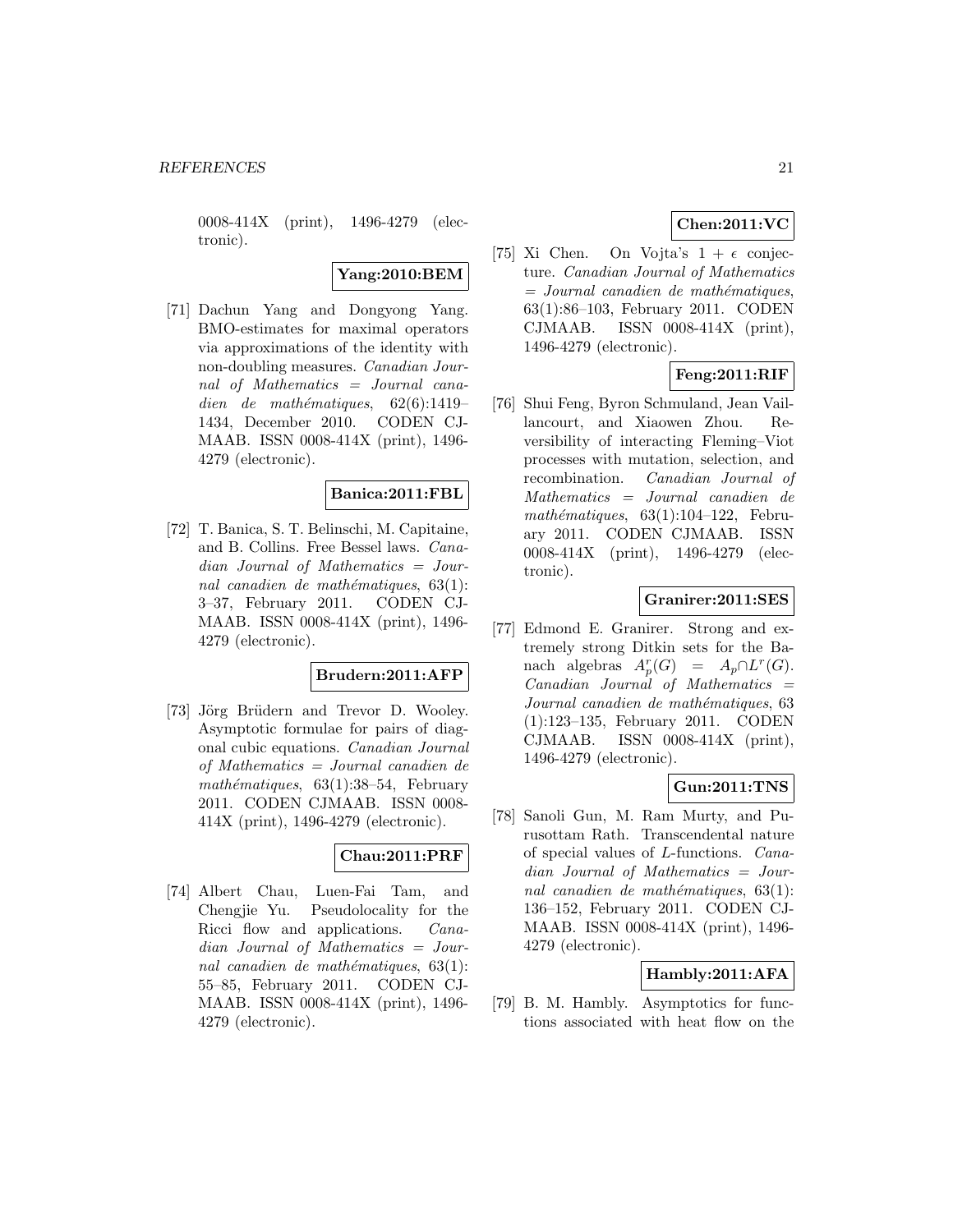Sierpinski carpet. Canadian Journal of Mathematics = Journal canadien de mathématiques,  $63(1):153-180$ , February 2011. CODEN CJMAAB. ISSN 0008-414X (print), 1496-4279 (electronic).

#### **Ismail:2011:CCD**

[80] Mourad E. H. Ismail and Josef Obermaier. Characterizations of continuous and discrete q-ultraspherical polynomials. Canadian Journal of Mathematics  $=$  Journal canadien de mathématiques, 63(1):181–199, February 2011. CODEN CJMAAB. ISSN 0008-414X (print), 1496-4279 (electronic).

# **Rahman:2011:EPE**

[81] Mizan Rahman. An explicit polynomial expression for a q-analogue of the 9-j symbols. Canadian Journal of Mathematics = Journal canadien de mathématiques,  $63(1):200-221$ , February 2011. CODEN CJMAAB. ISSN 0008-414X (print), 1496-4279 (electronic).

#### **Wang:2011:LTA**

[82] Jiun-Chau Wang. Limit theorems for additive conditionally free convolution.  $Canadian$  Journal of Mathematics  $=$ Journal canadien de mathématiques, 63 (1):222–240, February 2011. CODEN CJMAAB. ISSN 0008-414X (print), 1496-4279 (electronic).

#### **Essouabri:2011:MZF**

[83] Driss Essouabri, Kohji Matsumoto, and Hirofumi Tsumura. Multiple zetafunctions associated with linear recurrence sequences and the vectorial sum formula. Canadian Journal of Mathematics = Journal canadien de mathématiques,  $63(2):241-276$ , April 2011. CODEN CJMAAB. ISSN 0008- 414X (print), 1496-4279 (electronic).

# **Ghate:2011:LIG**

[84] Eknath Ghate and Vinayak Vatsal. Locally indecomposable Galois representations. Canadian Journal of Mathematics  $=$  Journal canadien de mathématiques. 63(2):277–297, April 2011. CODEN CJ-MAAB. ISSN 0008-414X (print), 1496- 4279 (electronic).

# **Gun:2011:VLC**

[85] Sanoli Gun and V. Kumar Murty. A variant of Lehmer's conjecture, II: the CM-case. Canadian Journal of Mathematics = Journal canadien de  $mathématiques, 63(2):298-326, April$ 2011. CODEN CJMAAB. ISSN 0008- 414X (print), 1496-4279 (electronic).

# **Jantzen:2011:DSA**

[86] Chris Jantzen. Discrete series for padic  $SO(2n)$  and restrictions of representations of  $O(2n)$ . *Canadian Jour*nal of Mathematics = Journal canadien de mathématiques, 63(2):327-380, April 2011. CODEN CJMAAB. ISSN 0008- 414X (print), 1496-4279 (electronic).

# **Ji:2011:CCA**

[87] Kui Ji and Chunlan Jiang. A complete classification of AI algebras with the ideal property. Canadian Journal of Mathematics = Journal canadien  $de mathématiques, 63(2):381-412, April$ 2011. CODEN CJMAAB. ISSN 0008- 414X (print), 1496-4279 (electronic).

### **Konvalinka:2011:GFH**

[88] Matjaž Konvalinka and Mark Skandera. Generating functions for Hecke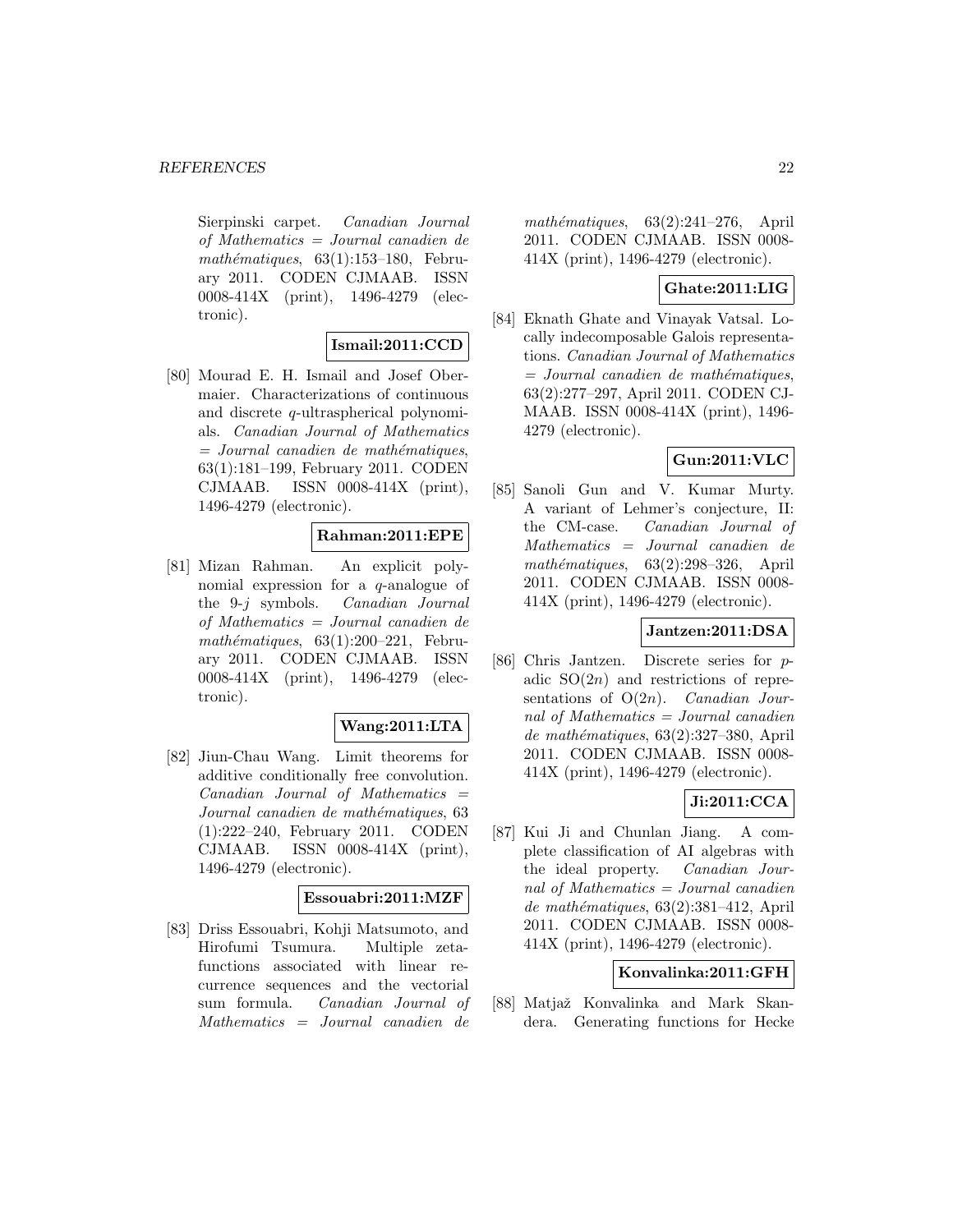algebra characters. Canadian Journal of Mathematics = Journal canadien de mathématiques,  $63(2):413-435$ , April 2011. CODEN CJMAAB. ISSN 0008- 414X (print), 1496-4279 (electronic).

# **Mine:2011:SCO**

[89] Kotaro Mine and Katsuro Sakai. Simplicial complexes and open subsets of nonseparable LF-spaces. Canadian Journal of Mathematics  $=$  Journal canadien  $de mathématiques, 63(2):436–459, April$ 2011. CODEN CJMAAB. ISSN 0008- 414X (print), 1496-4279 (electronic).

# **Pavlicek:2011:MCM**

[90] Libor Pavlíček. Monotonically controlled mappings. Canadian Journal of Mathematics = Journal canadien de mathématiques,  $63(2):460-480$ , April 2011. CODEN CJMAAB. ISSN 0008- 414X (print), 1496-4279 (electronic).

# **Baragar:2011:ACK**

[91] Arthur Baragar. The ample cone for a K3 surface. Canadian Journal of Mathematics = Journal canadien de mathématiques,  $63(3):481-499$ , June 2011. CODEN CJMAAB. ISSN 0008- 414X (print), 1496-4279 (electronic).

# **Dadarlat:2011:OPC**

[92] Marius Dadarlat, George A. Elliott, and Zhuang Niu. One-parameter continuous fields of Kirchberg algebras. II.  $Canadian$  Journal of Mathematics  $=$ Journal canadien de mathématiques, 63 (3):500–532, June 2011. CODEN CJ-MAAB. ISSN 0008-414X (print), 1496- 4279 (electronic).

# **Espinola:2011:BPP**

[93] Rafa Espínola and Aurora Fernández-León. On best proximity points in metric and Banach spaces. Canadian Journal of Mathematics = Journal canadien de mathématiques,  $63(3):533-550$ , June 2011. CODEN CJMAAB. ISSN 0008- 414X (print), 1496-4279 (electronic).

# **Hadwin:2011:TFE**

[94] Don Hadwin, Qihui Li, and Junhao Shen. Topological free entropy dimensions in nuclear C∗-algebras and in full free products of unital C∗-algebras.  $Canadian$  Journal of Mathematics  $=$ Journal canadien de mathématiques, 63 (3):551–590, June 2011. CODEN CJ-MAAB. ISSN 0008-414X (print), 1496- 4279 (electronic).

# **Hanzer:2011:ROR**

[95] Marcela Hanzer and Goran Muić. Rank one reducibility for metaplectic groups via theta correspondence. Canadian Journal of Mathematics = Journal canadien de mathématiques,  $63(3):591-615$ , June 2011. CODEN CJMAAB. ISSN 0008-414X (print), 1496-4279 (electronic).

# **Lee:2011:MQC**

[96] Edward Lee. A modular quintic Calabi– Yau threefold of level 55. Canadian Journal of Mathematics = Journal canadien de mathématiques,  $63(3)$ : 616–633, June 2011. CODEN CJ-MAAB. ISSN 0008-414X (print), 1496- 4279 (electronic).

### **Lu:2011:HMF**

[97] Guangshi Lü. On higher moments of Fourier coefficients of holomorphic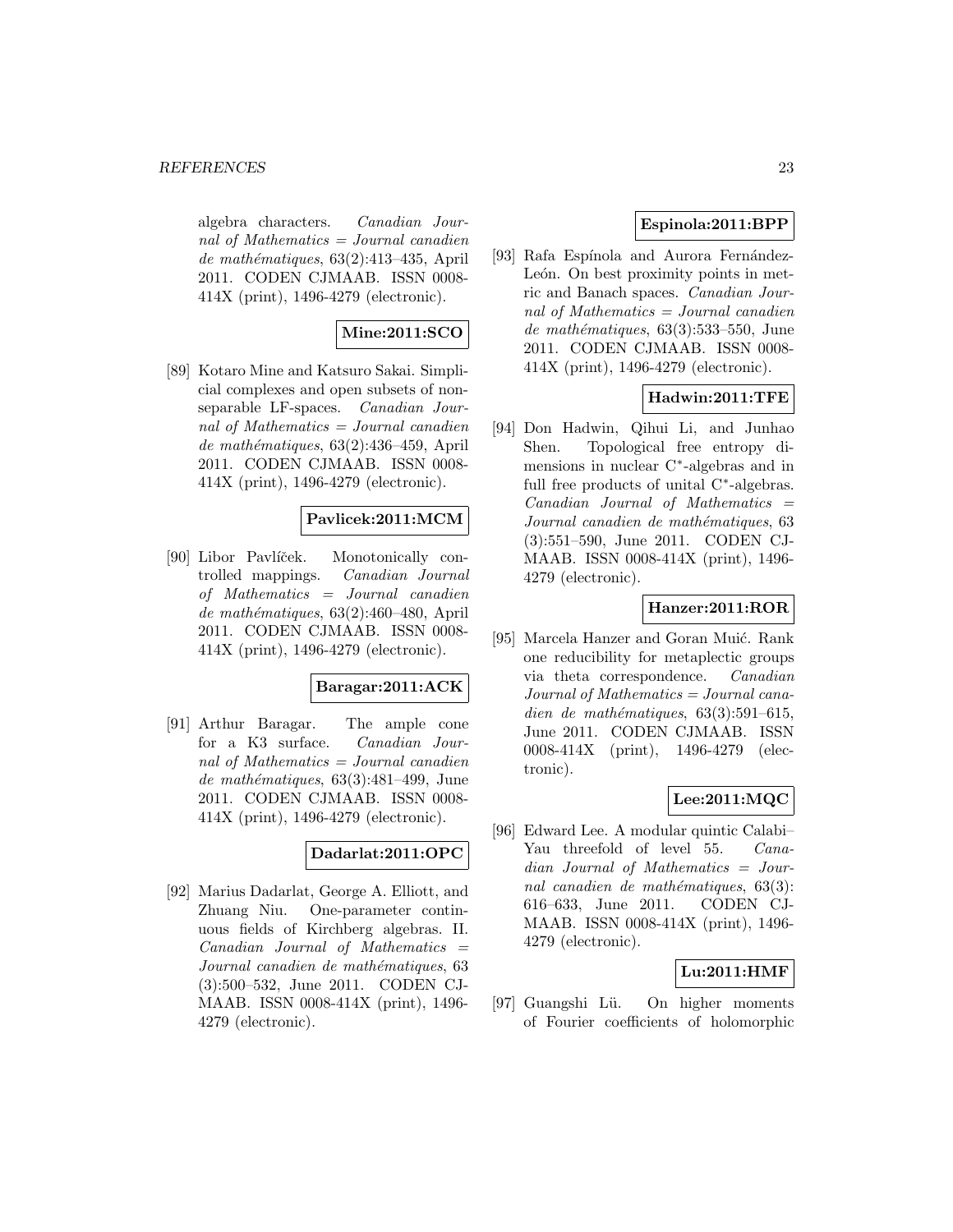cusp forms. Canadian Journal of Mathematics = Journal canadien de mathématiques,  $63(3):634-647$ , June 2011. CODEN CJMAAB. ISSN 0008- 414X (print), 1496-4279 (electronic).

# **Ngai:2011:SAL**

[98] Sze-Man Ngai. Spectral asymptotics of Laplacians associated with onedimensional iterated function systems with overlaps. Canadian Journal of Mathematics = Journal canadien de mathématiques,  $63(3):648-688$ , June 2011. CODEN CJMAAB. ISSN 0008- 414X (print), 1496-4279 (electronic).

# **Olphert:2011:HRW**

[99] Sean Olphert and Stephen C. Power. Higher rank wavelets. Canadian Journal of Mathematics = Journal canadien de mathématiques,  $63(3):689-720$ , June 2011. CODEN CJMAAB. ISSN 0008- 414X (print), 1496-4279 (electronic).

# **Autin:2011:ICV**

[100] Aymeric Autin. Isoresonant complexvalued potentials and symmetries.  $Canadian$  Journal of Mathematics  $=$ Journal canadien de mathématiques, 63 (4):721–754, August 2011. CODEN CJ-MAAB. ISSN 0008-414X (print), 1496- 4279 (electronic).

### **Chu:2011:GMS**

[101] Kenneth C. K. Chu. On the geometry of the moduli space of real binary octics. Canadian Journal of Mathematics  $=$  Journal canadien de mathématiques, 63(4):755–797, August 2011. CODEN CJMAAB. ISSN 0008-414X (print), 1496-4279 (electronic).

# **Daws:2011:RMF**

[102] Matthew Daws. Representing multipliers of the Fourier algebra on noncommutative  $L^p$  spaces. *Canadian Jour*nal of Mathematics  $=$  Journal canadien de mathématiques,  $63(4)$ :798–825, August 2011. CODEN CJMAAB. ISSN 0008-414X (print), 1496-4279 (electronic).

# **Errthum:2011:SMS**

[103] Eric Errthum. Singular moduli of Shimura curves. Canadian Journal of Mathematics = Journal canadien de mathématiques,  $63(4):826-861$ , August 2011. CODEN CJMAAB. ISSN 0008- 414X (print), 1496-4279 (electronic).

# **Hosokawa:2011:LCC**

[104] Takuya Hosokawa, Pekka J. Nieminen, and Shûichi Ohno. Linear combinations of composition operators on the Bloch spaces. Canadian Journal of Mathematics = Journal canadien de mathématiques,  $63(4):862-877$ , August 2011. CODEN CJMAAB. ISSN 0008- 414X (print), 1496-4279 (electronic).

# **Howard:2011:TGT**

[105] Benjamin Howard, Christopher Manon, and John Millson. The toric geometry of triangulated polygons in Euclidean space. Canadian Journal of Mathematics = Journal canadien de  $mathématiques, 63(4):878-937, August$ 2011. CODEN CJMAAB. ISSN 0008- 414X (print), 1496-4279 (electronic).

# **Li-Bland:2011:ACA**

[106] David Li-Bland. AV–Courant algebroids and generalized CR structures. Canadian Journal of Mathematics = Journal canadien de mathématiques,  $63(4)$ :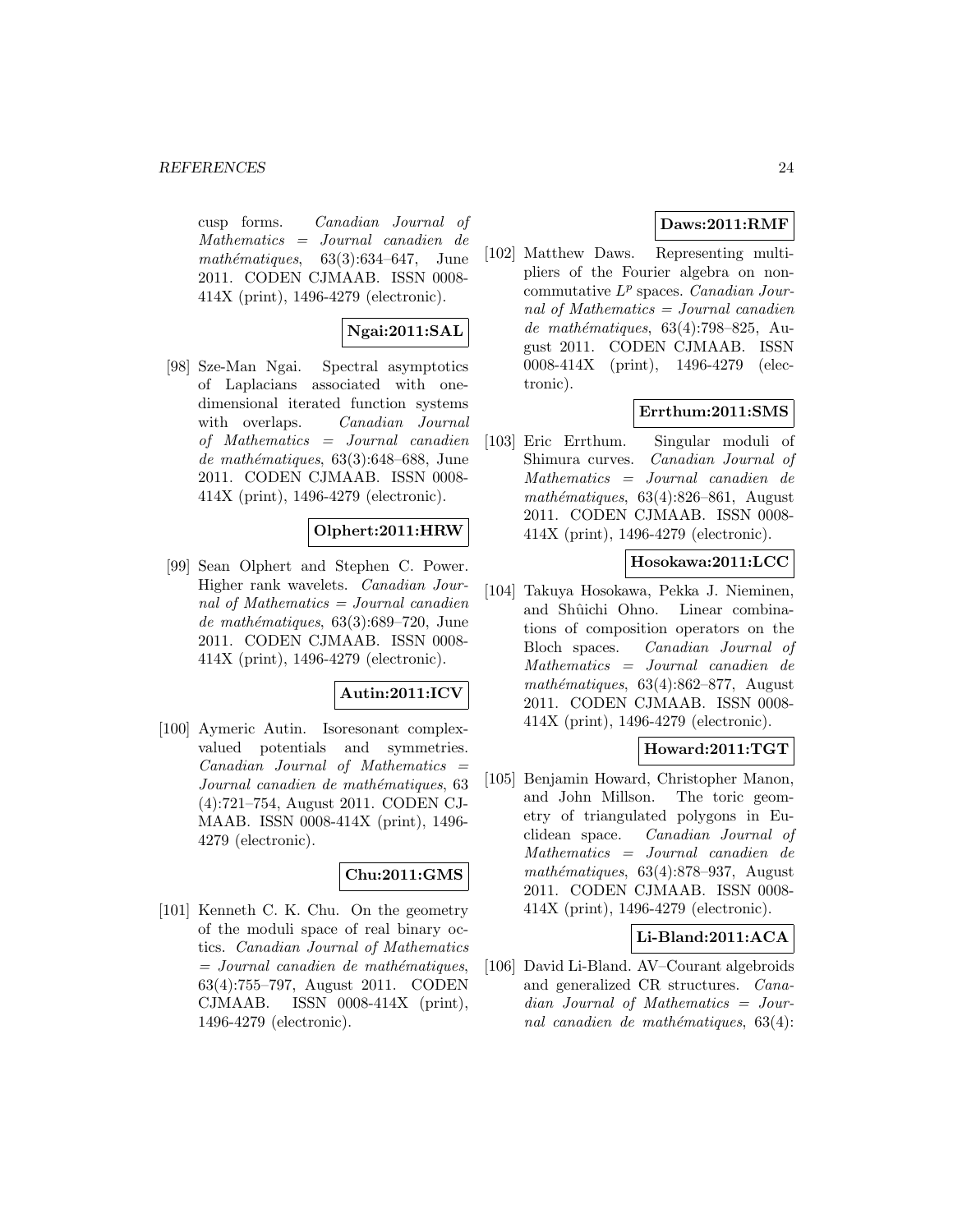938–960, August 2011. CODEN CJ-MAAB. ISSN 0008-414X (print), 1496- 4279 (electronic).

#### **Bouclet:2011:LFE**

[107] Jean-Marc Bouclet. Low frequency estimates for long range perturbations in divergence form. Canadian Journal of Mathematics = Journal canadien de mathématiques,  $63(5):961-991$ , October 2011. CODEN CJMAAB. ISSN 0008- 414X (print), 1496-4279 (electronic).

# **Bruin:2011:AGT**

[108] Nils Bruin and Kevin Doerksen. The arithmetic of genus two curves with (4, 4)-split Jacobians. Canadian Journal of Mathematics = Journal canadien de mathématiques,  $63(5):992-1024$ , October 2011. CODEN CJMAAB. ISSN 0008-414X (print), 1496-4279 (electronic).

### **Clouatre:2011:USR**

[109] Raphaël Clouâtre. Universal series on a Riemann surface. Canadian Journal of Mathematics = Journal canadien de mathématiques,  $63(5):1025-$ 1037, October 2011. CODEN CJ-MAAB. ISSN 0008-414X (print), 1496- 4279 (electronic).

# **Cohen:2011:CPR**

[110] D. Cohen, G. Denham, M. Falk, and A. Varchenko. Critical points and resonance of hyperplane arrangements.  $Canadian$  Journal of Mathematics  $=$ Journal canadien de mathématiques, 63 (5):1038–1057, October 2011. CODEN CJMAAB. ISSN 0008-414X (print), 1496-4279 (electronic).

# **Easton:2011:CS**

[111] Robert W. Easton.  $S_3$ -covers of schemes.  $Canadian$  Journal of Mathematics  $=$ Journal canadien de mathématiques, 63 (5):1058–1082, October 2011. CODEN CJMAAB. ISSN 0008-414X (print), 1496-4279 (electronic).

# **Kaletha:2011:DSI**

[112] Tasho Kaletha. Decomposition of splitting invariants in split real groups.  $Canadian$  Journal of Mathematics  $=$ Journal canadien de mathématiques, 63 (5):1083–1106, October 2011. CODEN CJMAAB. ISSN 0008-414X (print), 1496-4279 (electronic).

## **Liu:2011:GRP**

[113] Baiying Liu. Genericity of representations of p-adic  $Sp_{2n}$  and local Langlands parameters. Canadian Journal of Mathematics = Journal canadien de mathématiques,  $63(5):1107-1136$ , October 2011. CODEN CJMAAB. ISSN 0008-414X (print), 1496-4279 (electronic).

### **Moy:2011:DAP**

[114] Allen Moy. Distribution algebras on padic groups and Lie algebras. Canadian Journal of Mathematics = Journal canadien de mathématiques,  $63(5)$ : 1137–1160, October 2011. CODEN CJ-MAAB. ISSN 0008-414X (print), 1496- 4279 (electronic).

#### **Neuwirth:2011:TFM**

[115] Stefan Neuwirth and Éric Ricard. Transfer of Fourier multipliers into Schur multipliers and sumsets in a discrete group.  $Canadian$  Journal of Mathematics  $=$ Journal canadien de mathématiques, 63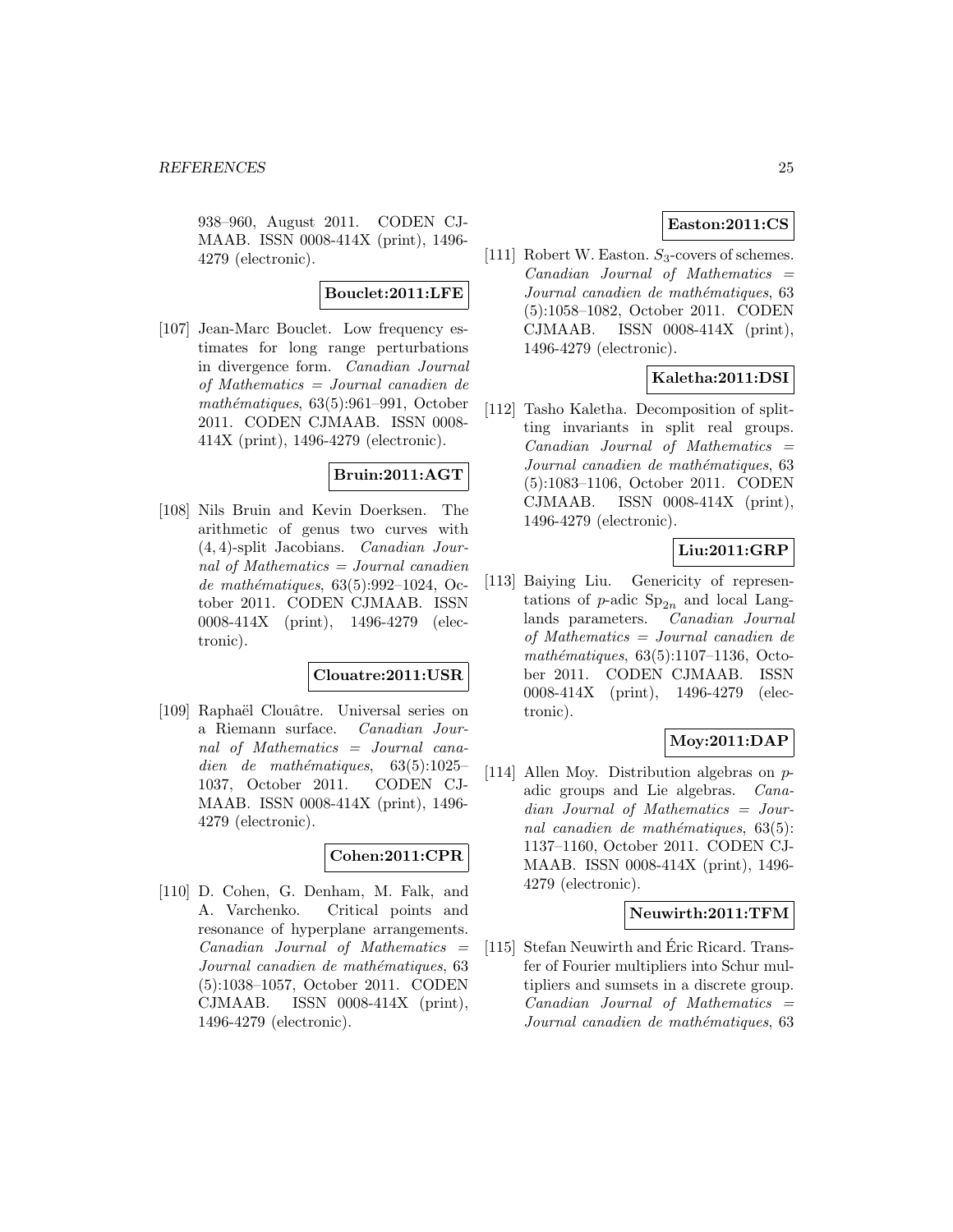(5):1161–1187, October 2011. CODEN CJMAAB. ISSN 0008-414X (print), 1496-4279 (electronic).

# **Sliwa:2011:CSN**

[116] Wiesław Śliwa and Agnieszka Ziemkowska. On complemented subspaces of non-Archimedean power series spaces. Canadian Journal of Mathematics = Journal canadien de mathématiques,  $63(5)$ : 1188–1200, October 2011. CODEN CJ-MAAB. ISSN 0008-414X (print), 1496- 4279 (electronic).

# **Salem:2011:RTF**

[117] Walid K. Abou Salem and Catherine Sulem. Resonant tunneling of fast solitons through large potential barriers.  $Canadian$  Journal of Mathematics  $=$ Journal canadien de mathématiques, 63 (6):1201–1219, December 2011. CODEN CJMAAB. ISSN 0008-414X (print), 1496-4279 (electronic).

#### **Baake:2011:SSP**

[118] Michael Baake, Rudolf Scharlau, and Peter Zeiner. Similar sublattices of planar lattices. Canadian Journal of Mathematics = Journal canadien de mathématiques,  $63(6):1220-1237$ , December 2011. CODEN CJMAAB. ISSN 0008-414X (print), 1496-4279 (electronic).

### **Bump:2011:CBI**

[119] Daniel Bump and Maki Nakasuji. Casselman's basis of Iwahori vectors and the Bruhat order. Canadian Journal of Mathematics = Journal canadien de mathématiques,  $63(6):1238-$ 1253, December 2011. CODEN CJ-MAAB. ISSN 0008-414X (print), 1496- 4279 (electronic).

# **DAzevedo:2011:CCP**

[120] Antonio Breda D'Azevedo, Gareth A. Jones, and Egon Schulte. Constructions of chiral polytopes of small rank. Canadian Journal of Mathematics = Journal  $cana dien de mathématiques, 63(6):1254-$ 1283, December 2011. CODEN CJ-MAAB. ISSN 0008-414X (print), 1496- 4279 (electronic).

# **Dewar:2011:NER**

[121] Michael Dewar. Non-existence of Ramanujan congruences in modular forms of level four. Canadian Journal of Mathematics = Journal canadien de mathématiques,  $63(6):1284-1306$ , December 2011. CODEN CJMAAB. ISSN 0008-414X (print), 1496-4279 (electronic).

#### **Dimitrov:2011:BBW**

[122] Ivan Dimitrov and Ivan Penkov. Bott–Borel–Weil theorem for diagonal ind-groups. Canadian Journal of Mathematics = Journal canadien de mathématiques,  $63(6):1307-1327$ , December 2011. CODEN CJMAAB. ISSN 0008-414X (print), 1496-4279 (electronic).

### **Gun:2011:CCM**

[123] Sanoli Gun, M. Ram Murty, and Purusottam Rath. On a conjecture of Chowla and Milnor. Canadian Journal of Mathematics = Journal canadien de mathématiques,  $63(6):1328-$ 1344, December 2011. CODEN CJ-MAAB. ISSN 0008-414X (print), 1496- 4279 (electronic).

# **Jardine:2011:PT**

[124] J. F. Jardine. Pointed torsors. Canadian Journal of Mathematics = Journal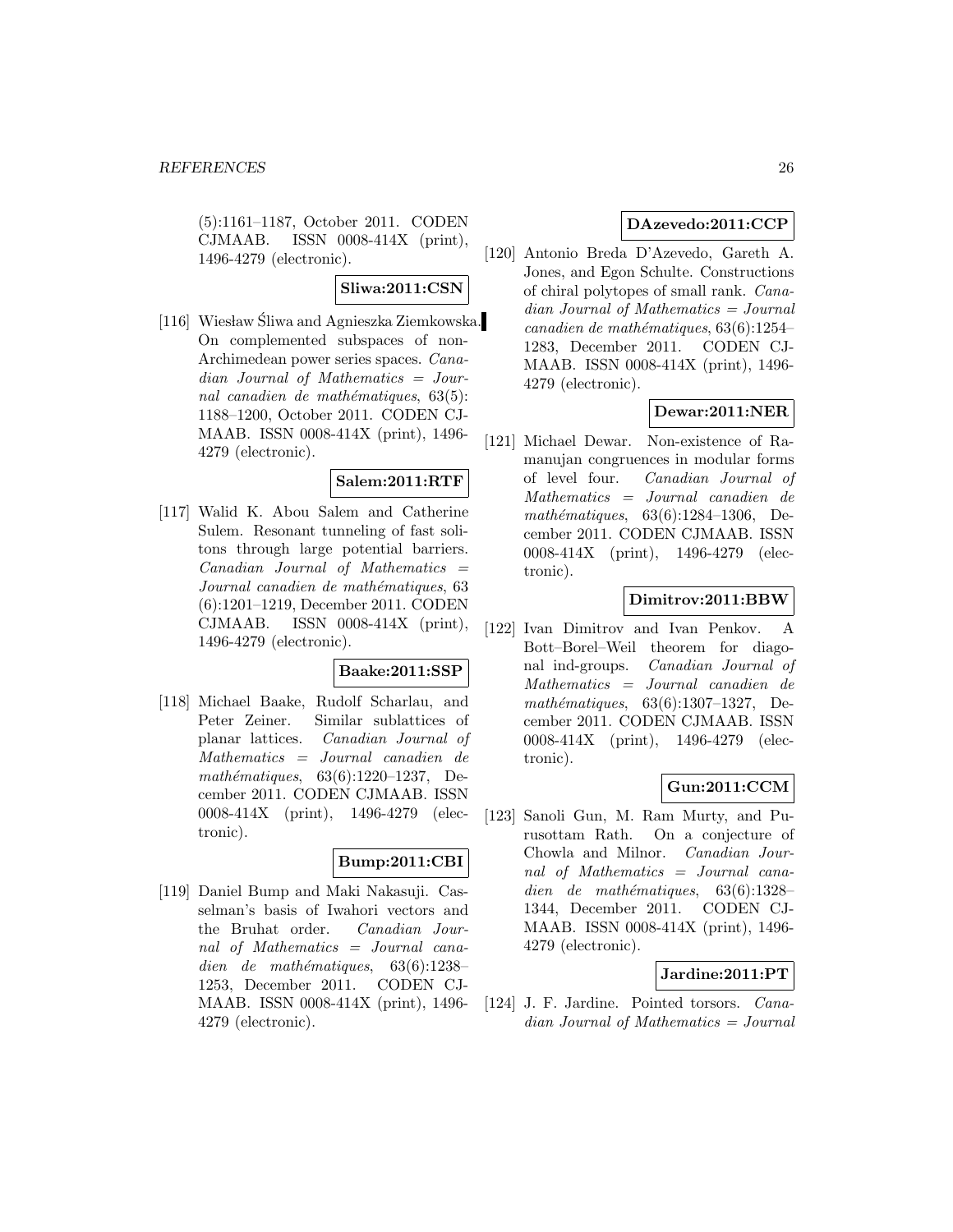$cana dien de mathématiques, 63(6):1345-$ 1363, December 2011. CODEN CJ-MAAB. ISSN 0008-414X (print), 1496- 4279 (electronic).

**Meinrenken:2011:CDO**

[125] Eckhard Meinrenken. The cubic Dirac operator for infinite-dimensonal Lie algebras. Canadian Journal of Mathematics = Journal canadien de mathématiques,  $63(6):1364-1387$ , December 2011. CODEN CJMAAB. ISSN 0008-414X (print), 1496-4279 (electronic).

#### **Misamore:2011:NEV**

[126] Michael D. Misamore. Nonabelian  $H<sup>1</sup>$ and the Etale Van Kampen Theorem.  $Canadian$  Journal of Mathematics  $=$ Journal canadien de mathématiques, 63 (6):1388–1415, December 2011. CODEN CJMAAB. ISSN 0008-414X (print), 1496-4279 (electronic).

#### **Shelah:2011:MSF**

[127] Saharon Shelah. MAD saturated families and SANE player. Canadian Journal of Mathematics = Journal canadien de mathématiques,  $63(6):1416-$ ??, December 2011. CODEN CJ-MAAB. ISSN 0008-414X (print), 1496- 4279 (electronic).

# **Boissiere:2012:ANE**

[128] Samuel Boissière. Automorphismes naturels de l'espace de Douady de points sur une surface. (French). [Natural isomorphisms on the points in a surface in Douady space]. Canadian Journal of Mathematics  $=$  Journal canadien de mathématiques,  $64(1):3-23$ , February 2012. CODEN CJMAAB. ISSN 0008- 414X (print), 1496-4279 (electronic).

### **Borodachov:2012:LOT**

[129] S. V. Borodachov. Lower order terms of the discrete minimal Riesz energy on smooth closed curves. Canadian Journal of Mathematics = Journal canadien de mathématiques,  $64(1):24-43$ , February 2012. CODEN CJMAAB. ISSN 0008- 414X (print), 1496-4279 (electronic).

### **Carvalho:2012:SRC**

[130] T. M. M. Carvalho, H. N. Moreira, and K. Tenenblat. Surfaces of rotation with constant mean curvature in the direction of a unitary normal vector field in a Randers space. Canadian Journal of Mathematics = Journal canadien de mathématiques,  $64(1):44-80$ , February 2012. CODEN CJMAAB. ISSN 0008- 414X (print), 1496-4279 (electronic).

### **David:2012:PRE**

[131] C. David and J. Wu. Pseudoprime reductions of elliptic curves. Canadian Journal of Mathematics = Journal canadien de mathématiques,  $64(1)$ : 81–101, February 2012. CODEN CJ-MAAB. ISSN 0008-414X (print), 1496- 4279 (electronic).

### **Ishii:2012:QCI**

[132] Atsushi Ishii and Masahide Iwakiri. Quandle cocycle invariants for spatial graphs and knotted handlebodies. Canadian Journal of Mathematics = Journal canadien de mathématiques,  $64(1)$ : 102–122, February 2012. CODEN CJ-MAAB. ISSN 0008-414X (print), 1496- 4279 (electronic).

### **Lee:2012:GPP**

[133] Jae-Hyouk Lee. Gosset polytopes in Picard groups of del Pezzo surfaces. Cana-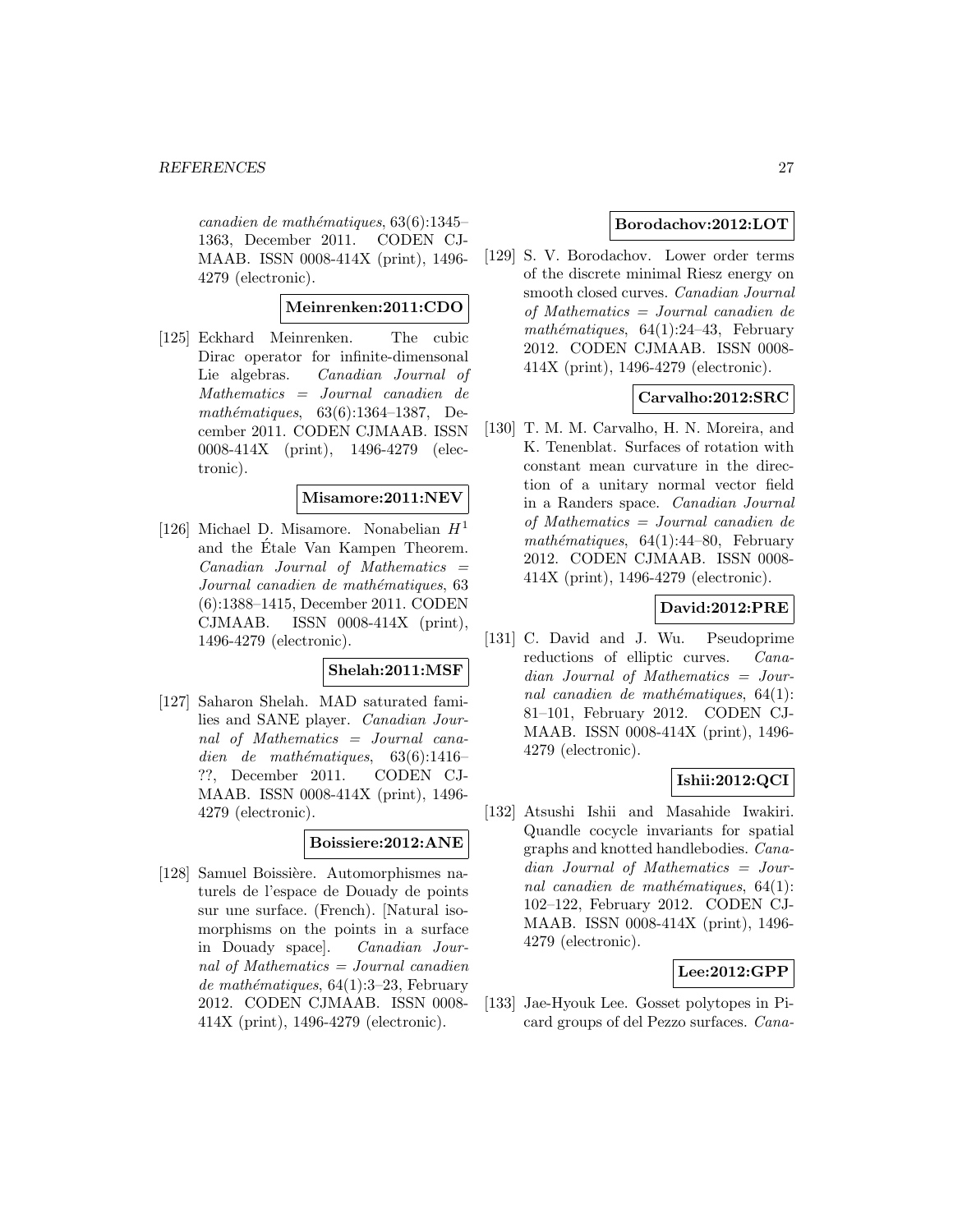dian Journal of Mathematics = Journal canadien de mathématiques,  $64(1)$ : 123–150, February 2012. CODEN CJ-MAAB. ISSN 0008-414X (print), 1496- 4279 (electronic).

# **Miller:2012:MRE**

[134] Steven J. Miller and Siman Wong. Moments of the rank of elliptic curves.  $Canadian$  Journal of Mathematics  $=$ Journal canadien de mathématiques, 64 (1):151–182, February 2012. CODEN CJMAAB. ISSN 0008-414X (print), 1496-4279 (electronic).

# **Nowak:2012:NPL**

[135] Adam Nowak and Krzysztof Stempak. Negative powers of Laguerre operators.  $Canadian$  Journal of Mathematics  $=$ Journal canadien de mathématiques, 64 (1):183–216, February 2012. CODEN CJMAAB. ISSN 0008-414X (print), 1496-4279 (electronic).

# **Tang:2012:SCD**

 $[136]$  Lin Tang.  $W^2_\omega$ , *p*-solvability of the Cauchy–Dirichlet problem for nondivergence parabolic equations with BMO coefficients. Canadian Journal of Mathematics = Journal canadien de mathématiques,  $64(1):217-??$ , February 2012. CODEN CJMAAB. ISSN 0008- 414X (print), 1496-4279 (electronic).

### **Allcock:2012:TBS**

[137] Daniel Allcock. Triangles of Baumslag– Solitar groups. Canadian Journal of Mathematics = Journal canadien de mathématiques,  $64(2):241-??$ , April 2012. CODEN CJMAAB. ISSN 0008- 414X (print), 1496-4279 (electronic).

# **Bell:2012:CMA**

[138] Jason P. Bell and Kevin G. Hare. Corrigendum to "On **Z**-modules of Algebraic Integers". Canadian Journal of Mathematics = Journal canadien de mathématiques,  $64(2):254-??$ , April 2012. CODEN CJMAAB. ISSN 0008- 414X (print), 1496-4279 (electronic). See [2].

# **Chen:2012:CCS**

[139] Yanping Chen, Yong Ding, and Xinxia Wang. Compactness of commutators for singular integrals on Morrey spaces.  $Canadian$  Journal of Mathematics  $=$ Journal canadien de mathématiques, 64 (2):257–??, April 2012. CODEN CJ-MAAB. ISSN 0008-414X (print), 1496- 4279 (electronic).

### **Dahmen:2012:LLM**

[140] Sander R. Dahmen and Soroosh Yazdani. Level lowering modulo prime powers and twisted Fermat equations.  $Canadian$  Journal of Mathematics  $=$ Journal canadien de mathématiques, 64 (2):282–??, April 2012. CODEN CJ-MAAB. ISSN 0008-414X (print), 1496- 4279 (electronic).

#### **Hurlburt:2012:HCF**

[141] Chris Hurlburt and Jeffrey Lin Thunder. Hermite's constant for function fields. Canadian Journal of Mathematics  $=$  Journal canadien de mathématiques, 64(2):301–??, April 2012. CODEN CJ-MAAB. ISSN 0008-414X (print), 1496- 4279 (electronic).

### **Ingram:2012:CPP**

[142] Patrick Ingram. Cubic polynomials with periodic cycles of a specified multiplier.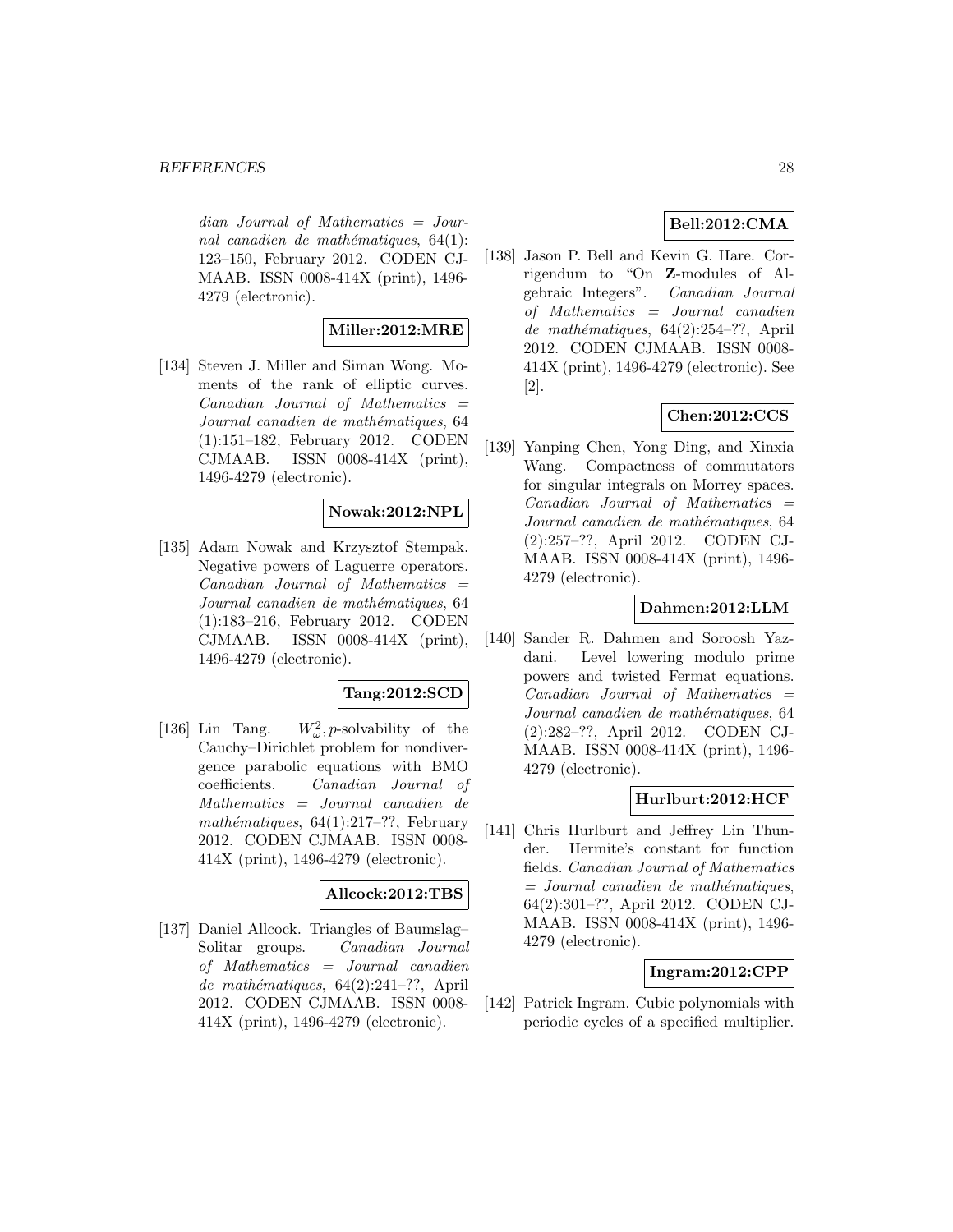$Canadian$  Journal of Mathematics  $=$ Journal canadien de mathématiques, 64 (2):318–??, April 2012. CODEN CJ-MAAB. ISSN 0008-414X (print), 1496- 4279 (electronic).

# **McKee:2012:SNP**

[143] James McKee and Chris Smyth. Salem numbers and Pisot numbers via interlacing. Canadian Journal of Mathematics  $=$  Journal canadien de mathématiques, 64(2):345–??, April 2012. CODEN CJ-MAAB. ISSN 0008-414X (print), 1496- 4279 (electronic).

# **Meyer:2012:ATS**

[144] Ralf Meyer and Ryszard Nest. C∗ algebras over topological spaces: Filtrated K-theory. Canadian Journal of Mathematics = Journal canadien de mathématiques,  $64(2):368-??$ , April 2012. CODEN CJMAAB. ISSN 0008- 414X (print), 1496-4279 (electronic).

# **Rainer:2012:LQM**

[145] Armin Rainer. Lifting quasianalytic mappings over invariants. Canadian Journal of Mathematics = Journal canadien de mathématiques,  $64(2):409-??,$ April 2012. CODEN CJMAAB. ISSN 0008-414X (print), 1496-4279 (electronic).

#### **Shafikov:2012:HMB**

[146] Rasul Shafikov and Kaushal Verma. Holomorphic mappings between domains in **C**<sup>2</sup>. Canadian Journal of Mathematics = Journal canadien de mathématiques,  $64(2):429-??$ , April 2012. CODEN CJMAAB. ISSN 0008- 414X (print), 1496-4279 (electronic).

# **Sherman:2012:CIG**

[147] David Sherman. On cardinal invariants and generators for von Neumann algebras. Canadian Journal of Mathematics  $=$  Journal canadien de mathématiques, 64(2):455–??, April 2012. CODEN CJ-MAAB. ISSN 0008-414X (print), 1496- 4279 (electronic).

# **Chamorro:2012:SFI**

[148] Diego Chamorro. Some functional inequalities on polynomial volume growth Lie groups. Canadian Journal of Mathematics = Journal canadien de mathématiques,  $64(3):481-??$ , June 2012. CODEN CJMAAB. ISSN 0008- 414X (print), 1496-4279 (electronic).

# **Li:2012:LFP**

[149] Wen-Wei Li. Le lemme fondamental pondéré pour le groupe métaplectique.  $Canadian$  Journal of Mathematics  $=$ Journal canadien de mathématiques, 64 (3):497–??, June 2012. CODEN CJ-MAAB. ISSN 0008-414X (print), 1496- 4279 (electronic).

### **Li:2012:SIL**

[150] Zhiqiang Li. On the simple inductive limits of splitting interval algebras with dimension drops. *Canadian Jour*nal of Mathematics = Journal canadien de mathématiques,  $64(3):544-??$ , June 2012. CODEN CJMAAB. ISSN 0008- 414X (print), 1496-4279 (electronic).

### **Nawata:2012:FGS**

[151] Norio Nawata. Fundamental group of simple  $C^*$ -algebras with unique trace III. Canadian Journal of Mathematics  $=$  Journal canadien de mathématiques,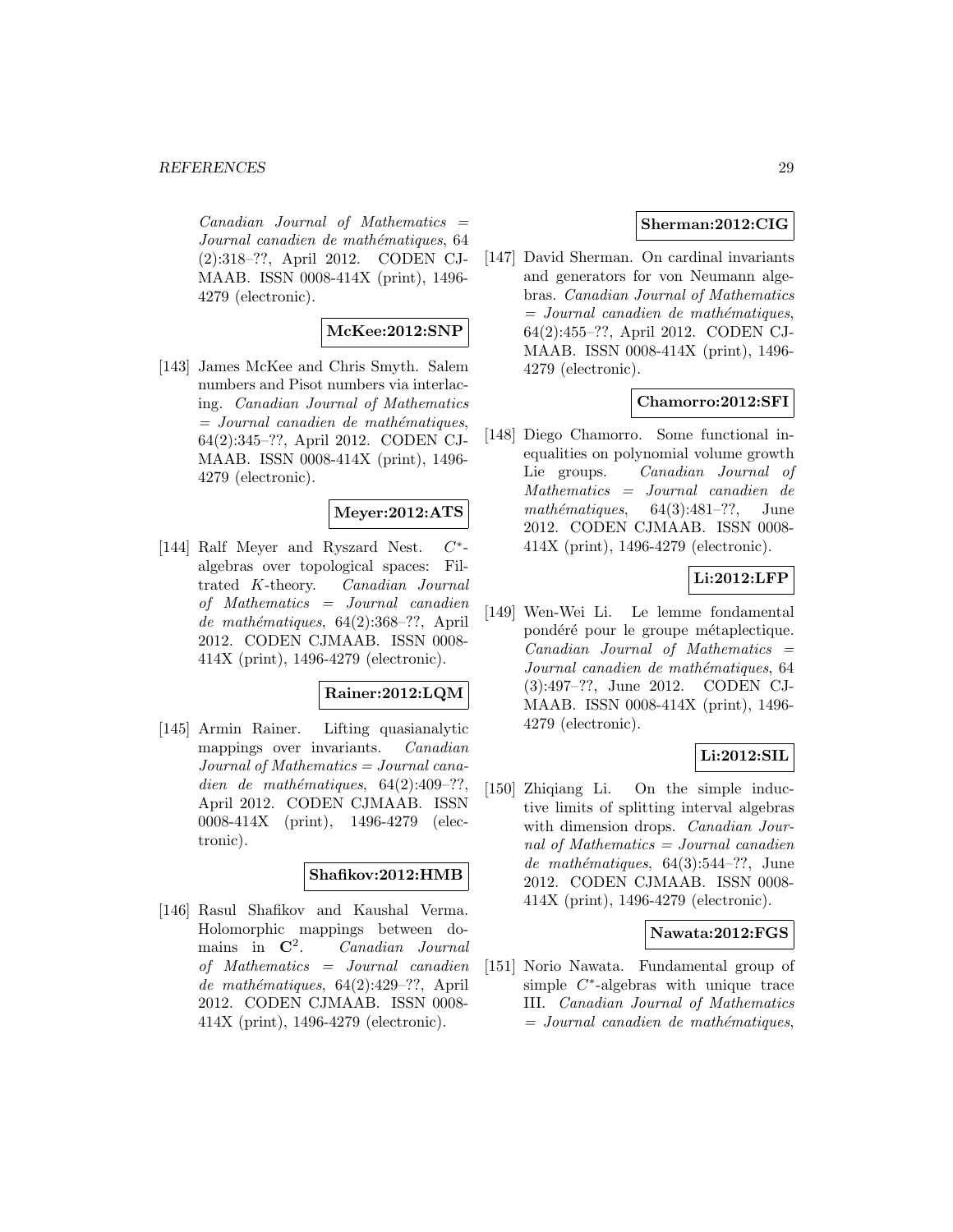64(3):573–??, June 2012. CODEN CJ-MAAB. ISSN 0008-414X (print), 1496- 4279 (electronic).

#### **Nekovar:2012:LRA**

[152] Jan Nekovár. Level raising and anticyclotomic Selmer groups for Hilbert modular forms of weight two. Canadian Journal of Mathematics = Journal canadien de mathématiques,  $64(3)$ : 588–??, June 2012. CODEN CJ-MAAB. ISSN 0008-414X (print), 1496- 4279 (electronic).

# **Pantano:2012:GOR**

[153] Alessandra Pantano, Annegret Paul, and Susana A. Salamanca-Riba. The genuine omega-regular unitary dual of the metaplectic group. Canadian Journal of Mathematics = Journal canadien de mathématiques,  $64(3):669-??$ , June 2012. CODEN CJMAAB. ISSN 0008- 414X (print), 1496-4279 (electronic).

### **Thomsen:2012:PIC**

[154] Klaus Thomsen. Pure infiniteness of the crossed product of an AH-algebra by an endomorphism. Canadian Journal of Mathematics = Journal canadien de mathématiques,  $64(3):705-??$ , June 2012. CODEN CJMAAB. ISSN 0008- 414X (print), 1496-4279 (electronic).

### **Achab:2012:ABK**

[155] Dehbia Achab and Jacques Faraut. Analysis of the Brylinski–Kostant model for spherical minimal representations.  $Canadian$  Journal of Mathematics  $=$ Journal canadien de mathématiques, 64 (4):721–??, August 2012. CODEN CJ-MAAB. ISSN 0008-414X (print), 1496- 4279 (electronic).

# **Brown:2012:HCP**

[156] Lawrence G. Brown and Hyun Ho Lee. Homotopy classification of projections in the Corona algebra of a non-simple C∗-algebra. Canadian Journal of Mathematics  $=$  Journal canadien de mathématiques,  $64(4)$ :755–??, August 2012. CODEN CJMAAB. ISSN 0008- 414X (print), 1496-4279 (electronic).

# **Calvaruso:2012:RSG**

[157] Giovanni Calvaruso and Anna Fino. Ricci solitons and geometry of fourdimensional non-reductive homogeneous spaces. Canadian Journal of Mathematics = Journal canadien de mathématiques,  $64(4):778-??$ , August 2012. CODEN CJMAAB. ISSN 0008- 414X (print), 1496-4279 (electronic).

#### **Chapon:2012:QRW**

[158] François Chapon and Manon Defosseux. Quantum random walks and minors of Hermitian Brownian motion. Canadian Journal of Mathematics = Journal canadien de mathématiques,  $64(4)$ : 805–??, August 2012. CODEN CJ-MAAB. ISSN 0008-414X (print), 1496- 4279 (electronic).

# **Haglund:2012:CSC**

[159] J. Haglund, J. Morse, and M. Zabrocki. A compositional shuffle conjecture specifying touch points of the Dyck path. Canadian Journal of Mathematics = Journal canadien de mathématiques, 64 (4):822–??, August 2012. CODEN CJ-MAAB. ISSN 0008-414X (print), 1496- 4279 (electronic).

# **Helm:2012:MFT**

[160] David Helm and Eric Katz. Monodromy filtrations and the topology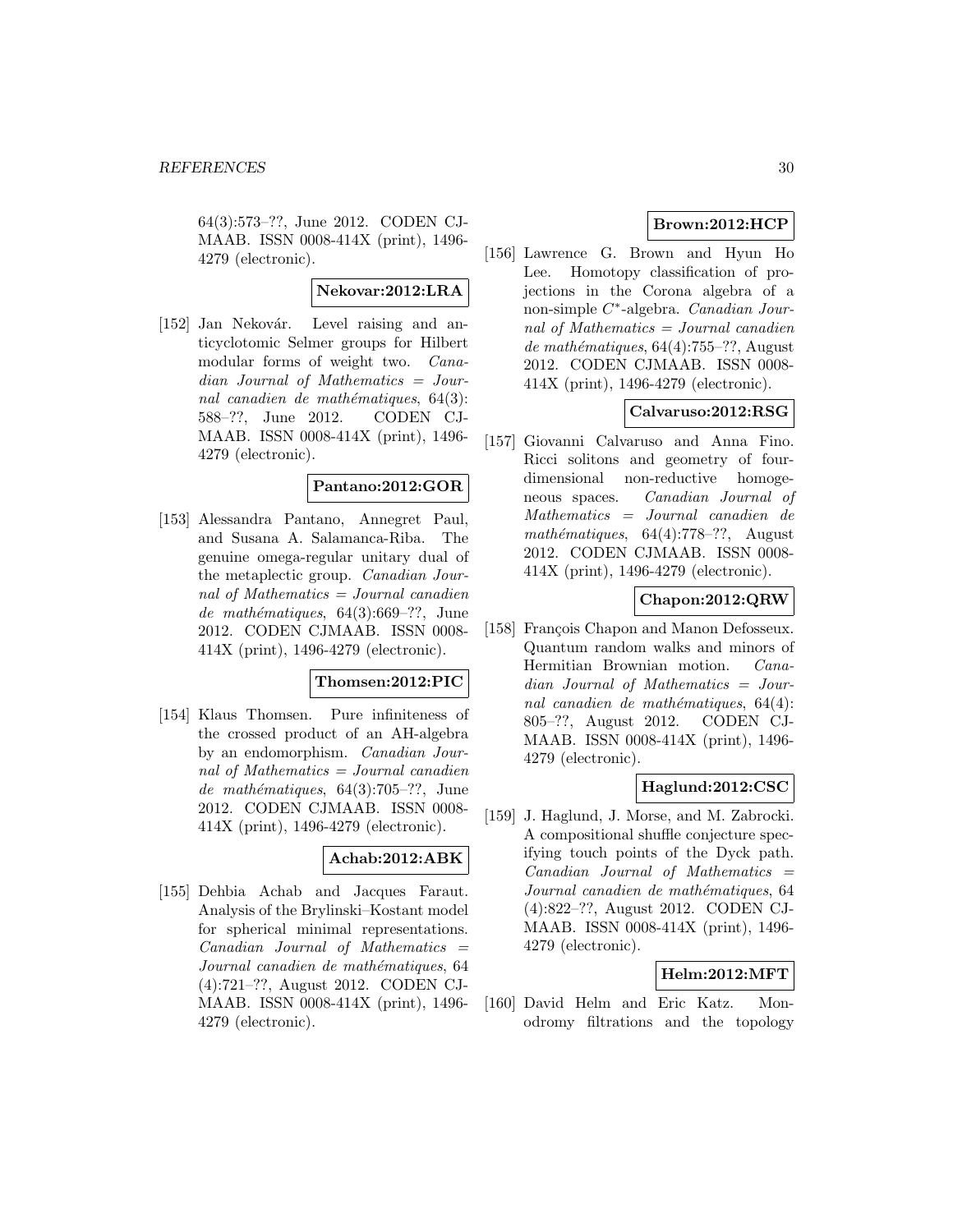of tropical varieties. Canadian Journal of Mathematics = Journal canadien  $de$  mathématiques, 64(4):845–??, August 2012. CODEN CJMAAB. ISSN 0008- 414X (print), 1496-4279 (electronic).

# **Hu:2012:BSD**

[161] Ze-Chun Hu and Wei Sun. Balayage of semi-Dirichlet forms. Canadian Journal of Mathematics  $=$  Journal canadien de mathématiques,  $64(4):869-$ ??, August 2012. CODEN CJMAAB. ISSN 0008- 414X (print), 1496-4279 (electronic).

# **Hytonen:2012:BCZ**

[162] Tuomas Hytönen, Suile Liu, Dachun Yang, and Dongong Yang. Boundedness of Calderón–Zygmund operators on nonhomogeneous metric measure spaces.  $Canadian$  Journal of Mathematics  $=$ Journal canadien de mathématiques, 64 (4):892–??, August 2012. CODEN CJ-MAAB. ISSN 0008-414X (print), 1496- 4279 (electronic).

### **McCann:2012:ROT**

[163] Robert J. McCann, Brendan Pass, and Micah Warren. Rectifiability of optimal transportation plans. Canadian Journal of Mathematics = Journal canadien de mathématiques,  $64(4):924-??$ , August 2012. CODEN CJMAAB. ISSN 0008- 414X (print), 1496-4279 (electronic).

#### **McIntosh:2012:HKF**

[164] Richard J. McIntosh. The H and K families of mock theta functions. Canadian Journal of Mathematics = Journal canadien de mathématiques,  $64(4)$ : 935–??, August 2012. CODEN CJ-MAAB. ISSN 0008-414X (print), 1496- 4279 (electronic).

# **Borwein:2012:DSU**

[165] Jonathan M. Borwein, Armin Straub, James Wan, and Wadim Zudilin. Densities of short uniform random walks.  $Canadian$  Journal of Mathematics  $=$ Journal canadien de mathématiques, 64 (5):961–??, October 2012. CODEN CJ-MAAB. ISSN 0008-414X (print), 1496- 4279 (electronic).

# **Damianou:2012:PBP**

[166] Pantelis A. Damianou and Fani Petalidou. Poisson brackets with prescribed Casimirs. Canadian Journal of Mathematics = Journal canadien de mathématiques,  $64(5):991-??$ , October 2012. CODEN CJMAAB. ISSN 0008- 414X (print), 1496-4279 (electronic).

# **Fiorilli:2012:TBF**

[167] Daniel Fiorilli. On a theorem of Bombieri, Friedlander, and Iwaniec.  $Canadian$  Journal of Mathematics  $=$ Journal canadien de mathématiques, 64 (5):1019–??, October 2012. CODEN CJ-MAAB. ISSN 0008-414X (print), 1496- 4279 (electronic).

## **Koh:2012:HAR**

[168] Doowon Koh and Chun-Yen Shen. Harmonic analysis related to homogeneous varieties in three dimensional vector spaces over finite fields. Canadian Journal of Mathematics = Journal canadien de mathématiques,  $64(5)$ : 1036–??, October 2012. CODEN CJ-MAAB. ISSN 0008-414X (print), 1496- 4279 (electronic).

### **Plakhov:2012:ORC**

[169] Alexander Plakhov. Optimal roughening of convex bodies. Canadian Journal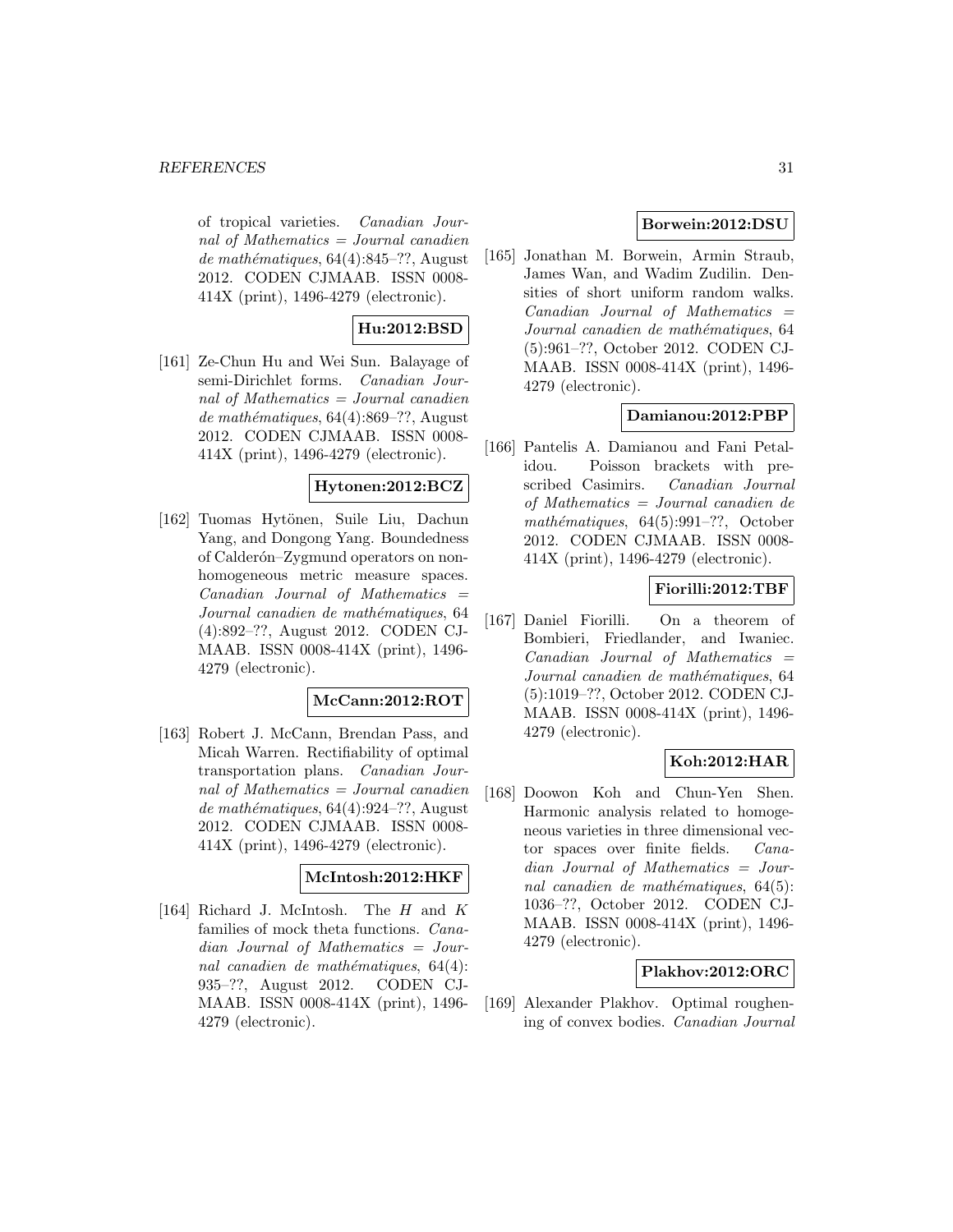of Mathematics = Journal canadien de mathématiques,  $64(5):1058-??$ , October 2012. CODEN CJMAAB. ISSN 0008- 414X (print), 1496-4279 (electronic).

# **Raja:2012:SDE**

[170] Chandiraraj Robinson Edward Raja. A stochastic difference equation with stationary noise on groups. *Cana*dian Journal of Mathematics = Journal canadien de mathématiques,  $64(5)$ : 1075–??, October 2012. CODEN CJ-MAAB. ISSN 0008-414X (print), 1496- 4279 (electronic).

### **Rosso:2012:CMR**

[171] Daniele Rosso. Classic and mirabolic Robinson–Schensted–Knuth correspondence for partial flags. Canadian Journal of Mathematics = Journal canadien de mathématiques,  $64(5):1090-$ ??, October 2012. CODEN CJMAAB. ISSN 0008-414X (print), 1496-4279 (electronic).

### **Seveso:2012:AFR**

[172] Marco Adamo Seveso. p-adic Lfunctions and the rationality of Darmon cycles. Canadian Journal of Mathematics = Journal canadien de mathématiques,  $64(5):1122-??$ , October 2012. CODEN CJMAAB. ISSN 0008- 414X (print), 1496-4279 (electronic).

# **Tall:2012:PMM**

[173] Franklin D. Tall.  $PFA(S)[S]$ : More mutually consistent topological consequences of  $PFA$  and  $V = L$ . Canadian Journal of Mathematics = Journal canadien de mathématiques,  $64(5)$ : 1182–??, October 2012. CODEN CJ-MAAB. ISSN 0008-414X (print), 1496- 4279 (electronic).

# **Aistleitner:2012:CLT**

[174] Christoph Aistleitner and Christian Elsholtz. The Central Limit Theorem for subsequences in probabilistic number theory. Canadian Journal of Mathematics = Journal canadien de mathématiques,  $64(6):1201-$ ??, December 2012. CODEN CJ-MAAB. ISSN 0008-414X (print), 1496- 4279 (electronic).

# **Bobinski:2012:NMO**

[175] Grzegorz Bobiński. Normality of maximal orbit closures for Euclidean quivers. Canadian Journal of Mathematics  $=$  Journal canadien de mathématiques, 64(6):1222–??, December 2012. CODEN CJMAAB. ISSN 0008-414X (print), 1496-4279 (electronic).

# **Gartner:2012:DPQ**

[176] Jérôme Gärtner. Darmon's points and quaternionic Shimura varieties. Canadian Journal of Mathematics = Journal canadien de mathématiques,  $64(6)$ : 1248–??, December 2012. CODEN CJ-MAAB. ISSN 0008-414X (print), 1496- 4279 (electronic).

### **Gomes:2012:SWC**

[177] Diogo Gomes and António Serra. Systems of weakly coupled Hamilton–Jacobi equations with implicit obstacles. Canadian Journal of Mathematics = Journal canadien de mathématiques,  $64(6)$ : 1289–??, December 2012. CODEN CJ-MAAB. ISSN 0008-414X (print), 1496- 4279 (electronic).

### **Harutyunyan:2012:UCD**

[178] Ararat Harutyunyan, P. Mark Kayll, Bojan Mohar, and Liam Rafferty.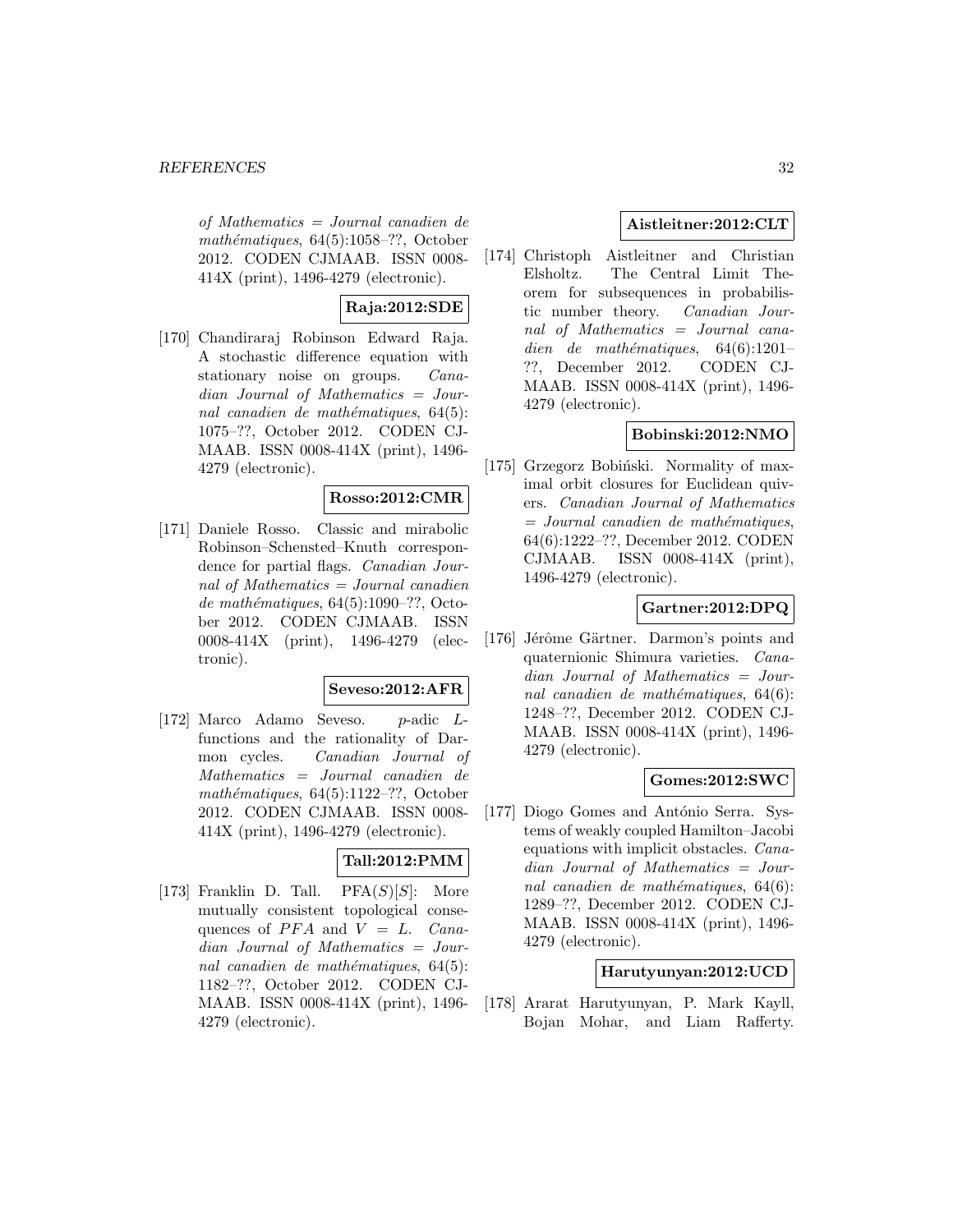Uniquely D-colourable digraphs with large girth. Canadian Journal of Mathematics = Journal canadien de mathématiques,  $64(6):1310-??$ , December 2012. CODEN CJMAAB. ISSN 0008-414X (print), 1496-4279 (electronic).

### **Izuchi:2012:COI**

[179] Kei Ji Izuchi, Quang Dieu Nguyen, and Shûichi Ohno. Composition operators induced by analytic maps to the polydisk. Canadian Journal of Mathematics  $=$  Journal canadien de mathématiques, 64(6):1329–??, December 2012. CODEN CJMAAB. ISSN 0008-414X (print), 1496-4279 (electronic).

### **Killough:2012:BMH**

[180] D. B. Killough and I. F. Putnam. Bowen measure from heteroclinic points. Canadian Journal of Mathematics = Journal canadien de mathématiques,  $64(6)$ : 1341–??, December 2012. CODEN CJ-MAAB. ISSN 0008-414X (print), 1496- 4279 (electronic).

### **Nozaki:2012:NCF**

[181] Hiroshi Nozaki and Masanori Sawa. Note on cubature formulae and designs obtained from group orbits. Canadian Journal of Mathematics = Journal canadien de mathématiques,  $64(6)$ : 1359–??, December 2012. CODEN CJ-MAAB. ISSN 0008-414X (print), 1496- 4279 (electronic).

### **Raghavan:2012:WTF**

[182] Dilip Raghavan and Juris Steprans. On weakly tight families. Canadian Journal of Mathematics = Journal canadien de mathématiques,  $64(6)$ : 1378–??, December 2012. CODEN CJ-MAAB. ISSN 0008-414X (print), 1496- 4279 (electronic).

# **Rodney:2012:EWS**

[183] Scott Rodney. Existence of weak solutions of linear subelliptic Dirichlet problems with rough coefficients. Canadian Journal of Mathematics = Journal canadien de mathématiques,  $64(6)$ : 1395–??, December 2012. CODEN CJ-MAAB. ISSN 0008-414X (print), 1496- 4279 (electronic).

# **Selmi:2012:GWP**

[184] Ridha Selmi. Global well-posedness and convergence results for 3D-regularized Boussinesq system. Canadian Journal of Mathematics = Journal canadien de mathématiques,  $64(6):1415-$ ??, December 2012. CODEN CJ-MAAB. ISSN 0008-414X (print), 1496- 4279 (electronic).

### **Barto:2013:FRA**

[185] Libor Barto. Finitely related algebras in congruence distributive varieties have near unanimity terms. Canadian Journal of Mathematics = Journal canadien de mathématiques,  $65(1):3-??$ , February 2013. CODEN CJMAAB. ISSN 0008- 414X (print), 1496-4279 (electronic).

## **Blomer:2013:NVF**

[186] Valentin Blomer and Farrell Brumley. Non-vanishing of L-functions, the Ramanujan conjecture, and families of Hecke characters. Canadian Journal of Mathematics = Journal canadien de mathématiques,  $65(1):22-??$ , February 2013. CODEN CJMAAB. ISSN 0008- 414X (print), 1496-4279 (electronic).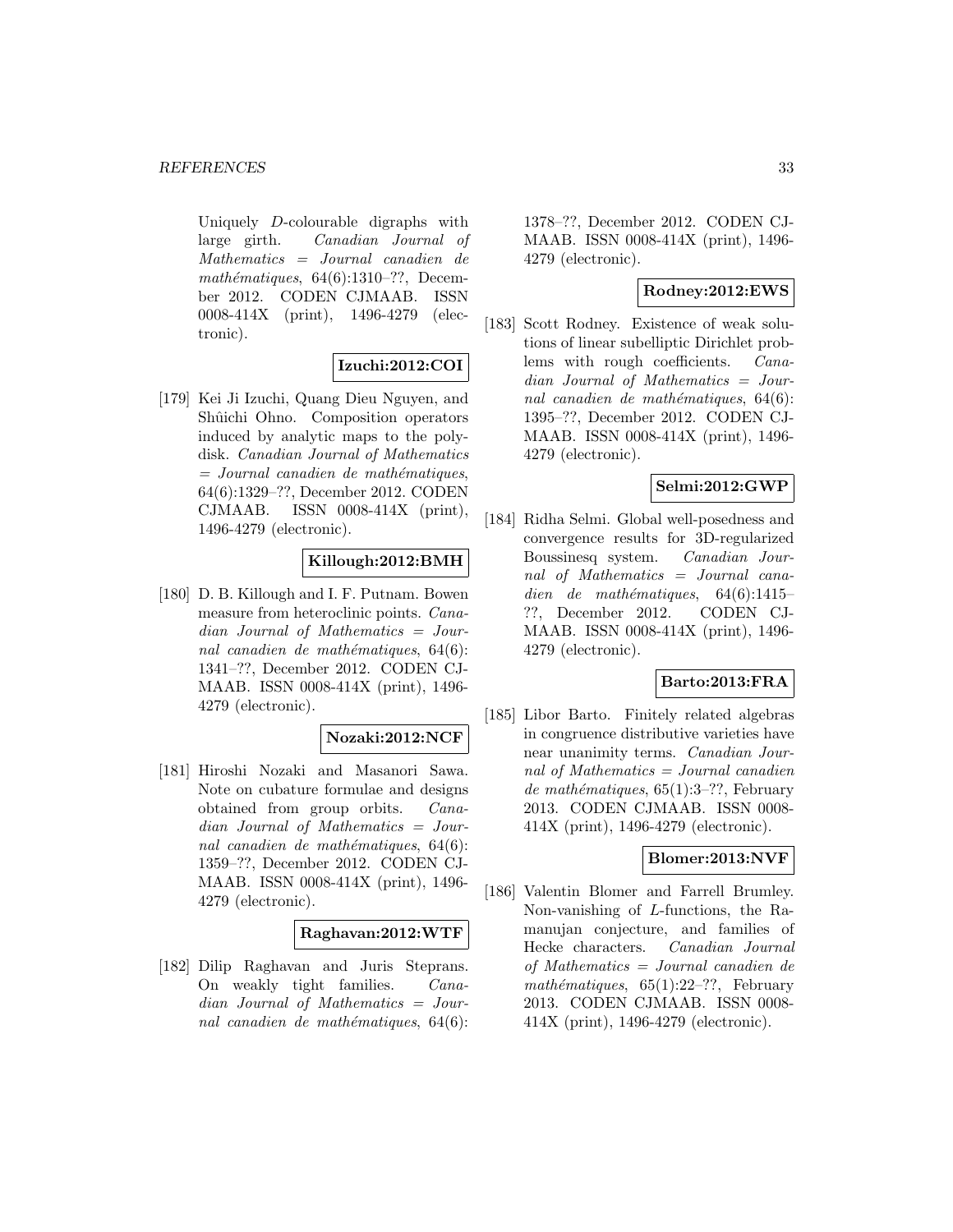#### **Christensen:2013:ANC**

[187] Erik Christensen, Allan M. Sinclair, Roger R. Smith, and Stuart White. C∗ algebras nearly contained in type I algebras. Canadian Journal of Mathematics  $=$  Journal canadien de mathématiques, 65(1):52–??, February 2013. CODEN CJMAAB. ISSN 0008-414X (print), 1496-4279 (electronic).

# **Deng:2013:FCH**

[188] Shaoqiang Deng and Zhiguang Hu. On flag curvature of homogeneous Randers spaces. Canadian Journal of Mathematics = Journal canadien de mathématiques,  $65(1):66-??$ , February 2013. CODEN CJMAAB. ISSN 0008- 414X (print), 1496-4279 (electronic).

# **Felix:2013:RHG**

[189] Yves Félix, Steve Halperin, and Jean-Claude Thomas. The ranks of the homotopy groups of a finite dimensional complex. Canadian Journal of Mathematics  $=$  Journal canadien de mathématiques, 65(1):82–??, February 2013. CODEN CJMAAB. ISSN 0008-414X (print), 1496-4279 (electronic).

### **Francois:2013:UFR**

[190] Georges François and Simon Hampe. Universal families of rational tropical curves. Canadian Journal of Mathematics = Journal canadien de mathématiques,  $65(1):120-??$ , February 2013. CODEN CJMAAB. ISSN 0008- 414X (print), 1496-4279 (electronic).

### **Kellendonk:2013:EDD**

[191] Johannes Kellendonk and Daniel Lenz. Equicontinuous Delone dynamical systems. Canadian Journal of Mathematics  $=$  Journal canadien de mathématiques, 65(1):149–??, February 2013. CODEN CJMAAB. ISSN 0008-414X (print), 1496-4279 (electronic).

# **Lyall:2013:OPR**

[192] Neil Lyall and Akos Magyar. Op- ´ timal polynomial recurrence. Canadian Journal of Mathematics = Journal canadien de mathématiques,  $65(1)$ : 171–??, February 2013. CODEN CJ-MAAB. ISSN 0008-414X (print), 1496- 4279 (electronic).

## **Penegini:2013:SAM**

[193] Matteo Penegini and Francesco Polizzi. Surfaces with  $p_q = q = 2, K^2 = 6$ , and Albanese map of degree 2. Canadian Journal of Mathematics = Journal canadien de mathématiques,  $65(1)$ : 195–??, February 2013. CODEN CJ-MAAB. ISSN 0008-414X (print), 1496- 4279 (electronic).

### **Sauer:2013:DSU**

[194] N. W. Sauer. Distance sets of Urysohn metric spaces. Canadian Journal of Mathematics = Journal canadien de mathématiques,  $65(1):222-??$ , February 2013. CODEN CJMAAB. ISSN 0008- 414X (print), 1496-4279 (electronic).

### **Aguiar:2013:LTH**

[195] Marcelo Aguiar and Aaron Lauve. Lagrange's theorem for Hopf monoids in species. Canadian Journal of Mathematics = Journal canadien de mathématiques,  $65(2):241-??$ , April 2013. CODEN CJMAAB. ISSN 0008- 414X (print), 1496-4279 (electronic).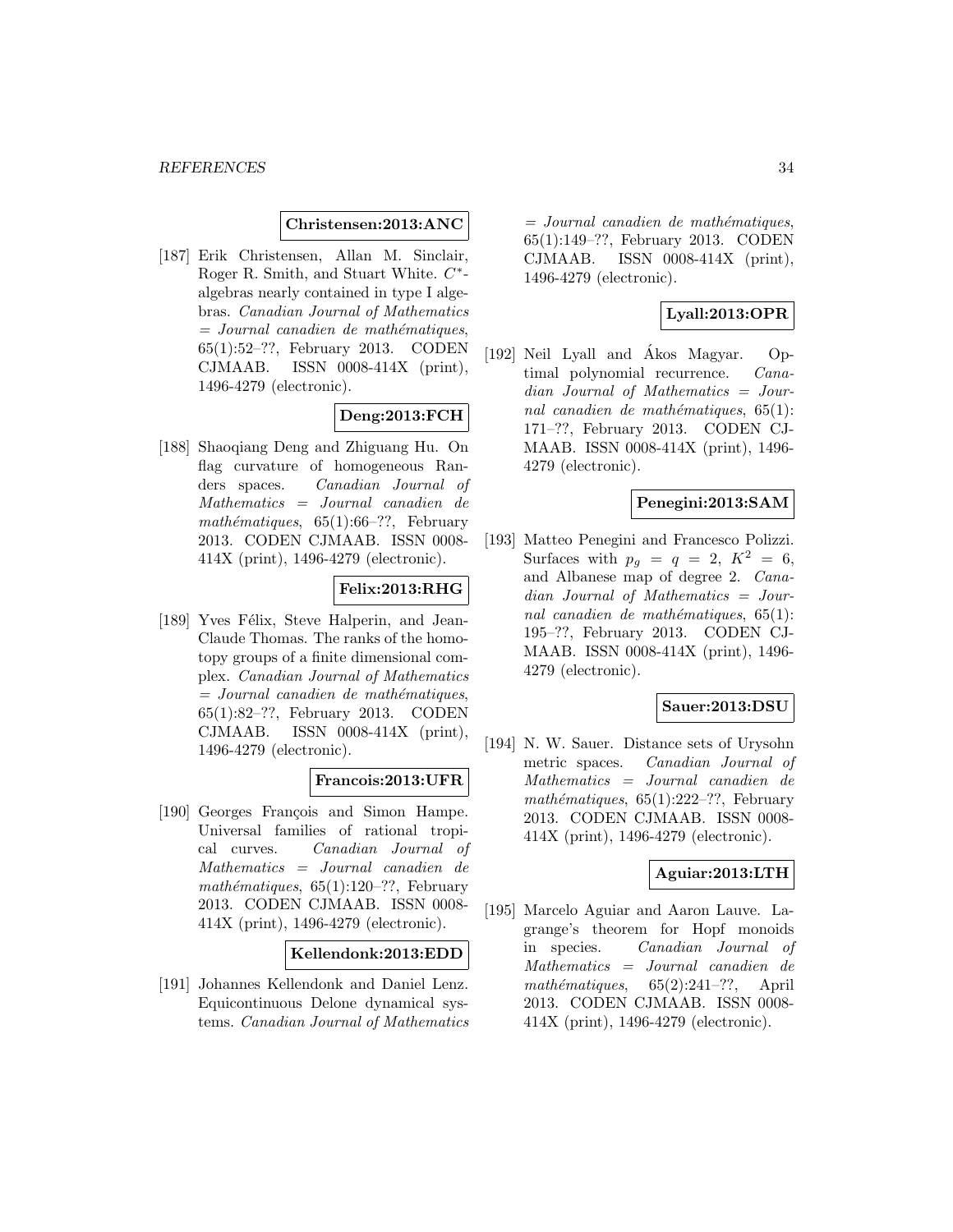# **Berard:2013:ACH**

[196] Vincent Bérard. Les applications conforme-harmoniques. (French) [conformalharmonic applications]. Canadian Journal of Mathematics = Journal canadien de mathématiques,  $65(2):266-??$ , April 2013. CODEN CJMAAB. ISSN 0008- 414X (print), 1496-4279 (electronic).

### **Grafakos:2013:MFM**

[197] Loukas Grafakos, Akihiko Miyachi, and Naohito Tomita. On multilinear Fourier multipliers of limited smoothness. Canadian Journal of Mathematics = Journal canadien de mathématiques,  $65(2)$ : 299–??, April 2013. CODEN CJ-MAAB. ISSN 0008-414X (print), 1496- 4279 (electronic).

# **Kadets:2013:LNI**

[198] Vladimir Kadets, Miguel Martín, Javier Merí, and Dirk Werner. Lushness, numerical index 1 and the daugavet property in rearrangement invariant spaces.  $Canadian$  Journal of Mathematics  $=$ Journal canadien de mathématiques, 65 (2):331–??, April 2013. CODEN CJ-MAAB. ISSN 0008-414X (print), 1496- 4279 (electronic).

### **Muller:2013:EPR**

[199] Peter Müller and Christoph Richard. Ergodic properties of randomly coloured point sets. Canadian Journal of Mathematics = Journal canadien de  $mathématiques, 65(2):349-??,$  April 2013. CODEN CJMAAB. ISSN 0008- 414X (print), 1496-4279 (electronic).

#### **VanOrder:2013:DMC**

[200] Jeanine Van Order. On the dihedral main conjectures of Iwasawa theory for

Hilbert modular eigenforms. Canadian Journal of Mathematics = Journal canadien de mathématiques,  $65(2)$ : 403–??, April 2013. CODEN CJ-MAAB. ISSN 0008-414X (print), 1496- 4279 (electronic).

# **Wilson:2013:QFC**

[201] Glen Wilson and Christopher T. Woodward. Quasimap Floer cohomology for varying symplectic quotients. Canadian Journal of Mathematics = Journal canadien de mathématiques,  $65(2)$ : 467–??, April 2013. CODEN CJ-MAAB. ISSN 0008-414X (print), 1496- 4279 (electronic).

### **Ara:2013:CPS**

[202] Pere Ara, Kenneth J. Dykema, and Mikael Rørdam. Correction of proofs in "Purely Infinite Simple C∗-algebras Arising from Free Product Constructions" and a subsequent paper. Canadian Journal of Mathematics = Journal canadien de mathématiques,  $65(3)$ : 481–??, June 2013. CODEN CJ-MAAB. ISSN 0008-414X (print), 1496- 4279 (electronic).

### **Bice:2013:FCA**

[203] Tristan Matthew Bice. Filters in C∗-algebras. Canadian Journal of Mathematics = Journal canadien de mathématiques,  $65(3):485-??$ , June 2013. CODEN CJMAAB. ISSN 0008- 414X (print), 1496-4279 (electronic).

#### **delaCruz:2013:TVV**

[204] Oscar Blasco de la Cruz and Paco Villarroya Alvarez. Transference of vector-valued multipliers on weighted  $L^p$ -spaces. *Canadian Journal of* Mathematics = Journal canadien de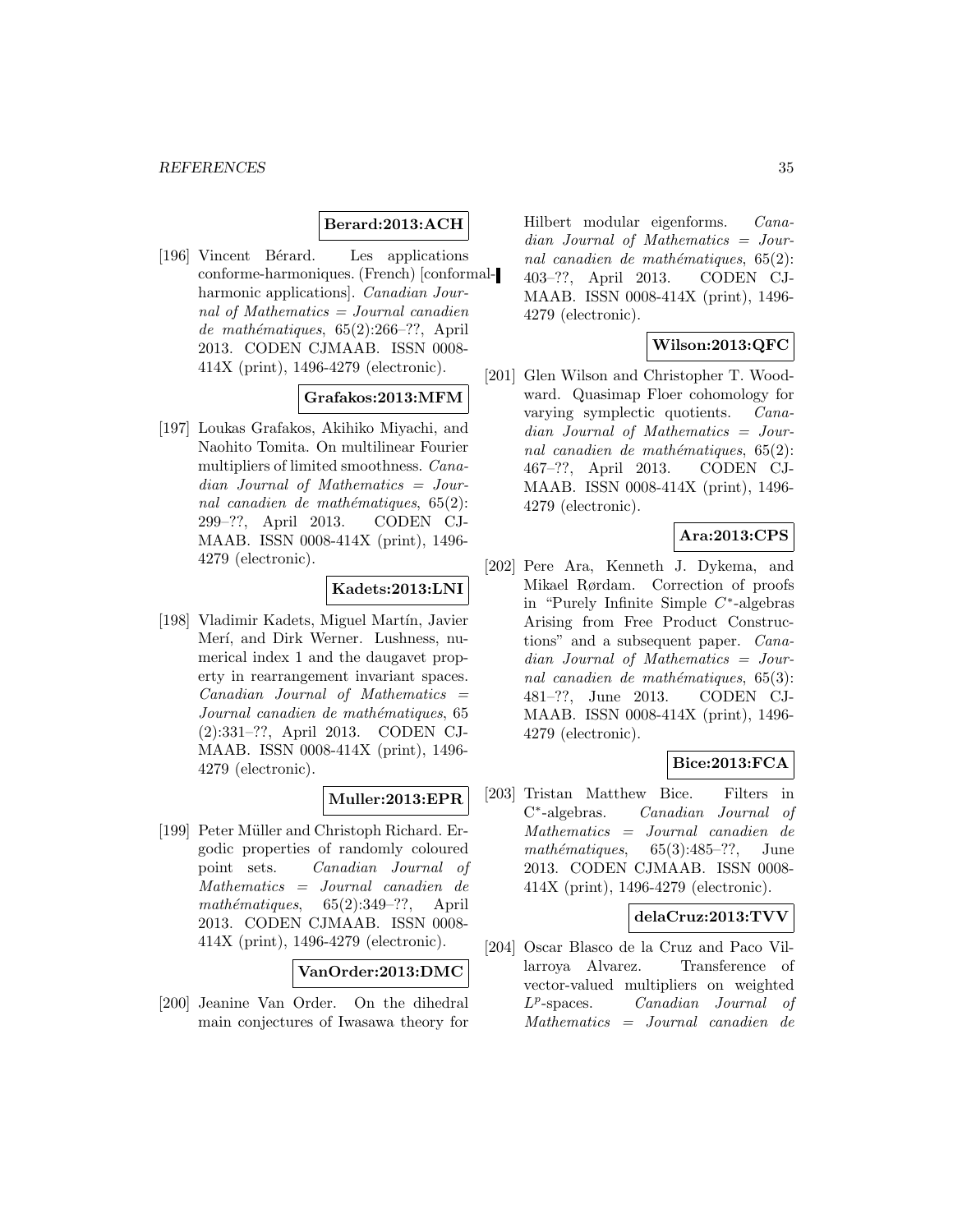mathématiques,  $65(3):510-??$ , June 2013. CODEN CJMAAB. ISSN 0008- 414X (print), 1496-4279 (electronic).

# **Deitmar:2013:IIH**

[205] Anton Deitmar and Ivan Horozov. Iterated integrals and higher order invariants. Canadian Journal of Mathematics  $=$  Journal canadien de mathématiques, 65(3):544–??, June 2013. CODEN CJ-MAAB. ISSN 0008-414X (print), 1496- 4279 (electronic).

# **Godinho:2013:AES**

[206] Leonor Godinho and M. E. Sousa-Dias. Addendum and erratum to "The Fundamental Group of  $S^1$ -manifolds".  $Canadian$  Journal of Mathematics  $=$ Journal canadien de mathématiques, 65 (3):553–??, June 2013. CODEN CJ-MAAB. ISSN 0008-414X (print), 1496- 4279 (electronic).

### **Helemskii:2013:EVP**

[207] A. Ya. Helemskii. Extreme version of projectivity for normed modules over sequence algebras. Canadian Journal of Mathematics = Journal canadien de mathématiques, 65(3):559-??, June 2013. CODEN CJMAAB. ISSN 0008- 414X (print), 1496-4279 (electronic).

# **Kallel:2013:GFG**

[208] Sadok Kallel and Walid Taamallah. The geometry and fundamental group of permutation products and fat diagonals.  $Canadian$  Journal of Mathematics  $=$ Journal canadien de mathématiques, 65 (3):575–??, June 2013. CODEN CJ-MAAB. ISSN 0008-414X (print), 1496- 4279 (electronic).

# **Kroo:2013:CFU**

[209] A. Kroó and D. S. Lubinsky. Christoffel functions and universality in the bulk for multivariate orthogonal polynomials. Canadian Journal of Mathematics  $=$  Journal canadien de mathématiques, 65(3):600–??, June 2013. CODEN CJ-MAAB. ISSN 0008-414X (print), 1496- 4279 (electronic).

# **Lee:2013:STD**

[210] Paul W. Y. Lee. On surfaces in three dimensional contact manifolds. Canadian Journal of Mathematics = Journal canadien de mathématiques,  $65(3)$ : 621–??, June 2013. CODEN CJ-MAAB. ISSN 0008-414X (print), 1496- 4279 (electronic).

### **Mezzetti:2013:LEW**

[211] Emilia Mezzetti, Rosa M. Miró-Roig, and Giorgio Ottaviani. Laplace equations and the weak Lefschetz property.  $Canadian$  Journal of Mathematics  $=$ Journal canadien de mathématiques, 65 (3):634–??, June 2013. CODEN CJ-MAAB. ISSN 0008-414X (print), 1496- 4279 (electronic).

# **Shemyakova:2013:PCD**

[212] E. Shemyakova. Proof of the completeness of Darboux Wronskian formulae for order two. Canadian Journal of Mathematics = Journal canadien de mathématiques,  $65(3):655-??$ , June 2013. CODEN CJMAAB. ISSN 0008- 414X (print), 1496-4279 (electronic).

#### **Strungaru:2013:BDS**

[213] Nicolae Strungaru. On the Bragg diffraction spectra of a Meyer set. Canadian Journal of Mathematics = Journal canadien de mathématiques,  $65(3)$ :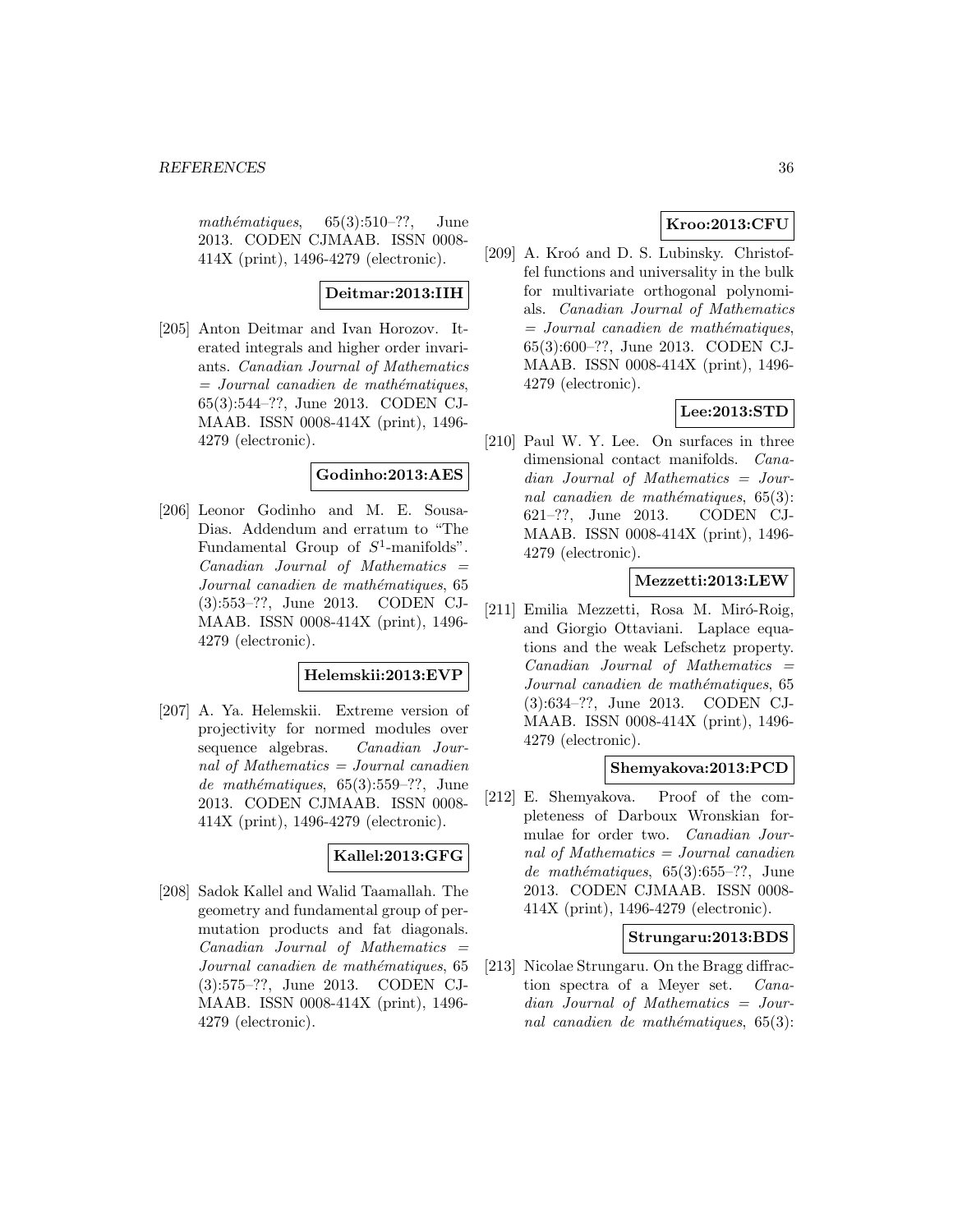675–??, June 2013. CODEN CJ-MAAB. ISSN 0008-414X (print), 1496- 4279 (electronic).

### **Taylor:2013:RSW**

[214] Michael Taylor. Regularity of standing waves on Lipschitz domains. Canadian Journal of Mathematics = Journal canadien de mathématiques,  $65(3)$ : 702–??, June 2013. CODEN CJ-MAAB. ISSN 0008-414X (print), 1496- 4279 (electronic).

### **Adamus:2013:TCD**

[215] Janusz Adamus, Serge Randriambololona, and Rasul Shafikov. Tameness of complex dimension in a real analytic set.  $Canadian$  Journal of Mathematics  $=$ Journal canadien de mathématiques, 65 (4):721–??, August 2013. CODEN CJ-MAAB. ISSN 0008-414X (print), 1496- 4279 (electronic).

### **Bernard:2013:RSD**

[216] P. Bernard and M. Zavidovique. Regularization of subsolutions in discrete weak KAM theory. Canadian Journal of Mathematics = Journal canadien de mathématiques,  $65(4):740-??$ , August 2013. CODEN CJMAAB. ISSN 0008- 414X (print), 1496-4279 (electronic).

# **Delanoe:2013:PCR**

[217] Philippe Delanoë and François Rouvière. Positively curved Riemannian locally symmetric spaces are positively squared distance curved. Canadian Journal of Mathematics = Journal canadien de mathématiques,  $65(4):757-??$ , August 2013. CODEN CJMAAB. ISSN 0008- 414X (print), 1496-4279 (electronic).

# **Fuller:2013:NAS**

[218] Adam Hanley Fuller. Nonselfadjoint semicrossed products by Abelian semigroups. Canadian Journal of Mathematics = Journal canadien de mathématiques,  $65(4):768-??$ , August 2013. CODEN CJMAAB. ISSN 0008- 414X (print), 1496-4279 (electronic).

# **Garces:2013:GTH**

[219] Jorge J. Garcés and Antonio M. Peralta. Generalised triple homomorphisms and derivations. Canadian Journal of Mathematics = Journal canadien de mathématiques,  $65(4):783-??$ , August 2013. CODEN CJMAAB. ISSN 0008- 414X (print), 1496-4279 (electronic).

# **Grandjean:2013:HLD**

[220] Vincent Grandjean. On Hessian limit directions along gradient trajectories.  $Canadian$  Journal of Mathematics  $=$ Journal canadien de mathématiques, 65 (4):808–??, August 2013. CODEN CJ-MAAB. ISSN 0008-414X (print), 1496- 4279 (electronic).

# **Guardo:2013:SPV**

[221] Elena Guardo, Brian Harbourne, and Adam Van Tuyl. Symbolic powers versus regular powers of ideals of general points in  $\mathbf{P}^1 \times \mathbf{P}^1$ . Canadian Journal of Mathematics = Journal canadien de mathématiques,  $65(4):823-$ ??, August 2013. CODEN CJMAAB. ISSN 0008- 414X (print), 1496-4279 (electronic).

#### **Jonsson:2013:THC**

[222] Jakob Jonsson. 3-torsion in the homology of complexes of graphs of bounded degree. Canadian Journal of Mathematics = Journal canadien de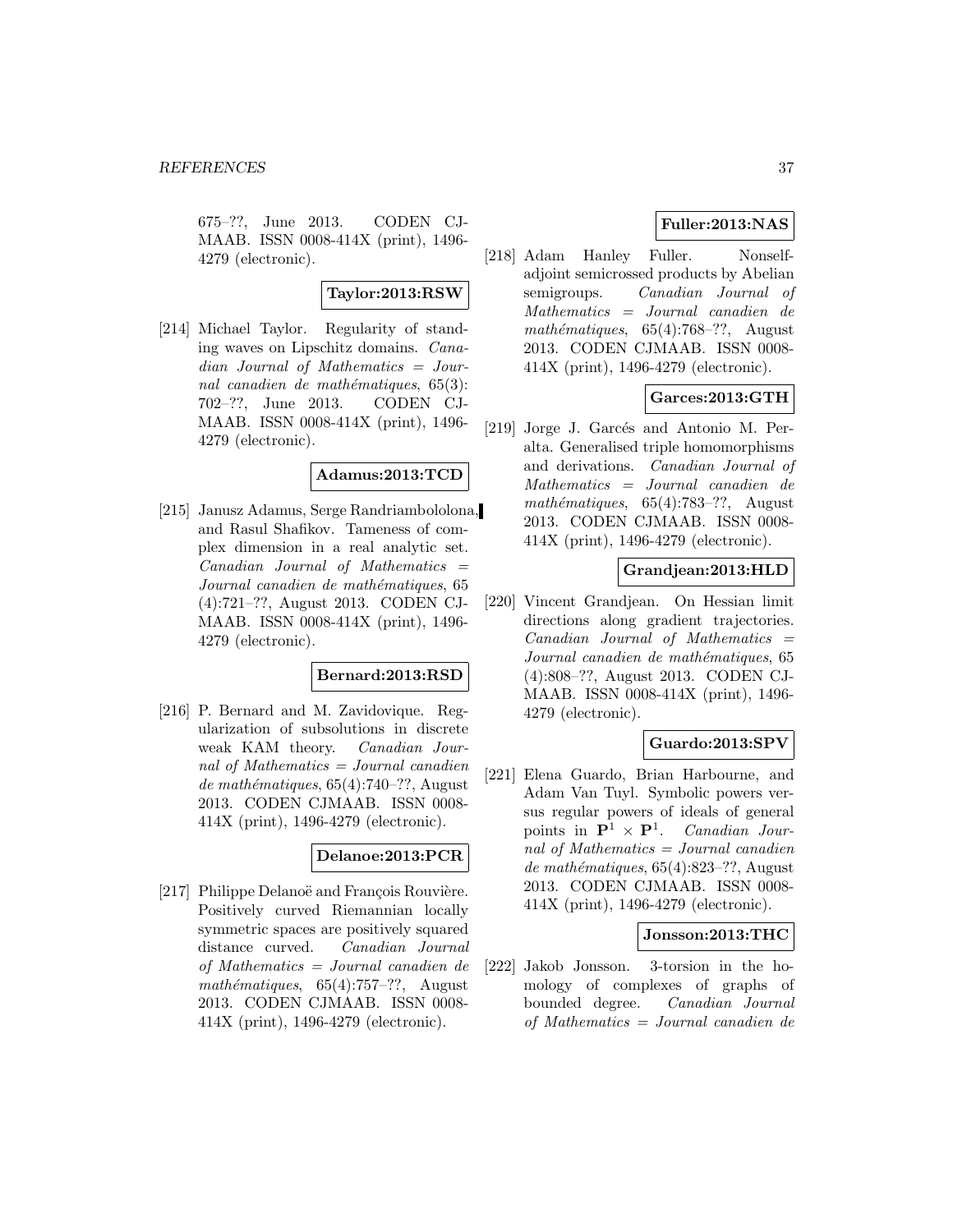mathématiques,  $65(4):843-??$ , August 2013. CODEN CJMAAB. ISSN 0008- 414X (print), 1496-4279 (electronic).

#### **Josuat-Verges:2013:CSL**

[223] Matthieu Josuat-Vergès. Cumulants of the q-semicircular law, Tutte polynomials, and heaps. Canadian Journal of Mathematics = Journal canadien de mathématiques,  $65(4):863-??$ , August 2013. CODEN CJMAAB. ISSN 0008- 414X (print), 1496-4279 (electronic).

### **Kawabe:2013:SHM**

[224] Hiroko Kawabe. A space of harmonic maps from the sphere into the complex projective space. Canadian Journal of Mathematics = Journal canadien de mathématiques,  $65(4):879-$ ??, August 2013. CODEN CJMAAB. ISSN 0008- 414X (print), 1496-4279 (electronic).

# **Thompson:2013:EMT**

[225] Alan Thompson. Explicit models for threefolds fibred by K3 surfaces of degree two. Canadian Journal of Mathematics = Journal canadien de mathématiques,  $65(4):905-??$ , August 2013. CODEN CJMAAB. ISSN 0008- 414X (print), 1496-4279 (electronic).

# **Wang:2013:IMS**

[226] Liping Wang and Chunyi Zhao. Infinitely many solutions for the prescribed boundary mean curvature problem in **B**<sup>N</sup> . Canadian Journal of Mathematics  $=$  Journal canadien de mathématiques, 65(4):927–??, August 2013. CODEN CJ-MAAB. ISSN 0008-414X (print), 1496- 4279 (electronic).

# **Aholt:2013:HSC**

[227] Chris Aholt, Bernd Sturmfels, and Rekha Thomas. A Hilbert scheme in computer vision. Canadian Journal of Mathematics = Journal canadien de mathématiques,  $65(5):961-??$ , October 2013. CODEN CJMAAB. ISSN 0008- 414X (print), 1496-4279 (electronic).

# **Chu:2013:ACH**

[228] C-H. Chu and M. V. Velasco. Automatic continuity of homomorphisms in non-associative Banach algebras. Canadian Journal of Mathematics = Journal canadien de mathématiques,  $65(5)$ : 989–??, October 2013. CODEN CJ-MAAB. ISSN 0008-414X (print), 1496- 4279 (electronic).

# **Forrest:2013:UCF**

[229] Brian Forrest and Tianxuan Miao. Uniformly continuous functionals and M-weakly amenable groups. Canadian Journal of Mathematics = Journal canadien de mathématiques,  $65(5)$ : 1005–??, October 2013. CODEN CJ-MAAB. ISSN 0008-414X (print), 1496- 4279 (electronic).

### **Goulden:2013:MHN**

[230] I. P. Goulden, Mathieu Guay-Paquet, and Jonathan Novak. Monotone Hurwitz numbers in genus zero. Canadian Journal of Mathematics = Journal canadien de mathématiques,  $65(5)$ : 1020–??, October 2013. CODEN CJ-MAAB. ISSN 0008-414X (print), 1496- 4279 (electronic).

### **Hu:2013:CTC**

[231] Zhiguo Hu, Matthias Neufang, and Zhong-Jin Ruan. Convolution of trace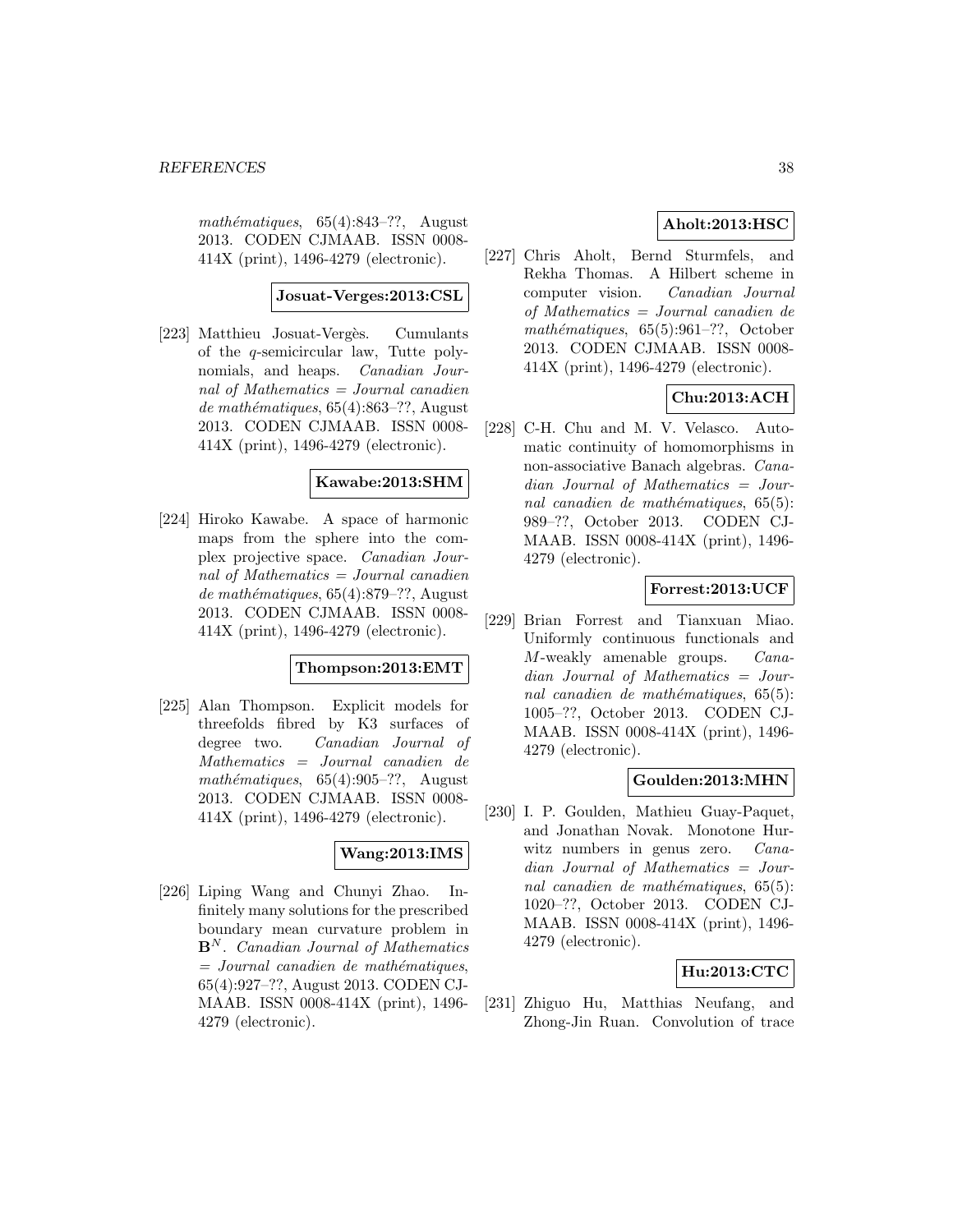class operators over locally compact quantum groups. Canadian Journal of Mathematics = Journal canadien de mathématiques,  $65(5):1043-??$ , October 2013. CODEN CJMAAB. ISSN 0008- 414X (print), 1496-4279 (electronic).

### **Kalantar:2013:QGG**

[232] Mehrdad Kalantar and Matthias Neufang. From quantum groups to groups.  $Canadian$  Journal of Mathematics  $=$ Journal canadien de mathématiques, 65 (5):1073–??, October 2013. CODEN CJ-MAAB. ISSN 0008-414X (print), 1496- 4279 (electronic).

### **Sambou:2013:RPS**

[233] Diomba Sambou. Résonances près de seuils d'opérateurs magnétiques de Pauli et de Dirac. (French) [resonances near the thresholds of magnetic operators of Pauli and Dirac]. Canadian Journal of Mathematics = Journal canadien de mathématiques,  $65(5):1095-??$ , October 2013. CODEN CJMAAB. ISSN 0008- 414X (print), 1496-4279 (electronic).

### **Vandenbergen:2013:GSS**

[234] Nicolas Vandenbergen. On the global structure of special cycles on unitary Shimura varieties. Canadian Journal of Mathematics = Journal canadien de mathématiques,  $65(5):1125-??$ , October 2013. CODEN CJMAAB. ISSN 0008- 414X (print), 1496-4279 (electronic).

### **Vitagliano:2013:PDH**

[235] Luca Vitagliano. Partial differential Hamiltonian systems. Canadian Journal of Mathematics = Journal canadien de mathématiques,  $65(5):1164-??$ , October 2013. CODEN CJMAAB. ISSN 0008- 414X (print), 1496-4279 (electronic).

# **Cho:2013:ASA**

[236] Peter J. Cho and Henry H. Kim. Application of the strong Artin conjecture to the class number problem. Canadian Journal of Mathematics = Journal canadien de mathématiques,  $65(6)$ : 1201–??, December 2013. CODEN CJ-MAAB. ISSN 0008-414X (print), 1496- 4279 (electronic).

# **Cruz:2013:BEC**

[237] Victor Cruz, Joan Mateu, and Joan Orobitg. Beltrami equation with coefficient in Sobolev and Besov spaces. Canadian Journal of Mathematics = Journal canadien de mathématiques,  $65(6)$ : 1217–??, December 2013. CODEN CJ-MAAB. ISSN 0008-414X (print), 1496- 4279 (electronic).

### **DeBernardi:2013:HCP**

[238] Carlo Alberto De Bernardi. Higher connectedness properties of support points and functionals of convex sets. Canadian Journal of Mathematics = Journal canadien de mathématiques,  $65(6)$ : 1236–??, December 2013. CODEN CJ-MAAB. ISSN 0008-414X (print), 1496- 4279 (electronic).

### **Iglesias-Zemmour:2013:VID**

[239] Patrick Iglesias-Zemmour. Variations of integrals in diffeology. Canadian Journal of Mathematics = Journal canadien de mathématiques,  $65(6):1255-$ ??, December 2013. CODEN CJ-MAAB. ISSN 0008-414X (print), 1496- 4279 (electronic).

### **Reihani:2013:TFT**

[240] Kamran Reihani. K-theory of Furstenberg transformation group C∗-algebras.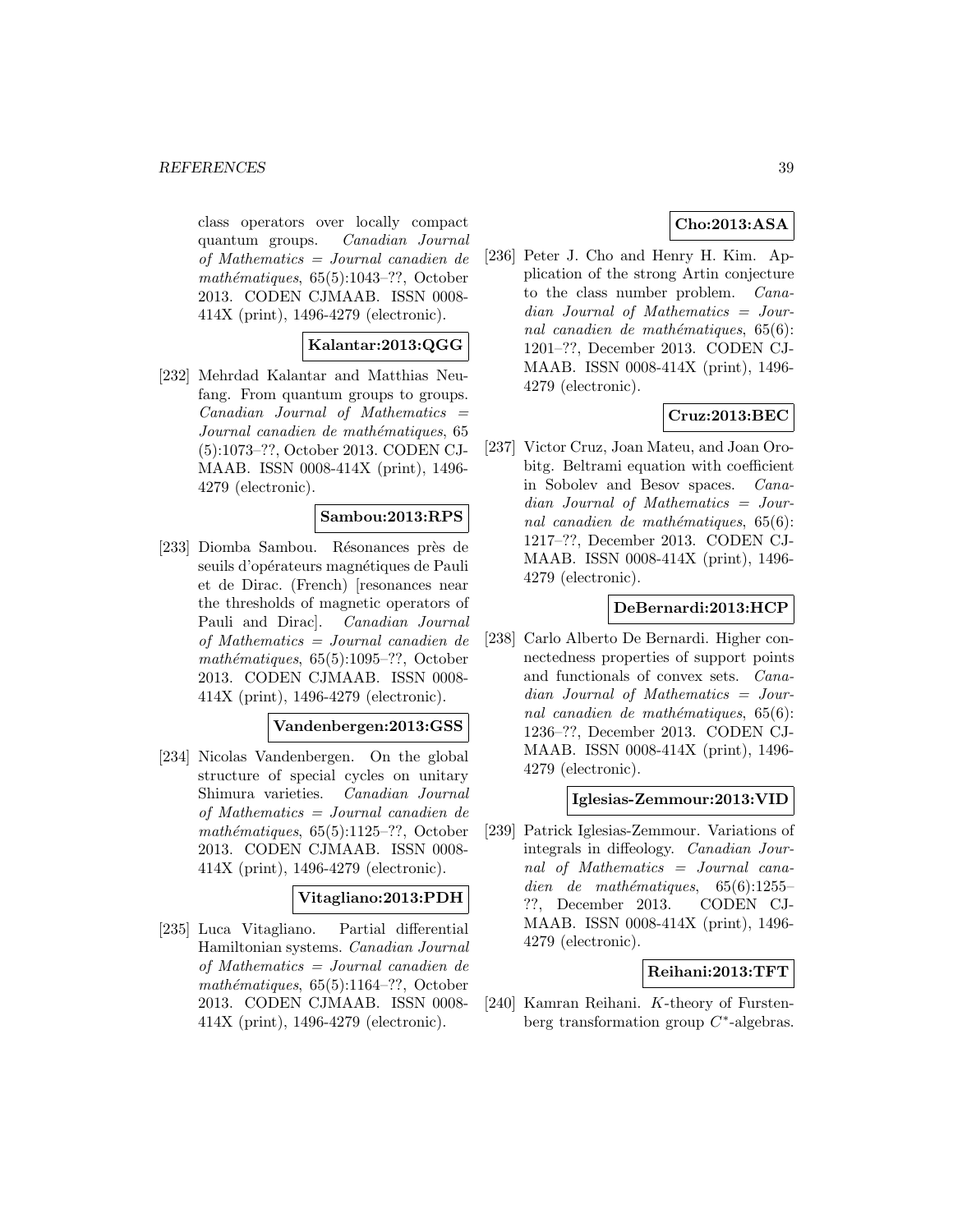$Canadian$  Journal of Mathematics  $=$ Journal canadien de mathématiques, 65 (6):1287–??, December 2013. CODEN CJMAAB. ISSN 0008-414X (print), 1496-4279 (electronic).

### **Taniguchi:2013:OFS**

[241] Takashi Taniguchi and Frank Thorne. Orbital L-functions for the space of binary cubic forms. Canadian Journal of Mathematics = Journal canadien de mathématiques,  $65(6):1320-$ ??, December 2013. CODEN CJ-MAAB. ISSN 0008-414X (print), 1496- 4279 (electronic).

### **Wright:2013:EHD**

[242] Paul Wright. Estimates of Hausdorff dimension for non-wandering sets of higher dimensional open billiards. Canadian Journal of Mathematics = Journal canadien de mathématiques,  $65(6)$ : 1384–??, December 2013. CODEN CJ-MAAB. ISSN 0008-414X (print), 1496- 4279 (electronic).

### **Zhao:2013:UVC**

[243] Wei Zhao and Yibing Shen. A universal volume comparison theorem for Finsler manifolds and related results. Canadian Journal of Mathematics = Journal canadien de mathématiques,  $65(6)$ : 1401–??, December 2013. CODEN CJ-MAAB. ISSN 0008-414X (print), 1496- 4279 (electronic).

#### **Abdesselam:2014:HC**

[244] Abdelmalek Abdesselam and Jaydeep Chipalkatti. On Hilbert covariants.  $Canadian$  Journal of Mathematics  $=$ Journal canadien de mathématiques, 66 (1):3–??, February 2014. CODEN CJ-

MAAB. ISSN 0008-414X (print), 1496- 4279 (electronic).

### **Bailey:2014:SFG**

[245] Michael Bailey. Symplectic foliations and generalized complex structures.  $Canadian$  Journal of Mathematics  $=$ Journal canadien de mathématiques, 66 (1):31–??, February 2014. CODEN CJ-MAAB. ISSN 0008-414X (print), 1496- 4279 (electronic).

### **Bezuglyi:2014:POF**

[246] S. Bezuglyi, J. Kwiatkowski, and R. Yassawi. Perfect orderings on finite rank Bratteli diagrams. Canadian Journal of Mathematics = Journal canadien de mathématiques,  $66(1):57-??$ , February 2014. CODEN CJMAAB. ISSN 0008- 414X (print), 1496-4279 (electronic).

# **Birth:2014:CCT**

[247] Lidia Birth and Helge Glöckner. Continuity of convolution of test functions on Lie groups. Canadian Journal of Mathematics = Journal canadien de mathématiques,  $66(1):102-??$ , February 2014. CODEN CJMAAB. ISSN 0008- 414X (print), 1496-4279 (electronic).

### **Caillat-Gibert:2014:ETF**

[248] Shanti Caillat-Gibert and Daniel Matignon. Existence of taut foliations on Seifert fibered homology 3-spheres.  $Canadian$  Journal of Mathematics  $=$ Journal canadien de mathématiques, 66 (1):141–??, February 2014. CODEN CJ-MAAB. ISSN 0008-414X (print), 1496- 4279 (electronic).

# **Guitart:2014:MAV**

[249] Xavier Guitart and Jordi Quer. Modular Abelian varieties over number fields.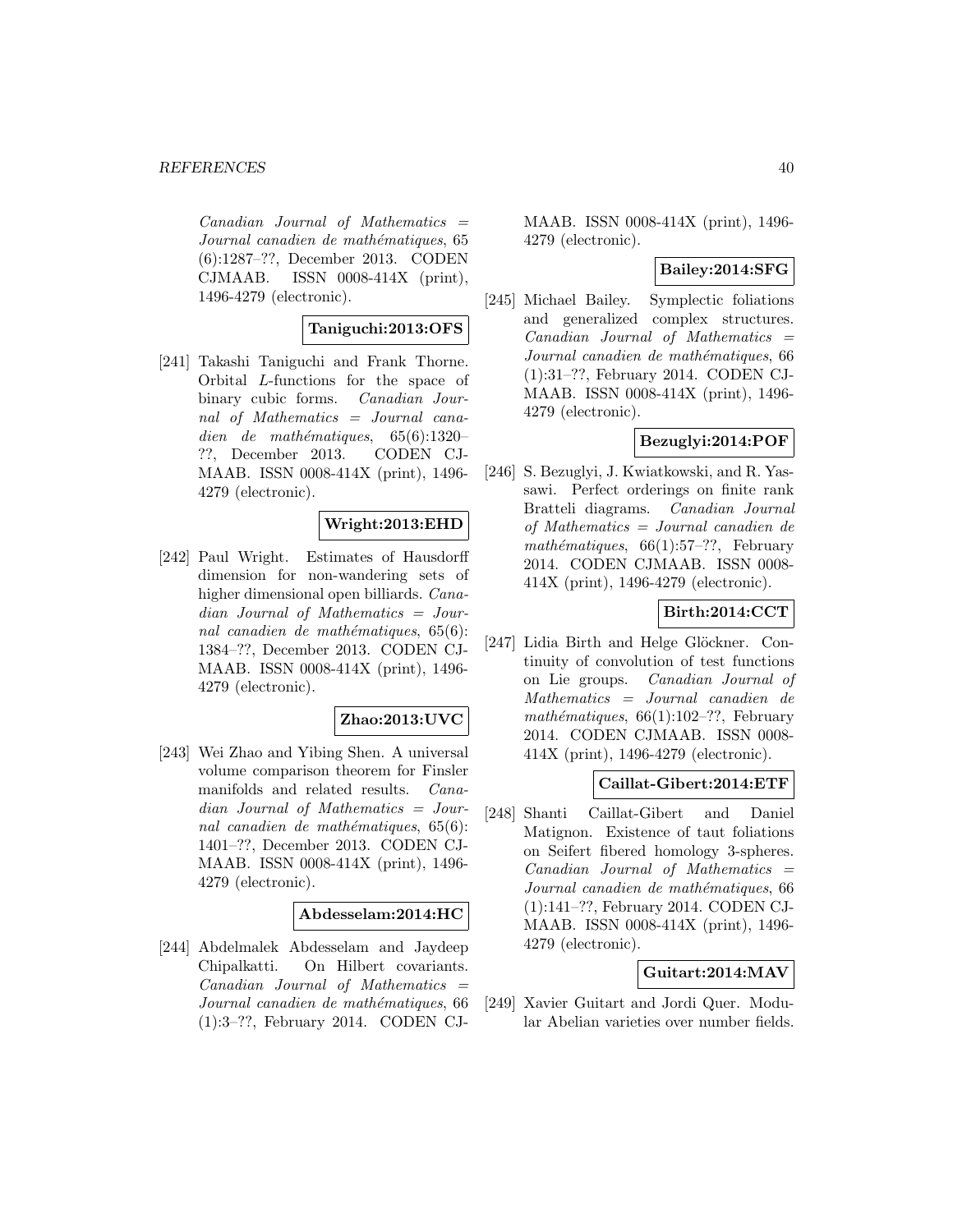$Canadian$  Journal of Mathematics  $=$ Journal canadien de mathématiques, 66 (1):170–??, February 2014. CODEN CJ-MAAB. ISSN 0008-414X (print), 1496- 4279 (electronic).

# **Harris:2014:HDS**

[250] Adam Harris and Martin Kolár. On hyperbolicity of domains with strictly pseudoconvex ends. Canadian Journal of Mathematics = Journal canadien de mathématiques,  $66(1):197-??$ , February 2014. CODEN CJMAAB. ISSN 0008- 414X (print), 1496-4279 (electronic).

# **Iovanov:2014:GFA**

[251] Miodrag Cristian Iovanov. Generalized Frobenius algebras and Hopf algebras.  $Canadian$  Journal of Mathematics  $=$ Journal canadien de mathématiques, 66 (1):205–??, February 2014. CODEN CJ-MAAB. ISSN 0008-414X (print), 1496- 4279 (electronic).

### **Broussous:2014:TDP**

[252] P. Broussous. Transfert du pseudocoefficient de Kottwitz et formules de caractère pour la série discrète de  $GL(N)$  sur un corps local. (French) [Transfer of Kottwitz's pseudo-coefficient and character formulars for the discrete series of  $GL(N)$  on a local body].  $Canadian$  Journal of Mathematics  $=$ Journal canadien de mathématiques, 66 (2):241–??, April 2014. CODEN CJ-MAAB. ISSN 0008-414X (print), 1496- 4279 (electronic).

### **Eikrem:2014:RHF**

[253] Kjersti Solberg Eikrem. Random harmonic functions in growth spaces and Bloch-type spaces. Canadian Journal of Mathematics = Journal canadien

de mathématiques,  $66(2):284-??$ , April 2014. CODEN CJMAAB. ISSN 0008- 414X (print), 1496-4279 (electronic).

### **Elekes:2014:HNS**

[254] Márton Elekes and Juris Steprans. Haar null sets and the consistent reflection of non-meagreness. Canadian Journal of Mathematics = Journal canadien de mathématiques, 66(2):303-??, April 2014. CODEN CJMAAB. ISSN 0008- 414X (print), 1496-4279 (electronic).

#### **Hohlweg:2014:ABR**

[255] Christophe Hohlweg, Jean-Philippe Labbé, and Vivien Ripoll. Asymptotical behaviour of roots of infinite Coxeter groups. Canadian Journal of Mathematics = Journal canadien de mathématiques,  $66(2):323-??$ , April 2014. CODEN CJMAAB. ISSN 0008- 414X (print), 1496-4279 (electronic).

#### **Kellerhals:2014:MGR**

[256] Ruth Kellerhals and Alexander Kolpakov. The minimal growth rate of cocompact Coxeter groups in hyperbolic 3-space. Canadian Journal of Mathematics = Journal canadien de mathématiques,  $66(2):354-??$ , April 2014. CODEN CJMAAB. ISSN 0008- 414X (print), 1496-4279 (electronic).

# **Kim:2014:UCB**

[257] Sun Kwang Kim and Han Ju Lee. Uniform convexity and Bishop–Phelps– Bollobás property. Canadian Journal of Mathematics  $=$  Journal canadien de mathématiques, 66(2):373-??, April 2014. CODEN CJMAAB. ISSN 0008- 414X (print), 1496-4279 (electronic).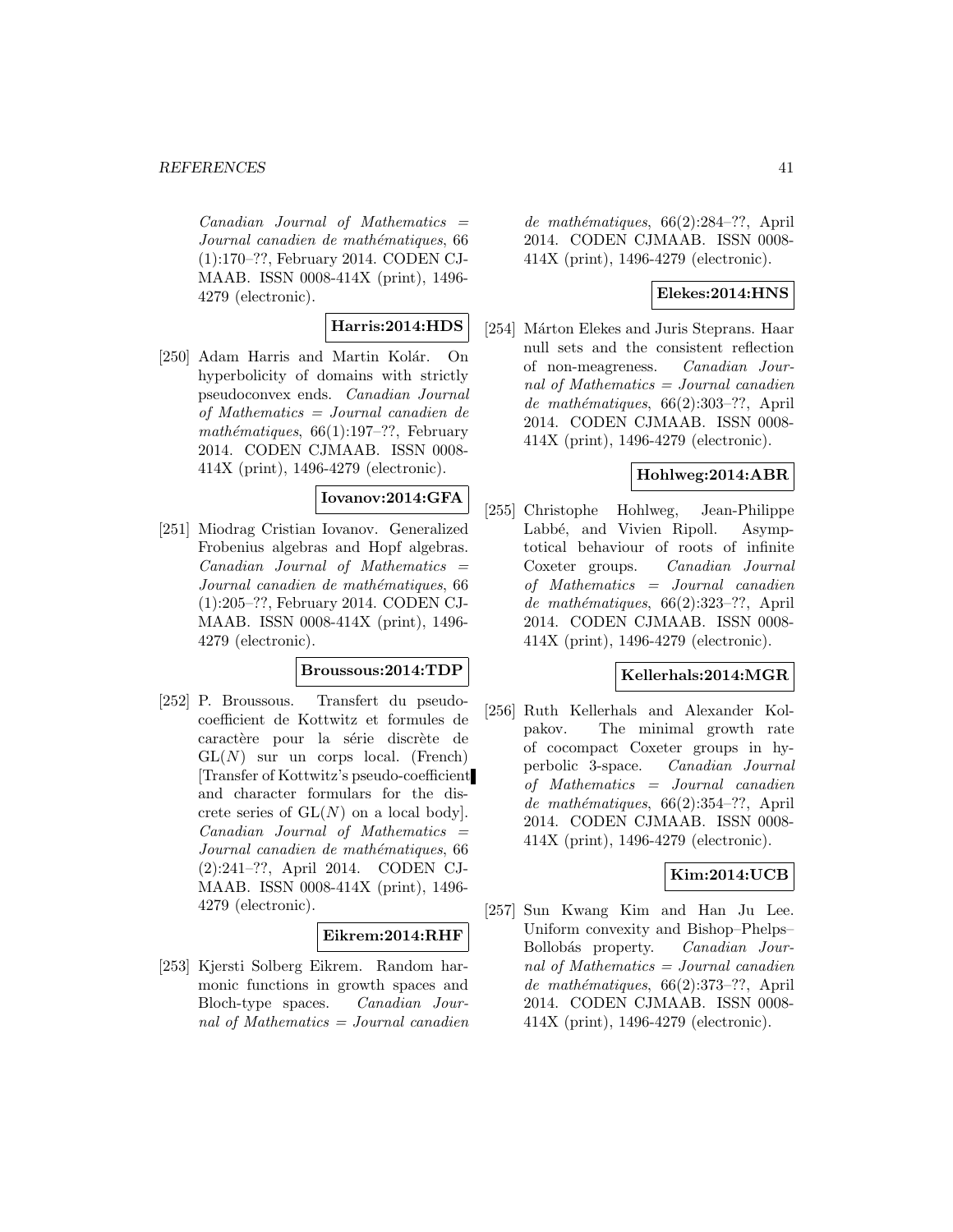# **Mashreghi:2014:CIF**

[258] J. Mashreghi and M. Shabankhah. Composition of inner functions. Canadian Journal of Mathematics = Journal canadien de mathématiques,  $66(2)$ : 387–??, April 2014. CODEN CJ-MAAB. ISSN 0008-414X (print), 1496- 4279 (electronic).

### **Mendonca:2014:US**

[259] Bruno Mendonça and Ruy Tojeiro. Umbilical submanifolds of  $S<sup>n</sup> \times R$ . Canadian Journal of Mathematics = Journal canadien de mathématiques,  $66(2)$ : 400–??, April 2014. CODEN CJ-MAAB. ISSN 0008-414X (print), 1496- 4279 (electronic).

#### **Rivera-Noriega:2014:PSI**

[260] Jorge Rivera-Noriega. Perturbation and solvability of initial  $L^p$  Dirichlet problems for parabolic equations over noncylindrical domains. Canadian Journal of Mathematics = Journal canadien de mathématiques,  $66(2):429-??$ , April 2014. CODEN CJMAAB. ISSN 0008- 414X (print), 1496-4279 (electronic).

# **Vaz:2014:RBA**

[261] Pedro Vaz and Emmanuel Wagner. A remark on BMW algebra, q-Schur algebras and categorification. Canadian Journal of Mathematics = Journal canadien de mathématiques,  $66(2):453-??$ , April 2014. CODEN CJMAAB. ISSN 0008- 414X (print), 1496-4279 (electronic).

### **Aguiar:2014:HPH**

[262] Marcelo Aguiar and Swapneel Mahajan. On the Hadamard product of Hopf monoids. Canadian Journal of Mathematics = Journal canadien

de mathématiques,  $66(3):481-??$ , June 2014. CODEN CJMAAB. ISSN 0008- 414X (print), 1496-4279 (electronic).

### **Arapura:2014:HTC**

[263] Donu Arapura. Hodge theory of cyclic covers branched over a union of hyperplanes. Canadian Journal of Mathematics = Journal canadien de mathématiques,  $66(3):505-??$ , June 2014. CODEN CJMAAB. ISSN 0008- 414X (print), 1496-4279 (electronic).

### **Berg:2014:LSH**

[264] Chris Berg, Nantel Bergeron, Franco Saliola, Luis Serrano, and Mike Zabrocki. A lift of the Schur and Hall– Littlewood bases to non-commutative symmetric functions. Canadian Journal of Mathematics = Journal canadien de mathématiques,  $66(3):525-??$ , June 2014. CODEN CJMAAB. ISSN 0008- 414X (print), 1496-4279 (electronic).

### **Choiy:2014:TPM**

[265] Kwangho Choiy. Transfer of Plancherel measures for unitary supercuspidal representations between p-adic inner forms.  $Canadian$  Journal of Mathematics  $=$ Journal canadien de mathématiques, 66 (3):566–??, June 2014. CODEN CJ-MAAB. ISSN 0008-414X (print), 1496- 4279 (electronic).

### **Eilers:2014:OTF**

[266] Søren Eilers, Gunnar Restorff, and Efren Ruiz. The ordered K-theory of a full extension. Canadian Journal of Mathematics  $=$  Journal canadien de mathématiques,  $66(3):596-??$ , June 2014. CODEN CJMAAB. ISSN 0008- 414X (print), 1496-4279 (electronic).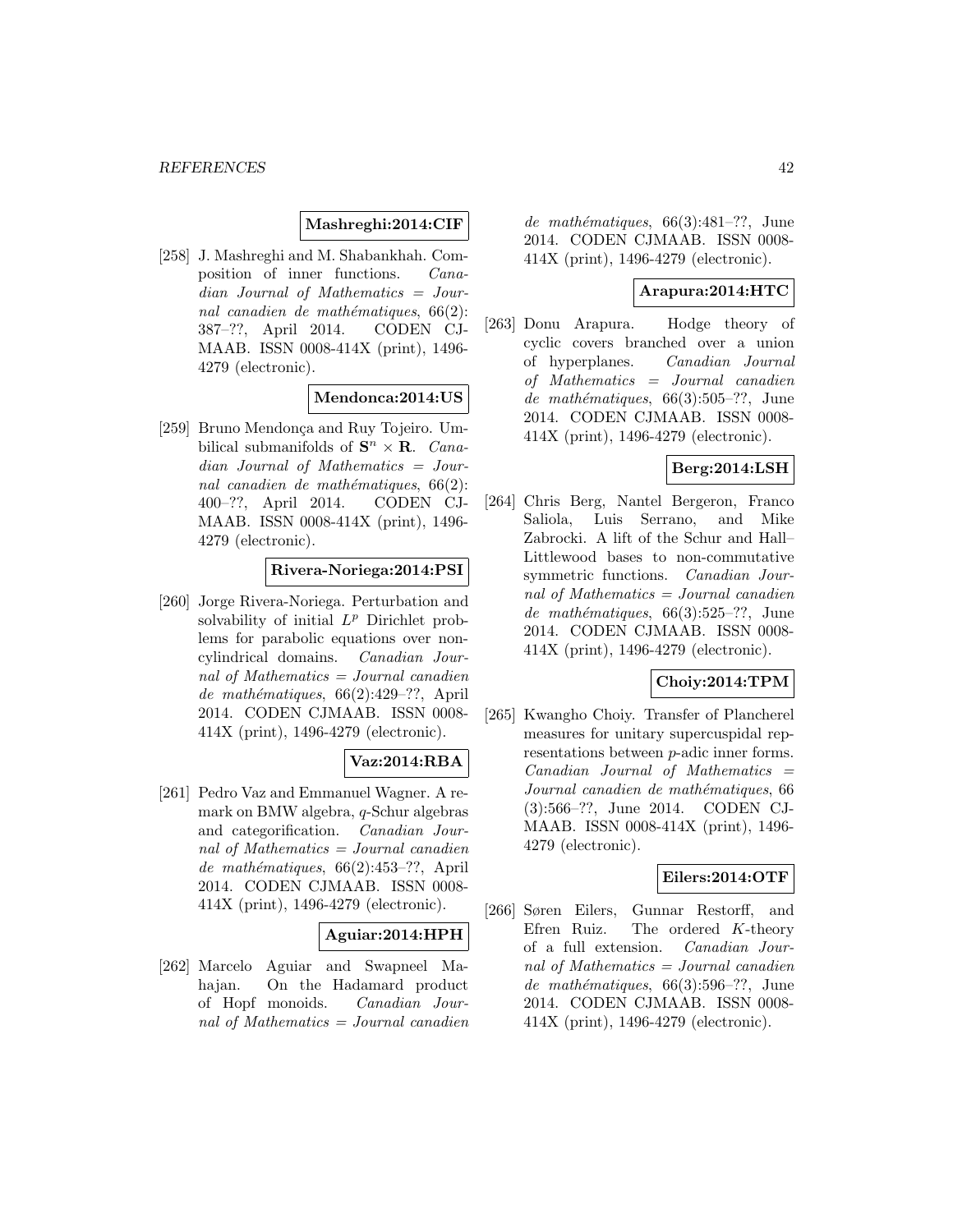# **Giambruno:2014:CMV**

[267] Antonio Giambruno, Daniela La Mattina, and Mikhail Zaicev. Classifying the minimal varieties of polynomial growth.  $Canadian$  Journal of Mathematics  $=$ Journal canadien de mathématiques, 66 (3):625–??, June 2014. CODEN CJ-MAAB. ISSN 0008-414X (print), 1496- 4279 (electronic).

# **Grigoryan:2014:HKG**

[268] Alexander Grigor'yan and Jiaxin Hu. Heat kernels and Green functions on metric measure spaces. Canadian Journal of Mathematics  $=$  Journal canadien de mathématiques,  $66(3):641-??$ , June 2014. CODEN CJMAAB. ISSN 0008- 414X (print), 1496-4279 (electronic).

# **He:2014:IRT**

[269] Jianxun He and Jinsen Xiao. Inversion of the Radon transform on the free nilpotent Lie group of step two. Canadian Journal of Mathematics = Journal canadien de mathématiques, 66 (3):700–??, June 2014. CODEN CJ-MAAB. ISSN 0008-414X (print), 1496- 4279 (electronic).

**Durand-Cartagena:2014:WTC**

[270] E. Durand-Cartagena, L. Ihnatsyeva, R. Korte, and M. Szumańska. On Whitney-type characterization of approximate differentiability on metric measure spaces. Canadian Journal of Mathematics = Journal canadien de mathématiques,  $66(4):721-??$ , August 2014. CODEN CJMAAB. ISSN 0008- 414X (print), 1496-4279 (electronic).

### **Hrusak:2014:NCD**

[271] Michael Hrusák and Jan van Mill. Nearly countable dense homogeneous spaces. Canadian Journal of Mathemat $ics = Journal\; can\; define\; mathematics,$ 66(4):743–??, August 2014. CODEN CJ-MAAB. ISSN 0008-414X (print), 1496- 4279 (electronic). See addendum [272].

### **Hrusak:2014:AT**

[272] Michael Hrusák and Jan van Mill. Addendum to 'Nearly Countable Dense Homogeneous Spaces'. Canadian Journal of Mathematics = Journal canadien de mathématiques,  $66(4)$ :759–??, August 2014. CODEN CJMAAB. ISSN 0008- 414X (print), 1496-4279 (electronic). See [271].

# **Hu:2014:RKP**

[273] Shengda Hu and Manuele Santoprete. Regularization of the Kepler problem on the three-sphere. Canadian Journal of Mathematics = Journal canadien de mathématiques,  $66(4)$ :760–??, August 2014. CODEN CJMAAB. ISSN 0008- 414X (print), 1496-4279 (electronic).

#### **Izmestiev:2014:IRC**

[274] Ivan Izmestiev. Infinitesimal rigidity of convex polyhedra through the second derivative of the Hilbert–Einstein functional. Canadian Journal of Mathematics = Journal canadien de mathématiques,  $66(4)$ :783–??, August 2014. CODEN CJMAAB. ISSN 0008- 414X (print), 1496-4279 (electronic).

### **Kim:2014:SSG**

[275] Byoung Du Kim. Signed-Selmer groups over the  $\mathbb{Z}_p^2$ -extension of an imaginary quadratic field. Canadian Journal of Mathematics = Journal canadien de mathématiques,  $66(4):826-??$ , August 2014. CODEN CJMAAB. ISSN 0008- 414X (print), 1496-4279 (electronic).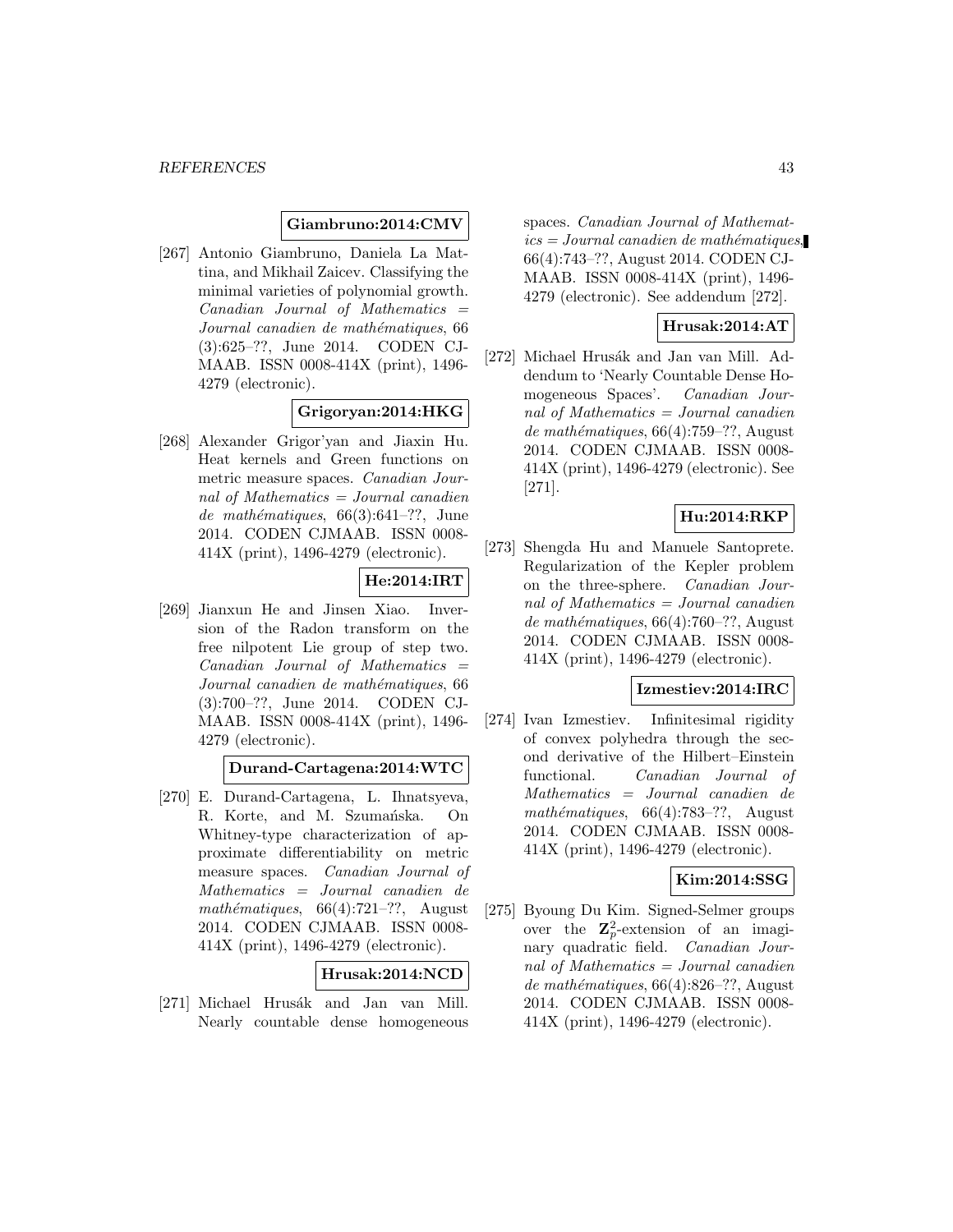### **Kuo:2014:MVT**

[276] Wentang Kuo, Yu-Ru Liu, and Xiaomei Zhao. Multidimensional Vinogradovtype estimates in function fields. Canadian Journal of Mathematics = Journal canadien de mathématiques,  $66(4)$ : 844–??, August 2014. CODEN CJ-MAAB. ISSN 0008-414X (print), 1496- 4279 (electronic).

### **Levandovskyy:2014:QDH**

[277] Viktor Levandovskyy and Anne V. Shepler. Quantum Drinfeld Hecke algebras. Canadian Journal of Mathematics  $=$  Journal canadien de mathématiques, 66(4):874–??, August 2014. CODEN CJ-MAAB. ISSN 0008-414X (print), 1496- 4279 (electronic). See corrigendum [278].

### **Levandovskyy:2014:CEI**

[278] Viktor Levandovskyy and Anne V. Shepler. Corrigendum to example in "Quantum Drinfeld Hecke Algebras". Canadian Journal of Mathematics = Journal canadien de mathématiques,  $66(4)$ : 902–??, August 2014. CODEN CJ-MAAB. ISSN 0008-414X (print), 1496- 4279 (electronic). See [277].

### **Sargsyan:2014:NTM**

[279] Grigor Sargsyan and Nam Trang. Nontame mice from tame failures of the unique branch hypothesis. Canadian Journal of Mathematics = Journal canadien de mathématiques,  $66(4)$ : 903–??, August 2014. CODEN CJ-MAAB. ISSN 0008-414X (print), 1496- 4279 (electronic).

#### **Stankewicz:2014:TSC**

[280] James Stankewicz. Twists of Shimura curves. Canadian Journal of Mathemat $ics = Journal\; can\; define\; the\; math\'{e}matiques,$  66(4):924–??, August 2014. CODEN CJ-MAAB. ISSN 0008-414X (print), 1496- 4279 (electronic).

# **Baird:2014:MSV**

[281] Thomas Baird. Moduli spaces of vector bundles over a real curve: **Z**/2– Betti numbers. Canadian Journal of Mathematics = Journal canadien de mathématiques,  $66(5):961-??$ , October 2014. CODEN CJMAAB. ISSN 0008- 414X (print), 1496-4279 (electronic).

# **Beuzart-Plessis:2014:EFE**

[282] Raphaël Beuzart-Plessis. Expression d'un facteur epsilon de paire par une formule intégrale. (French) [Expression of a pair-epsilon factor by an integral formula]. Canadian Journal of Mathematics = Journal canadien de mathématiques,  $66(5):993-??$ , October 2014. CODEN CJMAAB. ISSN 0008- 414X (print), 1496-4279 (electronic).

### **Holmes:2014:RWD**

[283] Mark Holmes and Thomas S. Salisbury. Random walks in degenerate random environments. Canadian Journal of Mathematics = Journal canadien de mathématiques,  $66(5):1050-$ ??, October 2014. CODEN CJMAAB. ISSN 0008- 414X (print), 1496-4279 (electronic).

### **Lanphier:2014:VTT**

[284] Dominic Lanphier and Howard Skogman. Values of twisted tensor Lfunctions of automorphic forms over imaginary quadratic fields. Canadian Journal of Mathematics = Journal canadien de mathématiques,  $66(5)$ : 1078–??, October 2014. CODEN CJ-MAAB. ISSN 0008-414X (print), 1496- 4279 (electronic).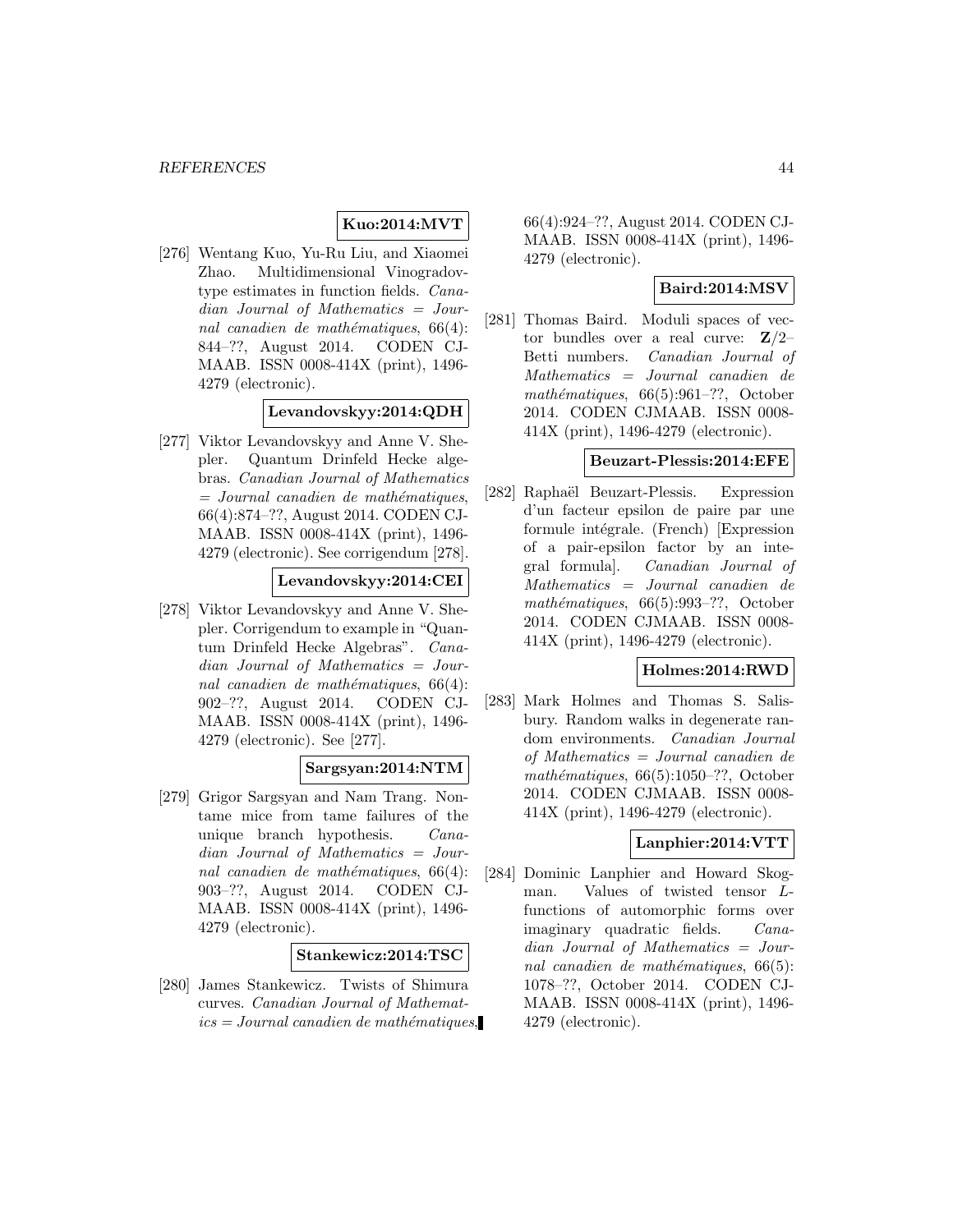# **Li:2014:DED**

[285] Dong Li, Guixiang Xu, and Xiaoyi Zhang. On the dispersive estimate for the Dirichlet Schrödinger propagator and applications to energy critical NLS. Canadian Journal of Mathematics  $=$  Journal canadien de mathématiques, 66(5):1110–??, October 2014. CODEN CJMAAB. ISSN 0008-414X (print), 1496-4279 (electronic).

### **Plevnik:2014:MPC**

[286] Lucijan Plevnik and Peter Semrl. Maps preserving complementarity of closed subspaces of a Hilbert space. Canadian Journal of Mathematics = Journal canadien de mathématiques,  $66(5)$ : 1143–??, October 2014. CODEN CJ-MAAB. ISSN 0008-414X (print), 1496- 4279 (electronic).

### **Rotger:2014:GRF**

[287] Victor Rotger and Carlos de Vera-Piquero. Galois representations over fields of moduli and rational points on Shimura curves. Canadian Journal of Mathematics = Journal canadien de mathématiques,  $66(5):1167-??$ , October 2014. CODEN CJMAAB. ISSN 0008- 414X (print), 1496-4279 (electronic).

# **Adler:2014:LRF**

[288] Jeffrey D. Adler and Joshua M. Lansky. Lifting representations of finite reductive groups I: Semisimple conjugacy classes. Canadian Journal of Mathematics = Journal canadien de mathématiques,  $66(6):1201-??$ , December 2014. CODEN CJMAAB. ISSN 0008-414X (print), 1496-4279 (electronic).

# **Benitez:2014:MGD**

[289] Teresa Cortadellas Benítez and Carlos D'Andrea. Minimal generators of the defining ideal of the Rees algebra associated with a rational plane parametrization with  $\mu = 2$ . Canadian Journal of Mathematics = Journal canadien de mathématiques,  $66(6)$ : 1225–??, December 2014. CODEN CJ-MAAB. ISSN 0008-414X (print), 1496- 4279 (electronic).

### **Feigin:2014:SDF**

[290] Evgeny Feigin, Michael Finkelberg, and Peter Littelmann. Symplectic degenerate flag varieties. Canadian Journal of Mathematics = Journal canadien de mathématiques,  $66(6):1250-$ ??, December 2014. CODEN CJ-MAAB. ISSN 0008-414X (print), 1496- 4279 (electronic).

# **Henniart:2014:TC**

[291] Guy Henniart and Vincent Sécherre. Types et contragrédientes. (French) [Types and contragredients]. Canadian Journal of Mathematics = Journal canadien de mathématiques,  $66(6)$ : 1287–??, December 2014. CODEN CJ-MAAB. ISSN 0008-414X (print), 1496- 4279 (electronic).

#### **Koskivirta:2014:CRS**

[292] Jean-Stefan Koskivirta. Congruence relations for Shimura varieties associated with  $GU(n-1,1)$ . *Cana*dian Journal of Mathematics = Journal canadien de mathématiques,  $66(6)$ : 1305–??, December 2014. CODEN CJ-MAAB. ISSN 0008-414X (print), 1496- 4279 (electronic).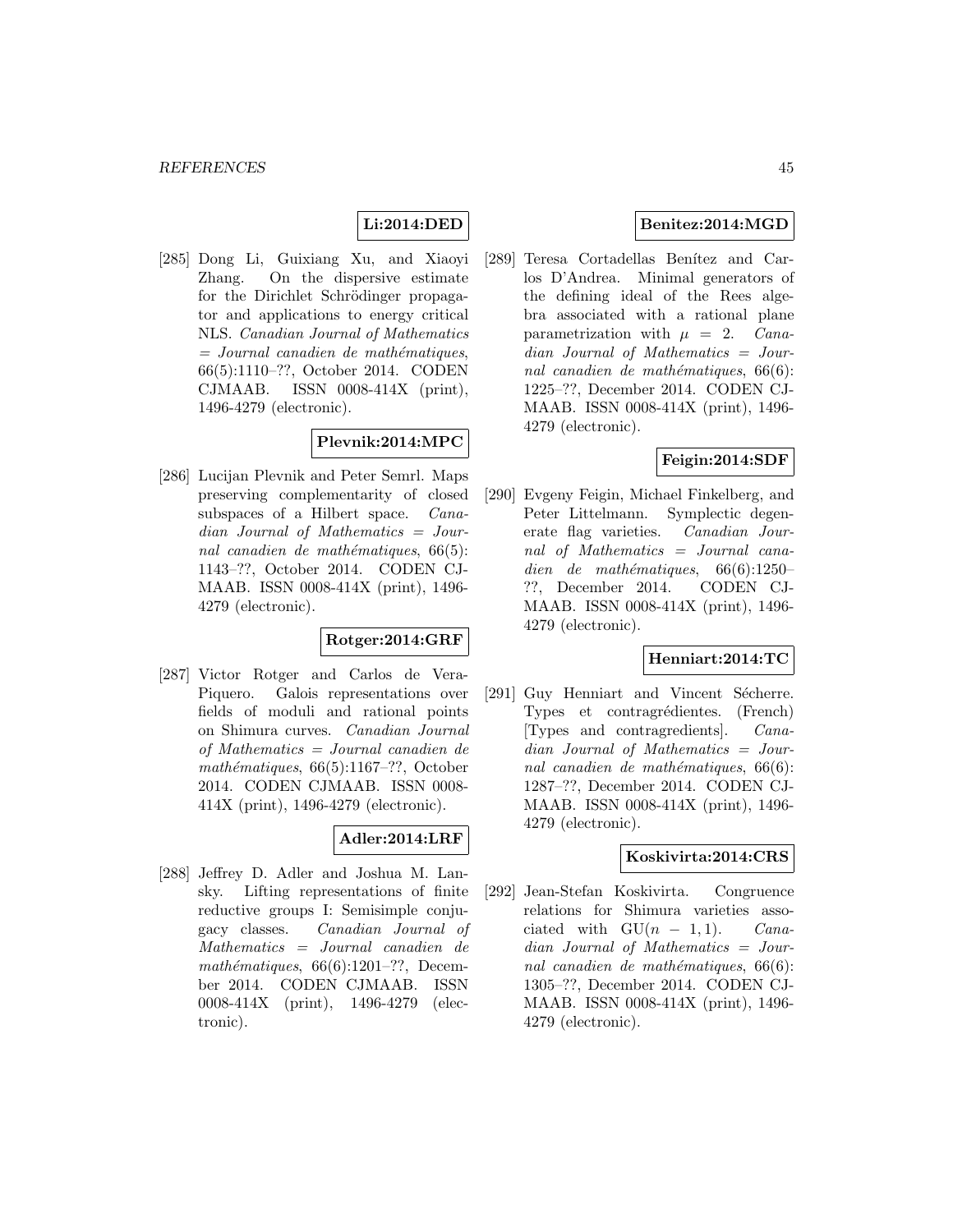# **Mohar:2014:OCT**

[293] Bojan Mohar and Petr Skoda. Obstructions of connectivity two for embedding graphs into the torus. Canadian Journal of Mathematics = Journal canadien de mathématiques,  $66(6)$ : 1327–??, December 2014. CODEN CJ-MAAB. ISSN 0008-414X (print), 1496- 4279 (electronic).

# **Osekowski:2014:SLI**

[294] Adam Osekowski. Sharp localized inequalities for Fourier multipliers. Canadian Journal of Mathematics = Journal canadien de mathématiques,  $66(6)$ : 1358–??, December 2014. CODEN CJ-MAAB. ISSN 0008-414X (print), 1496- 4279 (electronic).

# **Wu:2014:WCM**

[295] Xinfeng Wu. Weighted Carleson measure spaces associated with different homogeneities. Canadian Journal of Mathematics = Journal canadien de mathématiques,  $66(6):1382-??$ , December 2014. CODEN CJMAAB. ISSN 0008-414X (print), 1496-4279 (electronic).

### **Zhang:2014:GKE**

[296] Xi Zhang and Xiangwen Zhang. Generalized Kähler–Einstein metrics and energy functionals. Canadian Journal of Mathematics = Journal canadien de mathématiques,  $66(6):1413-??$ , December 2014. CODEN CJMAAB. ISSN 0008-414X (print), 1496-4279 (electronic).

#### **Alfonseca:2015:LCI**

[297] M. Angeles Alfonseca and Jaegil Kim. On the local convexity of intersection bodies of revolution. Canadian Journal of Mathematics = Journal canadien de mathématiques,  $67(1):3-??$ , February 2015. CODEN CJMAAB. ISSN 0008- 414X (print), 1496-4279 (electronic).

### **Asadollahi:2015:BDC**

[298] Javad Asadollahi, Rasool Hafezi, and Razieh Vahed. Bounded derived categories of infinite quivers: Grothendieck duality, reflection functor. Canadian Journal of Mathematics = Journal canadien de mathématiques,  $67(1)$ : 28–??, February 2015. CODEN CJ-MAAB. ISSN 0008-414X (print), 1496- 4279 (electronic).

# **Barron:2015:VLA**

[299] Tatyana Barron, Dmitry Kerner, and Marina Tvalavadze. On varieties of Lie algebras of maximal class. *Cana*dian Journal of Mathematics = Journal canadien de mathématiques,  $67(1)$ : 55–??, February 2015. CODEN CJ-MAAB. ISSN 0008-414X (print), 1496- 4279 (electronic).

### **Bousch:2015:PDC**

[300] Thierry Bousch. Une propriété de domination convexe pour les orbites sturmiennes. (French) [A property of convex domination for Sturmian orbits]. Canadian Journal of Mathematics = Journal canadien de mathématiques,  $67(1)$ : 90–??, February 2015. CODEN CJ-MAAB. ISSN 0008-414X (print), 1496- 4279 (electronic).

### **Chang:2015:WPN**

[301] Jui-En Chang and Ling Xiao. The Weyl problem with nonnegative Gauss curvature in hyperbolic space. Canadian Journal of Mathematics = Jour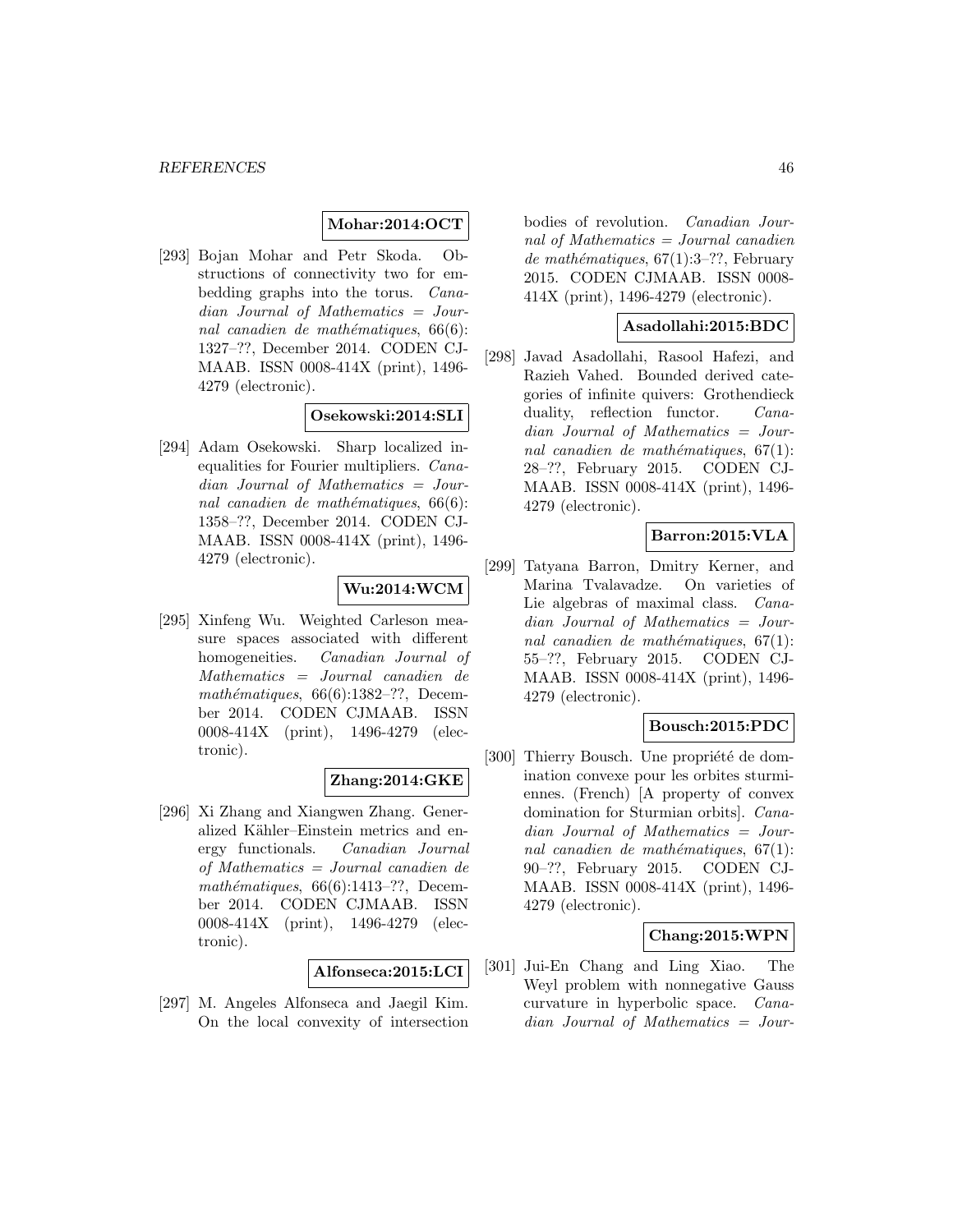nal canadien de mathématiques,  $67(1)$ : 107–??, February 2015. CODEN CJ-MAAB. ISSN 0008-414X (print), 1496- 4279 (electronic).

# **Clouatre:2015:UES**

[302] Raphaël Clouâtre. Unitary equivalence and similarity to Jordan models for weak contractions of class  $C_0$ . Canadian Journal of Mathematics = Journal canadien de mathématiques,  $67(1)$ : 132–??, February 2015. CODEN CJ-MAAB. ISSN 0008-414X (print), 1496- 4279 (electronic).

# **Lescop:2015:HIC**

[303] Christine Lescop. On homotopy invariants of combings of three-manifolds. Canadian Journal of Mathematics = Journal canadien de mathématiques, 67 (1):152–??, February 2015. CODEN CJ-MAAB. ISSN 0008-414X (print), 1496- 4279 (electronic).

### **McReynolds:2015:GSC**

[304] D. B. McReynolds. Geometric spectra and commensurability. Canadian Journal of Mathematics = Journal canadien de mathématiques,  $67(1)$ : 184–??, February 2015. CODEN CJ-MAAB. ISSN 0008-414X (print), 1496- 4279 (electronic).

# **Murty:2015:TCA**

[305] V. Kumar Murty and Vijay M. Patankar. Tate cycles on Abelian varieties with complex multiplication. Canadian Journal of Mathematics = Journal canadien de mathématiques,  $67(1)$ : 198–??, February 2015. CODEN CJ-MAAB. ISSN 0008-414X (print), 1496- 4279 (electronic).

# **Szpruch:2015:SGS**

[306] Dani Szpruch. Symmetric genuine spherical Whittaker functions on  $\overline{\text{GSp}}_{2n}(F)$ . Canadian Journal of Mathematics = Journal canadien de mathématiques,  $67(1):214-??$ , February 2015. CODEN CJMAAB. ISSN 0008- 414X (print), 1496-4279 (electronic).

# **Agler:2015:GHF**

[307] Jim Agler and John E. McCarthy. Global holomorphic functions in several noncommuting variables. Canadian Journal of Mathematics = Journal canadien de mathématiques,  $67(2):??$ , April 2015. CODEN CJMAAB. ISSN 0008- 414X (print), 1496-4279 (electronic).

# **Bell:2015:SML**

[308] Jason P. Bell and Jeffrey C. Lagarias. A Skolem–Mahler–Lech theorem for iterated automorphisms of K-algebras.  $Canadian$  Journal of Mathematics  $=$ Journal canadien de mathématiques, 67 (2):??, April 2015. CODEN CJ-MAAB. ISSN 0008-414X (print), 1496- 4279 (electronic).

### **Bellaiche:2015:UEI**

[309] Joël Bellaïche. Unitary eigenvarieties at isobaric points. Canadian Journal of Mathematics = Journal canadien de mathématiques,  $67(2):??$ , April 2015. CODEN CJMAAB. ISSN 0008-414X (print), 1496-4279 (electronic).

### **Bernardes:2015:HDG**

[310] Nilson C. Jr. Bernardes and Rômulo M. Vermersch. Hyperspace dynamics of generic maps of the Cantor space.  $Canadian$  Journal of Mathematics  $=$ Journal canadien de mathématiques, 67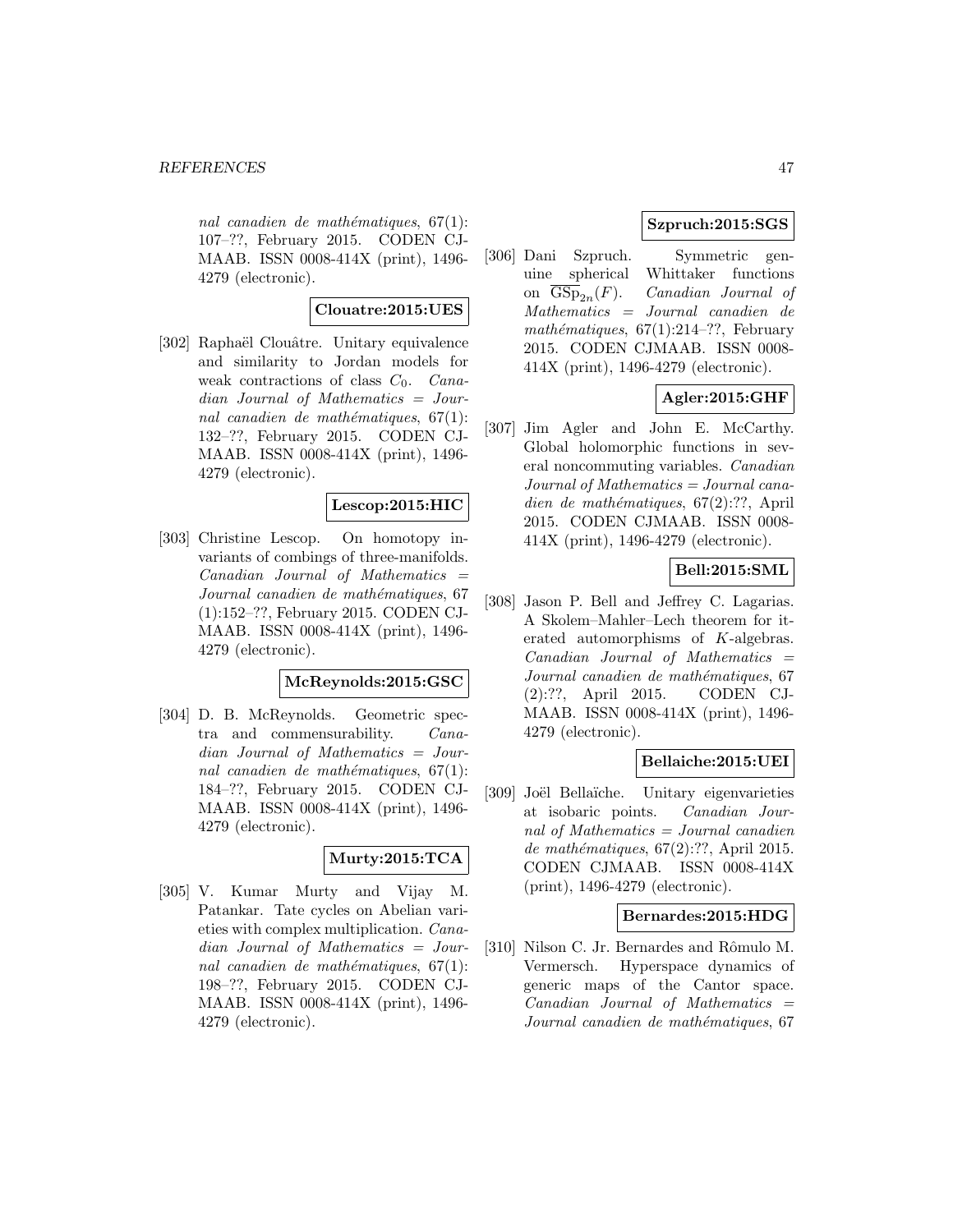(2):??, April 2015. CODEN CJ-MAAB. ISSN 0008-414X (print), 1496- 4279 (electronic).

**Colombo:2015:MOT**

[311] Maria Colombo, Luigi De Pascale, and Simone Di Marino. Multimarginal optimal transport maps for one-dimensional repulsive costs. Canadian Journal of Mathematics = Journal canadien de mathématiques,  $67(2):??$ , April 2015. CODEN CJMAAB. ISSN 0008-414X (print), 1496-4279 (electronic).

### **Graham:2015:FPF**

[312] Robert Graham and Mikael Pichot. A free product formula for the sofic dimension. Canadian Journal of Mathematics  $=$  Journal canadien de mathématiques, 67(2):??, April 2015. CODEN CJ-MAAB. ISSN 0008-414X (print), 1496- 4279 (electronic).

### **Hua:2015:RAE**

[313] Jiajie Hua and Huaxin Lin. Rotation algebras and the Exel trace formula. Canadian Journal of Mathematics  $=$  Journal canadien de mathématiques, 67(2):??, April 2015. CODEN CJ-MAAB. ISSN 0008-414X (print), 1496- 4279 (electronic).

# **Samart:2015:MML**

[314] Detchat Samart. Mahler measures as linear combinations of L-values of multiple modular forms. Canadian Journal of Mathematics = Journal canadien de mathématiques,  $67(2):$ ??, April 2015. CODEN CJMAAB. ISSN 0008-414X (print), 1496-4279 (electronic).

#### **Santoprete:2015:MSP**

[315] Manuele Santoprete, Jürgen Scheurle, and Sebastian Walcher. Motion in a symmetric potential on the hyperbolic plane. Canadian Journal of Mathematics = Journal canadien de mathématiques,  $67(2):??$ , April 2015. CODEN CJMAAB. ISSN 0008-414X (print), 1496-4279 (electronic).

# **anHuef:2015:ACT**

[316] Astrid an Huef and Robert John Archbold. The C∗-algebras of compact transformation groups. Canadian Journal of Mathematics  $=$  Journal canadien de mathématiques,  $67(3):$ ??, June 2015. CODEN CJMAAB. ISSN 0008-414X (print), 1496-4279 (electronic).

# **Borwein:2015:LPP**

[317] Peter Borwein, Stephen Choi, Ron Ferguson, and Jonas Jankauskas. On Littlewood polynomials with prescribed number of zeros inside the unit disk.  $Canadian$  Journal of Mathematics  $=$ Journal canadien de mathématiques, 67(3):??, June 2015. CODEN CJ-MAAB. ISSN 0008-414X (print), 1496- 4279 (electronic).

# **Brugalle:2015:OAT**

[318] Erwan Brugallé and Kristin Shaw. Obstructions to approximating tropical curves in surfaces via intersection theory. Canadian Journal of Mathematics  $=$  Journal canadien de mathématiques, 67(3):??, June 2015. CODEN CJ-MAAB. ISSN 0008-414X (print), 1496- 4279 (electronic).

# **Chen:2015:TVO**

[319] Fulin Chen, Yun Gao, Naihuan Jing, and Shaobin Tan. Twisted vertex opera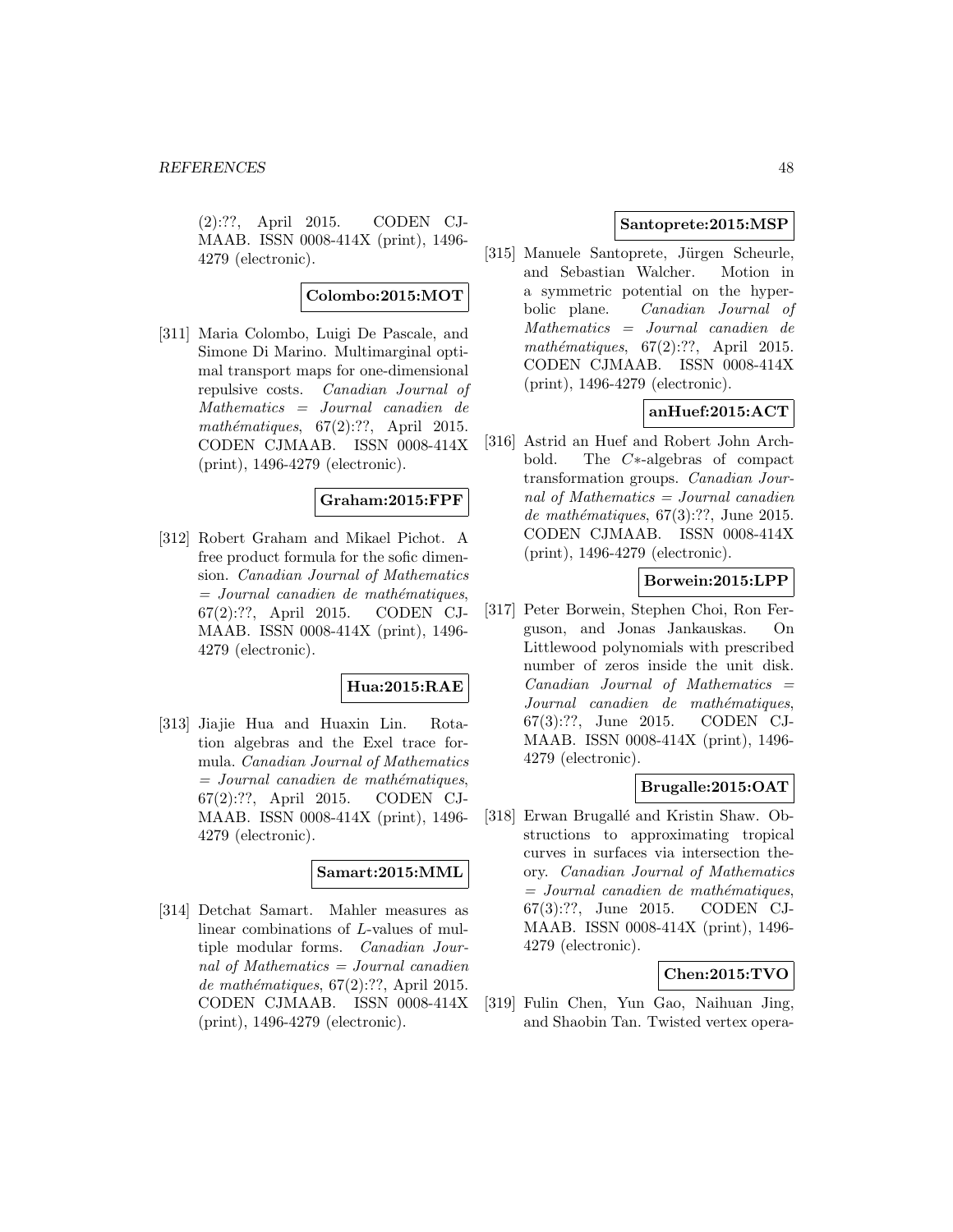tors and unitary Lie algebras. Canadian  $Journal of Mathematics = Journal cana$ dien de mathématiques,  $67(3):??$ , June 2015. CODEN CJMAAB. ISSN 0008- 414X (print), 1496-4279 (electronic).

# **Drappeau:2015:SFE**

[320] Sary Drappeau. Sommes friables d'exponentielles et applications. Canadian Journal of Mathematics = Journal canadien de mathématiques,  $67(3)$ : ??, June 2015. CODEN CJMAAB. ISSN 0008-414X (print), 1496-4279 (electronic).

# **Gonzalez:2015:PAC**

[321] Jose Luis Gonzalez and Kalle Karu. Projectivity in algebraic cobordism. Canadian Journal of Mathematics = Journal canadien de mathématiques,  $67(3)$ : ??, June 2015. CODEN CJMAAB. ISSN 0008-414X (print), 1496-4279 (electronic).

# **Lim:2015:GSG**

[322] Meng Fai Lim and V. Kumar Murty. Growth of Selmer groups of CM Abelian varieties. Canadian Journal of Mathematics = Journal canadien de mathématiques,  $67(3):??$ , June 2015. CODEN CJMAAB. ISSN 0008-414X (print), 1496-4279 (electronic).

#### **Nishinou:2015:TDT**

[323] Takeo Nishinou. Toric degenerations, tropical curve, and Gromov–Witten invariants of Fano manifolds. Canadian  $Journal of Mathematics = Journal cana$ dien de mathématiques,  $67(3):??$ , June 2015. CODEN CJMAAB. ISSN 0008- 414X (print), 1496-4279 (electronic).

# **Zhang:2015:GIG**

[324] Tong Zhang. Geography of irregular Gorenstein 3-folds. Canadian Journal of Mathematics  $=$  Journal canadien de mathématiques,  $67(3):$ ??, June 2015. CODEN CJMAAB. ISSN 0008-414X (print), 1496-4279 (electronic).

# **Allen:2015:DCH**

[325] Peter Allen, Julia Böttcher, Jan Hladký, and Diana Piguet. A density Corrádi-Hajnal theorem. Canadian Journal of Mathematics = Journal canadien de mathématiques,  $67(4):721-??$ , August 2015. CODEN CJMAAB. ISSN 0008- 414X (print), 1496-4279 (electronic).

### **Carey:2015:SFN**

[326] Alan L. Carey, Victor Gayral, John Phillips, Adam Rennie, and Fedor Sukochev. Spectral flow for nonunital spectral triples. Canadian Journal of Mathematics = Journal canadien de mathématiques,  $67(4)$ :759–??, August 2015. CODEN CJMAAB. ISSN 0008- 414X (print), 1496-4279 (electronic).

# **Nasso:2015:SCE**

[327] Mauro Di Nasso, Isaac Goldbring, Renling Jin, Steven Leth, Martino Lupini, and Karl Mahlburg. On a sumset conjecture of Erdős. Canadian Journal of Mathematics = Journal canadien de mathématiques,  $67(4)$ :795–??, August 2015. CODEN CJMAAB. ISSN 0008- 414X (print), 1496-4279 (electronic).

#### **Elliott:2015:AIE**

[328] George A. Elliott and Zhuang Niu. All irrational extended rotation algebras are AF algebras. Canadian Journal of Mathematics = Journal canadien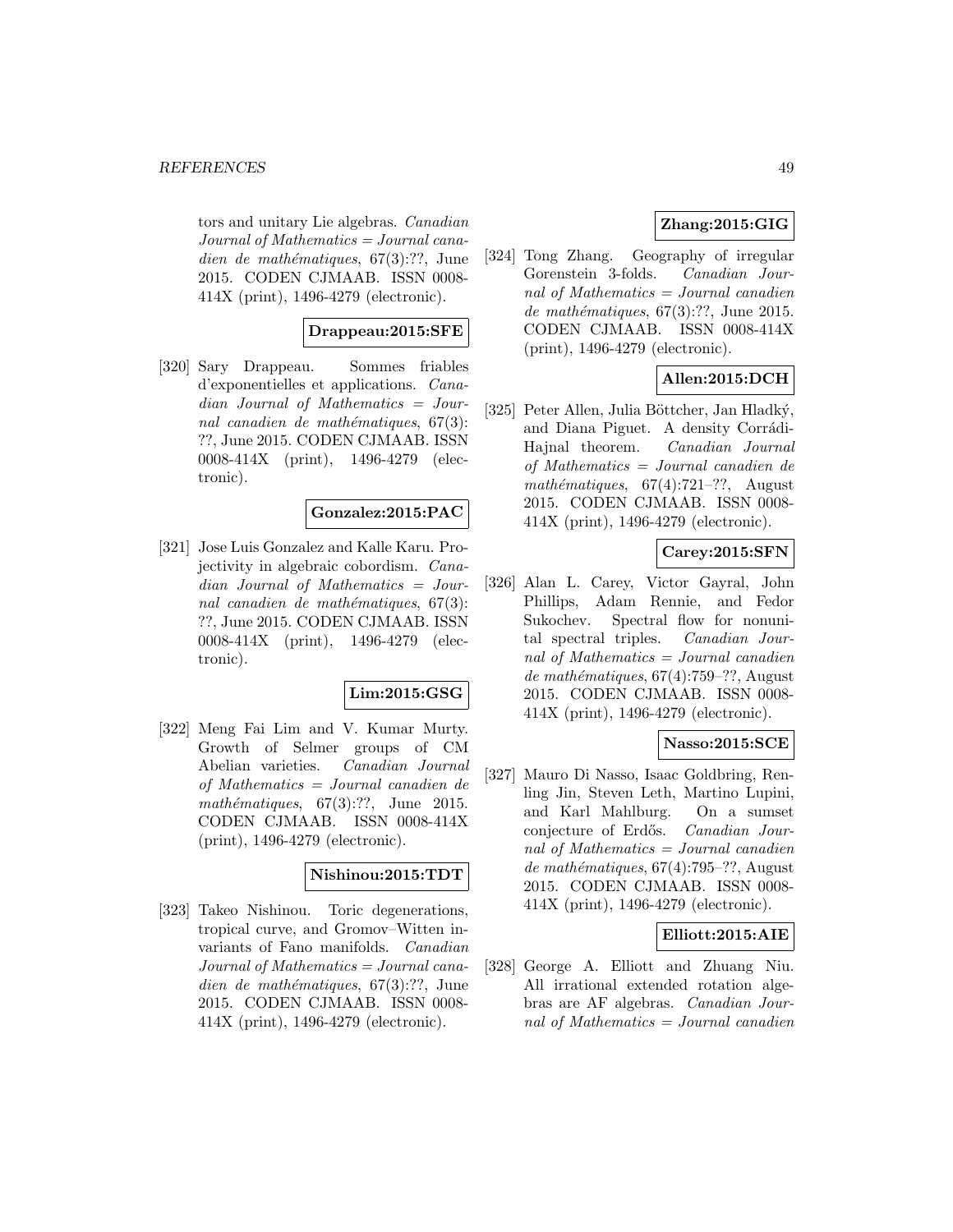de mathématiques,  $67(4):810-$ ??, August 2015. CODEN CJMAAB. ISSN 0008- 414X (print), 1496-4279 (electronic).

### **Kaniuth:2015:BSE**

[329] Eberhard Kaniuth. The Bochner– Schoenberg–Eberlein property and spectral synthesis for certain Banach algebra products. Canadian Journal of Mathematics = Journal canadien de mathématiques,  $67(4):827-??$ , August 2015. CODEN CJMAAB. ISSN 0008- 414X (print), 1496-4279 (electronic).

### **Kock:2015:FAR**

[330] Bernhard Köck and Joseph Tait. Faithfulness of actions on Riemann– Roch spaces. Canadian Journal of Mathematics = Journal canadien de mathématiques,  $67(4):848-??$ , August 2015. CODEN CJMAAB. ISSN 0008- 414X (print), 1496-4279 (electronic).

# **Lin:2015:MDS**

[331] Huaxin Lin. Minimal dynamical systems on connected odd dimensional spaces.  $Canadian$  Journal of Mathematics  $=$ Journal canadien de mathématiques, 67 (4):870–??, August 2015. CODEN CJ-MAAB. ISSN 0008-414X (print), 1496- 4279 (electronic).

# **Mok:2015:OFS**

[332] Chung Pang Mok and Fucheng Tan. Overconvergent families of Siegel– Hilbert modular forms. Canadian Journal of Mathematics  $=$  Journal canadien de mathématiques,  $67(4):893-$ ??, August 2015. CODEN CJMAAB. ISSN 0008- 414X (print), 1496-4279 (electronic).

# **Pan:2015:CMJ**

[333] Ivan Edgardo Pan and Aron Simis. Cremona maps of de Jonquières type. Canadian Journal of Mathematics = Journal canadien de mathématiques,  $67(4)$ : 923–??, August 2015. CODEN CJ-MAAB. ISSN 0008-414X (print), 1496- 4279 (electronic).

# **Roth:2015:PMP**

[334] Oliver Roth. Pontryagin's maximum principle for the Loewner equation in higher dimensions. Canadian Journal of Mathematics = Journal canadien de mathématiques,  $67(4):942-??$ , August 2015. CODEN CJMAAB. ISSN 0008- 414X (print), 1496-4279 (electronic).

### **Abuaf:2015:OBS**

[335] Roland Abuaf and Ada Boralevi. Orthogonal bundles and skew-Hamiltonian matrices. Canadian Journal of Mathematics = Journal canadien de mathématiques,  $67(5):961-??$ , October 2015. CODEN CJMAAB. ISSN 0008- 414X (print), 1496-4279 (electronic).

# **Amini:2015:CBD**

[336] Massoud Amini, George A. Elliott, and Nasser Golestani. The category of Bratteli diagrams. Canadian Journal of Mathematics = Journal canadien de mathématiques,  $67(5):990-??$ , October 2015. CODEN CJMAAB. ISSN 0008- 414X (print), 1496-4279 (electronic).

#### **Ashraf:2015:RSP**

[337] Samia Ashraf, Haniya Azam, and Barbu Berceanu. Representation stability of power sets and square free polynomials. *Canadian Journal of Mathematics*  $=$ Journal canadien de mathématiques, 67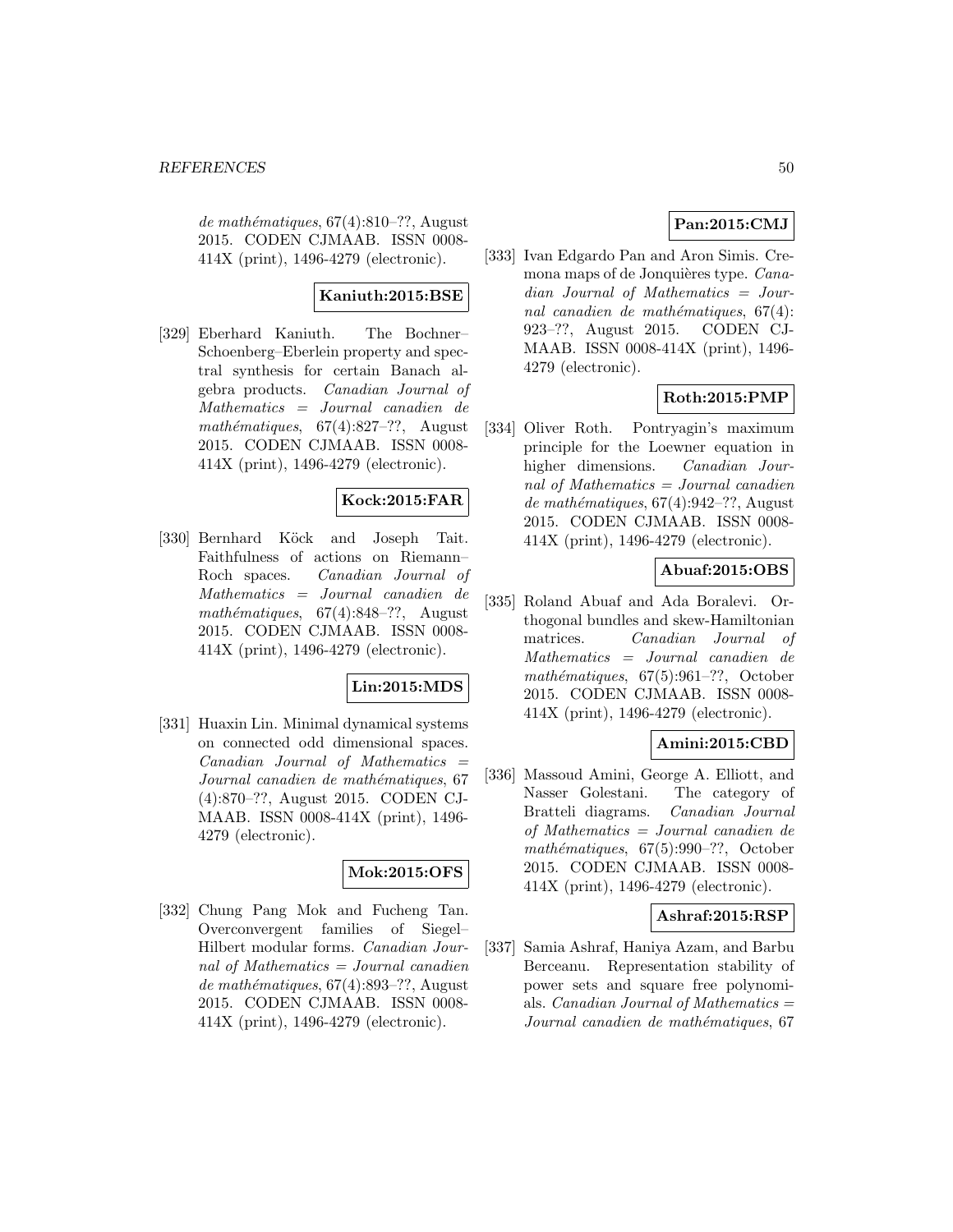(5):1024–??, October 2015. CODEN CJ-MAAB. ISSN 0008-414X (print), 1496- 4279 (electronic).

### **Dubickas:2015:EFC**

[338] Arturas Dubickas, Min Sha, and Igor Shparlinski. Explicit form of Cassels p-adic embedding theorem for number fields. Canadian Journal of Mathematics  $=$  Journal canadien de mathématiques, 67(5):1046–??, October 2015. CODEN CJMAAB. ISSN 0008-414X (print), 1496-4279 (electronic).

### **Ducrot:2015:FTC**

[339] Arnaud Ducrot, Pierre Magal, and Ousmane Seydi. A finite-time condition for exponential trichotomy in infinite dynamical systems. Canadian Journal of Mathematics = Journal canadien de mathématiques,  $67(5):1065-??$ , October 2015. CODEN CJMAAB. ISSN 0008- 414X (print), 1496-4279 (electronic).

# **Mine:2015:MCC**

[340] Kotaro Mine and Atsushi Yamashita. Metric compactifications and coarse structures. Canadian Journal of Mathematics = Journal canadien de mathématiques,  $67(5):1091-??$ , October 2015. CODEN CJMAAB. ISSN 0008- 414X (print), 1496-4279 (electronic).

### **Nohara:2015:GSB**

[341] Yuichi Nohara and Kazushi Ueda. Goldman systems and bending systems.  $Canadian$  Journal of Mathematics  $=$ Journal canadien de mathématiques, 67 (5):1109–??, October 2015. CODEN CJ-MAAB. ISSN 0008-414X (print), 1496- 4279 (electronic).

# **Nystedt:2015:OPA**

[342] Patrik Nystedt and Johan Öinert. Outer partial actions and partial skew group rings. Canadian Journal of Mathematics  $=$  Journal canadien de mathématiques, 67(5):1144–??, October 2015. CODEN CJMAAB. ISSN 0008-414X (print), 1496-4279 (electronic).

### **Zhang:2015:NTM**

[343] Junqiang Zhang, Jun Cao, Renjin Jiang, and Dachun Yang. Non-tangential maximal function characterizations of Hardy spaces associated with degenerate elliptic operators. Canadian Journal of Mathematics = Journal canadien de mathématiques,  $67(5):1161-$ ??, October 2015. CODEN CJMAAB. ISSN 0008- 414X (print), 1496-4279 (electronic).

# **Aluffi:2015:CCS**

[344] Paolo Aluffi and Eleonore Faber. Chern classes of splayed intersections. Canadian Journal of Mathematics = Journal canadien de mathématiques,  $67(6)$ : 1201–??, December 2015. CODEN CJ-MAAB. ISSN 0008-414X (print), 1496- 4279 (electronic).

#### **Balwe:2015:AMM**

[345] Chetan Balwe. p-adic and Motivic measure on Artin n-stacks. Canadian Journal of Mathematics = Journal canadien de mathématiques,  $67(6)$ : 1219–??, December 2015. CODEN CJ-MAAB. ISSN 0008-414X (print), 1496- 4279 (electronic).

### **Barros:2015:LSA**

[346] Carlos Braga Barros, Victor Rocha, and Josiney Souza. Lyapunov stability and attraction under equivariant maps.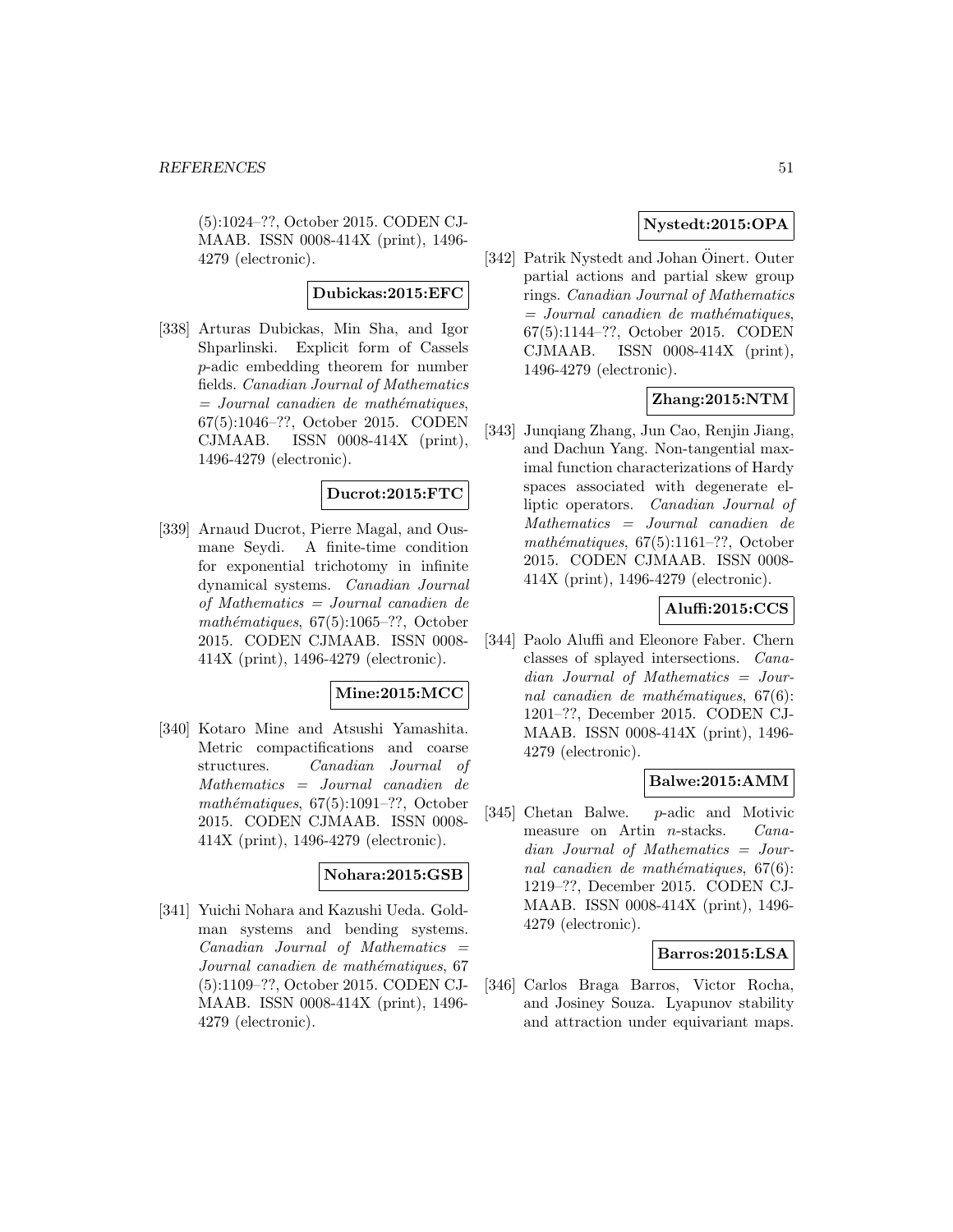$Canadian$  Journal of Mathematics  $=$ Journal canadien de mathématiques, 67 (6):1247–??, December 2015. CODEN CJMAAB. ISSN 0008-414X (print), 1496-4279 (electronic).

### **Carcamo:2015:SES**

[347] Cristian Carcamo and Claudio Vidal. Stability of equilibrium solutions in planar Hamiltonian difference systems.  $Canadian$  Journal of Mathematics  $=$ Journal canadien de mathématiques, 67 (6):1270–??, December 2015. CODEN CJMAAB. ISSN 0008-414X (print), 1496-4279 (electronic).

# **Charlesworth:2015:TFF**

[348] Ian Charlesworth, Brent Nelson, and Paul Skoufranis. On two-faced families of non-commutative random variables. Canadian Journal of Mathematics  $=$  Journal canadien de mathématiques, 67(6):1290–??, December 2015. CODEN CJMAAB. ISSN 0008-414X (print), 1496-4279 (electronic).

### **Cojocaru:2015:DFE**

[349] Alina Carmen Cojocaru and Andrew Michael Shulman. The distribution of the first elementary divisor of the reductions of a generic Drinfeld module of arbitrary rank. Canadian Journal of Mathematics = Journal canadien de mathématiques,  $67(6)$ : 1326–??, December 2015. CODEN CJ-MAAB. ISSN 0008-414X (print), 1496- 4279 (electronic).

#### **Trillos:2015:RCE**

[350] Nicolas Garcia Trillos and Dejan Slepcev. On the rate of convergence of empirical measures in  $\infty$ transportation distance. Canadian Journal of Mathematics = Journal canadien de mathématiques,  $67(6):1358-??$ , December 2015. CODEN CJMAAB. ISSN 0008-414X (print), 1496-4279 (electronic).

# **Graczyk:2015:SLS**

[351] Piotr Graczyk, Todd Kemp, and Jean-Jacques Loeb. Strong logarithmic Sobolev inequalities for logsubharmonic functions. Canadian Journal of Mathematics = Journal canadien de mathématiques,  $67(6):1384-??$ , December 2015. CODEN CJMAAB. ISSN 0008-414X (print), 1496-4279 (electronic).

### **Kawakami:2015:FTP**

[352] Yu Kawakami. Function-theoretic properties for the Gauss maps of various classes of surfaces. Canadian Journal of Mathematics = Journal canadien de mathématiques,  $67(6):1411-$ ??, December 2015. CODEN CJ-MAAB. ISSN 0008-414X (print), 1496- 4279 (electronic).

### **Boden:2016:SCI**

[353] Hans Ulysses Boden and Cynthia L. Curtis. The  $SL(2, C)$  Casson invariant for knots and the  $\hat{A}$ -polynomial. Canadian Journal of Mathematics = Journal canadien de mathématiques,  $68(1)$ : 3–??, February 2016. CODEN CJ-MAAB. ISSN 0008-414X (print), 1496- 4279 (electronic).

### **Bonfanti:2016:ASA**

[354] Matteo Alfonso Bonfanti and Bert van Geemen. Abelian surfaces with an automorphism and quaternionic multiplication. Canadian Journal of Mathematics  $=$  Journal canadien de mathématiques,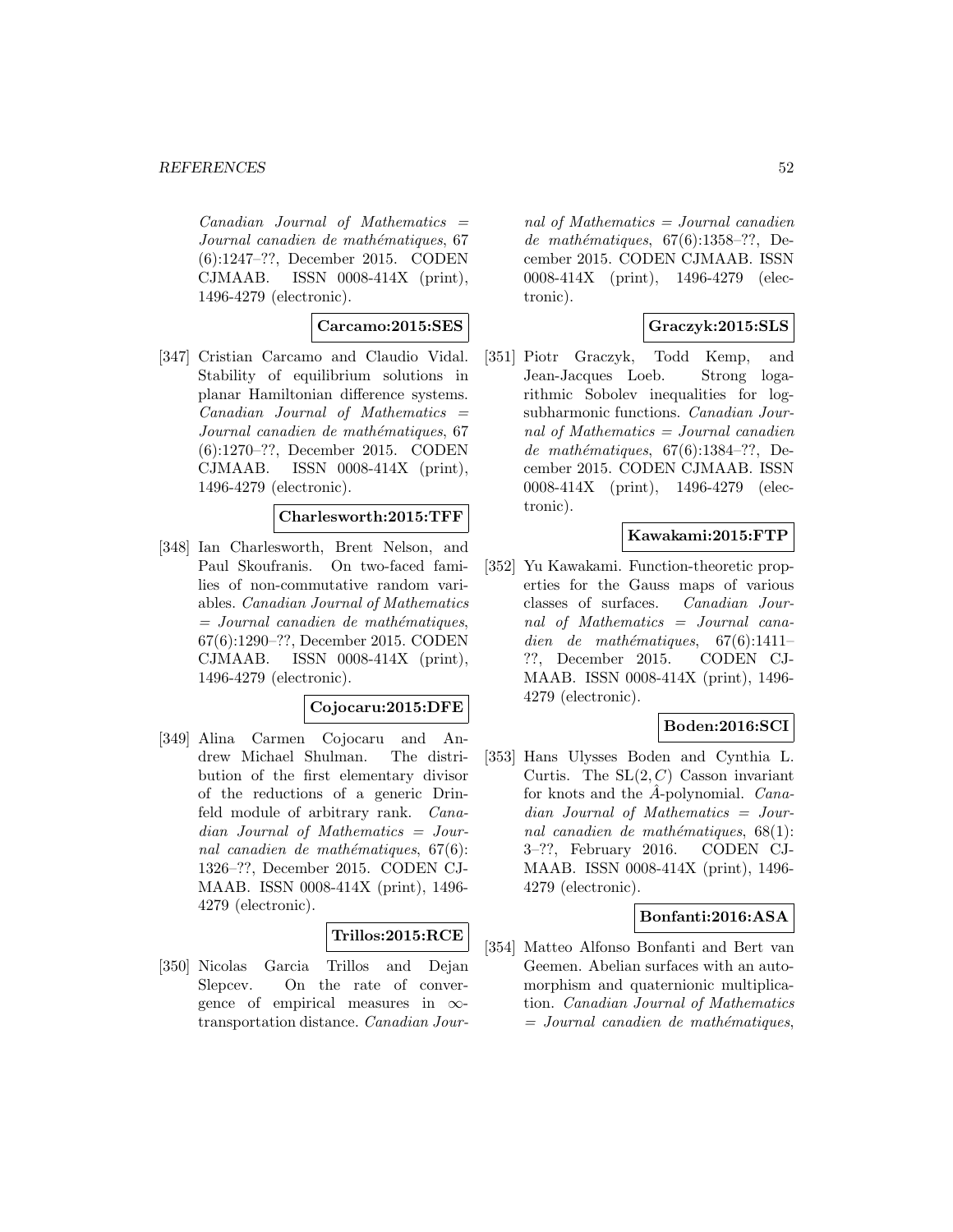68(1):24–??, February 2016. CODEN CJMAAB. ISSN 0008-414X (print), 1496-4279 (electronic).

### **Breton:2016:SSU**

[355] David J. Fernández Bretón. Strongly summable ultrafilters, union ultrafilters, and the trivial sums property. Canadian Journal of Mathematics = Journal canadien de mathématiques,  $68(1)$ : 44–??, February 2016. CODEN CJ-MAAB. ISSN 0008-414X (print), 1496- 4279 (electronic).

# **Ishida:2016:LBE**

[356] Hirotaka Ishida. A lower bound on the Euler–Poincaré characteristic of certain surfaces of general type with a linear pencil of hyperelliptic curves. Canadian Journal of Mathematics = Journal canadien de mathématiques,  $68(1)$ : 67–??, February 2016. CODEN CJ-MAAB. ISSN 0008-414X (print), 1496- 4279 (electronic).

### **Jaffe:2016:PPD**

[357] Ethan Y. Jaffe. Pathological phenomena in Denjoy–Carleman classes. Canadian Journal of Mathematics = Journal canadien de mathématiques,  $68(1)$ : 88–??, February 2016. CODEN CJ-MAAB. ISSN 0008-414X (print), 1496- 4279 (electronic).

### **Kopotun:2016:CAJ**

[358] Kirill Kopotun, Dany Leviatan, and Igor Shevchuk. Constrained approximation with Jacobi weights. Canadian Journal of Mathematics = Journal canadien de mathématiques,  $68(1):109-??$ , February 2016. CODEN CJMAAB. ISSN 0008- 414X (print), 1496-4279 (electronic).

### **Shiozawa:2016:LER**

[359] Yuichi Shiozawa. Lower escape rate of symmetric jump-diffusion processes.  $Canadian$  Journal of Mathematics  $=$ Journal canadien de mathématiques, 68 (1):129–??, February 2016. CODEN CJ-MAAB. ISSN 0008-414X (print), 1496- 4279 (electronic).

### **Stavrova:2016:NSF**

[360] Anastasia Stavrova. Non-stable K1 functors of multiloop groups. Canadian Journal of Mathematics = Journal canadien de mathématiques,  $68(1)$ : 150–??, February 2016. CODEN CJ-MAAB. ISSN 0008-414X (print), 1496- 4279 (electronic).

# **Takeda:2016:MTP**

[361] Shuichiro Takeda. Metaplectic tensor products for automorphic represen-**Takeda:2016:MTP**<br>Shuichiro Takeda. Metaplectic tensor products for automorphic represen-<br>tation of  $\widetilde{GL}(r)$ . Canadian Journal of Mathematics = Journal canadien de mathématiques,  $68(1):179-??$ , February 2016. CODEN CJMAAB. ISSN 0008- 414X (print), 1496-4279 (electronic).

### **Allermann:2016:RET**

[362] Lars Allermann, Simon Hampe, and Johannes Rau. On rational equivalence in tropical geometry. Canadian Journal of Mathematics = Journal canadien de mathématiques,  $68(2):241-??$ , April 2016. CODEN CJMAAB. ISSN 0008- 414X (print), 1496-4279 (electronic).

### **Calixto:2016:EMQ**

[363] Lucas Calixto, Adriano Moura, and Alistair Savage. Equivariant map queer Lie superalgebras. Canadian Journal of Mathematics  $=$  Journal canadien de mathématiques,  $68(2):258-??$ , April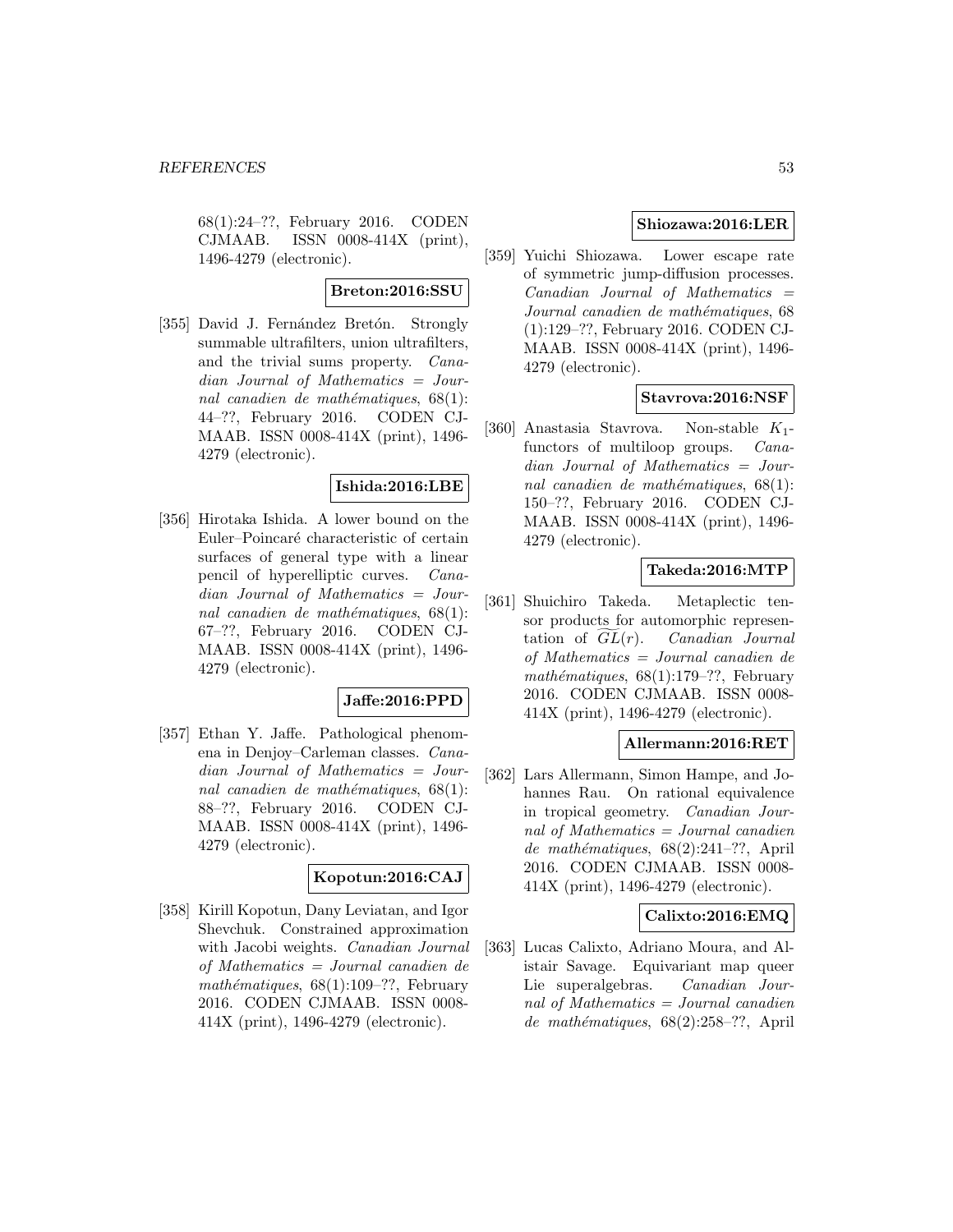2016. CODEN CJMAAB. ISSN 0008- 414X (print), 1496-4279 (electronic).

# **daSilva:2016:ADP**

[364] Genival Jr. da Silva, Matt Kerr, and Gregory Pearlstein. Arithmetic of degenerating principal variations of Hodge structure: Examples arising from mirror symmetry and middle convolution.  $Canadian$  Journal of Mathematics  $=$ Journal canadien de mathématiques, 68 (2):280–??, April 2016. CODEN CJ-MAAB. ISSN 0008-414X (print), 1496- 4279 (electronic).

# **Daws:2016:CAQ**

[365] Matthew Daws. Categorical aspects of quantum groups: Multipliers and intrinsic groups. Canadian Journal of Mathematics = Journal canadien de mathématiques,  $68(2):309-??$ , April 2016. CODEN CJMAAB. ISSN 0008- 414X (print), 1496-4279 (electronic).

### **Demchenko:2016:KCF**

[366] Oleg Demchenko and Alexander Gurevich. Kernels in the category of formal group laws. Canadian Journal of Mathematics = Journal canadien de mathématiques,  $68(2):334-??$ , April 2016. CODEN CJMAAB. ISSN 0008- 414X (print), 1496-4279 (electronic).

# **Fite:2016:FDQ**

[367] Francesc Fité, Josep González, and Joan Carles Lario. Frobenius distribution for quotients of Fermat curves of prime exponent. Canadian Journal of Mathematics = Journal canadien de mathématiques,  $68(2):361-??$ , April 2016. CODEN CJMAAB. ISSN 0008- 414X (print), 1496-4279 (electronic).

# **Garibaldi:2016:BQF**

[368] Skip Garibaldi and Daniel K. Nakano. Bilinear and quadratic forms on rational modules of split reductive groups.  $Canadian$  Journal of Mathematics  $=$ Journal canadien de mathématiques, 68 (2):395–??, April 2016. CODEN CJ-MAAB. ISSN 0008-414X (print), 1496- 4279 (electronic).

# **Kohen:2016:HPC**

[369] Daniel Kohen and Ariel Pacetti. Heegner points on Cartan non-split curves.  $Canadian$  Journal of Mathematics  $=$ Journal canadien de mathématiques, 68 (2):422–??, April 2016. CODEN CJ-MAAB. ISSN 0008-414X (print), 1496- 4279 (electronic).

# **Martins:2016:GIC**

[370] Luciana de Fátima Martins and Kentaro Saji. Geometric invariants of cuspidal edges. Canadian Journal of Mathematics = Journal canadien de mathématiques,  $68(2):445-??$ , April 2016. CODEN CJMAAB. ISSN 0008- 414X (print), 1496-4279 (electronic).

# **Sadykov:2016:WPM**

[371] Rustam Sadykov. The weak b-principle: Mumford conjecture. Canadian Journal of Mathematics = Journal canadien de mathématiques,  $68(2):463-??$ , April 2016. CODEN CJMAAB. ISSN 0008- 414X (print), 1496-4279 (electronic).

#### **Bacher:2016:NRI**

[372] Roland Bacher and Christophe Reutenauer. Number of right ideals and a q-analogue of indecomposable permutations. Canadian Journal of Mathematics = Journal canadien de mathématiques, 68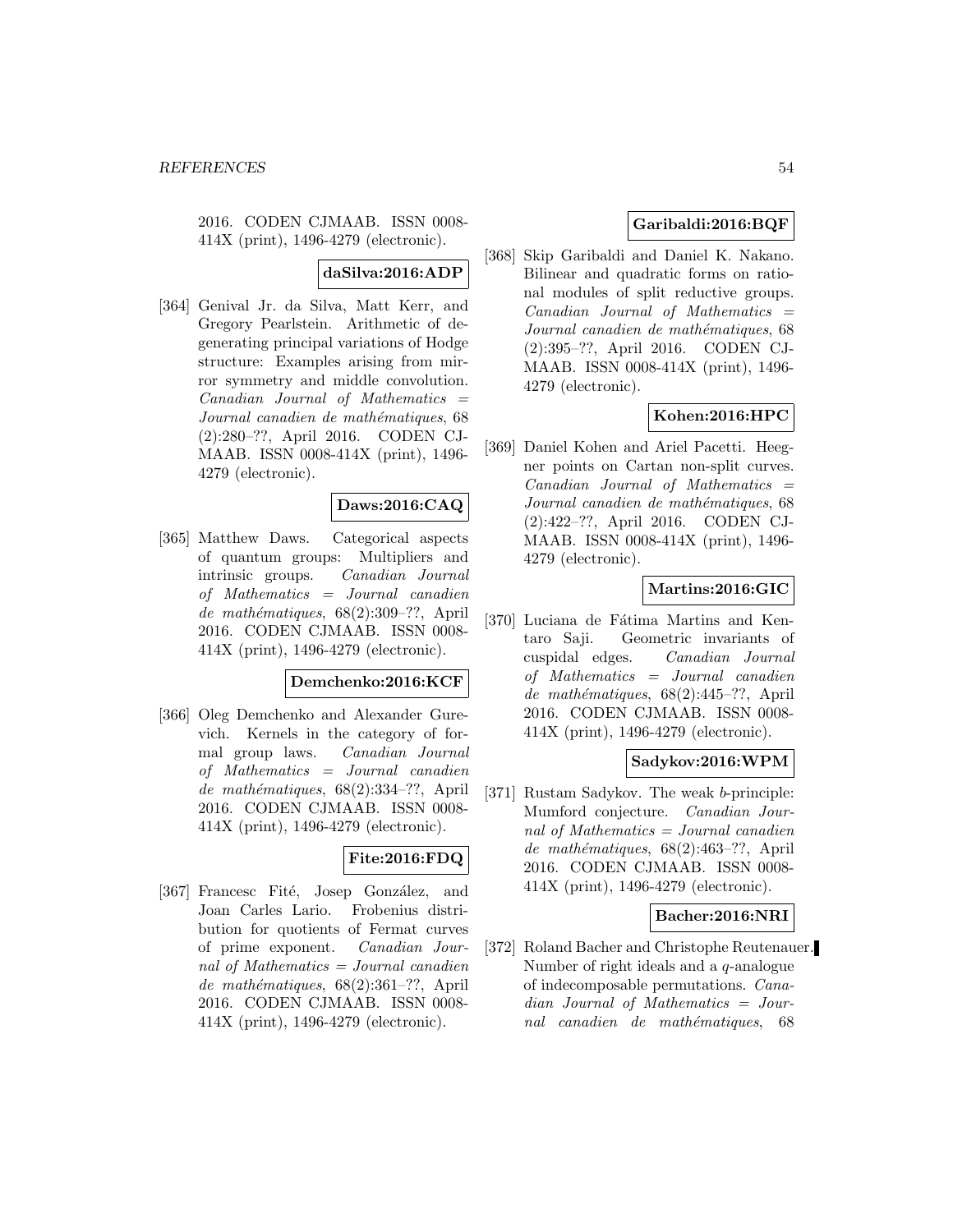(3):481–??, June 2016. CODEN CJ-MAAB. ISSN 0008-414X (print), 1496- 4279 (electronic).

### **Biswas:2016:IST**

[373] Indranil Biswas, Tomás L. Gómez, and Marina Logares. Integrable systems and Torelli theorems for the moduli spaces of parabolic bundles and parabolic Higgs bundles. Canadian Journal of Mathematics = Journal canadien de mathématiques,  $68(3):504-??$ , June 2016. CODEN CJMAAB. ISSN 0008- 414X (print), 1496-4279 (electronic).

#### **Emamizadeh:2016:ORS**

[374] Behrouz Emamizadeh, Amin Farjudian, and Mohsen Zivari-Rezapour. Optimization related to some nonlocal problems of Kirchhoff type. Canadian Journal of Mathematics = Journal canadien de mathématiques,  $68(3):521-??$ , June 2016. CODEN CJMAAB. ISSN 0008- 414X (print), 1496-4279 (electronic).

#### **Garcia-Armas:2016:SIC**

[375] Mario Garcia-Armas. Strongly incompressible curves. Canadian Journal of Mathematics = Journal canadien de mathématiques,  $68(3):541-??$ , June 2016. CODEN CJMAAB. ISSN 0008- 414X (print), 1496-4279 (electronic).

# **Gras:2016:RLN**

[376] Georges Gras. Les  $\theta$ -régulateurs locaux d'un nombre algébrique : Conjectures p-adiques. (French) [The local  $\theta$  regulators of an algebraic number: p-adic conjectures]. Canadian Journal of Mathematics = Journal canadien de mathématiques, 68(3):571-??, June 2016. CODEN CJMAAB. ISSN 0008- 414X (print), 1496-4279 (electronic).

# **Ingram:2016:RHB**

[377] Patrick Ingram. Rigidity and height bounds for certain post-critically finite endomorphisms of  $P^N$ . Canadian Journal of Mathematics  $=$  Journal canadien de mathématiques,  $68(3):625-??$ , June 2016. CODEN CJMAAB. ISSN 0008- 414X (print), 1496-4279 (electronic).

# **Klartag:2016:DCA**

[378] Bo'az Klartag, Gady Kozma, Peter Ralli, and Prasad Tetali. Discrete curvature and Abelian groups. Canadian Journal of Mathematics = Journal canadien de mathématiques,  $68(3)$ : 655–??, June 2016. CODEN CJ-MAAB. ISSN 0008-414X (print), 1496- 4279 (electronic).

### **Martinez-de-la-Vega:2016:MCD**

[379] Veronica Martínez de-la Vega and Christopher Mouron. Monotone classes of dendrites. Canadian Journal of Mathematics = Journal canadien de mathématiques,  $68(3):675-??$ , June 2016. CODEN CJMAAB. ISSN 0008- 414X (print), 1496-4279 (electronic).

### **Skalski:2016:QFI**

[380] Adam Skalski and Piotr Soltan. Quantum families of invertible maps and related problems. Canadian Journal of Mathematics = Journal canadien de mathématiques,  $68(3):698-??$ , June 2016. CODEN CJMAAB. ISSN 0008- 414X (print), 1496-4279 (electronic).

### **Chandee:2016:FEC**

[381] Vorrapan Chandee, Chantal David, Dimitris Koukoulopoulos, and Ethan Smith. The frequency of elliptic curve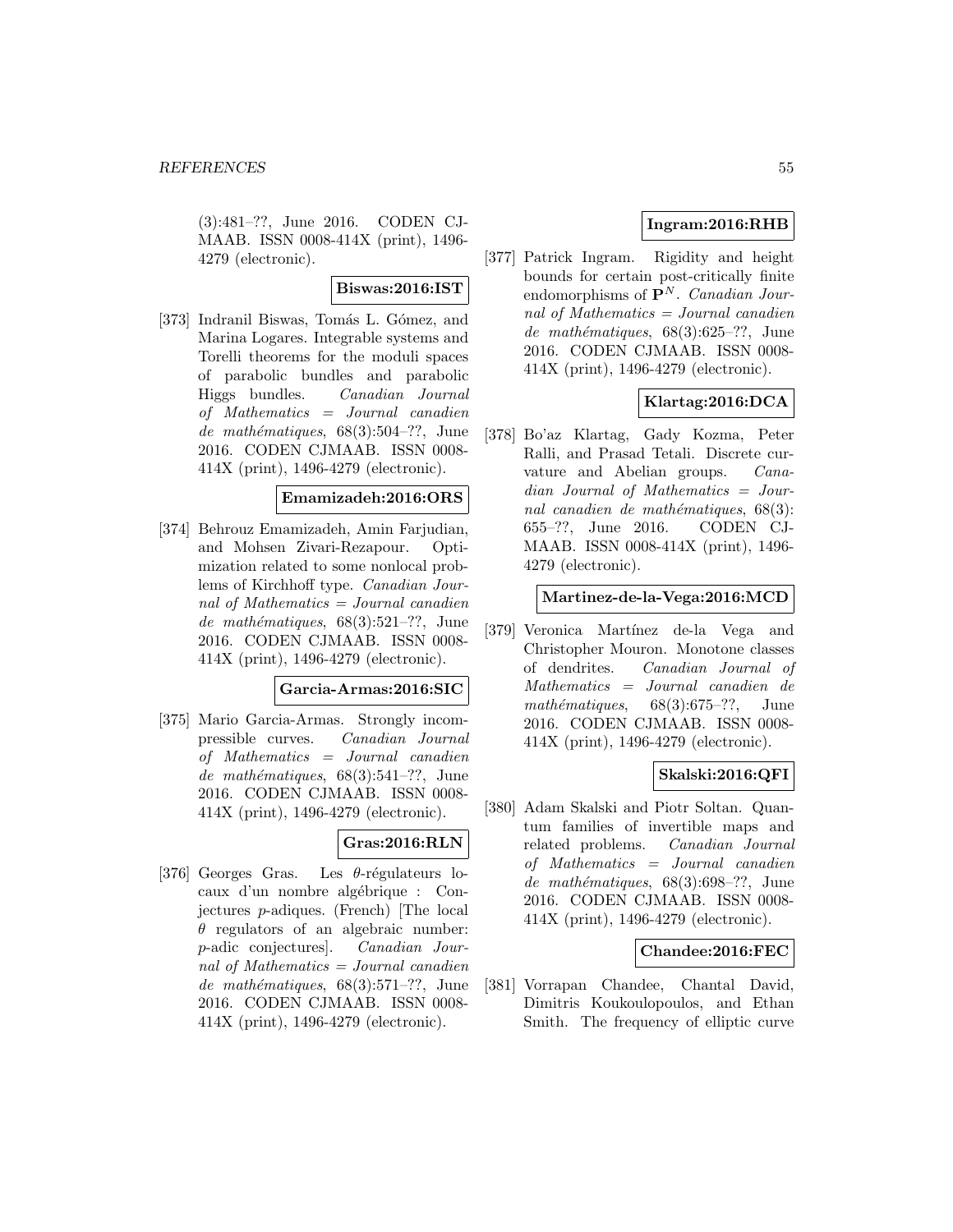groups over prime finite fields. Canadian Journal of Mathematics = Journal canadien de mathématiques,  $68(4)$ : 721–??, August 2016. CODEN CJ-MAAB. ISSN 0008-414X (print), 1496- 4279 (electronic).

#### **Colesanti:2016:LRP**

[382] Andrea Colesanti, Eugenia Saorín Gómez, and Jesus Yepes Nicolás. On a linear refinement of the Prékopa– Leindler inequality. Canadian Journal of Mathematics = Journal canadien de mathématiques,  $68(4)$ :762–??, August 2016. CODEN CJMAAB. ISSN 0008- 414X (print), 1496-4279 (electronic).

# **Doran:2016:TDL**

[383] Charles F. Doran and Andrew Harder. Toric degenerations and Laurent polynomials related to Givental's Landau– Ginzburg models. Canadian Journal of Mathematics = Journal canadien de mathématiques,  $68(4):784-??$ , August 2016. CODEN CJMAAB. ISSN 0008- 414X (print), 1496-4279 (electronic).

### **Guo:2016:CSI**

[384] Xiaoli Guo and Guoen Hu. On the commutators of singular integral operators with rough convolution kernels. Canadian Journal of Mathematics = Journal canadien de mathématiques,  $68(4)$ : 816–??, August 2016. CODEN CJ-MAAB. ISSN 0008-414X (print), 1496- 4279 (electronic).

### **Gupta:2016:CAC**

[385] Sanjiv Kumar Gupta and Kathryn Hare. Characterizing the absolute continuity of the convolution of orbital measures in a classical Lie algebra. Canadian Journal of Mathematics = Journal canadien de mathématiques,  $68(4):841-$ ??, August 2016. CODEN CJMAAB. ISSN 0008- 414X (print), 1496-4279 (electronic).

### **Ostrovskii:2016:MSA**

[386] Mikhail Ostrovskii and Beata Randrianantoanina. Metric spaces admitting low-distortion embeddings into all n-dimensional Banach spaces. Canadian Journal of Mathematics = Journal canadien de mathématiques,  $68(4)$ : 876–??, August 2016. CODEN CJ-MAAB. ISSN 0008-414X (print), 1496- 4279 (electronic).

### **Sugiyama:2016:EHC**

[387] Shingo Sugiyama and Masao Tsuzuki. Existence of Hilbert cusp forms with non-vanishing L-values. Canadian Journal of Mathematics = Journal canadien de mathématiques,  $68(4):908-$ ??, August 2016. CODEN CJMAAB. ISSN 0008- 414X (print), 1496-4279 (electronic).

### **Greenberg:2016:AFC**

[388] Matthew Greenberg and Marco Seveso. p-adic families of cohomological modular forms for indefinite quaternion algebras and the Jacquet–Langlands correspondence. Canadian Journal of Mathematics = Journal canadien de mathématiques,  $68(5):961-??$ , October 2016. CODEN CJMAAB. ISSN 0008- 414X (print), 1496-4279 (electronic).

### **Izumi:2016:Q**

[389] Masaki Izumi, Scott Morrison, and David Penneys. Quotients of  $A_2 * T_2$ .  $Canadian$  Journal of Mathematics  $=$ Journal canadien de mathématiques, 68 (5):999–??, October 2016. CODEN CJ-MAAB. ISSN 0008-414X (print), 1496- 4279 (electronic).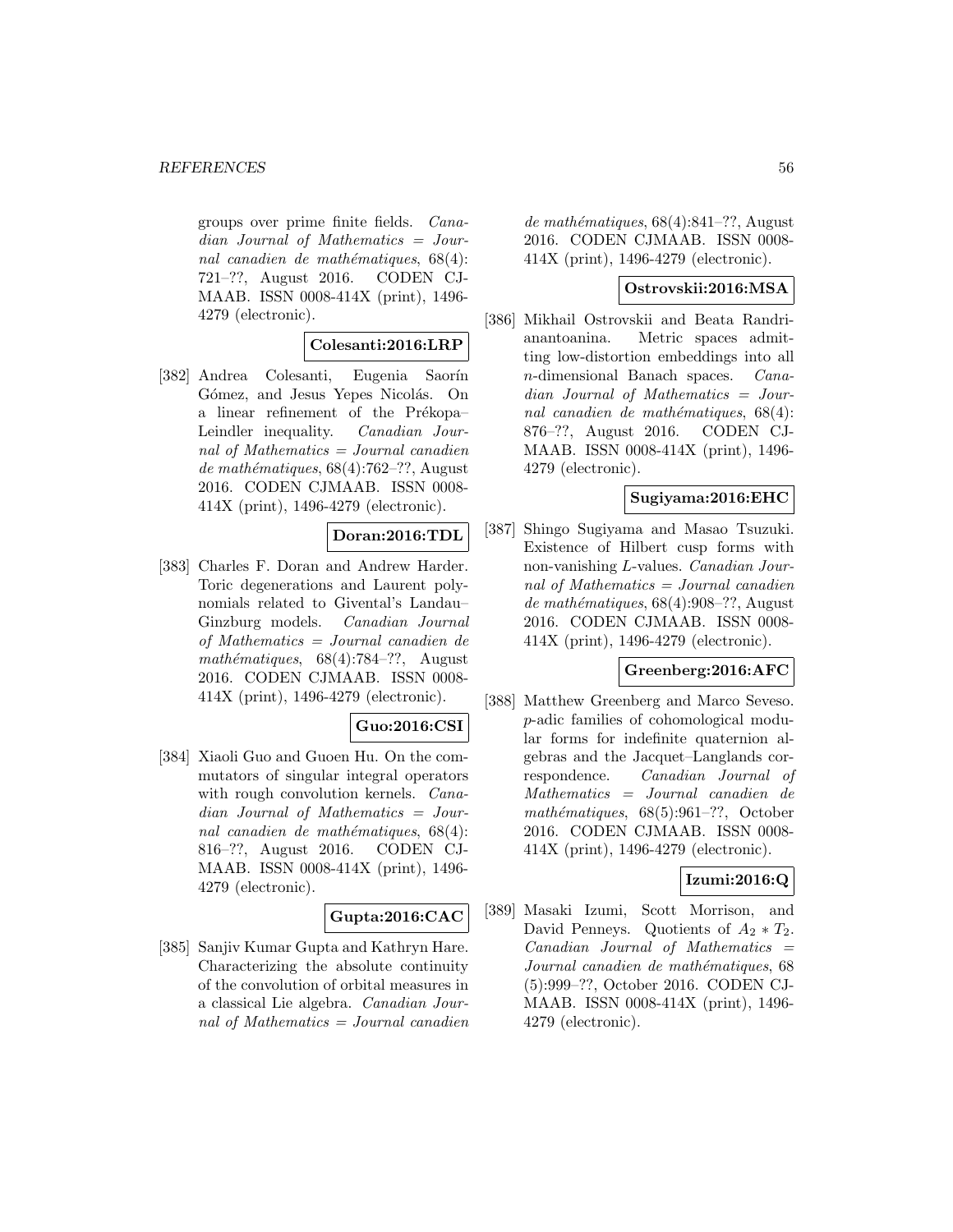# **Phillips:2016:CVI**

[390] John Phillips and Iain Raeburn. Centrevalued index for Toeplitz operators with noncommuting symbols. *Cana*dian Journal of Mathematics = Journal canadien de mathématiques,  $68(5)$ : 1023–??, October 2016. CODEN CJ-MAAB. ISSN 0008-414X (print), 1496- 4279 (electronic).

# **Runde:2016:PDL**

[391] Volker Runde and Ami Viselter. On positive definiteness over locally compact quantum groups. Canadian Journal of Mathematics = Journal canadien de mathématiques,  $68(5):1067-??$ , October 2016. CODEN CJMAAB. ISSN 0008- 414X (print), 1496-4279 (electronic).

# **Smith:2016:SM**

[392] Benjamin H. Smith. Singular Gmonopoles on  $S^1 \times \Sigma$ . Canadian Journal of Mathematics = Journal canadien de mathématiques,  $68(5):1096-??$ , October 2016. CODEN CJMAAB. ISSN 0008- 414X (print), 1496-4279 (electronic).

# **Stange:2016:IPE**

[393] Katherine E. Stange. Integral points on elliptic curves and explicit valuations of division polynomials. Canadian Journal of Mathematics = Journal canadien de mathématiques,  $68(5):1120-??$ , October 2016. CODEN CJMAAB. ISSN 0008- 414X (print), 1496-4279 (electronic).

### **Yattselev:2016:SAH**

[394] Maxim L. Yattselev. Strong asymptotics of Hermite–Padé approximants for Angelesco systems. Canadian Journal of Mathematics = Journal canadien de mathématiques,  $68(5):1159-??$ , October

### 2016. CODEN CJMAAB. ISSN 0008- 414X (print), 1496-4279 (electronic).

# **Banks:2016:MAU**

[395] Jessica Banks and Matt Rathbun. Monodromy action on unknotting tunnels in fiber surfaces. Canadian Journal of Mathematics = Journal canadien de mathématiques,  $68(6):1201-??$ , December 2016. CODEN CJMAAB. ISSN 0008-414X (print), 1496-4279 (electronic).

### **Brasca:2016:ECP**

[396] Riccardo Brasca. Eigenvarieties for cuspforms over PEL type Shimura varieties with dense ordinary locus. Canadian Journal of Mathematics = Journal canadien de mathématiques,  $68(6)$ : 1227–??, December 2016. CODEN CJ-MAAB. ISSN 0008-414X (print), 1496- 4279 (electronic).

#### **Cascante:2016:SNE**

[397] Carme Cascante, Joan Fàbrega, and Joaquín M. Ortega. Sharp norm estimates for the Bergman operator from weighted mixed-norm spaces to weighted Hardy spaces. Canadian Journal of Mathematics = Journal canadien de mathématiques,  $68(6):1257-??$ , December 2016. CODEN CJMAAB. ISSN 0008-414X (print), 1496-4279 (electronic).

### **Ehrig:2016:RSF**

[398] Michael Ehrig and Catharina Stroppel. 2-row Springer fibres and Khovanov diagram algebras for type D. Canadian Journal of Mathematics = Journal canadien de mathématiques,  $68(6)$ : 1285–??, December 2016. CODEN CJ-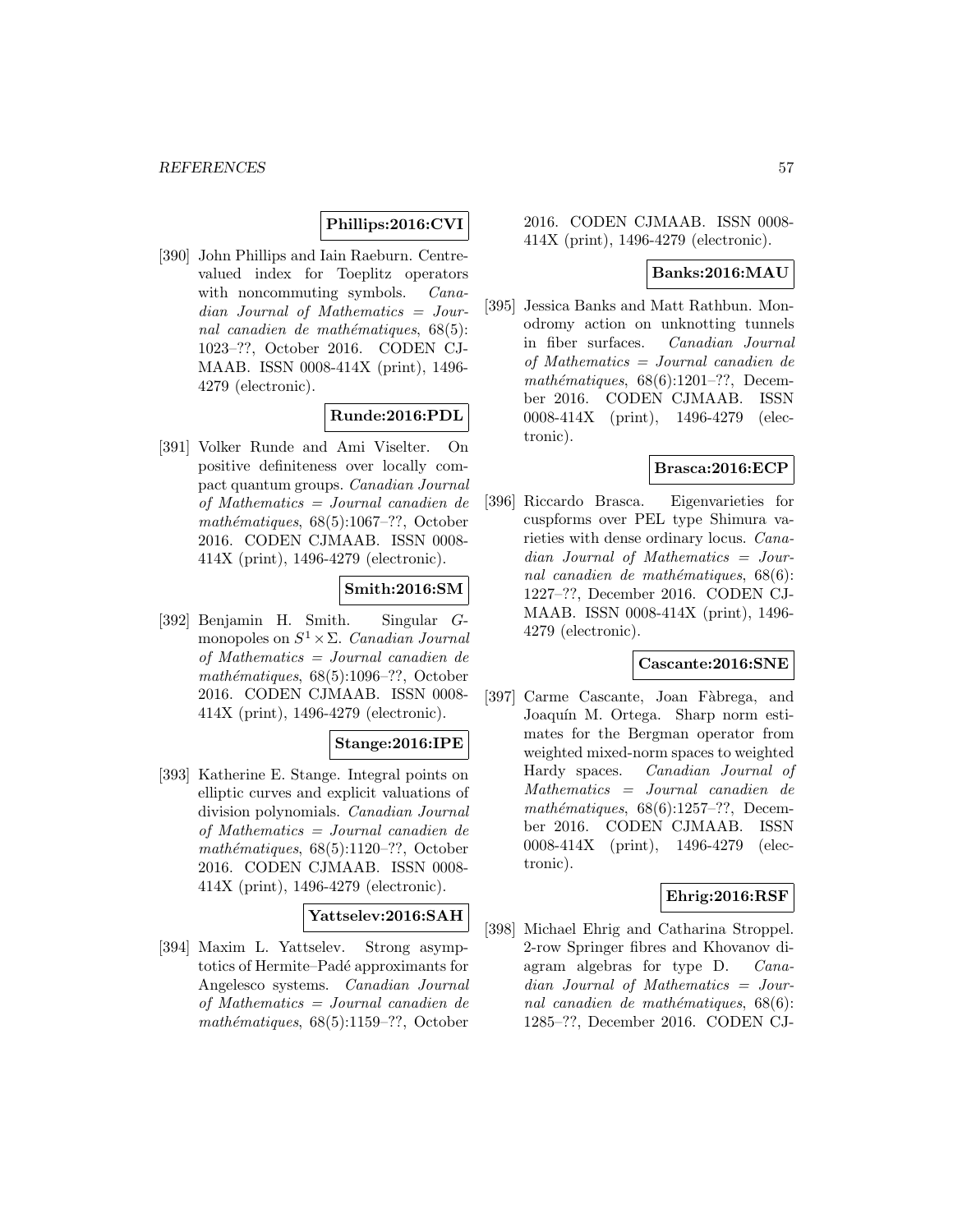MAAB. ISSN 0008-414X (print), 1496- 4279 (electronic).

**Jiang:2016:NPM**

[399] Feida Jiang, Neil S. Trudinger, and Ni Xiang. On the Neumann problem for Monge–Ampère type equations. Canadian Journal of Mathematics = Journal canadien de mathématiques,  $68(6)$ : 1334–??, December 2016. CODEN CJ-MAAB. ISSN 0008-414X (print), 1496- 4279 (electronic).

# **Papikian:2016:OQJ**

[400] Mihran Papikian and Joseph Rabinoff. Optimal quotients of Jacobians with toric reduction and component groups.  $Canadian$  Journal of Mathematics  $=$ Journal canadien de mathématiques, 68 (6):1362–??, December 2016. CODEN CJMAAB. ISSN 0008-414X (print), 1496-4279 (electronic).

# **Zydor:2016:VIF**

 $[401]$  Michal Zydor. La variante infinitésimale de la formule des traces de Jacquet– Rallis pour les groupes unitaires. Canadian Journal of Mathematics = Journal canadien de mathématiques,  $68(6)$ : 1382–??, December 2016. CODEN CJ-MAAB. ISSN 0008-414X (print), 1496- 4279 (electronic).

### **Ghahramani:2017:BIB**

[402] F. Ghahramani and S. Zadeh. Bipositive isomorphisms between Beurling algebras and between their second dual algebras. Canadian Journal of Mathematics  $=$  Journal canadien de mathématiques, 69(1):3–??, February 2017. CODEN CJ-MAAB. ISSN 0008-414X (print), 1496- 4279 (electronic).

# **Grinberg:2017:DCO**

[403] Darij Grinberg. Dual creation operators and a dendriform algebra structure on the quasisymmetric functions. Canadian Journal of Mathematics = Journal canadien de mathématiques,  $69(1)$ : 21–??, February 2017. CODEN CJ-MAAB. ISSN 0008-414X (print), 1496- 4279 (electronic).

# **Hartz:2017:IPM**

[404] Michael Hartz. On the isomorphism problem for multiplier algebras of Nevanlinna–Pick spaces. Canadian Journal of Mathematics = Journal canadien de mathématiques,  $69(1)$ : 54–??, February 2017. CODEN CJ-MAAB. ISSN 0008-414X (print), 1496- 4279 (electronic).

### **Kamgarpour:2017:NCL**

[405] Masoud Kamgarpour. On the notion of conductor in the local geometric Langlands correspondence. Canadian Journal of Mathematics = Journal canadien de mathématiques,  $69(1)$ : 107–??, February 2017. CODEN CJ-MAAB. ISSN 0008-414X (print), 1496- 4279 (electronic).

### **Levin:2017:NAC**

[406] Aaron Levin and Julie Tzu-Yueh Wang. On non-Archimedean curves omitting few components and their arithmetic analogues. Canadian Journal of Mathematics = Journal canadien de mathématiques,  $69(1):130-??$ , February 2017. CODEN CJMAAB. ISSN 0008- 414X (print), 1496-4279 (electronic).

# **Levinson:2017:ODS**

[407] Jake Levinson. One-dimensional Schubert problems with respect to osculating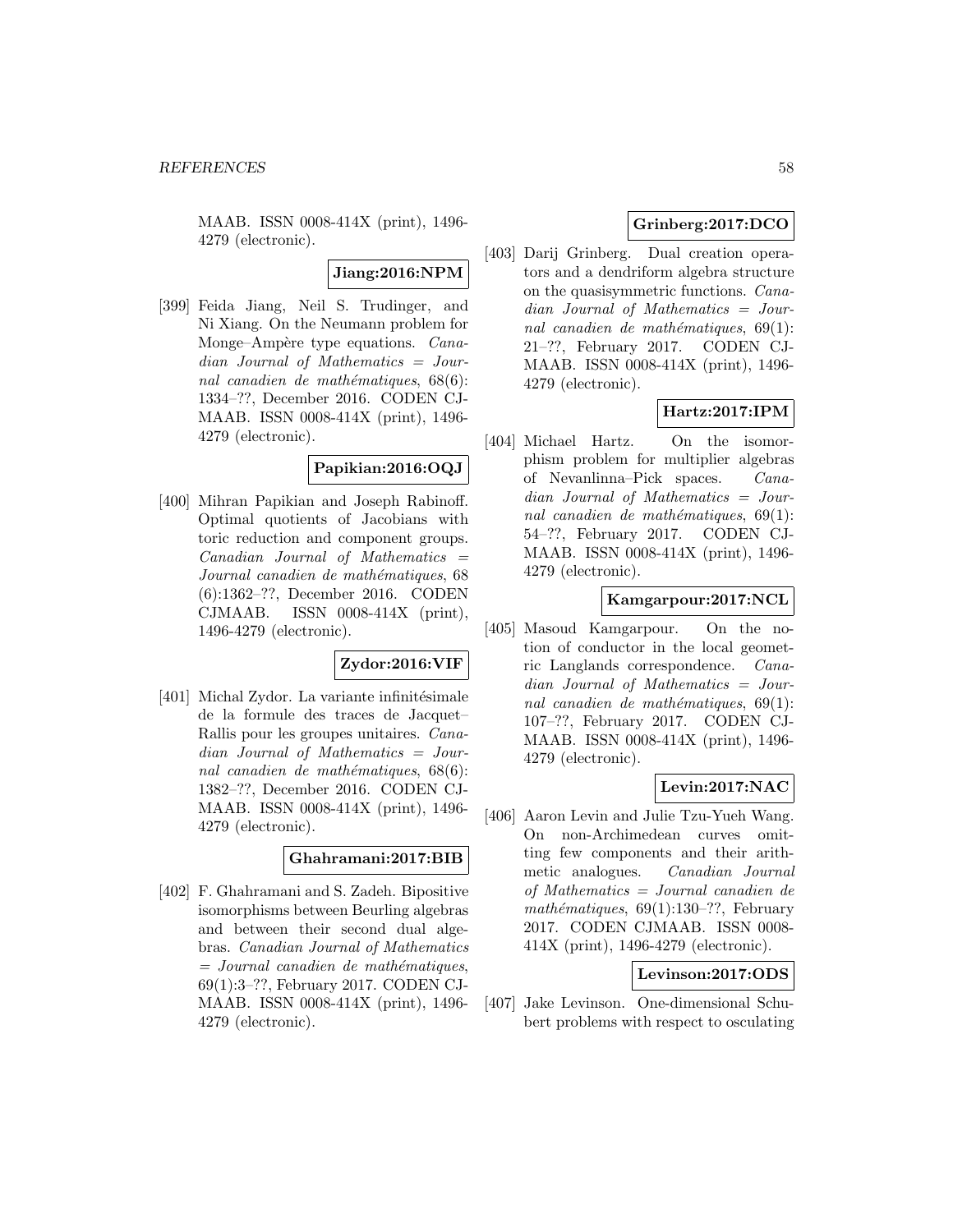flags. Canadian Journal of Mathematics  $=$  Journal canadien de mathématiques, 69(1):143–??, February 2017. CODEN CJMAAB. ISSN 0008-414X (print), 1496-4279 (electronic).

# **Pan:2017:FLT**

[408] Shu-Yen Pan. L-functoriality for local theta correspondence of supercuspidal representations with unipotent reduction. Canadian Journal of Mathematics  $=$  Journal canadien de mathématiques, 69(1):186–??, February 2017. CODEN CJMAAB. ISSN 0008-414X (print), 1496-4279 (electronic).

# **Zheng:2017:CRF**

[409] Tao Zheng. The Chern–Ricci flow on Oeljeklaus–Toma manifolds. Canadian Journal of Mathematics = Journal canadien de mathématiques,  $69(1)$ : 220–??, February 2017. CODEN CJ-MAAB. ISSN 0008-414X (print), 1496- 4279 (electronic).

#### **Adamus:2017:FDS**

[410] Janusz Adamus and Hadi Seyedinejad. Finite determinacy and stability of flatness of analytic mappings.  $Canadian$  Journal of Mathematics  $=$ Journal canadien de mathématiques, 69 (2):241–??, April 2017. CODEN CJ-MAAB. ISSN 0008-414X (print), 1496- 4279 (electronic).

#### **Brandes:2017:SAE**

[411] Julia Brandes and Scott T. Parsell. Simultaneous additive equations: Repeated and differing degrees. Canadian Journal of Mathematics = Journal canadien de mathématiques,  $69(2)$ : 258–??, April 2017. CODEN CJ-

MAAB. ISSN 0008-414X (print), 1496- 4279 (electronic).

### **Chen:2017:CPS**

[412] Xianghong Chen and Andreas Seeger. Convolution powers of Salem measures with applications. *Canadian Journal* of Mathematics = Journal canadien de mathématiques,  $69(2):284-??$ , April 2017. CODEN CJMAAB. ISSN 0008- 414X (print), 1496-4279 (electronic).

### **DeBernardi:2017:TNS**

[413] Carlo Alberto De Bernardi and Libor Veselý. Tilings of normed spaces.  $Canadian$  Journal of Mathematics  $=$ Journal canadien de mathématiques, 69 (2):321–??, April 2017. CODEN CJ-MAAB. ISSN 0008-414X (print), 1496- 4279 (electronic).

### **Garbagnati:2017:KSQ**

[414] Alice Garbagnati. On K3 surface quotients of K3 or Abelian surfaces. Canadian Journal of Mathematics = Journal canadien de mathématiques,  $69(2)$ : 338–??, April 2017. CODEN CJ-MAAB. ISSN 0008-414X (print), 1496- 4279 (electronic).

### **Kaftal:2017:SCP**

[415] Victor Kaftal, Ping Wong Ng, and Shuang Zhang. Strict comparison of positive elements in multiplier algebras.  $Canadian$  Journal of Mathematics  $=$ Journal canadien de mathématiques, 69 (2):373–??, April 2017. CODEN CJ-MAAB. ISSN 0008-414X (print), 1496- 4279 (electronic).

# **Klep:2017:FFT**

[416] Igor Klep and Spela Spenko. Free function theory through matrix invari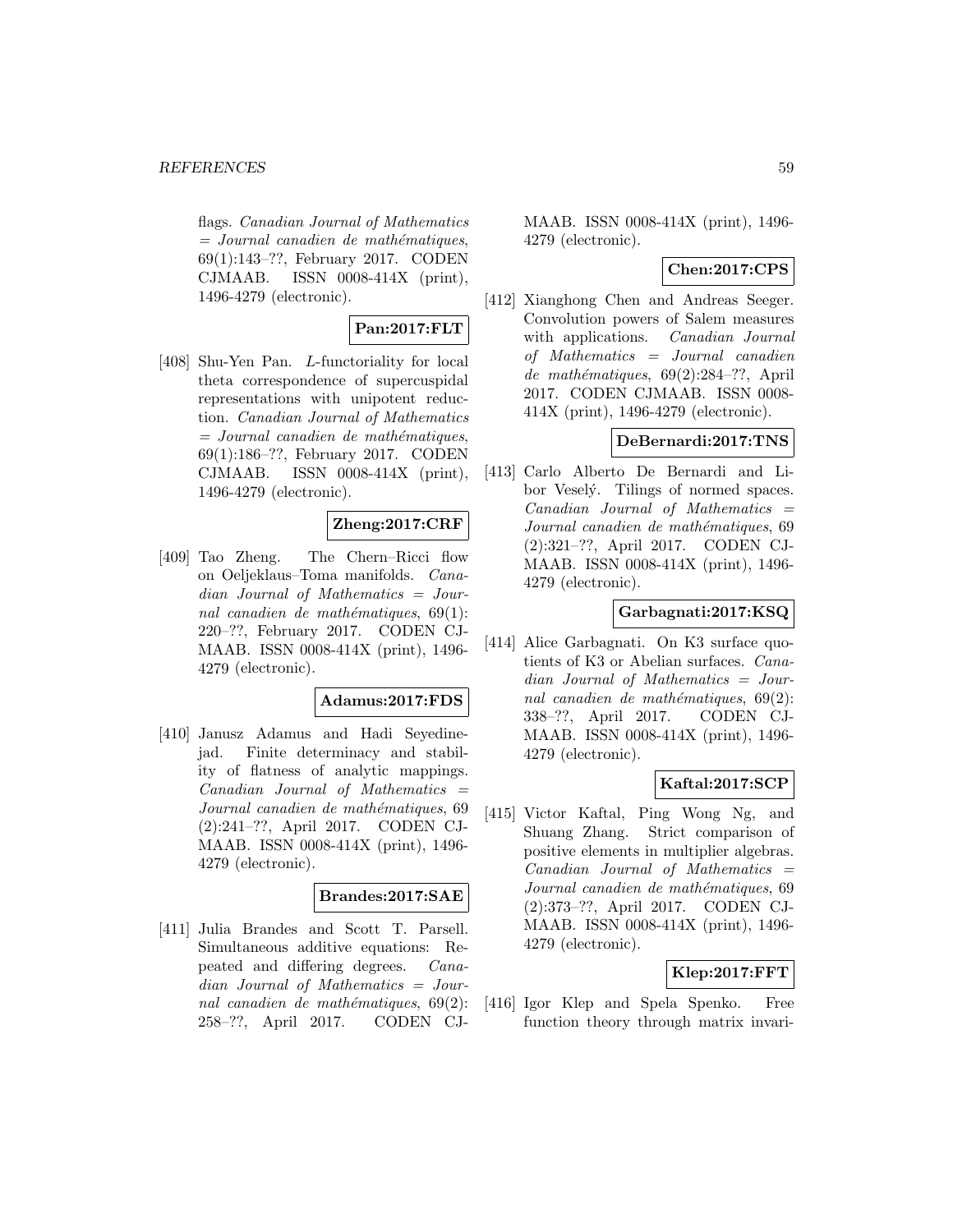ants. Canadian Journal of Mathematics  $=$  Journal canadien de mathématiques, 69(2):408–??, April 2017. CODEN CJ-MAAB. ISSN 0008-414X (print), 1496- 4279 (electronic).

# **Lee:2017:NDC**

[417] Hun Hee Lee and Sang gyun Youn. New deformations of convolution algebras and Fourier algebras on locally compact groups. Canadian Journal of Mathematics = Journal canadien de mathématiques,  $69(2):434-??$ , April 2017. CODEN CJMAAB. ISSN 0008- 414X (print), 1496-4279 (electronic).

### **Marquis:2017:ITH**

[418] Timoth´ee Marquis and Karl-Hermann Neeb. Isomorphisms of twisted Hilbert loop algebras. Canadian Journal of Mathematics = Journal canadien de mathématiques,  $69(2):453-??$ , April 2017. CODEN CJMAAB. ISSN 0008- 414X (print), 1496-4279 (electronic).

### **Cordero-Erausquin:2017:TIL**

[419] Dario Cordero-Erausquin. Transport inequalities for log-concave measures, quantitative forms and applications.  $Canadian$  Journal of Mathematics  $=$ Journal canadien de mathématiques, 69 (3):481–??, June 2017. CODEN CJ-MAAB. ISSN 0008-414X (print), 1496- 4279 (electronic).

### **Fischer:2017:SBA**

[420] Vera Fischer and Diego Alejandro Mejia. Splitting, bounding, and almost disjointness can be quite different. Canadian Journal of Mathematics = Journal canadien de mathématiques,  $69(3)$ : 502–??, June 2017. CODEN CJ-

MAAB. ISSN 0008-414X (print), 1496- 4279 (electronic).

#### **Ganguly:2017:DTF**

[421] Arijit Ganguly and Anish Ghosh. Dirichlet's theorem in function fields.  $Canadian$  Journal of Mathematics  $=$ Journal canadien de mathématiques, 69 (3):532–??, June 2017. CODEN CJ-MAAB. ISSN 0008-414X (print), 1496- 4279 (electronic).

### **Hartglass:2017:FPC**

[422] Michael Hartglass. Free product  $C^*$ algebras associated with graphs, free differentials, and laws of loops. Canadian Journal of Mathematics = Journal canadien de mathématiques,  $69(3)$ : 548–??, June 2017. CODEN CJ-MAAB. ISSN 0008-414X (print), 1496- 4279 (electronic).

### **Lee:2017:RIF**

[423] Jungyun Lee and Yoonjin Lee. Regulators of an infinite family of the simplest quartic function fields. Canadian Journal of Mathematics = Journal canadien de mathématiques,  $69(3):579-??$ , June 2017. CODEN CJMAAB. ISSN 0008- 414X (print), 1496-4279 (electronic).

### **Mauduit:2017:DS**

[424] Christian Mauduit, Joël Rivat, and András Sárközy. On the digits of sumsets. Canadian Journal of Mathematics  $=$  Journal canadien de mathématiques, 69(3):595–??, June 2017. CODEN CJ-MAAB. ISSN 0008-414X (print), 1496- 4279 (electronic).

#### **Moon:2017:MPS**

[425] Han-Bom Moon. Mori's program for  $M_{0.7}$  with symmetric divisors. *Cana-*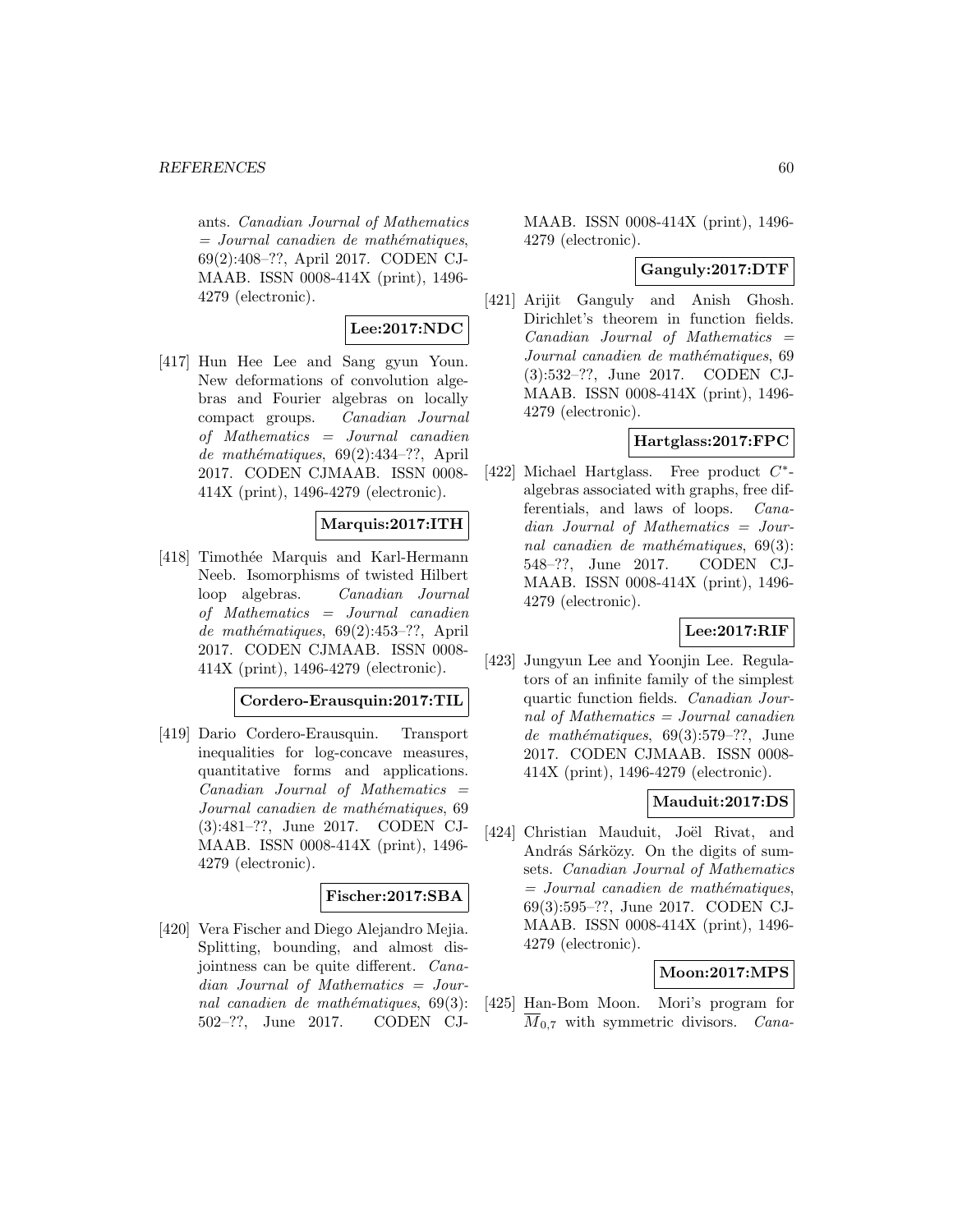dian Journal of Mathematics = Journal canadien de mathématiques,  $69(3)$ : 613–??, June 2017. CODEN CJ-MAAB. ISSN 0008-414X (print), 1496- 4279 (electronic).

# **Oikhberg:2017:ADP**

[426] Timur Oikhberg and Pedro Tradacete. Almost disjointness preservers. Canadian Journal of Mathematics = Journal canadien de mathématiques,  $69(3)$ : 650–??, June 2017. CODEN CJ-MAAB. ISSN 0008-414X (print), 1496- 4279 (electronic).

# **Ovchinnikov:2017:TCS**

[427] Alexey Ovchinnikov and Michael Wibmer. Tannakian categories with semigroup actions. Canadian Journal of Mathematics = Journal canadien de mathématiques,  $69(3):687-??$ , June 2017. CODEN CJMAAB. ISSN 0008- 414X (print), 1496-4279 (electronic).

# **Allison:2017:WIK**

[428] Bruce Allison, John Faulkner, and Oleg Smirnov. Weyl images of Kantor pairs.  $Canadian$  Journal of Mathematics  $=$ Journal canadien de mathématiques, 69 (4):721–??, August 2017. CODEN CJ-MAAB. ISSN 0008-414X (print), 1496- 4279 (electronic).

### **Choi:2017:WOT**

[429] Suyoung Choi and Hanchul Park. Wedge operations and torus symmetries II.  $Canadian$  Journal of Mathematics  $=$ Journal canadien de mathématiques, 69 (4):767–??, August 2017. CODEN CJ-MAAB. ISSN 0008-414X (print), 1496- 4279 (electronic).

# **Diacu:2017:CBP**

[430] Florin Diacu. The classical N-body problem in the context of curved space.  $Canadian$  Journal of Mathematics  $=$ Journal canadien de mathématiques, 69 (4):790–??, August 2017. CODEN CJ-MAAB. ISSN 0008-414X (print), 1496- 4279 (electronic).

### **Gunther:2017:NFR**

[431] Christian Günther and Kai-Uwe Schmidt.  $L<sup>q</sup>$  norms of Fekete and related polynomials. Canadian Journal of Mathematics = Journal canadien de mathématiques,  $69(4):807-??$ , August 2017. CODEN CJMAAB. ISSN 0008- 414X (print), 1496-4279 (electronic).

# **Lei:2017:AGB**

[432] Antonio Lei, David Loeffler, and Sarah Livia Zerbes. On the asymptotic growth of Bloch–Kato–Shafarevich–Tate groups of modular forms over cyclotomic extensions. Canadian Journal of Mathematics = Journal canadien de mathématiques,  $69(4):826-??$ , August 2017. CODEN CJMAAB. ISSN 0008- 414X (print), 1496-4279 (electronic).

### **Pronk:2017:ETG**

[433] Dorette Pronk and Laura Scull. Erratum: Translation Groupoids and Orbifold Cohomology. Canadian Journal of Mathematics = Journal canadien de mathématiques,  $69(4):851-??$ , August 2017. CODEN CJMAAB. ISSN 0008- 414X (print), 1496-4279 (electronic). See [34].

#### **Saanouni:2017:GNG**

[434] Tarek Saanouni. Global and non global solutions for some fractional heat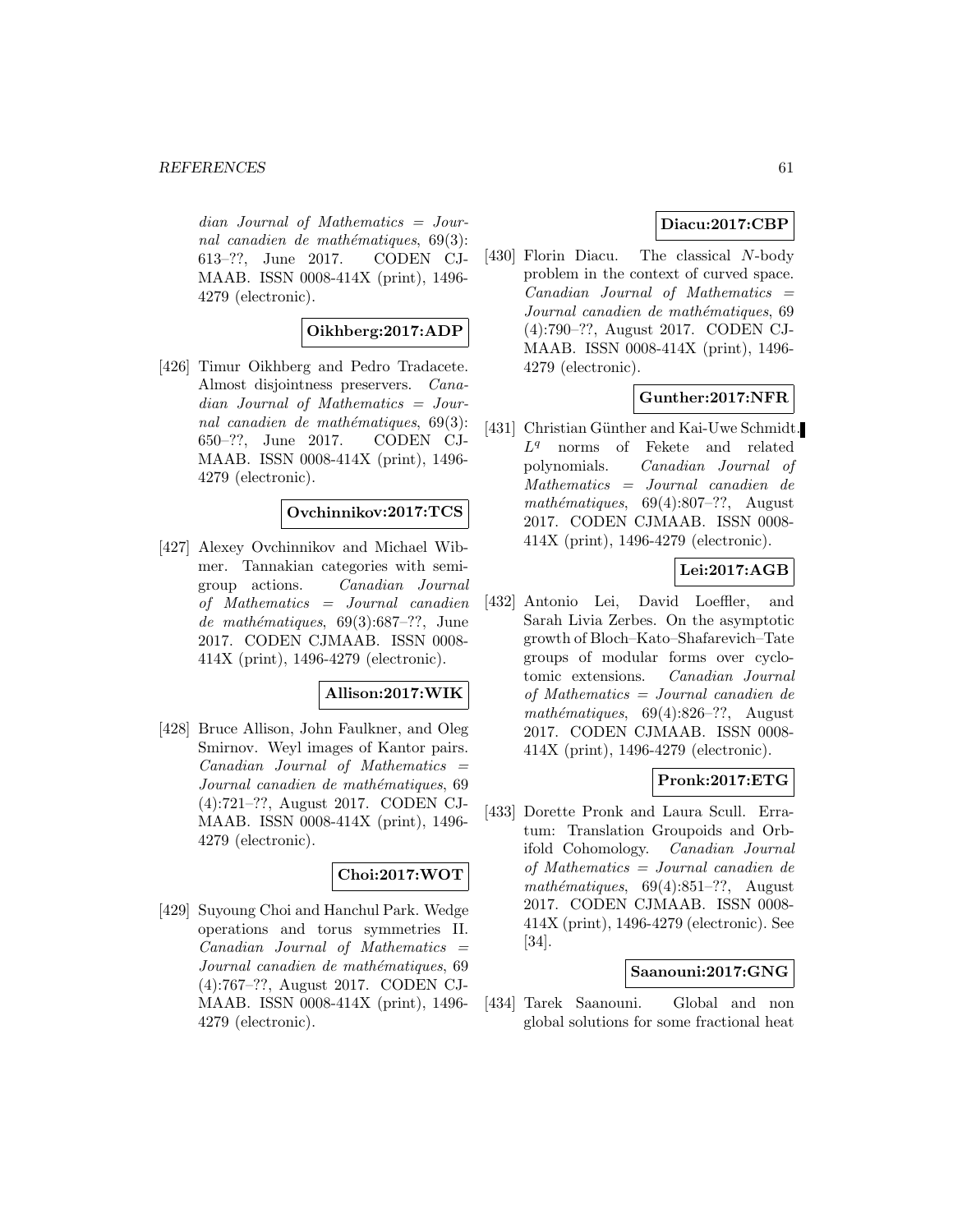equations with pure power nonlinearity. *Canadian Journal of Mathematics*  $=$ Journal canadien de mathématiques, 69 (4):854–??, August 2017. CODEN CJ-MAAB. ISSN 0008-414X (print), 1496- 4279 (electronic).

# **Xiao:2017:ASC**

[435] Jie Xiao and Deping Ye. Anisotropic Sobolev capacity with fractional order.  $Canadian$  Journal of Mathematics  $=$ Journal canadien de mathématiques, 69 (4):873–??, August 2017. CODEN CJ-MAAB. ISSN 0008-414X (print), 1496- 4279 (electronic).

# **Xu:2017:MPA**

[436] Bin Xu. On Moeglin's parametrization of Arthur packets for p-adic quasisplit  $Sp(N)$  and  $SO(N)$ . *Canadian Jour*nal of Mathematics = Journal canadien de mathématiques,  $69(4):890-??$ , August 2017. CODEN CJMAAB. ISSN 0008- 414X (print), 1496-4279 (electronic).

# **Andrade:2017:DRK**

[437] Jaime Andrade, Nestor Dávila, Ernesto Pérez-Chavela, and Claudio Vidal. Dynamics and regularization of the Kepler problem on surfaces of constant curvature. Canadian Journal of Mathematics  $=$  Journal canadien de mathématiques, 69(5):961–??, October 2017. CODEN CJMAAB. ISSN 0008-414X (print), 1496-4279 (electronic).

### **Bremner:2017:CRP**

[438] Murray Bremner and Vladimir Dotsenko. Classification of regular parametrized one-relation operads.  $Canadian$  Journal of Mathematics  $=$ Journal canadien de mathématiques, 69

(5):992–??, October 2017. CODEN CJ-MAAB. ISSN 0008-414X (print), 1496- 4279 (electronic).

# **Carlen:2017:SBM**

[439] Eric Carlen and Francesco Maggi. Stability for the Brunn–Minkowski and Riesz rearrangement inequalities, with applications to Gaussian concentration and finite range non-local isoperimetry. *Canadian Journal of Mathematics*  $=$ Journal canadien de mathématiques, 69 (5):1036–??, October 2017. CODEN CJ-MAAB. ISSN 0008-414X (print), 1496- 4279 (electronic).

# **Crann:2017:ACI**

[440] Jason Crann. Amenability and covariant injectivity of locally compact quantum groups II. Canadian Journal of Mathematics = Journal canadien de mathématiques,  $69(5):1064-??$ , October 2017. CODEN CJMAAB. ISSN 0008- 414X (print), 1496-4279 (electronic).

### **Jiang:2017:ACW**

[441] Yin Jiang. Absolute continuity of Wasserstein barycenters over Alexandrov spaces. Canadian Journal of Mathematics = Journal canadien de mathématiques,  $69(5):1087-??$ , October 2017. CODEN CJMAAB. ISSN 0008- 414X (print), 1496-4279 (electronic).

# **Ng:2017:CCH**

[442] P. W. Ng and P. Skoufranis. Closed convex hulls of unitary orbits in certain simple real rank zero C∗-algebras. Canadian Journal of Mathematics = Journal canadien de mathématiques,  $69(5)$ : 1109–??, October 2017. CODEN CJ-MAAB. ISSN 0008-414X (print), 1496- 4279 (electronic).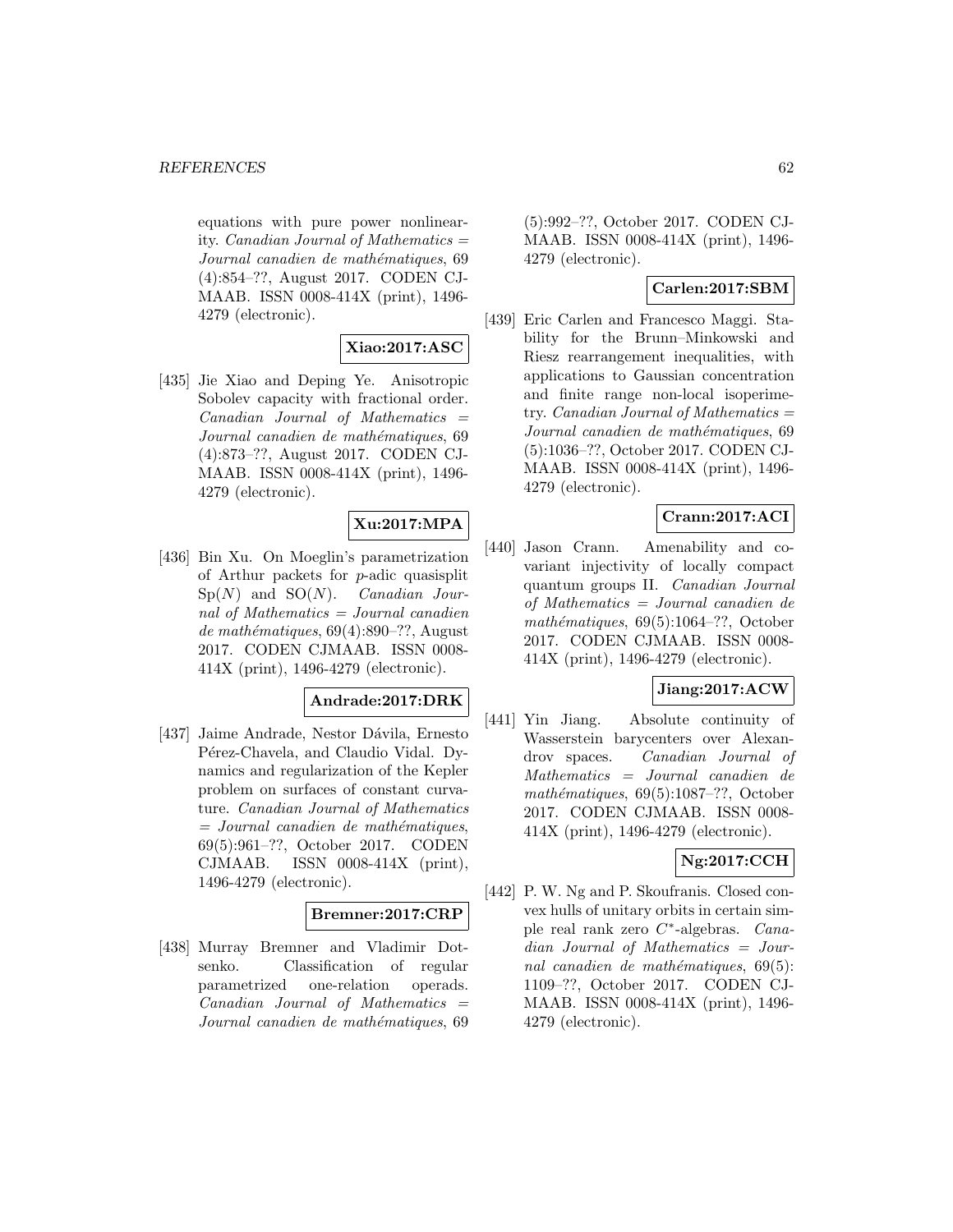# **Sikiric:2017:SDP**

[443] Mathieu Dutour Sikirić. The seven dimensional perfect Delaunay polytopes and Delaunay simplices. Canadian Journal of Mathematics = Journal canadien de mathématiques,  $69(5):1143-$ ??, October 2017. CODEN CJMAAB. ISSN 0008-414X (print), 1496-4279 (electronic).

# **Varma:2017:RIO**

[444] Sandeep Varma. On residues of intertwining operators in cases with prehomogeneous nilradical. Canadian Journal of Mathematics = Journal canadien de mathématiques,  $69(5):1169-??$ , October 2017. CODEN CJMAAB. ISSN 0008- 414X (print), 1496-4279 (electronic).

# **Abe:2017:CPL**

[445] Tetsuya Abe and Keiji Tagami. Characterization of positive links and the s-invariant for links. Canadian Journal of Mathematics = Journal canadien de mathématiques,  $69(6):1201-$ ??, December 2017. CODEN CJ-MAAB. ISSN 0008-414X (print), 1496- 4279 (electronic).

# **Almeida:2017:AHL**

[446] Víctor Almeida, Jorge J. Betancor, and Lourdes Rodríguez-Mesa. Anisotropic Hardy–Lorentz spaces with variable exponents. Canadian Journal of Mathematics = Journal canadien de mathématiques,  $69(6):1219-??$ , December 2017. CODEN CJMAAB. ISSN 0008-414X (print), 1496-4279 (electronic).

# **Favacchio:2017:MFR**

[447] Giuseppe Favacchio and Elena Guardo. The minimal free resolution of fat almost

complete intersections in  $\mathbf{P}^1 \times \mathbf{P}^1$ . Canadian Journal of Mathematics = Journal canadien de mathématiques,  $69(6)$ : 1274–??, December 2017. CODEN CJ-MAAB. ISSN 0008-414X (print), 1496- 4279 (electronic).

### **Folha:2017:WTS**

[448] Abigail Folha and Carlos Peñafiel. Weingarten type surfaces in  $\mathbf{H}^2 \times \mathbf{R}$  and  $\mathbf{S}^2 \times$ **R**. Canadian Journal of Mathematics = Journal canadien de mathématiques, 69 (6):1292–??, December 2017. CODEN CJMAAB. ISSN 0008-414X (print), 1496-4279 (electronic).

# **Fricain:2017:AOS**

[449] Emmanuel Fricain and Rishika Rupam. On asymptotically orthonormal sequences. Canadian Journal of Mathematics = Journal canadien de mathématiques,  $69(6):1312-??$ , December 2017. CODEN CJMAAB. ISSN 0008-414X (print), 1496-4279 (electronic).

#### **Harrison-Trainor:2017:CFE**

[450] Matthew Harrison-Trainor, Alexander Melnikov, and Russell Miller. On computable field embeddings and difference closed fields. Canadian Journal of Mathematics = Journal canadien de mathématiques,  $69(6):1338-$ ??, December 2017. CODEN CJ-MAAB. ISSN 0008-414X (print), 1496- 4279 (electronic).

#### **Nikolidakis:2017:ESB**

[451] Eleftherios Nikolaos Nikolidakis. Extremal sequences for the Bellman function of the dyadic maximal operator and applications to the Hardy operator. Canadian Journal of Mathematics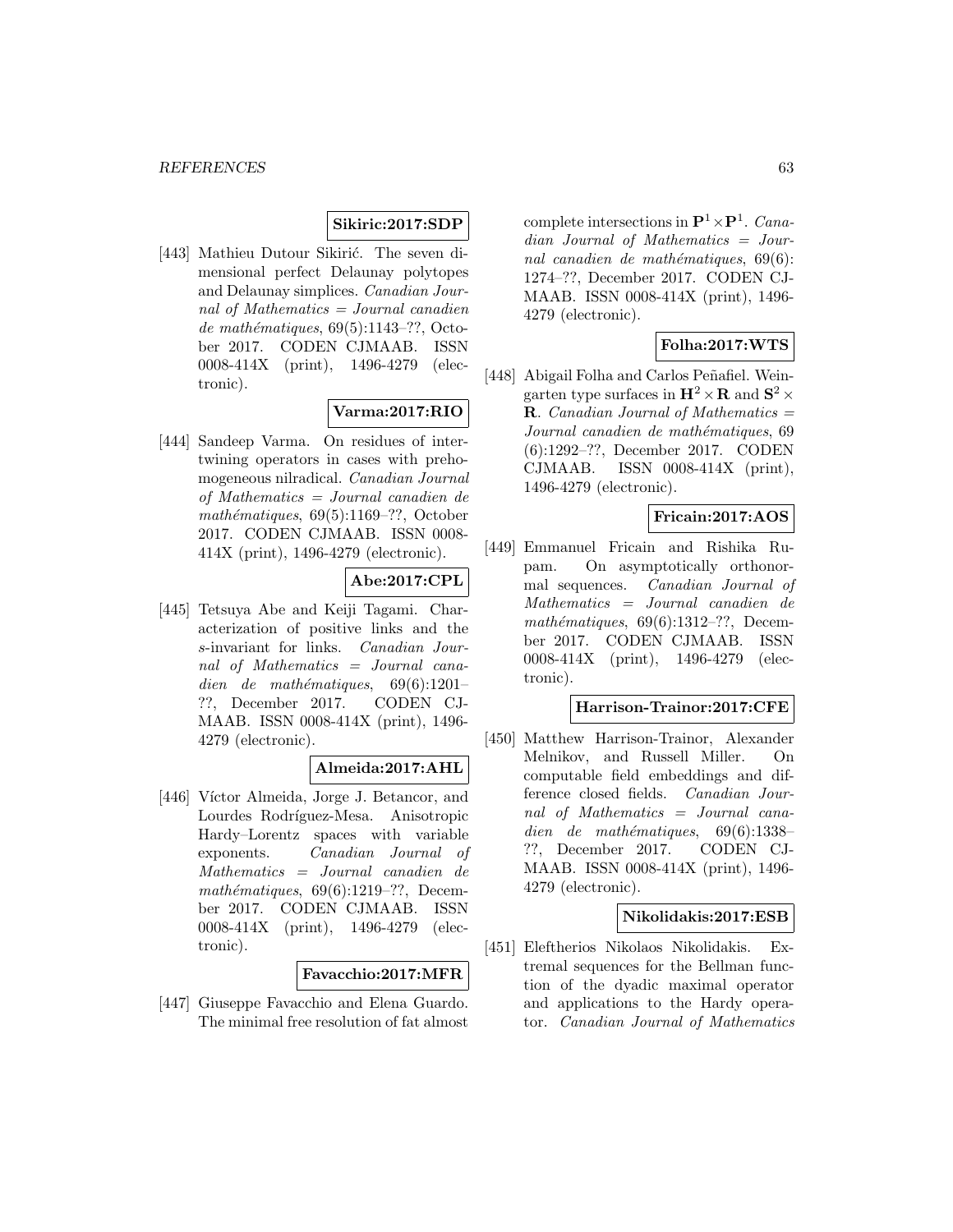$=$  Journal canadien de mathématiques, 69(6):1364–??, December 2017. CODEN CJMAAB. ISSN 0008-414X (print), 1496-4279 (electronic).

# **Pasnicu:2017:WIP**

[452] Cornel Pasnicu and N. Christopher Phillips. The weak ideal property and topological dimension zero. Canadian Journal of Mathematics = Journal canadien de mathématiques,  $69(6)$ : 1385–??, December 2017. CODEN CJ-MAAB. ISSN 0008-414X (print), 1496- 4279 (electronic).

#### **Semrl:2017:OSP**

[453] Peter Semrl. Order and spectrum preserving maps on positive operators. Canadian Journal of Mathematics = Journal canadien de mathématiques, 69 (6):1422–??, December 2017. CODEN CJMAAB. ISSN 0008-414X (print), 1496-4279 (electronic).

### **Benaych-Georges:2018:FME**

[454] Florent Benaych-Georges, Guillaume Cébron, and Jean Rochet. Fluctuation of matrix entries and application to outliers of elliptic matrices. Canadian Journal of Mathematics = Journal canadien de mathématiques, 70(1):3–??, February 2018. CODEN CJMAAB. ISSN 0008- 414X (print), 1496-4279 (electronic).

### **Bosa:2018:CPC**

[455] Joan Bosa and Henning Petzka. Comparison properties of the Cuntz semigroup and applications to C∗-algebras.  $Canadian$  Journal of Mathematics  $=$ Journal canadien de mathématiques, 70 (1):26–??, February 2018. CODEN CJ-MAAB. ISSN 0008-414X (print), 1496- 4279 (electronic).

# **Dantas:2018:BPB**

[456] Sheldon Dantas, Domingo García, Manuel Maestre, and Miguel Martín. The Bishop–Phelps–Bollobás property for compact operators. Canadian Journal of Mathematics  $=$  Journal canadien de mathématiques, 70(1):53–??, February 2018. CODEN CJMAAB. ISSN 0008-414X (print), 1496-4279 (electronic).

# **Dow:2018:NVP**

[457] Alan Dow and Franklin D. Tall. Normality versus paracompactness in locally compact spaces. Canadian Journal of Mathematics = Journal canadien de mathématiques,  $70(1):74-??$ , February 2018. CODEN CJMAAB. ISSN 0008- 414X (print), 1496-4279 (electronic).

### **Farashahi:2018:CAL**

[458] Arash Ghaani Farashahi. A class of abstract linear representations for convolution function algebras over homogeneous spaces of compact groups. *Cana*dian Journal of Mathematics = Journal canadien de mathématiques,  $70(1)$ : 97–??, February 2018. CODEN CJ-MAAB. ISSN 0008-414X (print), 1496- 4279 (electronic).

# **Ha:2018:SPS**

[459] Junsoo Ha. Smooth polynomial solutions to a ternary additive equation. Canadian Journal of Mathematics = Journal canadien de mathématiques, 70 (1):117–??, February 2018. CODEN CJ-MAAB. ISSN 0008-414X (print), 1496- 4279 (electronic).

# **Hajir:2018:IFC**

[460] Farshid Hajir and Christian Maire. On the invariant factors of class groups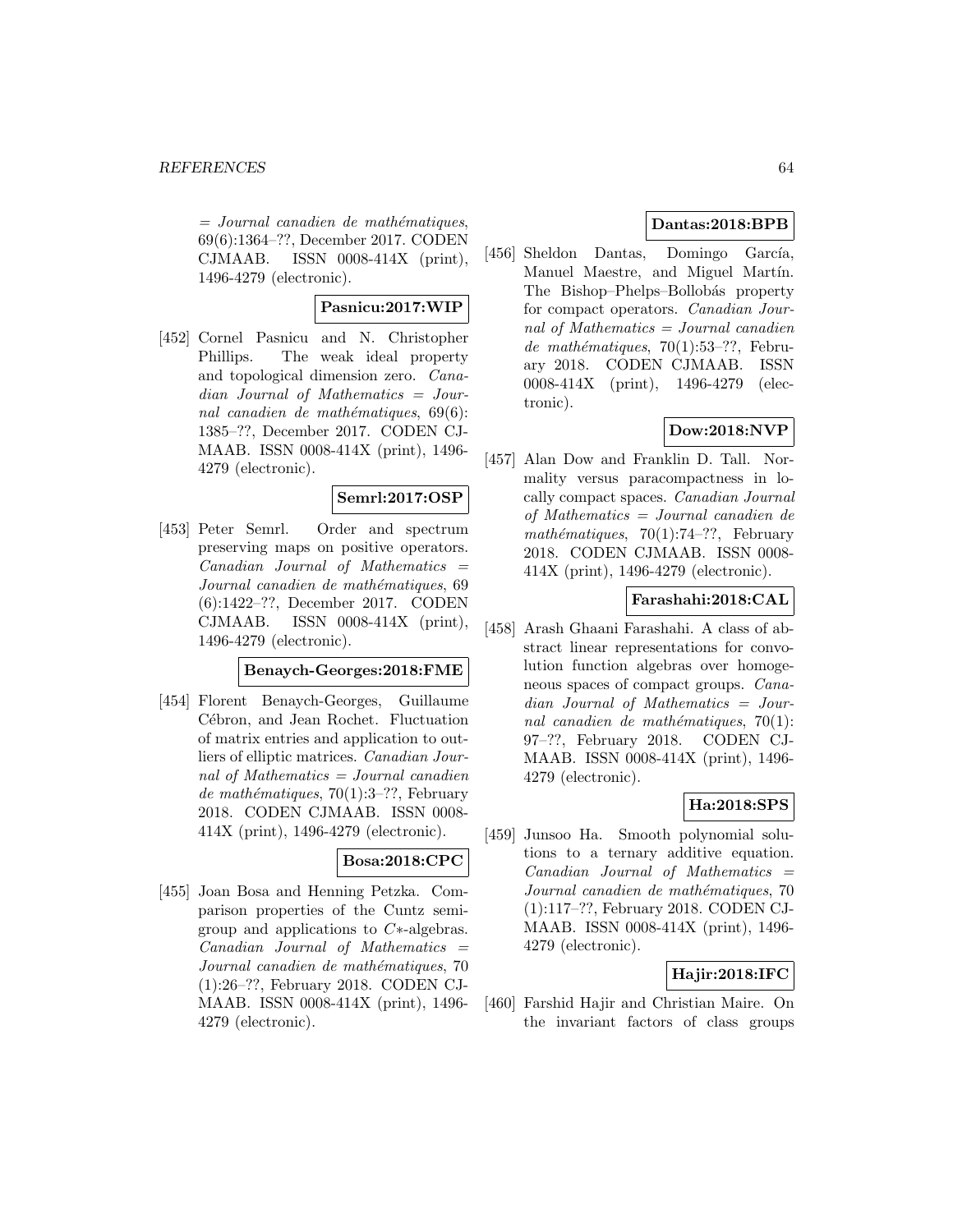in towers of number fields. Canadian Journal of Mathematics = Journal canadien de mathématiques,  $70(1)$ : 142–??, February 2018. CODEN CJ-MAAB. ISSN 0008-414X (print), 1496- 4279 (electronic).

# **Hakl:2018:PSI**

[461] Robert Hakl and Manuel Zamora. Periodic solutions of an indefinite singular equation arising from the Kepler problem on the sphere. Canadian Journal of Mathematics = Journal canadien de mathématiques,  $70(1):173-??$ , February 2018. CODEN CJMAAB. ISSN 0008- 414X (print), 1496-4279 (electronic).

# **Kitchloo:2018:C**

[462] Nitu Kitchloo, Vitaly Lorman, and W. Stephen Wilson. The ER(2) cohomology of  $B\mathbf{Z}/(2^q)$  and  $\mathbf{CP}^n$ .  $Canadian$  Journal of Mathematics  $=$ Journal canadien de mathématiques, 70 (1):191–??, February 2018. CODEN CJ-MAAB. ISSN 0008-414X (print), 1496- 4279 (electronic).

# **Speissegger:2018:QIA**

[463] Patrick Speissegger. Quasianalytic Ilyashenko algebras. Canadian Journal of Mathematics = Journal canadien de mathématiques, 70(1):218–??, February 2018. CODEN CJMAAB. ISSN 0008- 414X (print), 1496-4279 (electronic).

#### **Bocherer:2018:WMK**

[464] Siegfried Böcherer, Toshiyuki Kikuta, and Sho Takemori. Weights of the mod p kernel of the theta operators.  $Canadian$  Journal of Mathematics  $=$ Journal canadien de mathématiques, 70 (2):241–??, April 2018. CODEN CJ-

MAAB. ISSN 0008-414X (print), 1496- 4279 (electronic).

### **Bulens:2018:RMC**

[465] Hector Cordova Bulens, Pascal Lambrechts, and Don Stanley. Rational models of the complement of a subpolyhedron in a manifold with boundary. Canadian Journal of Mathematics  $=$  Journal canadien de mathématiques, 70(2):265–??, April 2018. CODEN CJ-MAAB. ISSN 0008-414X (print), 1496- 4279 (electronic).

### **Eilers:2018:GCG**

[466] Søren Eilers, Gunnar Restorff, Efren Ruiz, and Adam P. W. Sørensen. Geometric classification of graph  $C<sup>*</sup>$ -<br>algebras over finite graphs.  $Cana$ algebras over finite graphs. dian Journal of Mathematics = Journal canadien de mathématiques,  $70(2)$ : 294–??, April 2018. CODEN CJ-MAAB. ISSN 0008-414X (print), 1496- 4279 (electronic).

### **Manon:2018:TGF**

[467] Christopher Manon. Toric geometry of  $SL_2(\mathbb{C})$  free group character varieties from outer space. Canadian Journal of Mathematics = Journal canadien de mathématiques,  $70(2):354-??$ , April 2018. CODEN CJMAAB. ISSN 0008- 414X (print), 1496-4279 (electronic).

### **Osaka:2018:JSA**

[468] Hiroyuki Osaka and Tamotsu Teruya. The Jiang–Su absorption for inclusions of unital C∗-algebras. Canadian Journal of Mathematics = Journal canadien de mathématiques, 70(2):400–??, April 2018. CODEN CJMAAB. ISSN 0008- 414X (print), 1496-4279 (electronic). See erratum [566].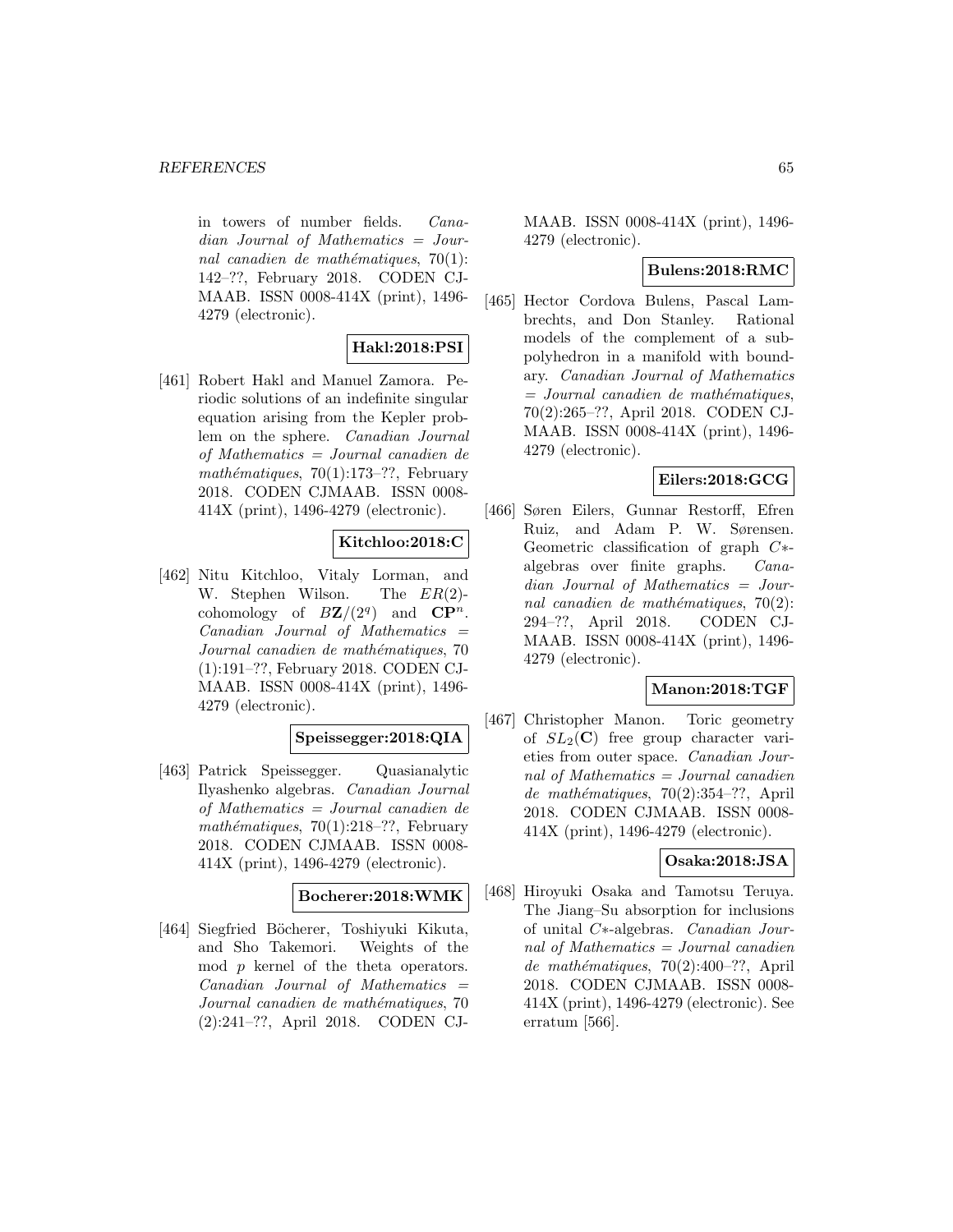#### **Perez-Chavela:2018:ETR**

[469] Ernesto Pérez-Chavela and Juan Manuel Sánchez-Cerritos. Euler-type relative equilibria in spaces of constant curvature and their stability. Canadian Journal of Mathematics = Journal canadien de mathématiques,  $70(2):426-??$ , April 2018. CODEN CJMAAB. ISSN 0008- 414X (print), 1496-4279 (electronic).

# **Zhang:2018:EOS**

[470] Chao Zhang. Ekedahl–Oort strata for good reductions of Shimura varieties of Hodge type. Canadian Journal of Mathematics = Journal canadien de mathématiques, 70(2):451–??, April 2018. CODEN CJMAAB. ISSN 0008- 414X (print), 1496-4279 (electronic).

#### **Asakura:2018:CPC**

[471] Masanori Asakura and Noriyuki Otsubo. CM periods, CM regulators and hypergeometric functions, I. Canadian Journal of Mathematics = Journal canadien de mathématiques, 70(3):481–??, June 2018. CODEN CJMAAB. ISSN 0008- 414X (print), 1496-4279 (electronic).

### **Chen:2018:BTG**

[472] Yanni Chen, Don Hadwin, Zhe Liu, and Eric Nordgren. A Beurling theorem for generalized Hardy spaces on a multiply connected domain. Canadian Journal of Mathematics = Journal canadien de mathématiques,  $70(3):515-??$ , June 2018. CODEN CJMAAB. ISSN 0008- 414X (print), 1496-4279 (electronic).

#### **Ciesielski:2018:FPT**

[473] Krzysztof Chris Ciesielski and Jakub Jasinski. Fixed point theorems for

maps with local and pointwise contraction properties. Canadian Journal of Mathematics  $=$  Journal canadien de mathématiques,  $70(3):538-??$ , June 2018. CODEN CJMAAB. ISSN 0008- 414X (print), 1496-4279 (electronic).

### **Cohen:2018:TRO**

[474] Jonathan Cohen. Transfer of representations and orbital integrals for inner forms of  $GL_n$ . Canadian Journal of Mathematics = Journal canadien de mathématiques,  $70(3):595-??$ , June 2018. CODEN CJMAAB. ISSN 0008- 414X (print), 1496-4279 (electronic).

# **Luo:2018:SLL**

[475] Ye Luo and Madhusudan Manjunath. Smoothing of limit linear series of rank one on saturated metrized complexes of algebraic curves. Canadian Journal of Mathematics = Journal canadien de mathématiques,  $70(3):628-??$ , June 2018. CODEN CJMAAB. ISSN 0008- 414X (print), 1496-4279 (electronic).

### **Matringe:2018:GFR**

[476] Nadir Matringe and Omer Offen. Gamma factors, root numbers, and distinction. Canadian Journal of Mathematics = Journal canadien de mathématiques,  $70(3):683-??$ , June 2018. CODEN CJMAAB. ISSN 0008- 414X (print), 1496-4279 (electronic).

### **Xia:2018:ARC**

[477] Eugene Z. Xia. The algebraic de Rham cohomology of representation varieties.  $Canadian$  Journal of Mathematics  $=$ Journal canadien de mathématiques, 70 (3):702–??, June 2018. CODEN CJ-MAAB. ISSN 0008-414X (print), 1496- 4279 (electronic).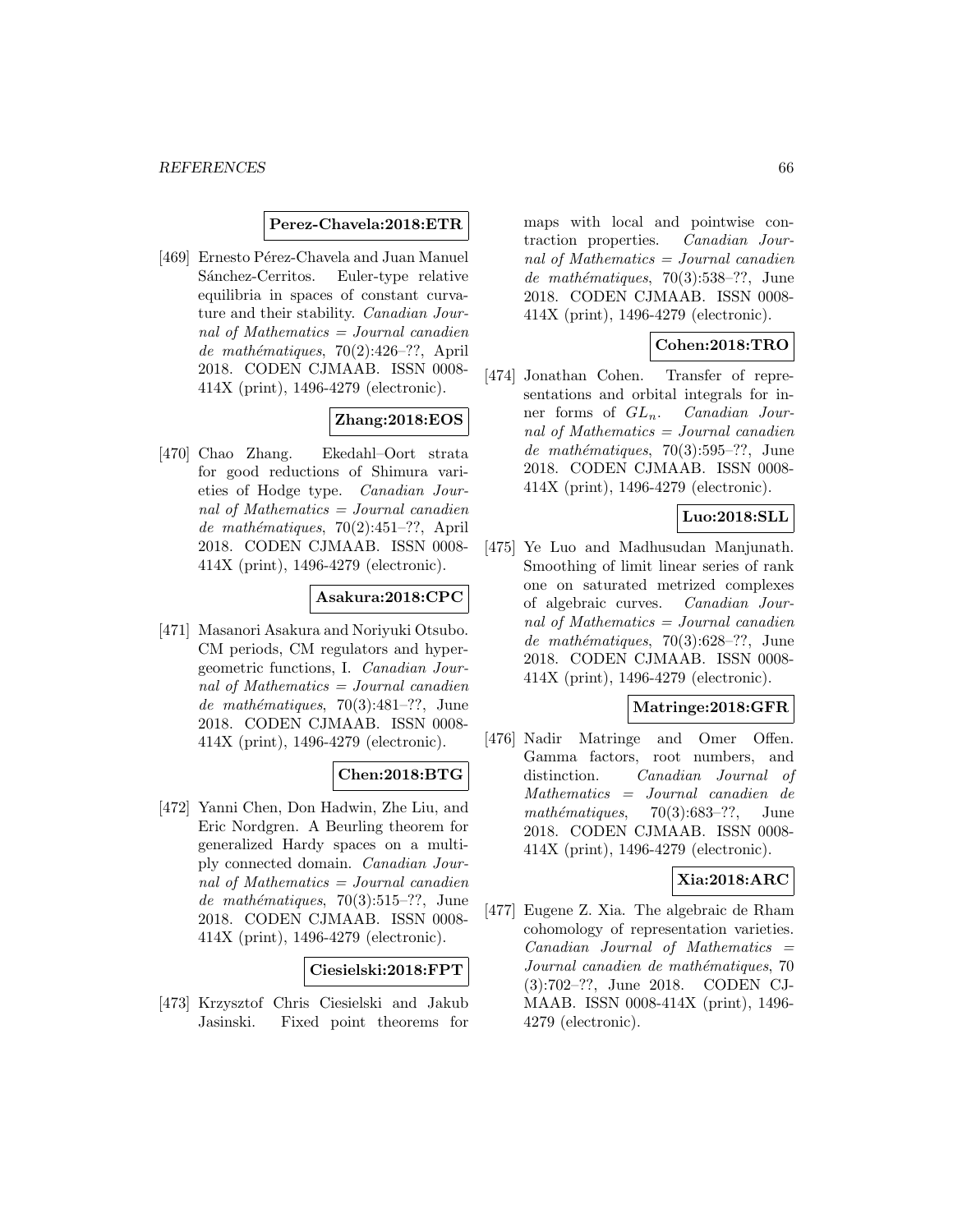### **Bao:2018:DSC**

[478] Guanlong Bao, Nihat Gökhan Gögüs, and Stamatis Pouliasis. On Dirichlet spaces with a class of superharmonic weights. Canadian Journal of Mathematics = Journal canadien de mathématiques,  $70(4):721-??$ , August 2018. CODEN CJMAAB. ISSN 0008- 414X (print), 1496-4279 (electronic).

# **Bijakowski:2018:PHI**

[479] Stephane Bijakowski. Partial Hasse invariants, partial degrees, and the canonical subgroup. Canadian Journal of Mathematics = Journal canadien de mathématiques,  $70(4):742-??$ , August 2018. CODEN CJMAAB. ISSN 0008- 414X (print), 1496-4279 (electronic).

# **Du:2018:MFC**

[480] Jie Du and Zhonghua Zhao. Multiplication formulas and canonical bases for quantum affine  $gl_n$ . Canadian Journal of Mathematics = Journal canadien de mathématiques,  $70(4)$ :773–??, August 2018. CODEN CJMAAB. ISSN 0008- 414X (print), 1496-4279 (electronic).

### **Giannopoulos:2018:ISA**

[481] Apostolos Giannopoulos, Alexander Koldobsky, and Petros Valettas. Inequalities for the surface area of projections of convex bodies. Canadian Journal of Mathematics = Journal canadien de mathématiques, 70(4):804–??, August 2018. CODEN CJMAAB. ISSN 0008- 414X (print), 1496-4279 (electronic).

### **Hare:2018:LDM**

[482] Kathryn Hare, Kevin Hare, and Michael Ka Shing Ng. Local dimensions of measures of finite type  $II$  – measures

without full support and with nonregular probabilities. Canadian Journal of Mathematics  $=$  Journal canadien de mathématiques, 70(4):824–??, August 2018. CODEN CJMAAB. ISSN 0008- 414X (print), 1496-4279 (electronic).

### **Ivorra:2018:NMC**

[483] Florian Ivorra and Takao Yamazaki. Nori motives of curves with modulus and Laumon 1-motives. Canadian Journal of Mathematics = Journal canadien de mathématiques, 70(4):868–??, August 2018. CODEN CJMAAB. ISSN 0008- 414X (print), 1496-4279 (electronic).

### **Luo:2018:SFL**

[484] Caihua Luo. Spherical fundamental lemma for metaplectic groups. Canadian Journal of Mathematics = Journal canadien de mathématiques,  $70(4)$ : 898–??, August 2018. CODEN CJ-MAAB. ISSN 0008-414X (print), 1496- 4279 (electronic).

### **McDiarmid:2018:EMG**

[485] Colin McDiarmid and David R. Wood. Edge-maximal graphs on surfaces.  $Canadian$  Journal of Mathematics  $=$ Journal canadien de mathématiques, 70 (4):925–??, August 2018. CODEN CJ-MAAB. ISSN 0008-414X (print), 1496- 4279 (electronic).

### **Yuan:2018:CFN**

[486] Rirong Yuan. On a class of fully nonlinear elliptic equations containing gradient terms on compact Hermitian manifolds. Canadian Journal of Mathematics  $=$  Journal canadien de mathématiques, 70(4):943–??, August 2018. CODEN CJ-MAAB. ISSN 0008-414X (print), 1496- 4279 (electronic).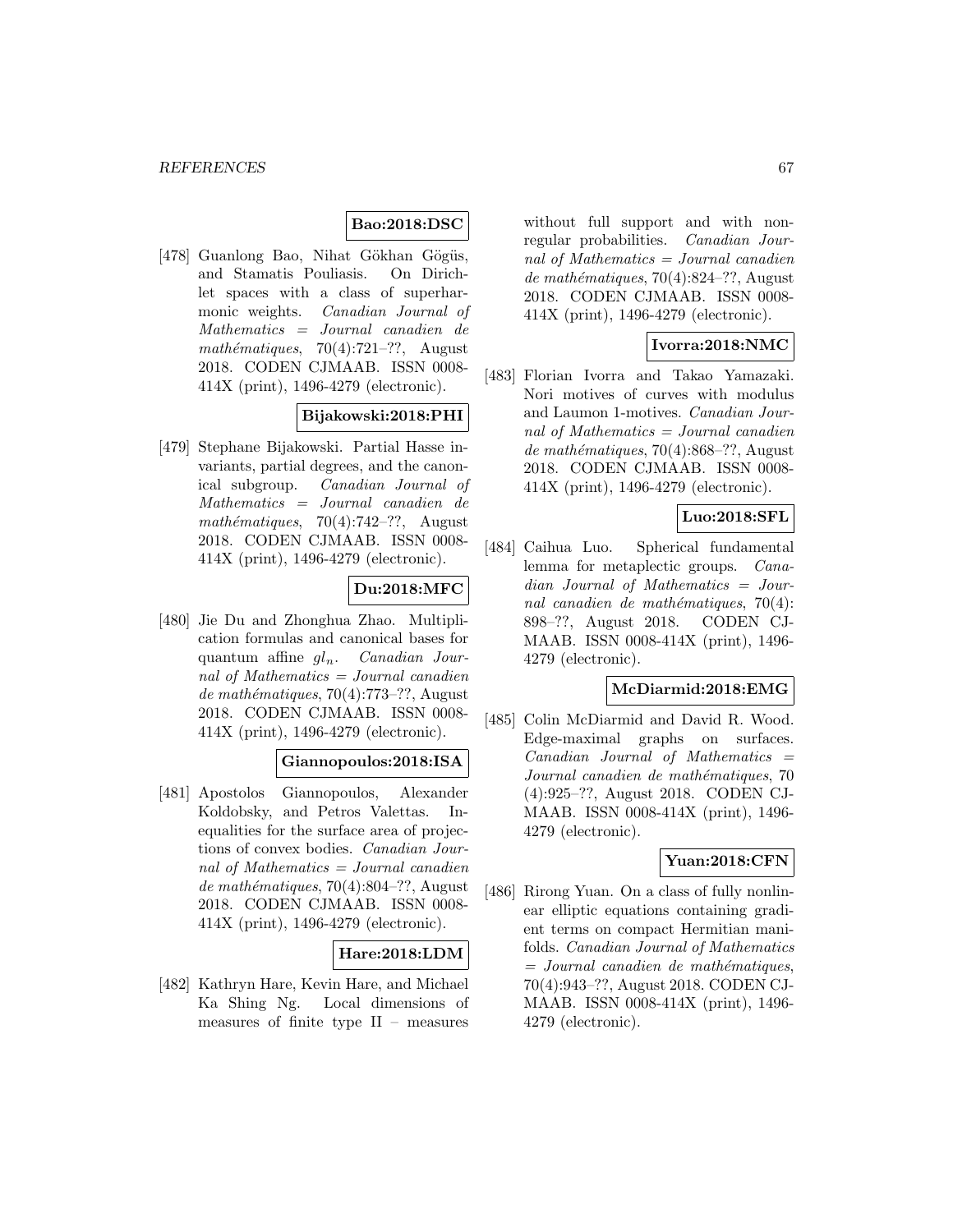# **Ara:2018:UNC**

[487] Pere Ara and Joan Claramunt. Uniqueness of the von Neumann continuous factor. Canadian Journal of Mathematics  $=$  Journal canadien de mathématiques, 70(5):961–??, October 2018. CODEN CJMAAB. ISSN 0008-414X (print), 1496-4279 (electronic).

#### **Conway:2018:ECB**

[488] Anthony Conway. An explicit computation of the Blanchfield pairing for arbitrary links. Canadian Journal of Mathematics = Journal canadien de mathématiques,  $70(5):983-??$ , October 2018. CODEN CJMAAB. ISSN 0008- 414X (print), 1496-4279 (electronic).

# **Elazar:2018:SFR**

[489] Boaz Elazar and Ary Shaviv. Schwartz functions on real algebraic varieties. Canadian Journal of Mathematics = Journal canadien de mathématiques, 70 (5):1008–??, October 2018. CODEN CJ-MAAB. ISSN 0008-414X (print), 1496- 4279 (electronic).

# **Elduque:2018:OEI**

[490] Alberto Elduque. Order 3 elements in  $G_2$  and idempotents in symmetric composition algebras. Canadian Journal of Mathematics = Journal canadien de mathématiques,  $70(5):1038-$ ??, October 2018. CODEN CJMAAB. ISSN 0008- 414X (print), 1496-4279 (electronic).

#### **Martin:2018:CMF**

[491] Kimball Martin. Congruences for modular forms mod 2 and quaternionic Sideal classes. Canadian Journal of Mathematics = Journal canadien de mathématiques,  $70(5):1076-$ ??, October

2018. CODEN CJMAAB. ISSN 0008- 414X (print), 1496-4279 (electronic).

#### **Mullner:2018:RSS**

[492] Clemens Müllner. The Rudin–Shapiro sequence and similar sequences are normal along squares. Canadian Journal of Mathematics = Journal canadien de mathématiques,  $70(5):1096-??$ , October 2018. CODEN CJMAAB. ISSN 0008- 414X (print), 1496-4279 (electronic).

#### **Rushworth:2018:DKH**

[493] William Rushworth. Doubled Khovanov homology. Canadian Journal of Mathematics = Journal canadien de mathématiques,  $70(5):1130-??$ , October 2018. CODEN CJMAAB. ISSN 0008- 414X (print), 1496-4279 (electronic).

### **Viada:2018:EMD**

[494] Evelina Viada. An explicit Manin– Dem'janenko theorem in elliptic curves.  $Canadian$  Journal of Mathematics  $=$ Journal canadien de mathématiques, 70 (5):1173–??, October 2018. CODEN CJ-MAAB. ISSN 0008-414X (print), 1496- 4279 (electronic).

### **Bickerton:2018:FMW**

[495] Robert T. Bickerton and Evgenios T. A. Kakariadis. Free multivariate w∗ semicrossed products: Reflexivity and the bicommutant property. Canadian Journal of Mathematics = Journal canadien de mathématiques,  $70(6)$ : 1201–??, December 2018. CODEN CJ-MAAB. ISSN 0008-414X (print), 1496- 4279 (electronic).

#### **Clouatre:2018:UPO**

[496] Raphaël Clouâtre. Unperforated pairs of operator spaces and hyperrigidity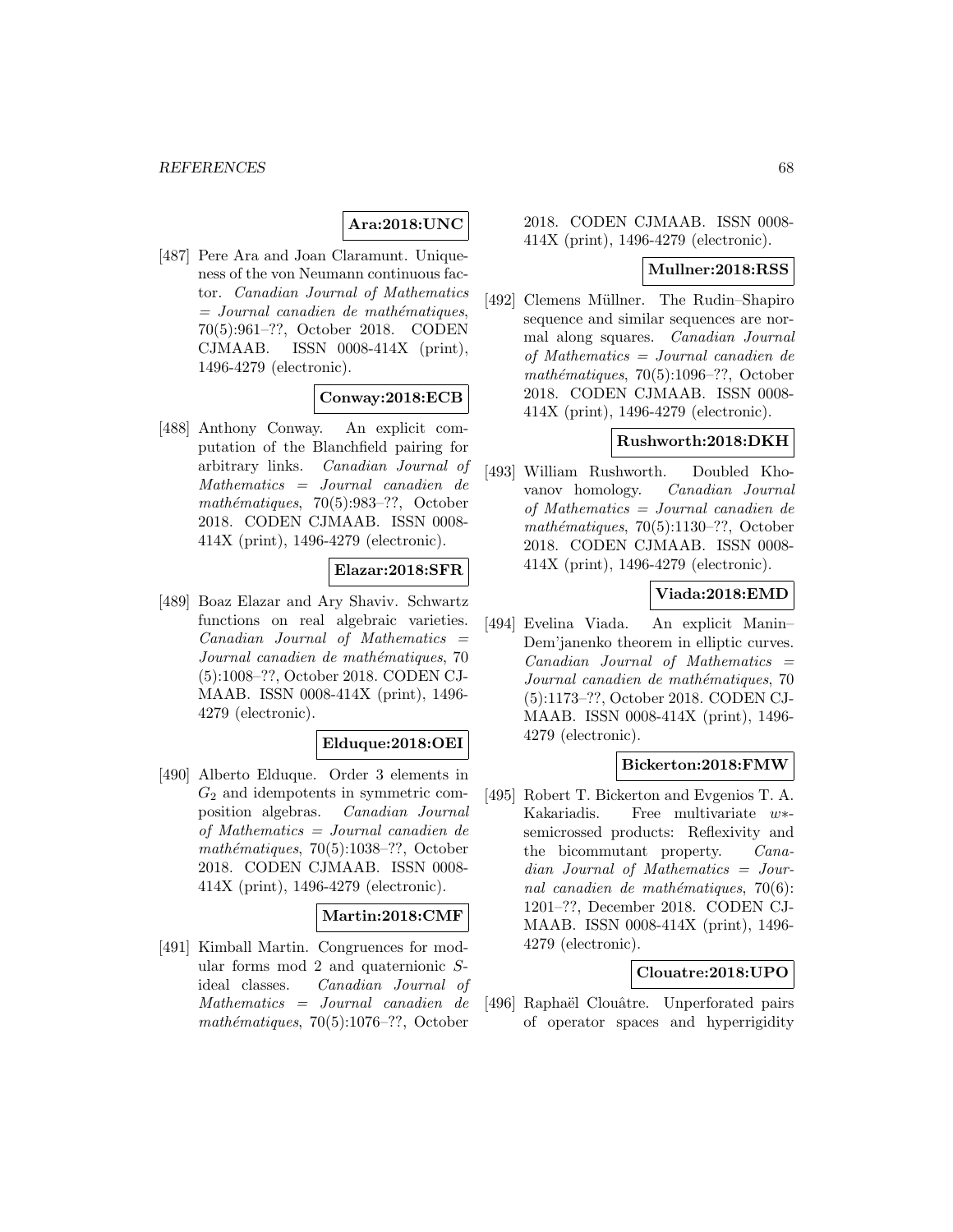of operator systems. Canadian Journal of Mathematics = Journal canadien de mathématiques,  $70(6):1236-$ ??, December 2018. CODEN CJ-MAAB. ISSN 0008-414X (print), 1496- 4279 (electronic).

### **Fricain:2018:RSC**

[497] Emmanuel Fricain, Andreas Hartmann, and William T. Ross. Range spaces of co-analytic Toeplitz operators. Canadian Journal of Mathematics = Journal canadien de mathématiques,  $70(6)$ : 1261–??, December 2018. CODEN CJ-MAAB. ISSN 0008-414X (print), 1496- 4279 (electronic).

# **Geroldinger:2018:LSL**

[498] Alfred Geroldinger and Qinghai Zhong. Long sets of lengths with maximal elasticity. Canadian Journal of Mathematics  $=$  Journal canadien de mathématiques, 70(6):1284–??, December 2018. CODEN CJMAAB. ISSN 0008-414X (print), 1496-4279 (electronic).

#### **Macourt:2018:MES**

[499] Simon Macourt, Ilya D. Shkredov, and Igor E. Shparlinski. Multiplicative energy of shifted subgroups and bounds on exponential sums with trinomials in finite fields. Canadian Journal of Mathematics = Journal canadien de mathématiques,  $70(6):1319-??$ , December 2018. CODEN CJMAAB. ISSN 0008-414X (print), 1496-4279 (electronic).

#### **Smith:2018:RDS**

[500] Jerrod Manford Smith. Relative discrete series representations for two quotients of p-adic  $GL_n$ . Canadian Journal of Mathematics = Journal canadien de mathématiques,  $70(6):1339-$ ??, December 2018. CODEN CJ-MAAB. ISSN 0008-414X (print), 1496- 4279 (electronic).

# **Tuxanidy:2018:NPH**

[501] Aleksandr Tuxanidy and Qiang Wang. A new proof of the Hansen–Mullen irreducibility conjecture. Canadian Journal of Mathematics = Journal canadien de mathématiques,  $70(6):1373-$ ??, December 2018. CODEN CJ-MAAB. ISSN 0008-414X (print), 1496- 4279 (electronic).

### **Xiao:2018:SFV**

[502] Stanley Yao Xiao. Square-free values of decomposable forms. Canadian Journal of Mathematics = Journal canadien de mathématiques,  $70(6)$ : 1390–??, December 2018. CODEN CJ-MAAB. ISSN 0008-414X (print), 1496- 4279 (electronic).

### **Yeats:2018:SCC**

[503] Karen Yeats. A special case of completion invariance for the  $c_2$  invariant of a graph. Canadian Journal of Mathematics = Journal canadien de mathématiques,  $70(6):1416-??$ , December 2018. CODEN CJMAAB. ISSN 0008-414X (print), 1496-4279 (electronic).

### **Bernardi:2019:BAP**

[504] Olivier Bernardi, Nicolas Curien, and Grégory Miermont. A Boltzmann approach to percolation on random triangulations. Canadian Journal of Mathematics = Journal canadien de mathématiques,  $71(1):1-43$ , February 2019. CODEN CJMAAB. ISSN 0008- 414X (print), 1496-4279 (electronic).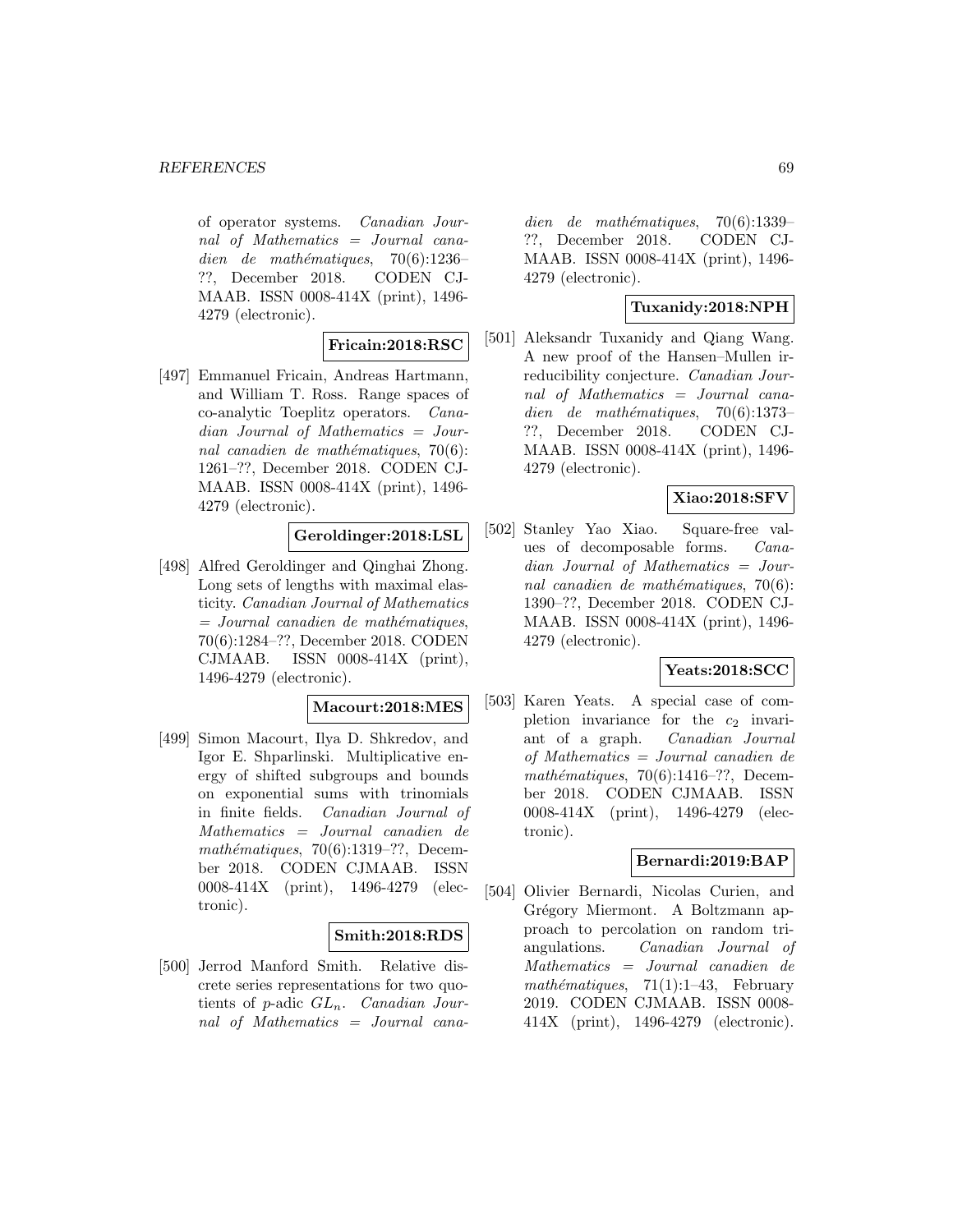URL https://www.cambridge.org/ core/journals/canadian-journalof-mathematics/article/boltzmannapproach-to-percolation-on-randomtriangulations/907258D8620557E4A95D55AD8**0C35BI4/c**olouring-squares-of-clawfree-CJMAAB. ISSN 0008-414X (print), 1496-4279 (electronic). URL https:/ /www.cambridge.org/core/journals/ canadian-journal-of-mathematics/

# **Camere:2019:CYQ**

[505] Chiara Camere, Alice Garbagnati, and Giovanni Mongardi. Calabi–Yau quotients of hyperkähler four-folds. Canadian Journal of Mathematics = Journal canadien de mathématiques, 71 (1):45–92, February 2019. CODEN CJMAAB. ISSN 0008-414X (print), 1496-4279 (electronic). URL https:/ /www.cambridge.org/core/journals/ canadian-journal-of-mathematics/ article/calabiyau-quotients-ofhyperkahler-fourfolds/1F1952F82C0713424El6C9B93C42AB98teness-of-infinitedimensional-

# **Glockner:2019:CID**

graphs/CC21DF02708EBB427347374278BC6274.

[508] Helge Glöckner. Completeness of infinite-dimensional Lie groups in their left uniformity. Canadian Journal of Mathematics = Journal canadien de mathématiques,  $71(1):131-$ 152, February 2019. CODEN CJ-MAAB. ISSN 0008-414X (print), 1496-4279 (electronic). URL https:/ /www.cambridge.org/core/journals/ canadian-journal-of-mathematics/

# **Courtney:2019:ECX**

[506] Kristin Courtney and Tatiana Shulman. Elements of  $C^*$ -algebras attaining their norm in a finite-dimensional representation. Canadian Journal of Mathematics = Journal canadien de mathématiques,  $71(1):93-111$ , February 2019. CODEN CJMAAB. ISSN 0008- 414X (print), 1496-4279 (electronic). URL https://www.cambridge.org/ core/journals/canadian-journalof-mathematics/article/elementsof-cast-algebras-attaining-theirnorm-in-a-finitedimensional-representatiqB $\!\!\!\downarrow$  lying-zeros-of-gl2-l-functions/ 9791B0E9815632B3C320153A931A8186.

# **deVerclos:2019:CSC**

[507] Rémi de Joannis de Verclos, Ross J. Kang, and Lucas Pastor. Colouring squares of claw-free graphs. Canadian Journal of Mathematics = Journal canadien de mathématiques, 71 (1):113–129, February 2019. CODEN

lie-groups-in-their-left-uniformity/ A85E1B10990A991A1730E98BBEF2DAFA.

# **Knightly:2019:WDL**

- [509] Andrew Knightly and Caroline Reno. Weighted distribution of low-lying zeros of GL(2) L-functions. Canadian Journal of Mathematics = Journal canadien de mathématiques, 71 (1):153–182, February 2019. CODEN CJMAAB. ISSN 0008-414X (print), 1496-4279 (electronic). URL https:/ /www.cambridge.org/core/journals/ canadian-journal-of-mathematics/ article/weighted-distribution-of-
- C5DD2FE6BBFEEA872430A27BC2FD5D84.

# **Li:2019:BQC**

[510] Hui Li and Dilian Yang. Boundary quotient C∗-algebras of products of odometers. Canadian Journal of Mathematics  $=$  Journal canadien de mathématiques, 71(1):183–212, February 2019. CODEN CJMAAB. ISSN 0008-414X (print),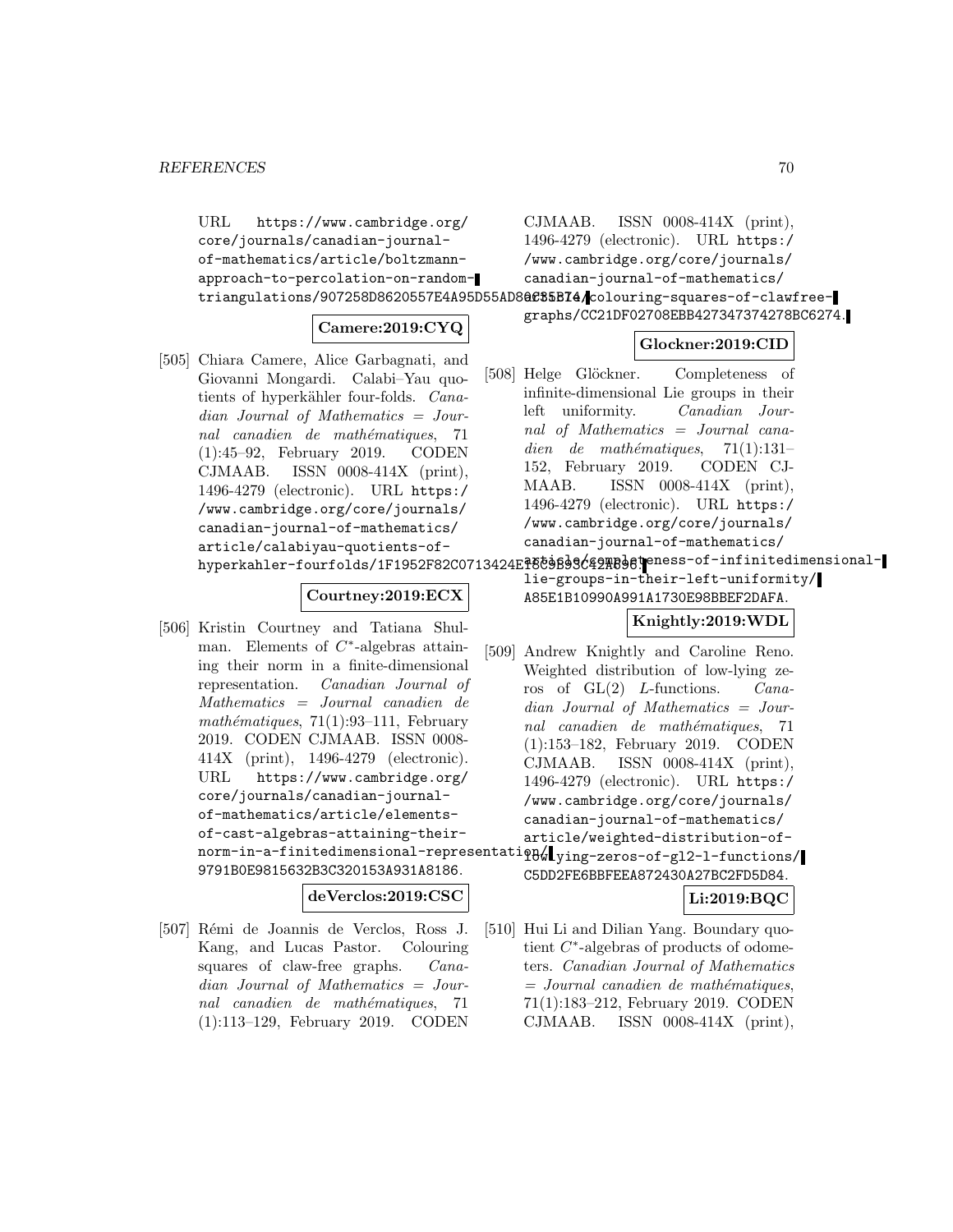1496-4279 (electronic). URL https:/ /www.cambridge.org/core/journals/ canadian-journal-of-mathematics/ article/boundary-quotient-textcastalgebras-of-products-of-odometers/ A46FA034F5F788775694A62E3E037FF9.

#### **Shimada:2019:ESA**

[511] Ichiro Shimada. On an Enriques surface associated with a quartic Hessian surface. Canadian Journal of Mathematics  $=$  Journal canadien de mathématiques, 71(1):213–246, February 2019. CODEN CJMAAB. ISSN 0008-414X (print), 1496-4279 (electronic). URL https:/ /www.cambridge.org/core/journals/ canadian-journal-of-mathematics/ article/on-an-enriques-surfaceassociated-with-a-quartic-hessiansurface/7F4ED300013922C9D14F240FEA1B5DC4. 2B88A5E69C1547F9E49AB75D38918FC5. See corrigendum [567].

#### **Anonymous:2019:CVIa**

[512] Anonymous. CJM volume 71 issue 1 cover and front matter. Canadian Journal of Mathematics = Journal canadien de mathématiques, 71 (1):f1–f2, February 2019. CODEN CJMAAB. ISSN 0008-414X (print), 1496-4279 (electronic). URL https:/ /www.cambridge.org/core/journals/ canadian-journal-of-mathematics/ article/cjm-volume-71-issue-1-coverand-front-matter/DAAFDD9952B6DD5DD6CCDE7A0A92073E.

**Anonymous:2019:CVIb**

[513] Anonymous. CJM volume 71 issue 1 cover and back matter. Canadian Journal of Mathematics = Journal canadien de mathématiques, 71 (1):b1–b2, February 2019. CODEN CJMAAB. ISSN 0008-414X (print), 1496-4279 (electronic). URL https:/ /www.cambridge.org/core/journals/

canadian-journal-of-mathematics/ article/cjm-volume-71-issue-1-coverand-back-matter/0D3719AF618277850B363740C3E94774.

#### **Bosser:2019:LPR**

[514] Vincent Bosser and Éric Gaudron. Logarithmes des points rationnels des variétés abéliennes. (French) [Logarithms of Abelian rational points].  $Canadian$  Journal of Mathematics  $=$ Journal canadien de mathématiques, 71(2):247–298, April 2019. CODEN CJMAAB. ISSN 0008-414X (print), 1496-4279 (electronic). URL https:/ /www.cambridge.org/core/journals/ canadian-journal-of-mathematics/ article/logarithmes-des-pointsrationnels-des-varietes-abeliennes/

# **Dyer:2019:WOC**

[515] Matthew Dyer. On the weak order of Coxeter groups. Canadian Journal of Mathematics = Journal  $cana dien$  de mathématiques,  $71(2)$ : 299–336, April 2019. CODEN CJ-MAAB. ISSN 0008-414X (print), 1496-4279 (electronic). URL https:/ /www.cambridge.org/core/journals/ canadian-journal-of-mathematics/ article/on-the-weak-order-of-coxetergroups/5BA500A691F73B68906EBCD63AD4CFAE.

#### **Georgescu:2019:IFS**

[516] Magdalena Cecilia Georgescu. Integral formula for spectral flow for psummable operators. Canadian Journal of Mathematics  $=$  Journal canadien  $de mathématiques, 71(2):337-379, April$ 2019. CODEN CJMAAB. ISSN 0008- 414X (print), 1496-4279 (electronic). URL https://www.cambridge.org/ core/journals/canadian-journal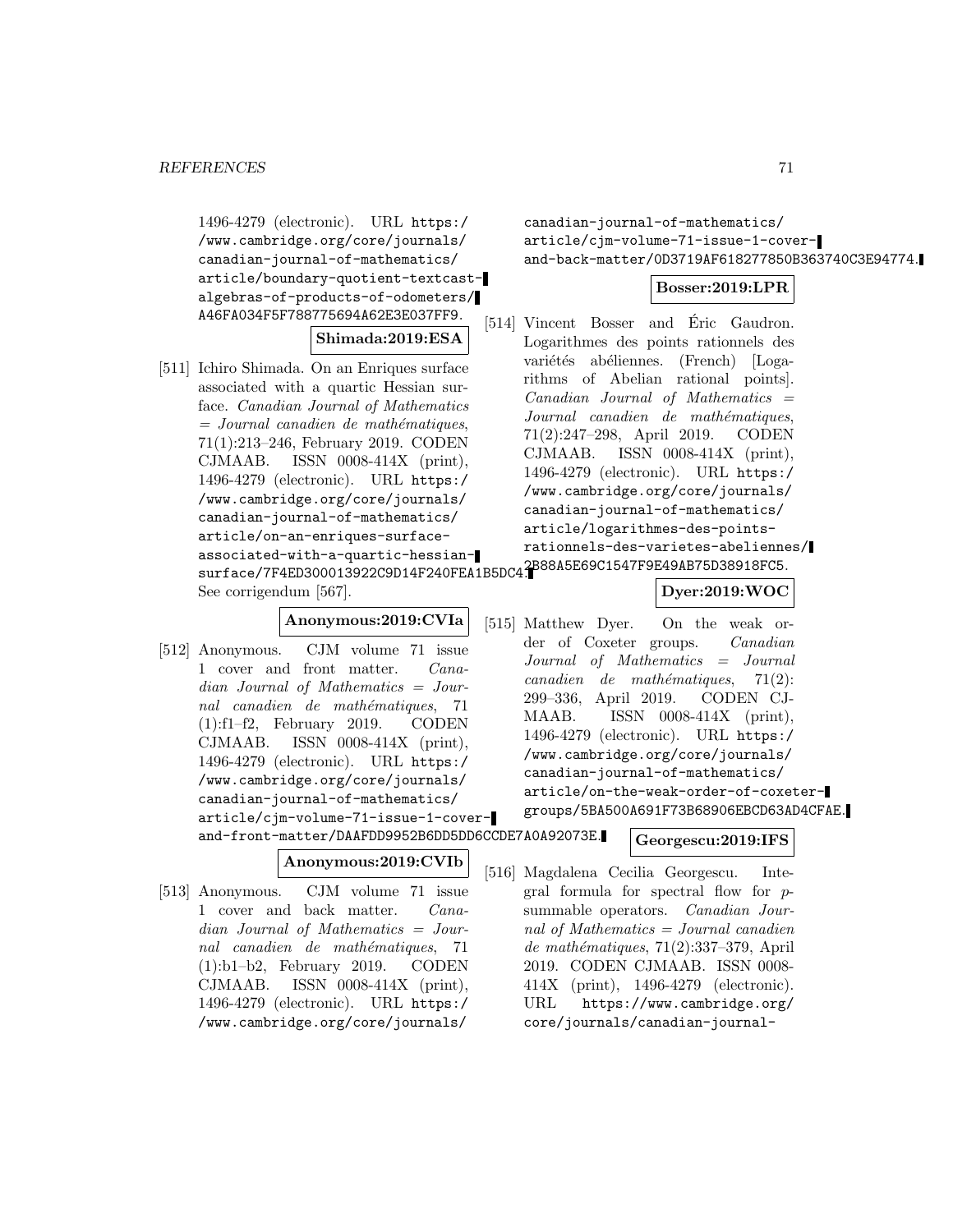of-mathematics/article/integral-

canadian-journal-of-mathematics/

[518] Mikhail A. Karpukhin. The Steklov problem on differential forms. Canadian Journal of Mathematics = Journal canadien de mathématiques, 71 (2):417–435, April 2019. CODEN CJMAAB. ISSN 0008-414X (print), 1496-4279 (electronic). URL https:/ /www.cambridge.org/core/journals/ canadian-journal-of-mathematics/

[519] Chris Lambie-Hanson and Assaf Rinot. A forcing axiom deciding the generalized Souslin hypothesis. Canadian Journal of Mathematics = Journal canadien  $de mathématiques, 71(2):437–470, April$ 2019. CODEN CJMAAB. ISSN 0008- 414X (print), 1496-4279 (electronic). URL https://www.cambridge.org/ core/journals/canadian-journal-

article/nearly-approximate-transitivity-

**Lambie-Hanson:2019:FAD**

**Karpukhin:2019:SPD**

**Wang:2019:ASA**

formula-for-spectral-flow-for-psummable-operators/B238C1993435E9DB8326BB014B109AC9A. S. On algebraic sur-**Handelman:2019:NAT** [517] David Handelman. Nearly Approximate Transitivity (AT) for circulant matrices. Canadian Journal of Mathematics  $=$  Journal canadien de mathématiques, 71(2):381–415, April 2019. CODEN CJMAAB. ISSN 0008-414X (print), 1496-4279 (electronic). URL https:/ /www.cambridge.org/core/journals/ faces associated with line arrangements.  $Canadian$  Journal of Mathematics  $=$ Journal canadien de mathématiques, 71(2):471–499, April 2019. CODEN CJMAAB. ISSN 0008-414X (print), 1496-4279 (electronic). URL https:/ /www.cambridge.org/core/journals/ canadian-journal-of-mathematics/ article/on-algebraic-surfaces-associatedwith-line-arrangements/05D45DB58D6F7D839478149FC213BI

# **Anonymous:2019:CVIc**

at-for-circulant-matrices/D70EC7F9ADD081CEE  $\left[52\right]$  Anonymous. CJM volume 71 issue  $2$  cover and front matter.  $Cana$ dian Journal of Mathematics = Journal canadien de mathématiques, 71 (2):f1–f2, April 2019. CODEN CJ-MAAB. ISSN 0008-414X (print), 1496-4279 (electronic). URL https:/ /www.cambridge.org/core/journals/ canadian-journal-of-mathematics/ article/cjm-volume-71-issue-2-coverand-front-matter/000B55D7E3994A39A76EB52286B3CB58.

# **Anonymous:2019:CVId**

article/steklov-problem-on-differential- $\Lambda$ nonymous. forms/CAD648C54499E5A02A527ACF403EDC25.  $\vert$  2 cover and back matter. *Cana-*CJM volume 71 issue dian Journal of Mathematics = Journal canadien de mathématiques, 71 (2):b1–b2, April 2019. CODEN CJ-MAAB. ISSN 0008-414X (print), 1496-4279 (electronic). URL https:/ /www.cambridge.org/core/journals/ canadian-journal-of-mathematics/ article/cjm-volume-71-issue-2-coverand-back-matter/FF90E03DB6D06AD933C372F498AD768F.

# **Astashkin:2019:ISC**

of-mathematics/article/forcingaxiom-deciding-the-generalizedsouslin-hypothesis/282980A496B9C1911B578C714184D66Esato and Tandori spaces. [523] Sergey V. Astashkin, Karol Lesnik, and Lech Maligranda. Isomorphic struc-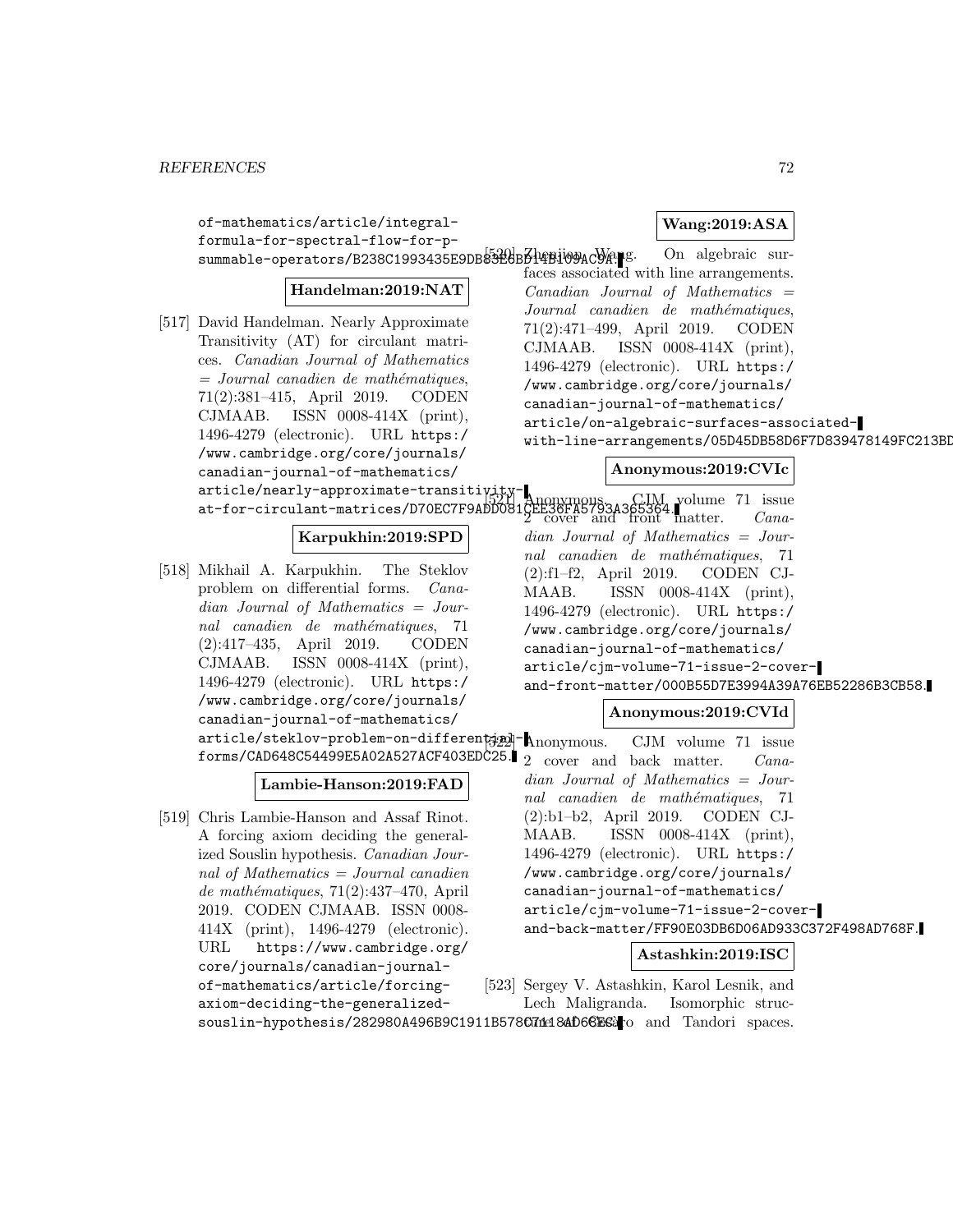### **REFERENCES** 73

 $Canadian$  Journal of Mathematics  $=$ Journal canadien de mathématiques, 71(3):501–532, June 2019. CODEN CJMAAB. ISSN 0008-414X (print), 1496-4279 (electronic). URL https:/ /www.cambridge.org/core/journals/ canadian-journal-of-mathematics/ article/isomorphic-structure-ofcesaro-and-tandori-spaces/5F412C2A5AFB88497CC1B0B3F6C67A55. **Han:2019:MML Cohen:2019:LCS** [524] David Bruce Cohen. Lipschitz 1-connectedness for some solvable Lie groups. Canadian Journal of Mathematics = Journal canadien de mathématiques,  $71(3):533-555$ , June 2019. CODEN CJMAAB. ISSN 0008- 414X (print), 1496-4279 (electronic). URL https://www.cambridge.org/ core/journals/canadian-journalof-mathematics/article/lipschitz-1connectedness-for-some-solvablelie-groups/BA519D462E2FB4F02C590905421D4**52B.l**lipschitz-spaces-on-heisenberg-**Galetto:2019:DRS** [525] Federico Galetto, Anthony Vito Geramita, and David Louis Wehlau. Degrees of regular sequences with a symmetric group action. Canadian Journal of Mathematics = Journal canadien de mathématiques,  $71(3):557-578$ , June 2019. CODEN CJMAAB. ISSN 0008- 414X (print), 1496-4279 (electronic). URL https://www.cambridge.org/ core/journals/canadian-journalof-mathematics/article/degreesof-regular-sequences-with-a-symmetric-of-limit-linear-series-on-curvesgroup-action/81AB19192D5AAD7680B02A0853F<mark>8KdBMe</mark>trized-complexes-of-pseudocompact-**Green:2019:MSX** [526] Ben Joseph Green and Sofia Lindqvist. Monochromatic solutions to  $x + y =$  $z<sup>2</sup>$ . Canadian Journal of Mathematics  $=$  Journal canadien de mathématiques, 71(3):579–605, June 2019. CODEN CJMAAB. ISSN 0008-414X (print), 1496-4279 (electronic). URL https:/ /www.cambridge.org/core/journals/ canadian-journal-of-mathematics/ article/monochromatic-solutionsto-xyz2/FA809E6B6EDBC5BE02F2930AAD556406. [527] Yanchang Han, Yongsheng Han, Ji Li, and Chaoqiang Tan. Marcinkiewicz multipliers and Lipschitz spaces on Heisenberg groups. Canadian Journal of Mathematics = Journal canadien de mathématiques,  $71(3):607-$ 627, June 2019. CODEN CJ-MAAB. ISSN 0008-414X (print), 1496-4279 (electronic). URL https:/ /www.cambridge.org/core/journals/ canadian-journal-of-mathematics/ article/marcinkiewicz-multipliersgroups/9C656415E4E0992502D9C24FAB2E695F. **He:2019:SLL** [528] Xiang He. Smoothing of limit linear series on curves and metrized complexes of pseudocompact type. Canadian Journal of Mathematics = Journal canadien de mathématiques,  $71(3):629-658$ , June 2019. CODEN CJMAAB. ISSN 0008- 414X (print), 1496-4279 (electronic). URL https://www.cambridge.org/ core/journals/canadian-journalof-mathematics/article/smoothingtype/6CCE79CF518371506257CE2092C332CD. **Mingo:2019:FPT** [529] James A. Mingo and Mihai Popa. Freeness and the partial transposes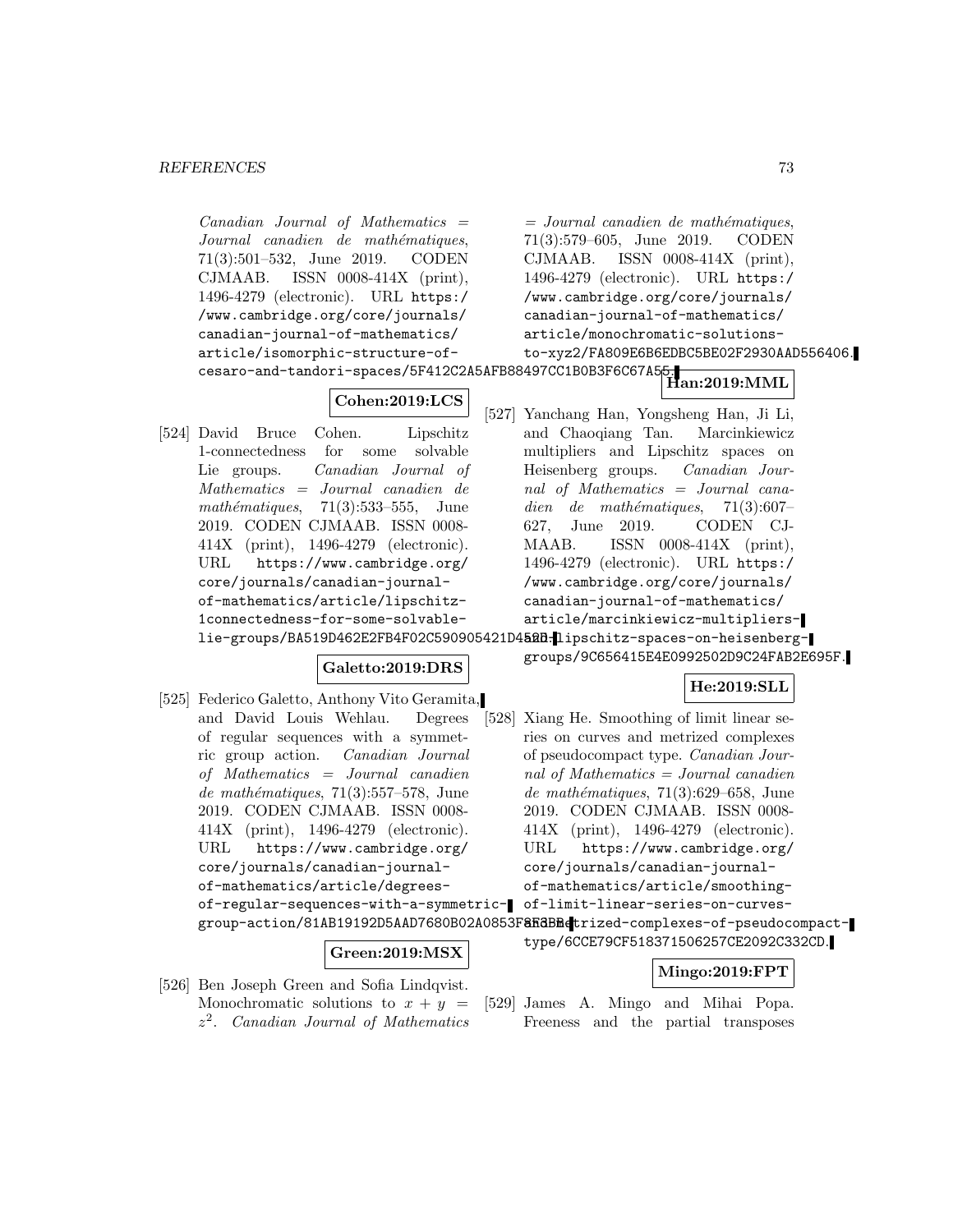of Wishart random matrices. Canadian Journal of Mathematics = Journal canadien de mathématiques,  $71(3)$ : 659–681, June 2019. CODEN CJ-MAAB. ISSN 0008-414X (print), 1496-4279 (electronic). URL https:/ /www.cambridge.org/core/journals/ canadian-journal-of-mathematics/ article/freeness-and-the-partialtransposes-of-wishart-random-matrices/ 9C807D7530735A92D822D97BFB46393C.

### **Scaduto:2019:MTC**

[530] Christopher W. Scaduto and Matthew Stoffregen. The mod two cohomology of the moduli space of rank two stable bundles on a surface and skew Schur polynomials. Canadian Journal of Mathematics = Journal canadien de mathématiques,  $71(3):683-715$ , June 2019. CODEN CJMAAB. ISSN 0008- 414X (print), 1496-4279 (electronic). URL https://www.cambridge.org/ core/journals/canadian-journalof-mathematics/article/mod-twocohomology-of-the-moduli-spaceof-rank-two-stable-bundles-on-asurface-and-skew-schur-polynomials/ E0C26E79F0D4DF2EB1A5DFF858C95416.

# **Stokke:2019:FSC**

[531] Ross Stokke. Fourier spaces and completely isometric representations of Arens product algebras. Canadian Journal of Mathematics = Journal canadien  $de mathématiques, 71(3):717–747, June$ 2019. CODEN CJMAAB. ISSN 0008- 414X (print), 1496-4279 (electronic). URL https://www.cambridge.org/ core/journals/canadian-journalof-mathematics/article/fourierspaces-and-completely-isometricrepresentations-of-arens-product-

## **Anonymous:2019:CVIe**

[532] Anonymous. CJM volume 71 issue 3 cover and front matter. Canadian Journal of Mathematics = Journal canadien de mathématiques, 71 (3):f1–f2, June 2019. CODEN CJ-MAAB. ISSN 0008-414X (print), 1496-4279 (electronic). URL https:/ /www.cambridge.org/core/journals/ canadian-journal-of-mathematics/ article/cjm-volume-71-issue-3-coverand-front-matter/3F4D9B80CFF4735D2E571A7298DD1A26.

# **Anonymous:2019:CVIf**

[533] Anonymous. CJM volume 71 issue 3 cover and back matter. Canadian Journal of Mathematics = Journal canadien de mathématiques, 71 (3):b1–b2, June 2019. CODEN CJ-MAAB. ISSN 0008-414X (print), 1496-4279 (electronic). URL https:/ /www.cambridge.org/core/journals/ canadian-journal-of-mathematics/ article/cjm-volume-71-issue-3-coverand-back-matter/5FCEE81006EBCB3B94C1A51BF6EF9193.

# **Bourhim:2019:LMP**

algebras/4C9E61012E3EB3ECD00E1731BB74467@dro-at-a-fixed-vector/9A59DD2C1466ADCD8FC2598ED6516F [534] Abdellatif Bourhim and Constantin Costara. Linear maps preserving matrices of local spectral radius zero at a fixed vector. Canadian Journal of Mathematics = Journal canadien de mathématiques,  $71(4):749-$ 771, August 2019. CODEN CJ-MAAB. ISSN 0008-414X (print), 1496-4279 (electronic). URL https:/ /www.cambridge.org/core/journals/ canadian-journal-of-mathematics/ article/linear-maps-preservingmatrices-of-local-spectral-radius-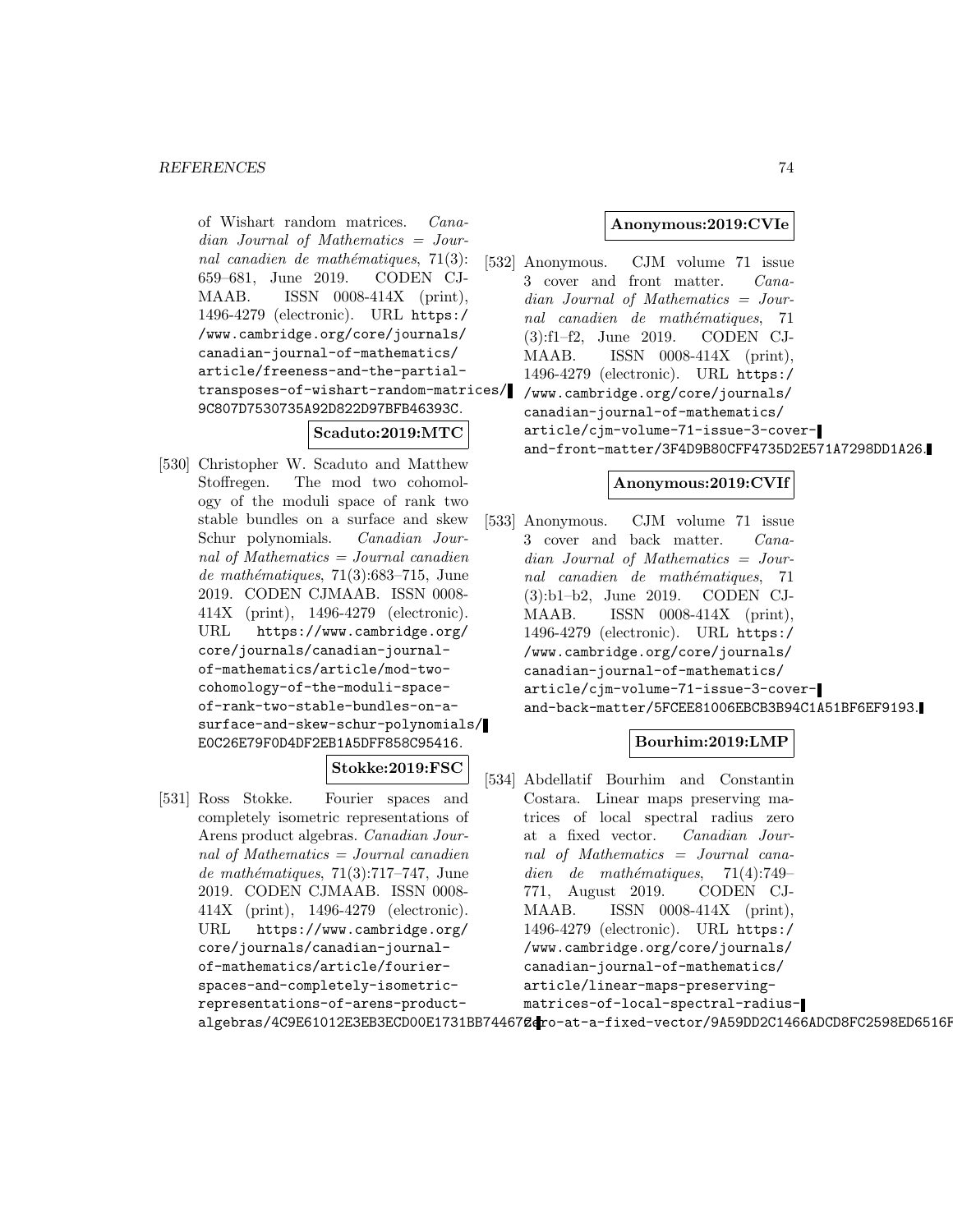# **Cahn:2019:POR**

[535] Jordan Cahn, Rafe Jones, and Jacob Spear. Powers in orbits of rational functions: Cases of an arithmetic dynamical Mordell–Lang conjecture. Canadian Journal of Mathematics = Journal canadien de mathématiques,  $71(4):773-817$ , August 2019. CODEN CJMAAB. ISSN 0008- 414X (print), 1496-4279 (electronic). URL https://www.cambridge.org/ core/journals/canadian-journalof-mathematics/article/powers-inorbits-of-rational-functions-casesof-an-arithmetic-dynamical-mordelllang-canadian-journal-of-mathematics/ conjecture/C294E2DF514470392D5A466A03B6D469. Cle/cohomological-approach-

### **Kaygorodov:2019:VTD**

[536] Ivan Kaygorodov and Yury Volkov. The variety of two-dimensional algebras over an algebraically closed field.  $Canadian$  Journal of Mathematics  $=$ Journal canadien de mathématiques, 71 (4):819–842, August 2019. CODEN CJMAAB. ISSN 0008-414X (print), 1496-4279 (electronic). URL https:/ /www.cambridge.org/core/journals/ canadian-journal-of-mathematics/ article/variety-of-twodimensionalalgebras-over-an-algebraically-

### **Kuribayashi:2019:BVA**

[537] Katsuhiko Kuribayashi and Luc Menichi. The Batalin–Vilkovisky algebra in the string topology of classifying spaces.  $Canadian$  Journal of Mathematics  $=$ Journal canadien de mathématiques, 71 (4):843–889, August 2019. CODEN CJMAAB. ISSN 0008-414X (print), 1496-4279 (electronic). URL https:/ /www.cambridge.org/core/journals/ canadian-journal-of-mathematics/

article/batalinvilkovisky-algebrain-the-string-topology-of-classifyingspaces/99AA5CC400B20221A71E30F51DD9C5CD.

### **Mihara:2019:CAC**

[538] Tomoki Mihara. Cohomological approach to class field theory in arithmetic topology. Canadian Journal of Mathematics = Journal canadien de mathématiques,  $71(4):891-$ 935, August 2019. CODEN CJ-MAAB. ISSN 0008-414X (print), 1496-4279 (electronic). URL https:/ /www.cambridge.org/core/journals/

> to-class-field-theory-in-arithmetictopology/06AFE3BA42FE082831E381DB08FDDFB2.

# **Phan:2019:LEW**

```
closed-field/BBCF5D27C25551F8CA86F1A8BEC@$6@B!@hematics/article/lorentz-
                        [539] Tuoc Phan. Lorentz estimates for
                             weak solutions of quasi-linear parabolic
                             equations with singular divergence-
                             free drifts. Canadian Journal of
                             Mathematics = Journal canadien de
                             mathématiques, 71(4):937-982, August
                             2019. CODEN CJMAAB. ISSN 0008-
                             414X (print), 1496-4279 (electronic).
                             URL https://www.cambridge.org/
                             core/journals/canadian-journal-
                             estimates-for-weak-solutions-of-
                             quasilinear-parabolic-equations-
                             with-singular-divergencefree-drifts/
                             5719EBF8DFEA01C340B7E33E72BD83C7.
```
# **Wang:2019:PCS**

[540] Xing Wang and Chunjie Zhang. Pointwise convergence of solutions to the Schrödinger equation on manifolds.  $Canadian$  Journal of Mathematics  $=$ Journal canadien de mathématiques, 71 (4):983–995, August 2019. CODEN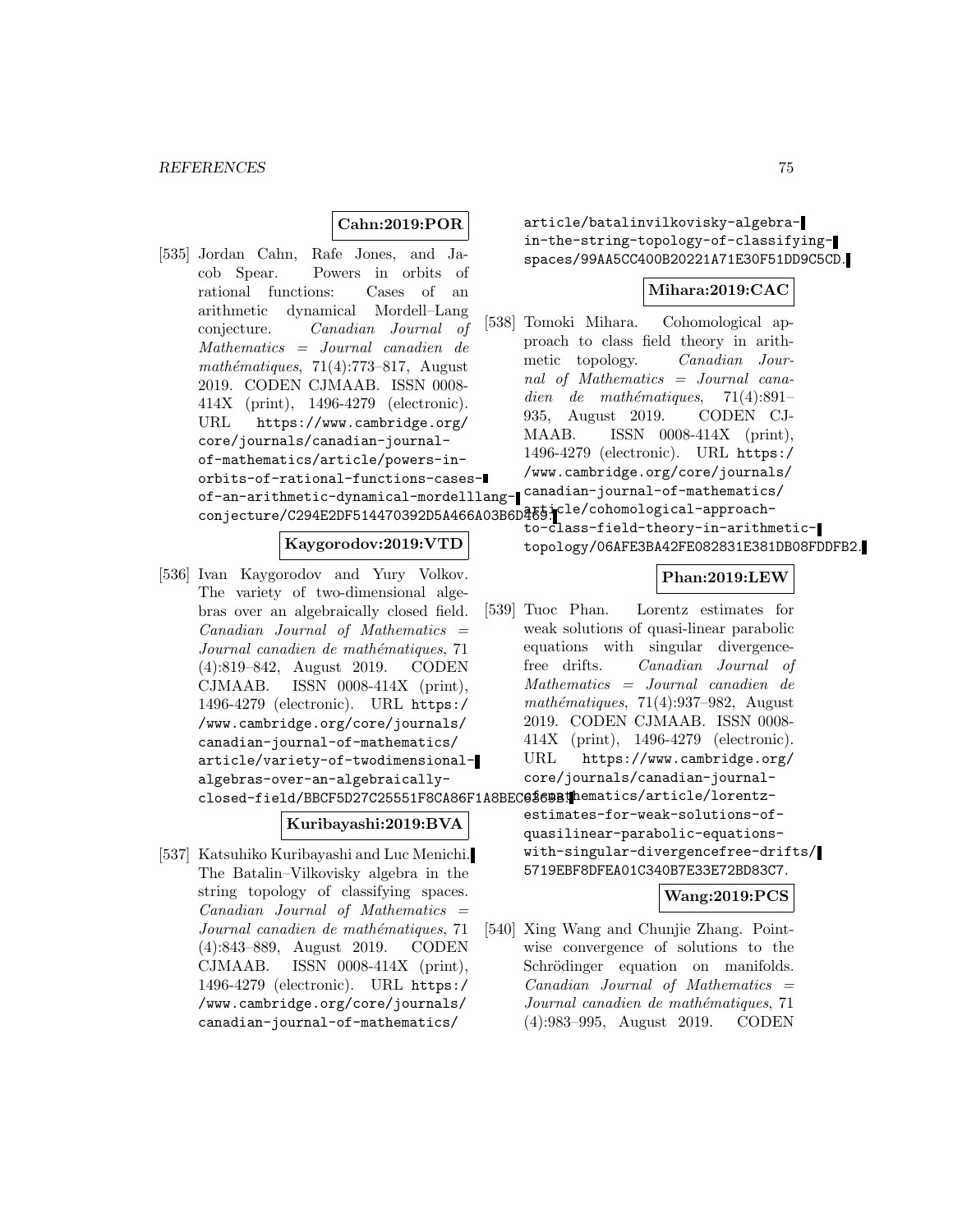CJMAAB. ISSN 0008-414X (print), 1496-4279 (electronic). URL https:/ /www.cambridge.org/core/journals/ canadian-journal-of-mathematics/ article/pointwise-convergence-ofsolutions-to-the-schrodinger-equation-and-quasihomomorphisms/DB70B68118C9CCA2E76F1183561077 on-manifolds/F24B0C567B3E32CA6308418A43914316. **Anonymous:2019:CVIg** [541] Anonymous. CJM volume 71 issue 4 cover and front matter. Canadian Journal of Mathematics = Journal canadien de mathématiques,  $71(4)$ : f1–f2, August 2019. CODEN CJ-MAAB. ISSN 0008-414X (print), 1496-4279 (electronic). URL https:/ /www.cambridge.org/core/journals/ canadian-journal-of-mathematics/ article/cjm-volume-71-issue-4-coverand-front-matter/65C3E1E7259F3FA12D3DDDBD4891FDD2. **Anonymous:2019:CVIh** [542] Anonymous. CJM volume 71 issue 4 cover and back matter. Canadian Journal of Mathematics = Journal canadien de mathématiques, 71 (4):b1–b2, August 2019. CODEN CJMAAB. ISSN 0008-414X (print), 1496-4279 (electronic). URL https:/ /www.cambridge.org/core/journals/ 1496-4279 (electronic). URL https:/ /www.cambridge.org/core/journals/ canadian-journal-of-mathematics/ article/geometry-of-infinitelypresented-small-cancellation-groups-**Salazar:2019:AF** [544] Daniel Barrera Salazar and Chris Williams. *p*-adic *L*-functions for  $GL_2$ .  $Canadian$  Journal of Mathematics  $=$ Journal canadien de mathématiques, 71 (5):1019–1059, October 2019. CODEN CJMAAB. ISSN 0008-414X (print), 1496-4279 (electronic). URL https:/ /www.cambridge.org/core/journals/ canadian-journal-of-mathematics/ article/p-adic-l-functions-fortextgl2/8B2CEFE6D536BB75523A2F6471193285. **Brundan:2019:BTD** [545] Jonathan Brundan, Jonathan Comes, and Jonathan Robert Kujawa. A basis theorem for the degenerate affine oriented Brauer–Clifford supercategory.  $Canadian$  Journal of Mathematics  $=$ Journal canadien de mathématiques, 71 (5):1061–1101, October 2019. CODEN CJMAAB. ISSN 0008-414X (print), 1496-4279 (electronic). URL https:/

**Arzhantseva:2019:GIP**

[543] Goulnara Arzhantseva and Cornelia Drutu. Geometry of infinitely presented small cancellation groups and quasi-homomorphisms. Canadian Journal of Mathematics = Journal cana $dien$  de mathématiques, 71(5):997– 1018, October 2019. CODEN CJ-MAAB. ISSN 0008-414X (print),

canadian-journal-of-mathematics/

article/cjm-volume-71-issue-4-cover-/www.cambridge.org/core/journals/ canadian-journal-of-mathematics/

and-back-matter/FA9B0C2874F3BE17BC1EF1A6EB4D73BDUasis-theorem-for-the-degenerateaffine-oriented-brauercliffordsupercategory/5A69C40B569D8AD84D835007C504309F.

# **Cameron:2019:GCR**

[546] Jan Cameron and Roger R. Smith. A Galois correspondence for reduced crossed products of simple  $C^*$ -algebras by discrete groups. Canadian Journal of Mathematics = Journal canadien de mathématiques,  $71(5):1103-$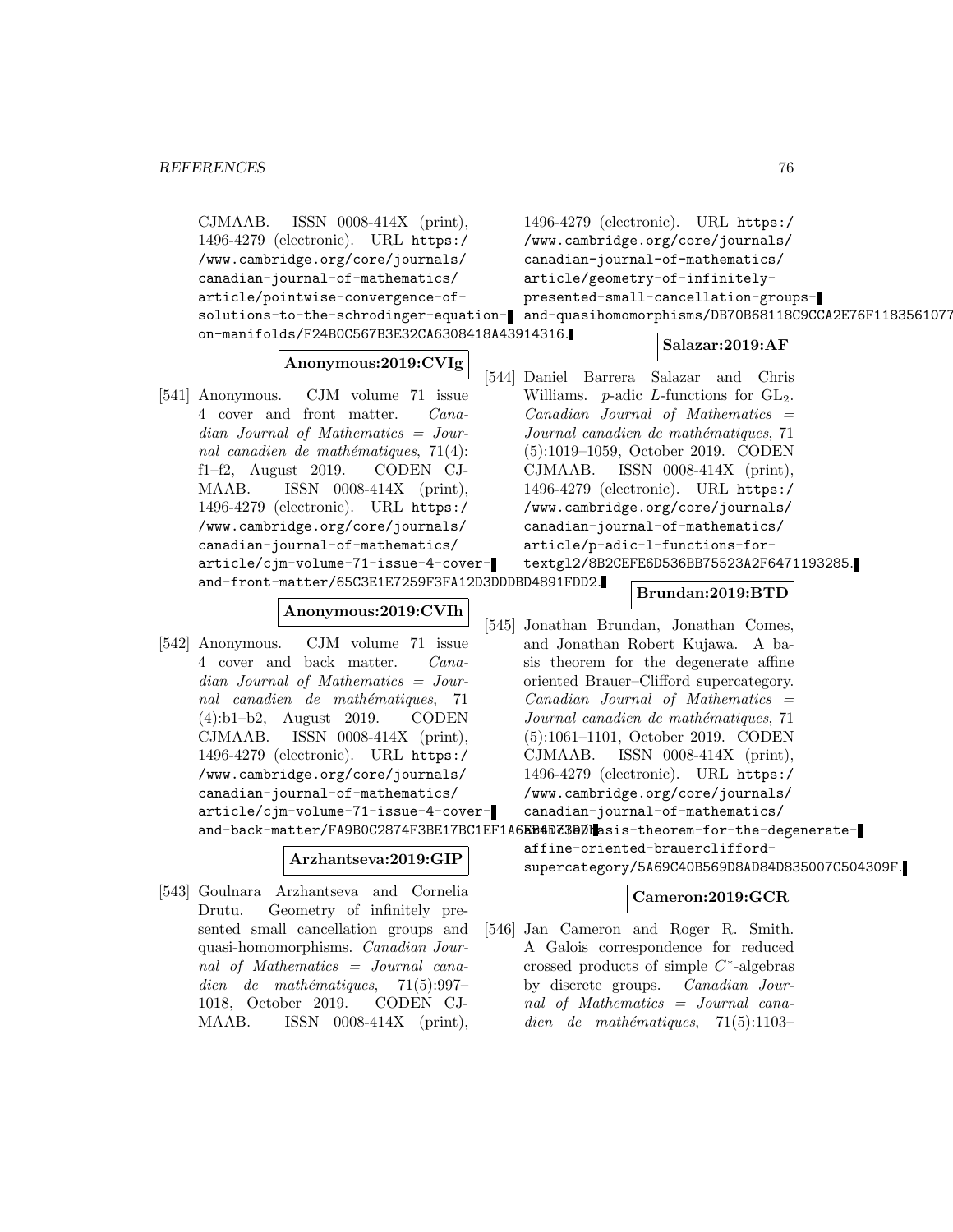1125, October 2019. CODEN CJ-MAAB. ISSN 0008-414X (print), 1496-4279 (electronic). URL https:/ /www.cambridge.org/core/journals/ canadian-journal-of-mathematics/ article/galois-correspondence-forreduced-crossed-products-of-simpletextcast-algebras-by-discrete-groups/ EE5EC67CFB2D19038582AB6903E93502. See corrigendum [565].

# **Gurevich:2019:PSR**

[547] Nadya Gurevich and Avner Segal. Poles of the standard  $\mathcal{L}$ -function of  $G_2$ and the Rallis–Schiffmann lift. Canadian Journal of Mathematics = Journal canadien de mathématiques,  $71(5)$ : 1127–1161, October 2019. CODEN CJMAAB. ISSN 0008-414X (print), 1496-4279 (electronic). URL https:/ /www.cambridge.org/core/journals/ canadian-journal-of-mathematics/ article/poles-of-the-standard-mathcallfunction-of-g2-and-the-rallisschiffmann-equivalence-of-smale-spaces-andlift/6361BD7D53EDFE5A41954D39A114CF53.

coherent sheaf). Canadian Journal of Mathematics = Journal canadien de mathématiques,  $71(5):1209-$ 1241, October 2019. CODEN CJ-MAAB. ISSN 0008-414X (print), 1496-4279 (electronic). URL https:/ /www.cambridge.org/core/journals/ canadian-journal-of-mathematics/ article/on-deformations-of-pairsmanifold-coherent-sheaf/B017822BED1B8D6202816C2E10C0A

# **Matsumoto:2019:ACO**

[550] Kengo Matsumoto. Asymptotic continuous orbit equivalence of Smale spaces and Ruelle algebras. *Cana*dian Journal of Mathematics = Journal canadien de mathématiques,  $71(5)$ : 1243–1296, October 2019. CODEN CJMAAB. ISSN 0008-414X (print), 1496-4279 (electronic). URL https:/ /www.cambridge.org/core/journals/ canadian-journal-of-mathematics/

article/asymptotic-continuous-orbit-

ruelle-algebras/80775F8A86A5E3018CDAB51F048A0881.

- [548] Urs Hartl and Rajneesh Kumar Singh. Local shtukas and divisible local Anderson modules. Canadian Journal of Mathematics = Journal canadien de mathématiques,  $71(5):1163-$ 1207, October 2019. CODEN CJ-MAAB. ISSN 0008-414X (print), 1496-4279 (electronic). URL https:/ /www.cambridge.org/core/journals/ canadian-journal-of-mathematics/ article/local-shtukas-and-divisible-
- **Hartl:2019:LSD** [551] Anonymous. CJM volume 71 issue
	-

local-anderson-modules/CCCD6EA24B89FF3C6322F5A6A72391D9. **Anonymous:2019:CVIj** and-front-matter/3BDEC8006C97750C9B07BC2860B234BA.

```
Iacono:2019:DPM
```
[549] Donatella Iacono and Marco Manetti. On deformations of pairs (manifold,

# **Anonymous:2019:CVIi**

- 5 cover and front matter. Canadian Journal of Mathematics = Journal canadien de mathématiques,  $71(5)$ : f1–f2, October 2019. CODEN CJ-MAAB. ISSN 0008-414X (print), 1496-4279 (electronic). URL https:/ /www.cambridge.org/core/journals/ canadian-journal-of-mathematics/ article/cjm-volume-71-issue-5-cover-
- [552] Anonymous. CJM volume 71 issue 5 cover and back matter. Canadian Journal of Mathematics = Journal canadien de mathématiques, 71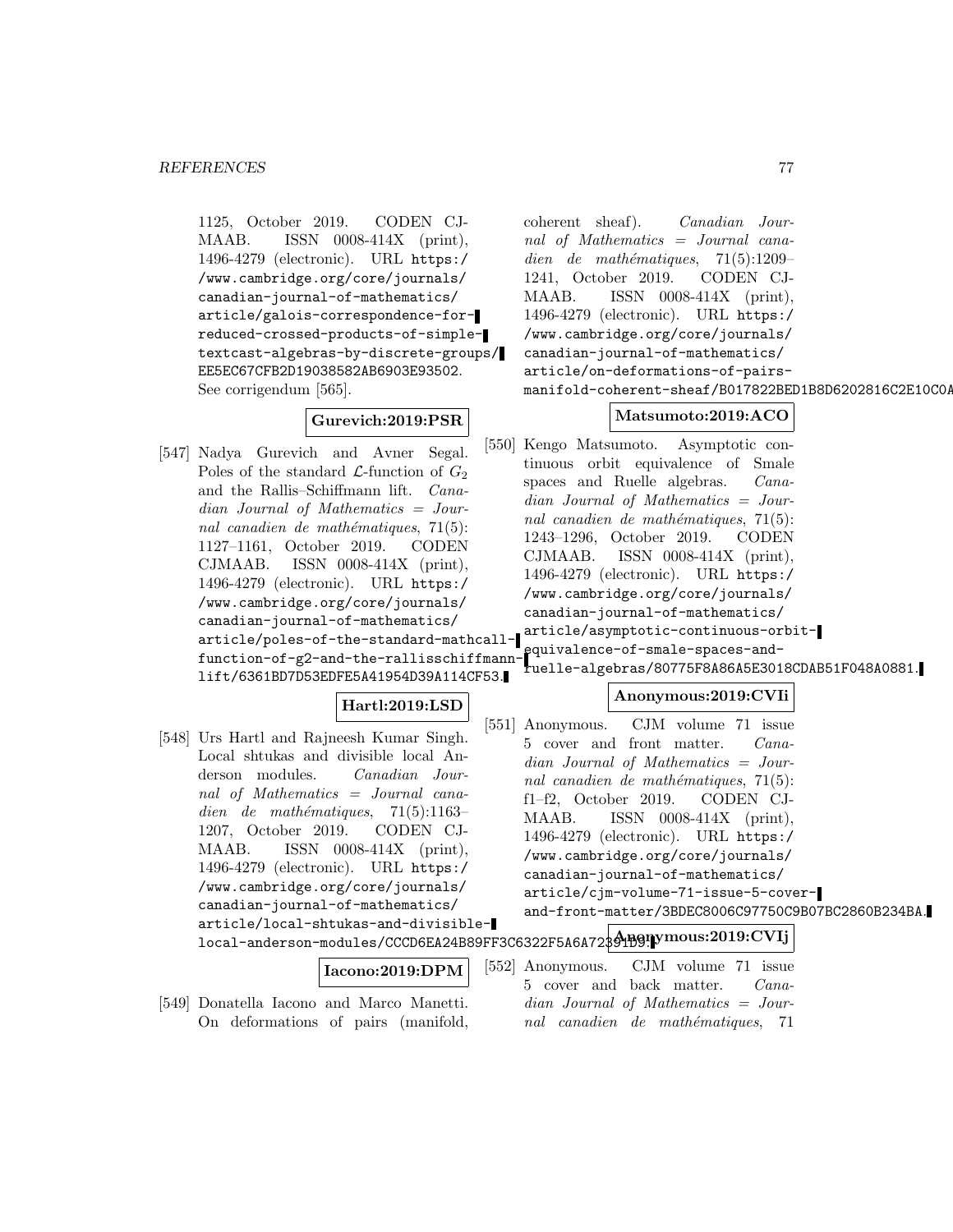(5):b1–b2, October 2019. CODEN CJMAAB. ISSN 0008-414X (print), 1496-4279 (electronic). URL https:/ /www.cambridge.org/core/journals/ canadian-journal-of-mathematics/ article/cjm-volume-71-issue-5-coverand-back-matter/D4AE92CB6A9DEA9029B3AC3E**4EE6B22DIO**D7458A1F9EF659555AC3A0.

# **Barlow:2019:GUS**

[553] Martin T. Barlow and Antal A. Járai. Geometry of uniform spanning forest components in high dimensions. Canadian Journal of Mathematics = Journal canadien de mathématiques,  $71(6)$ : 1297–1321, December 2019. CODEN CJMAAB. ISSN 0008-414X (print), 1496-4279 (electronic). URL https:/ /www.cambridge.org/core/journals/ canadian-journal-of-mathematics/ article/geometry-of-uniform-spanningforest-components-in-high-dimensions/ E9BE6FB7AFA0D166CFCAF60B696B2DEC.

**Bary-Soroker:2019:CTP**

[554] Lior Bary-Soroker and Jakob Stix. Cubic twin prime polynomials are counted by a modular form. Canadian Journal of Mathematics = Journal canadien de mathématiques,  $71(6):1323-$ 1350, December 2019. CODEN CJ-MAAB. ISSN 0008-414X (print), 1496-4279 (electronic). URL https:/ /www.cambridge.org/core/journals/ canadian-journal-of-mathematics/ article/cubic-twin-prime-polynomials-

### **Bump:2019:CBI**

[555] Daniel Bump and Maki Nakasuji. Casselman's basis of Iwahori vectors and Kazhdan–Lusztig polynomials. Canadian Journal of Mathematics = Journal canadien de mathématiques,  $71(6)$ : 1351–1366, December 2019. CODEN

CJMAAB. ISSN 0008-414X (print), 1496-4279 (electronic). URL https:/ /www.cambridge.org/core/journals/ canadian-journal-of-mathematics/ article/casselmans-basis-of-iwahorivectors-and-kazhdanlusztig-polynomials/

# **Chang:2019:CAY**

[556] Der-Chen Chang, Shu-Cheng Chang, Yingbo Han, and Jingzhi Tie. A CR analogue of Yau's conjecture on pseudoharmonic functions of polynomial growth.  $Canadian$  Journal of Mathematics  $=$ Journal canadien de mathématiques, 71 (6):1367–1394, December 2019. CODEN CJMAAB. ISSN 0008-414X (print), 1496-4279 (electronic). URL https:/ /www.cambridge.org/core/journals/ canadian-journal-of-mathematics/ article/cr-analogue-of-yaus-conjectureon-pseudoharmonic-functions-ofpolynomial-growth/41E2F7EF0755C530F6EC232BD83C39A9.

### **Chapdelaine:2019:AIC**

are-counted-by-a-modular-form/30221F68B7E5HR46GRCF0DF41F48P3DAthematics/ [557] Hugo Chapdelaine and Radan Kucera. Annihilators of the ideal class group of a cyclic extension of an imaginary quadratic field. Canadian Journal of Mathematics = Journal canadien de mathématiques,  $71(6):1395-$ 1419, December 2019. CODEN CJ-MAAB. ISSN 0008-414X (print), 1496-4279 (electronic). URL https:/ /www.cambridge.org/core/journals/ article/annihilators-of-the-idealclass-group-of-a-cyclic-extensionof-an-imaginary-quadratic-field/ C12CD26099B095A3A08E58AE8E3BE032. **Dantas:2019:PBP**

> [558] Sheldon Dantas, Vladimir Kadets, Sun Kwang Kim, Han Ju Lee, and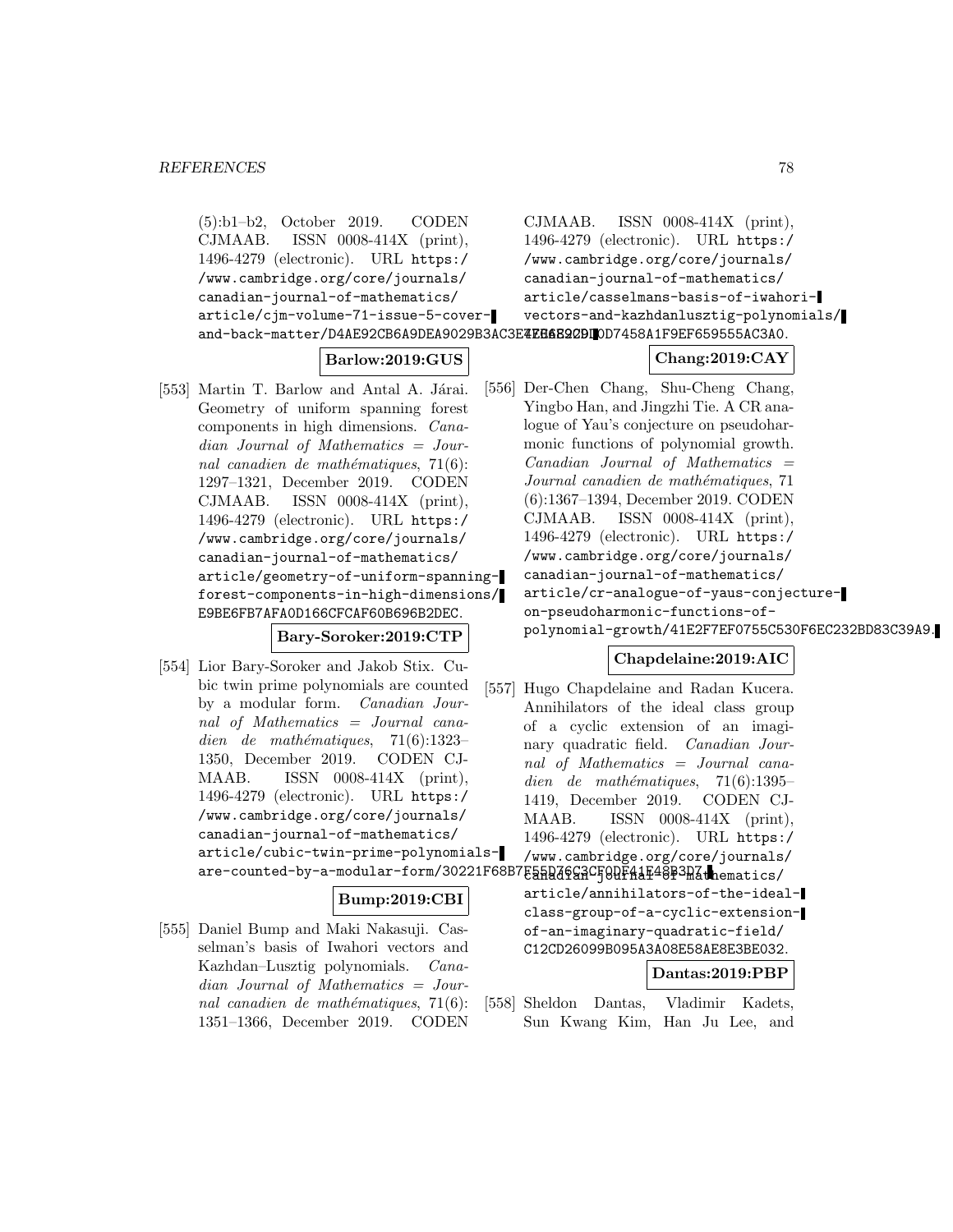Miguel Martín. On the pointwise Bishop–Phelps–Bollobás property for operators. Canadian Journal of Mathematics = Journal canadien de mathématiques,  $71(6):1421-$ 1443, December 2019. CODEN CJ-MAAB. ISSN 0008-414X (print), 1496-4279 (electronic). URL https:/ /www.cambridge.org/core/journals/ canadian-journal-of-mathematics/

prime-s-and-unicodestixx1d701primesunicodestixx1d701prime-prime-s/ 7A973F187A082F9AC4C7AAC4048A76C8.

# **Liu:2019:FPS**

[561] Ricky Ini Liu, Alejandro H. Morales, and Karola Mészáros. Flow polytopes and the space of diagonal harmonics. Canadian Journal of Mathematics = Journal canadien de mathématiques,  $71(6)$ :

 $\arotic le / on \text{-}the \text{-}pointwise \text{-}b is hopphelps bol}$ ] $q$ 05 $\text{S1}$ ] $21, \text{ December } 2019. \text{ } \text{CODEN}$  $\tt{property-for-operators/AS4148CCB84EFA34173P\\R\overline{BA7}R\overline{B}PC8A^c\overline{A}S\overline{A}N~~0008-414X~~(\rm{print}),$ 

### **Dyachenko:2019:UCT**

[559] Mikhail Dyachenko, Askhat Mukanov, and Sergey Tikhonov. Uniform convergence of trigonometric series with general monotone coefficients. Canadian Journal of Mathematics = Journal canadien de mathématiques,  $71(6)$ : 1445–1463, December 2019. CODEN CJMAAB. ISSN 0008-414X (print), 1496-4279 (electronic). URL https:/ /www.cambridge.org/core/journals/ canadian-journal-of-mathematics/ article/uniform-convergence-oftrigonometric-series-with-generalmonotone-coefficients/715E1E8331CDCC909E8280BF4874B8865.pnic). URL https:/

### **Furuya:2019:TMA**

[560] Jun Furuya, T. Makoto Minamide, and Yoshio Tanigawa. Titchmarsh's method for the approximate functional equations for  $\zeta'(s)^2$ ,  $\zeta(s)\zeta''(s)$ , and  $\zeta'(s)\zeta''(s)$ .  $Canadian$  Journal of Mathematics  $=$ Journal canadien de mathématiques, 71 (6):1465–1493, December 2019. CODEN CJMAAB. ISSN 0008-414X (print), 1496-4279 (electronic). URL https:/ /www.cambridge.org/core/journals/ canadian-journal-of-mathematics/ article/titchmarshs-method-forthe-approximate-functional-equations1496-4279 (electronic). URL https:/ /www.cambridge.org/core/journals/ canadian-journal-of-mathematics/ article/flow-polytopes-and-thespace-of-diagonal-harmonics/53927DF1CF0A47E2D85D1A44E

### **Mackaaij:2019:TCS**

[562] Marco Mackaaij and Daniel Tubbenhauer. Two-color Soergel calculus and simple transitive 2-representations.  $Canadian$  Journal of Mathematics  $=$ Journal canadien de mathématiques, 71 (6):1523–1566, December 2019. CODEN CJMAAB. ISSN 0008-414X (print),

/www.cambridge.org/core/journals/ canadian-journal-of-mathematics/ article/twocolor-soergel-calculusand-simple-transitive-2representations/ 9911E3B037D3C3CA1942CB09C525BAE8.

**Anonymous:2019:CVIk**

[563] Anonymous. CJM volume 71 issue 6 cover and front matter. Canadian Journal of Mathematics = Journal canadien de mathématiques, 71 (6):f1–f2, December 2019. CODEN CJMAAB. ISSN 0008-414X (print), 1496-4279 (electronic). URL https:/ /www.cambridge.org/core/journals/

 ${\tt for-unicodestixx1d701prime-s2-unicodesti**xañd**ā@aaunj~~o~~u~~ndatb~~š~~x~~ñd~~CD~~ê**parines**$